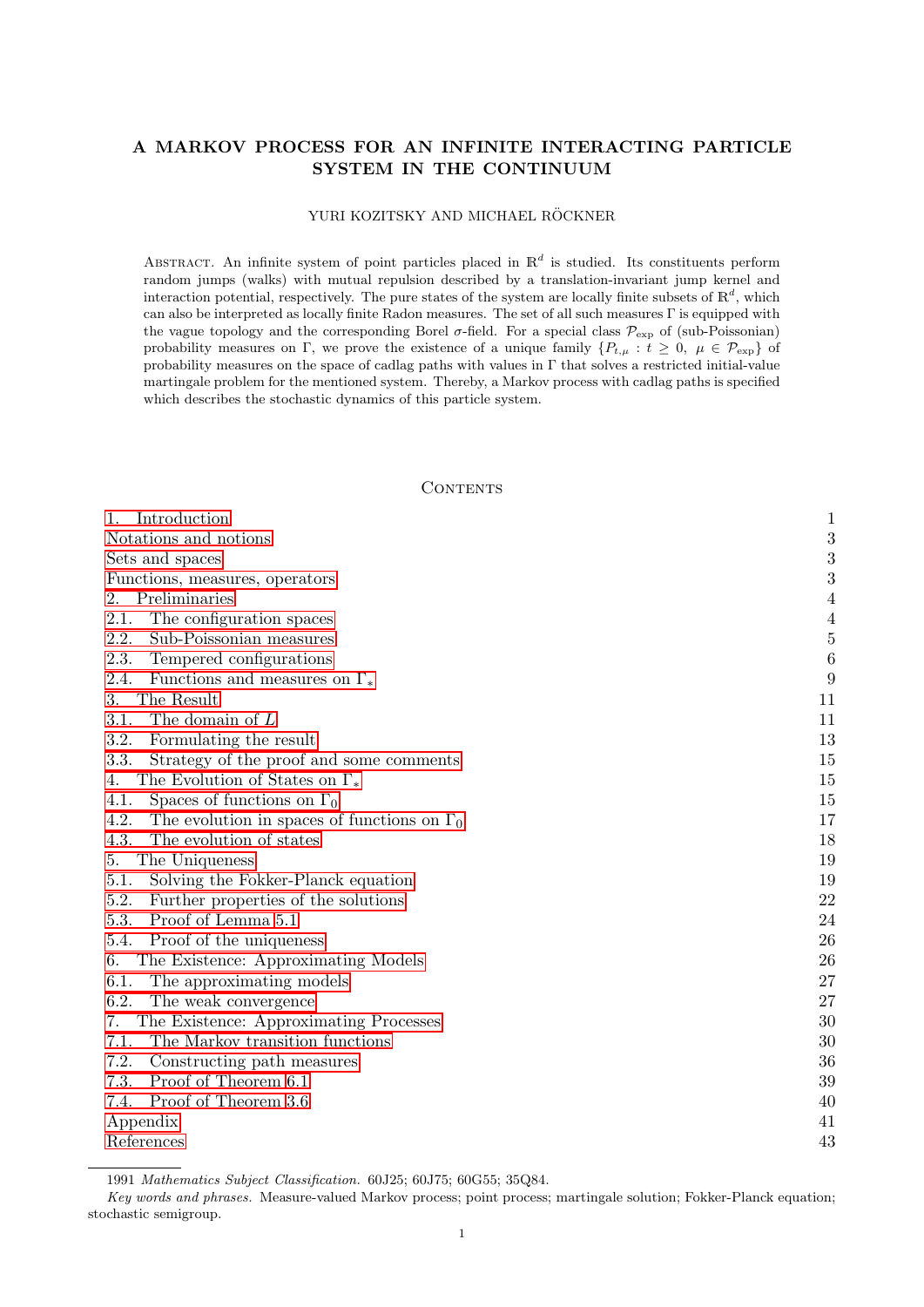#### 1. Introduction

<span id="page-1-0"></span>As a challenging object of probability theory, measure-valued Markov processes attract considerable attention. They have also become popular due to applications in mathematical physics, biology, ecology, etc. Among such applications one can distinguish those describing stochastic evolution of infinite systems of point particles dwelling in a continuous habitat, e.g.,  $\mathbb{R}^d$ . In this case, as the state space of the system is taken the set of all locally finite configurations of particles, which can also be interpreted as counting Radon measures. For finite particle systems, the construction of the corresponding Markov processes is now quite standard. For infinite systems, however, the list of results reduces mostly to those describing free (noninteracting) systems [\[22\]](#page-43-0), conservative diffusions with invariant Gibbs measures [\[1\]](#page-42-0), or birth-and-death dynamics with generators obeying essential restrictions [\[17,](#page-43-1) [18,](#page-43-2) [23,](#page-43-3) [29\]](#page-43-4). In this context, one can also mention models with interactions of Curie-Weiss (mean-field) type, e.g., [\[26\]](#page-43-5), where one starts with a system of  $N$  particles interacting with a uniform strength proportional to  $1/N$ , and then passes to the limit  $N \to +\infty$ .

In the present paper, we prove the existence and uniqueness of a Markov process with cadlag paths for an infinite system of point particles performing random jumps (walks) in  $\mathbb{R}^d$  with mutual repulsion, which appears to be the first result of this kind known in the literature. The starting point of our construction is the configuration space Γ. As in [\[25\]](#page-43-6), by a configuration  $\gamma$  we mean a finite or countably infinite, unordered system of points placed in  $\mathbb{R}^d$ , in which several points may have the same location. Configurations are supposed to be *locally finite*, which means that each compact  $\Lambda \subset \mathbb{R}^d$  contains a finite number of elements of a given  $\gamma \in \Gamma$ . The set  $\Gamma$  is equipped with the vague (weak-hash) topology – the weakest topology that makes continuous all the maps  $\gamma \mapsto \sum_{x \in \gamma} g(x)$ ,  $g \in C_{cs}(\mathbb{R}^d)$ , where  $C_{\text{cs}}(\mathbb{R}^d)$  denotes the set of all compactly supported continuous functions  $g: \mathbb{R}^d \to \mathbb{R}$ . Here by writing  $\sum_{x \in \gamma} g(x)$  we understand  $\sum_i g(x_i)$  for a certain enumeration of the elements of  $\gamma$ . Clearly, such sums are independent of the enumeration choice, see [\[25\]](#page-43-6). The vague topology is separable and consistent with a complete metric, i.e., is metrizable in such a way that the corresponding metric space is complete. Then the states of the considered system are probability measures on  $\Gamma$ , the set of which is denoted by  $\mathcal{P}(\Gamma)$ . The point states  $\gamma$  are associated to the Dirac measures  $\delta_{\gamma}$ . The evolution of the system which we consider is described by the (backward) Kolmogorov equation

<span id="page-1-2"></span>
$$
\frac{d}{dt}F_t = LF_t,\tag{1.1}
$$

where  $F_t : \Gamma \to \mathbb{R}, t \geq 0$ , are test functions and

<span id="page-1-1"></span>
$$
(LF)(\gamma) = \sum_{x \in \gamma} \int_{\mathbb{R}^d} c(x, y; \gamma) \left[ F(\gamma \setminus x \cup y) - F(\gamma) \right] dy,
$$
  
\n
$$
c(x, y; \gamma) = a(x - y) \exp\left( - \sum_{z \in \gamma \setminus x} \phi(z - y) \right).
$$
\n(1.2)

Here – and in sequel in similar expressions – by writing  $\gamma \setminus x, x \in \gamma$ , or  $\gamma \cup x, x \in \mathbb{R}^d$ , we mean  $\gamma \setminus \{x\}$ and  $\gamma \cup \{x\}$ , respectively, i.e., x is considered as the singleton  $\{x\}$ .

The model specified by [\(1.2\)](#page-1-1) presents an infinite collection of point particles performing random walks (jumps) over  $\mathbb{R}^d$ , such that the probability that the particle located at a given  $x \in \gamma$  changes instantly its position to  $y \in \mathbb{R}^d$  at time t is  $1 - \exp(-tc(x, y; \gamma))$ . This probability is asymmetric in  $x$  and  $y$  and is state dependent. This means that the remaining particles prevent the one located at  $x \in \gamma$  from jumping to  $y - by$  diminishing the jump kernel – if the target point is 'close' to  $\gamma \setminus x$ . The diminishing factor  $\exp\left(-\sum_{z\in\gamma\setminus x}\phi(z-y)\right)$  is independent of x. Originally, models of this kind were introduced and (heuristically) studied in physics [\[19\]](#page-43-7), where they are known under a common name Kawasaki model. In the rigorous setting, the stochastic dynamics of the model described by  $(1.1)$ ,  $(1.2)$  were studied in [\[4\]](#page-42-1) (see also [\[6\]](#page-42-2) for preliminary results). In [4], for a class of states  $\mathcal{P}_{\text{exp}} \subset \mathcal{P}(\Gamma)$  – defined by a certain analytic condition – and each  $\mu_0 \in \mathcal{P}_{\text{exp}}$ , there was constructed a map  $[0, +\infty) \ni t \mapsto \mu_t \in \mathcal{P}_{\text{exp}}$  that can be interpreted as the evolution of states described by [\(1.1\)](#page-1-2). In the present work, we construct a Markov process with cadlag paths such that the mentioned  $\mu_t$  is its law at time t. Let us outline now some of the aspects of this construction. As we show here, for a sufficiently large set of functions  $F : \Gamma \to \mathbb{R}$ , the map  $[0, +\infty) \ni t \mapsto \mu_t \in \mathcal{P}_{\text{exp}}$  constructed in [\[4\]](#page-42-1) is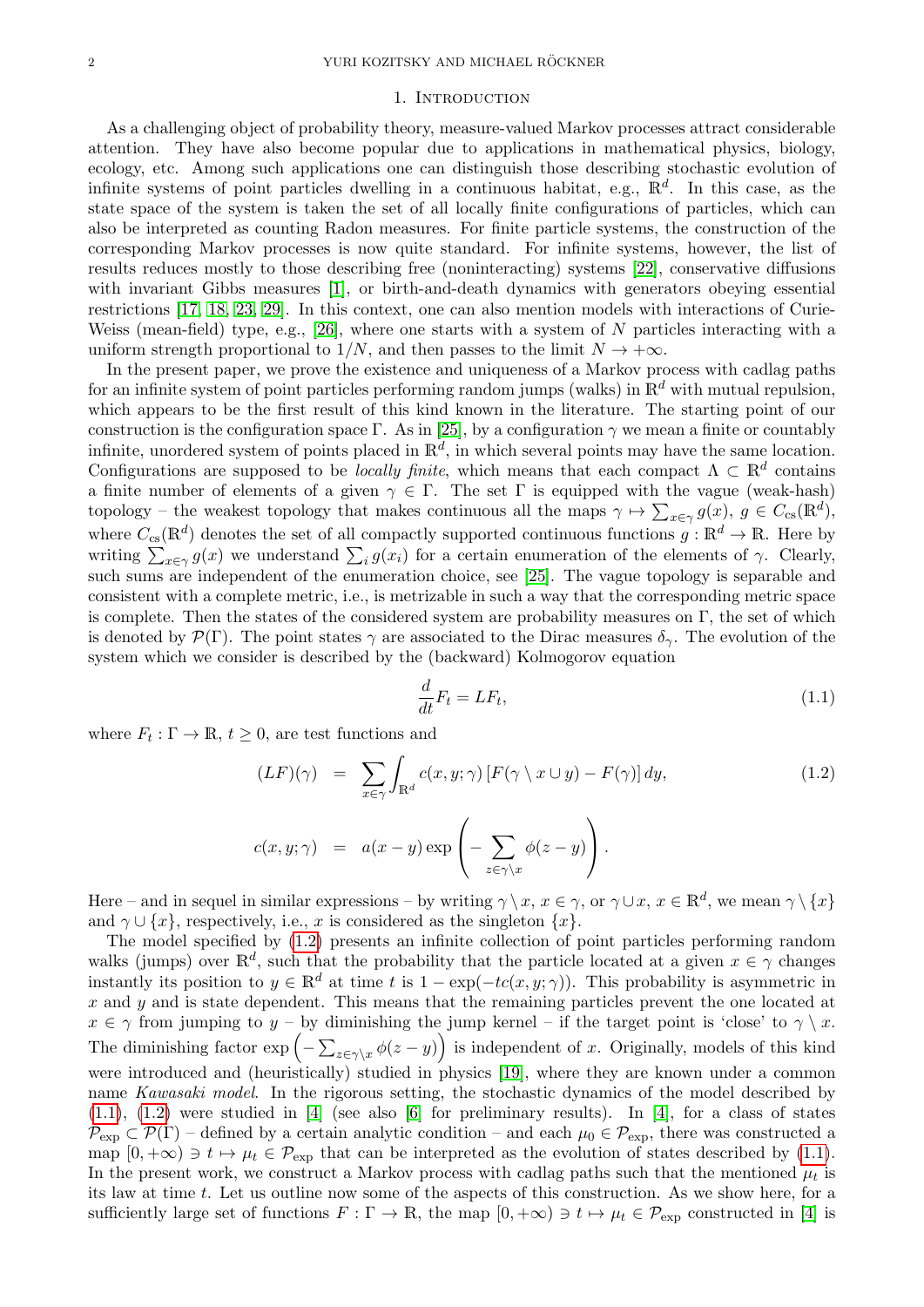the unique (in the set of all measures) solution of the Fokker-Planck equation

<span id="page-2-2"></span>
$$
\mu_t(F) = \mu_s(F) + \int_s^t \mu_u(LF) du, \qquad \mu(F) := \int F d\mu,
$$
\n(1.3)

holding for all  $0 \leq s < t < \infty$ , see [\[8\]](#page-42-3) for a general theory of the equations of this kind. Unfortunately, the Dirac measure  $\delta_{\gamma}$  is not in  $\mathcal{P}_{\text{exp}}$  for any  $\gamma \in \Gamma$ . Therefore, one cannot directly construct a transition function (and hence the corresponding Markov process) just by setting  $\mu_0 = \delta_{\gamma}$ . In view of this, we take a version of the martingale approach suggested in [\[30\]](#page-43-8), see also [\[13,](#page-43-9) Sect. 5.1], [\[15,](#page-43-10) Chapter 4], and proceed as follows. When dealing with measures  $\mu \in \mathcal{P}_{\text{exp}}$ , it is natural to use a subset  $\Gamma_* \subset \Gamma$  such that  $\mu(\Gamma_*)=1$  for all  $\mu \in \mathcal{P}_{\text{exp}}$ . We define it by means of a positive continuous function  $\psi : \mathbb{R}^d \to \mathbb{R}$ , chosen in such a way that  $\Psi(\gamma) := \sum_{x \in \gamma} \psi(x)$  be  $\mu$ -integrable for each  $\mu \in \mathcal{P}_{\text{exp}}$ . Thereby, we set  $\Gamma_* = \{ \gamma : \Psi(\gamma) < \infty \},$  and equip it with the weakest topology that makes continuous all the maps  $\gamma \mapsto \sum_{x \in \gamma} g(x) \psi(x), \ g \in C_{\mathbf{b}}(\mathbb{R}^d)$ , where the latter is the set of all bounded continuous functions. This topology makes  $\Gamma_*$  a Polish space, continuously embedded in  $\Gamma$ . Then the measures of interest are redefined as measures on  $\Gamma_*$ . To construct the process in question, we use spaces of cadlag maps  $[s, +\infty) \ni t \mapsto \gamma_t \in \Gamma_*, s \geq 0$ , denoted by  $\mathfrak{D}_{[s, +\infty)}(\Gamma_*)$ , equipped with the Skorohod metric, see [\[15,](#page-43-10) page 118], constructed with the help of a complete metric of Γ∗. The principal result of this work (Theorem [3.6\)](#page-14-1) can be characterized as follows. We prove that there exists a family of probability measures,  $\{P_{s,\mu}: s \geq 0, \mu \in \mathcal{P}_{\rm exp}\}\$ , on  $\mathfrak{D}_{\mathbb{R}_+}(\Gamma_*)$  which is a unique solution of the restricted initial-value martingale problem corresponding to [\(1.2\)](#page-1-1). For such measures, their one-dimensional marginals belong to  $\mathcal{P}_{\text{exp}}$  and satisfy the corresponding version of the Fokker-Planck equation [\(1.3\)](#page-2-2), i.e., they coincide with the measures  $\mu_t$  constructed in [\[4\]](#page-42-1). By this we prove the existence of a unique Markov process with cadlag paths taking values in  $\Gamma_*$ . Finally, we prove that with probability one the constructed process takes values in the subset of  $\Gamma_*$  consisting of simple configurations.

In [\[5\]](#page-42-4), there was studied a model in which point particles of two types perform random jumps over  $\mathbb{R}^d$ . Their common dynamics are described by the corresponding analog of the Kolmogorov operator [\(1.2\)](#page-1-1) in which particles of different types repel each other, whereas those of the same type do not interact. This kind of interaction is typical for the classical Widom-Rowlinson model (see [\[11\]](#page-42-5) and the literature quoted therein), for which the states of thermal equilibrium can be multiple [\[11,](#page-42-5) [24\]](#page-43-11). The latter fact ought to have an essential impact on the stochastic dynamics of such models, cf. [\[20\]](#page-43-12), which further stimulates constructing Markov processes here. The results of  $[5]$  are pretty analogous to those of [\[4\]](#page-42-1), which means that – after proper modification – the approach developed in the present work can be applied also to the model of [\[5\]](#page-42-4), which we will realize in a subsequent paper.

The rest of the paper is organized as follows. In Sect. 2, we introduce all necessary facts and notions, among which are sub-Poissonian measures and the above-mentioned set  $\Gamma_* \subset \Gamma$ . Here we also introduce and study two classes of functions  $F : \Gamma_* \to \mathbb{R}$ , which play a crucial role in defining the Kolmogorov operator L introduced in [\(1.2\)](#page-1-1). In Sect. 3, we impose standard assumptions on a and  $\phi$ and then make precise the domain of L. Thereafter, in Theorem [3.6](#page-14-1) we formulate the result, the main part of which is the statement that the restricted initial value martingale problem for our model has precisely one solution. Then we outline our strategy of proving this statement. In Sect. 4, we present and employ the results of [\[4\]](#page-42-1) where the evolution of states  $t \to \mu_t \in \mathcal{P}_{\text{exp}}$  was constructed. In Sect. 5, we prove that the restricted initial value martingale problem for our model has at most one solution. This is done by proving that the Fokker-Planck equation [\(1.3\)](#page-2-2) has a unique solution, which lies in the class of sub-Poissonian measures. Since the one-dimensional marginals of the path measures in question should solve [\(1.3\)](#page-2-2), this yields a tool of proving the desired uniqueness. In Sect. 6 and 7, we prove the existence of the path measures by employing auxiliary models (Sect. 6) for which one can construct the processes directly (by means of transition functions), and then by proving (Sect. 7) that these models approximate the main model. Their Markov property is then obtained similarly as in [\[13,](#page-43-9) Sect. 5.1, pages 78, 79].

#### <span id="page-2-0"></span>NOTATIONS AND NOTIONS

In view of the size of this work, for the reader convenience we collect here essential notations and notions used throughout the whole paper.

## <span id="page-2-1"></span>Sets and spaces.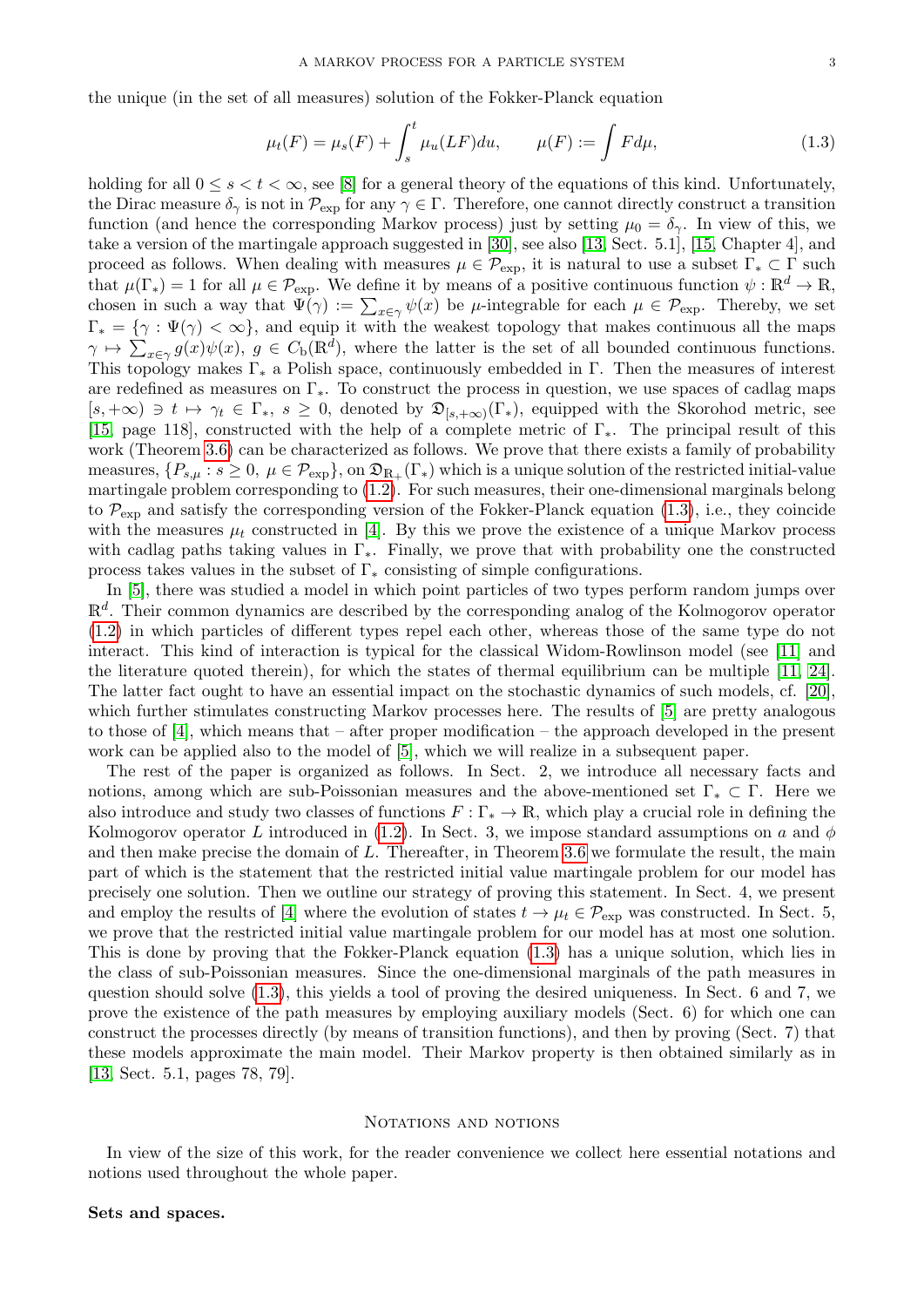- The habitat of the system which we study is the Euclidean space  $\mathbb{R}^d$ . By  $\Lambda$  we always denote a compact subset of it. Further related notations:  $\mathbb{R}_+ = [0, +\infty); \mathbb{N} = \{1, 2, 3, \ldots\}, \mathbb{N}_0 =$  $\mathbb{N} \cup \{0\}; C_{cs}(\mathbb{R}^d)$  - the set of all compactly supported continuous functions  $g: \mathbb{R}^d \to \mathbb{R}$ ,  $B_r(y) = \{x \in \mathbb{R}^d : |x - y| \leq r\}, r > 0 \text{ and } y \in \mathbb{R}^d.$  For a finite subset  $\Delta \subset \mathbb{R}$ , by  $|\Delta|$  we denote its cardinality.
- By a Polish space we mean a separable topological space, the topology of which is consistent with a complete metric, see, e.g., [\[12,](#page-43-13) Chapt. 8]. Subsets of such spaces are usually denoted by  $A, B$ , whereas A, B (with indices) are reserved for denoting operators. For a Polish space E, by  $C_{\rm b}(E)$  and  $B_{\rm b}(E)$  we denote the sets of bounded continuous and bounded measurable functions  $g: E \to \mathbb{R}$ , respectively;  $\mathcal{B}(E)$  denotes the Borel  $\sigma$ -field of subsets of E. For a suitable set  $\Delta$ , by  $\mathbb{1}_{\Delta}$  we denote the indicator of  $\Delta$ .
- By Γ, Γ<sub>0</sub>, Γ<sub>\*</sub> and  $\check{\Gamma}_{*}$  we denote configurations spaces consisting of all configurations, finite configurations [\(2.1\)](#page-4-1), tempered configurations [\(2.20\)](#page-6-1), and tempered simple configurations, re-spectively, see [\(2.30\)](#page-8-0). These sets are equipped with the vague topology  $(\Gamma)$  and the weak topologies  $(\Gamma_0, \Gamma_*, \breve{\Gamma}_*)$ , which make them Polish spaces, see Lemma [2.7.](#page-7-0) By  $\mathcal{P}(\Gamma), \mathcal{P}(\Gamma_*)$  we denote the sets of probability measures defined on these spaces. The set of sub-Poissonian measures  $P_{\text{exp}}$  is introduced in Definition [2.3.](#page-4-2) Its crucial property is established in Lemma [2.10.](#page-8-1)
- By  $\mathfrak{D}_{[s,+\infty)}(\Gamma_{\ast})$  we denote the space of cadlag paths  $\gamma : [0,+\infty) \to \Gamma_{\ast}$ , and  $\mathfrak{D}_{\mathbb{R}_{+}}(\Gamma_{\ast}) :=$  $\mathfrak{D}_{[0,+\infty)}(\Gamma_{*})$ . Functions on such spaces are denoted by F, G, etc. By  $\varpi_t$  we denote the evaluation map, i.e.,  $\varpi_t(\gamma) = \gamma_t \in \Gamma_*$ . Related  $\sigma$ -fields of measurable subsets are defined in [\(3.14\)](#page-13-1).

# Functions, measures, operators.

- Functions  $f: \mathbb{R}^d \to \mathbb{R}$  are usually denoted by small letters f, g,  $\theta$ , etc. By  $\psi$  we denote the function by which we define tempered configurations, see  $(2.17)$  and  $(2.16)$ . For a positive integrable  $\theta : \mathbb{R}^d \to \mathbb{R}_+$ , we write  $\langle \theta \rangle = \int \theta(x) dx$ . Functions  $F : \Gamma_* \to \mathbb{R}$  are denoted by capital letters, often  $F$  with additional symbols. The key functions are defined in  $(2.36)$  and [\(2.42\)](#page-10-0). Functions defined on finite configurations  $\Gamma_0$  are mostly denoted by capital G with exception for correlation functions  $k_{\mu}$ , see [\(2.7\)](#page-4-3).
- Measures on configuration spaces and their correlation measures are denoted by  $\mu$  and  $\chi_{\mu}$ , respectively. Measures on  $\mathbb{R}^d$  are usually denoted by  $\nu$ . By  $\lambda$  we denote the Lebesgue-Poisson measure, see  $(2.3)$ . Measures on path spaces are denoted by capital  $P$ . For a tempered configuration  $\gamma \in \Gamma_*$ , by  $\nu_{\gamma}$  we denote the measure  $\sum_{x \in \gamma} \psi(x) \delta_x$ , see [\(2.23\)](#page-7-1). The complete metric on  $\Gamma_*$  used to obtain Chentsov-like estimates is defined in [\(2.24\)](#page-7-2).
- By L we denote the Kolmogorov operator  $(1.2)$ ,  $(3.1)$ , whereas  $L^{\alpha}$  stands for the approximating operator [\(6.3\)](#page-26-3). Then  $L^{\Delta}$  and  $\widehat{L}$  are the counterparts of L acting in the spaces of functions of  $\eta \in \Gamma_0$ , see [\(4.1\)](#page-15-2), [\(4.8\)](#page-16-1) and [\(4.11\)](#page-16-2), [\(4.12\)](#page-16-3). By K we define the operator defined in [\(2.4\)](#page-4-5). Operators  $L^{\dagger,\alpha}$  act in the Banach space of signed measures  $\mathcal{M}_{*}$ , see [\(7.9\)](#page-32-0), [\(7.10\)](#page-32-1).

## 2. Preliminaries

<span id="page-3-1"></span><span id="page-3-0"></span>2.1. The configuration spaces. Each  $\gamma \in \Gamma$  gives rise to a counting Radon measure  $\sum_{x \in \gamma} \delta_x$ . Bearing this fact in mind, we shall mostly keep using set notations, i.e., for a compact  $\Lambda \subset \mathbb{R}^d$ , the value of the mentioned measure on  $\Lambda$  is denoted by  $|\gamma \cap \Lambda|$ . The vague (weak-hash) topology of Γ is defined as the weakest topology that makes continuous all the maps  $\Gamma \ni \gamma \mapsto \sum_{x \in \gamma} f(x)$  with  $f \in C_{\text{cs}}(\mathbb{R}^d)$ . The corresponding Borel  $\sigma$ -field  $\mathcal{B}(\Gamma)$  is the smallest  $\sigma$ -field of subsets of  $\Gamma$  that makes measurable all the maps  $\gamma \mapsto N_\Lambda(\gamma) := |\gamma \cap \Lambda|$  with compact  $\Lambda \subset \mathbb{R}^d$ . By  $\mathcal{P}(\Gamma)$  we denote the set of all probability measures on  $(\Gamma, \mathcal{B}(\Gamma)).$ 

As mentioned in Introduction, configurations  $\gamma \in \Gamma$  may have multiple points. Let  $x_1, x_2, \ldots$  be any enumeration of the elements of a given  $\gamma$  in which coinciding x receive distinct numbers. Then, for a suitable function g, by  $\sum_{x \in \gamma} g(x)$  we will mean  $\sum_i g(x_i)$ , which is independent of the enumeration used herein.The same relates to the sums

$$
\sum_{x \in \gamma} \sum_{y \in \gamma \setminus x} \sum_{z \in \gamma \setminus \{x,y\}} \cdots.
$$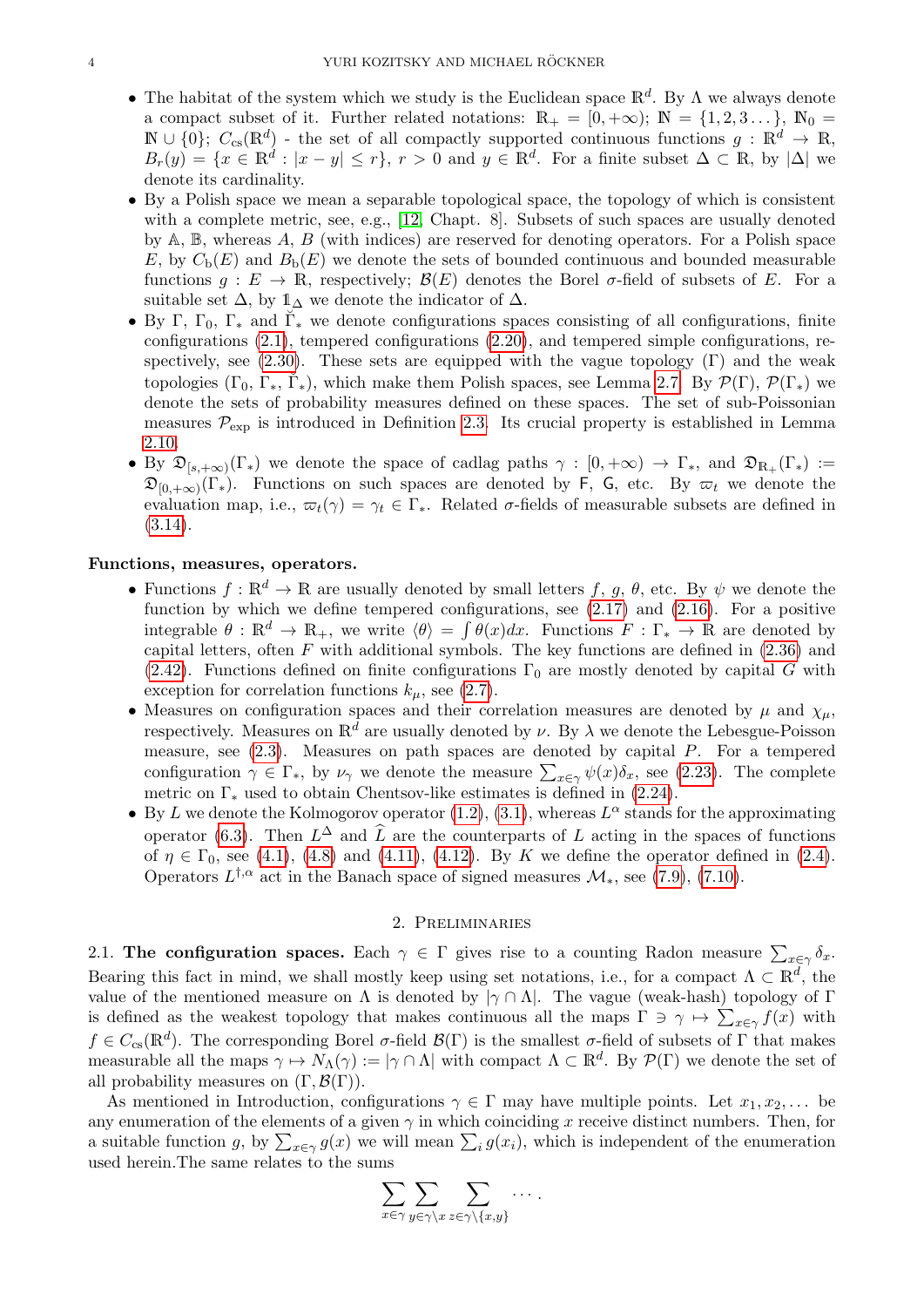Along with  $\Gamma$ , we also use

<span id="page-4-1"></span>
$$
\Gamma_0 = \bigcup_{n \in \mathbb{N}_0} \Gamma^{(n)}, \qquad \Gamma^{(n)} = \{ \gamma \in \Gamma : |\gamma| = n \}. \tag{2.1}
$$

Obviously, each  $\Gamma^{(n)}$  – and hence the set of finite configurations  $\Gamma_0$  – belong to  $\mathcal{B}(\Gamma)$ . The topology induced on  $\Gamma_0$  by the vague topology of  $\Gamma$  coincides with the weak topology determined with the help of  $C_{\rm b}(\mathbb{R}^d)$ . Then the corresponding Borel  $\sigma$ -field  $\mathcal{B}(\Gamma_0)$  is a sub-field of  $\mathcal{B}(\Gamma)$ . It is possible to show that a function  $G : \Gamma_0 \to \mathbb{R}$  is measurable if and only if there exists a family of symmetric Borel functions  $G^{(n)} : (\mathbb{R}^d)^n \to \mathbb{R}, n \in \mathbb{N}$  such that

<span id="page-4-8"></span>
$$
G({x_1, \ldots, x_n}) = G^{(n)}(x_1, \ldots, x_n). \tag{2.2}
$$

In this context, we also write  $G^{(0)} = G(\emptyset)$ .

<span id="page-4-6"></span>**Definition 2.1.** A measurable function,  $G : \Gamma_0 \to \mathbb{R}$ , is said to have bounded support if there exist  $N \in \mathbb{N}$  and a compact  $\Lambda$  such that: (a)  $G^{(n)} \equiv 0$  for all  $n > N$ ; (b)  $G(\eta) = 0$  whenever  $\eta$  is not a subset of  $\Lambda$ . By  $B_{\text{bs}}$  we will denote the set of all bounded functions with bounded support. For  $G \in B_{\text{bs}}$ ,  $N_G$  and  $\Lambda_G$  will denote the least N and  $\Lambda$  as in (a) and (b), respectively. We also set  $C_G = \sup_{\eta \in \Gamma_0} |G(\eta)|.$ 

The Lebesgue-Poisson measure  $\lambda$  is defined on  $\Gamma_0$  by the integrals

<span id="page-4-4"></span>
$$
\int_{\Gamma_0} G(\eta) \lambda(d\eta) = G(\varnothing) + \sum_{n=1}^{\infty} \frac{1}{n!} \int_{(\mathbb{R}^d)^n} G^{(n)}(x_1, \dots, x_n) dx_1 \cdots dx_n,
$$
\n(2.3)

holding for all  $G \in B_{\text{bs}}$ . For  $G \in B_{\text{bs}}$ , we set

<span id="page-4-7"></span><span id="page-4-5"></span>
$$
(KG)(\gamma) = \sum_{\eta \in \gamma} G(\eta), \qquad \gamma \in \Gamma,
$$
\n(2.4)

where  $\eta \in \gamma$  means  $\eta \in \Gamma_0$ , i.e., the sum in [\(2.4\)](#page-4-5) runs over finite subsets of  $\gamma$ .

<span id="page-4-11"></span>**Remark 2.2.** [\[21,](#page-43-14) Proposition 3.1] For each  $G \in B_{\text{bs}}$ , KG is measurable and such that  $|(KG)(\gamma)| \leq$  $C_G(1+|\gamma \cap \Lambda_G|^{N_G})$  with  $C_G$ ,  $\Lambda_G$  and  $N_G$  as in Definition [2.1.](#page-4-6)

<span id="page-4-0"></span>2.2. Sub-Poissonian measures. When dealing with infinite configurations, one might expect problems (e.g., blowups) if the dynamics start from certain  $\gamma \in \Gamma$  or  $\mu \in \mathcal{P}(\Gamma)$ . Thus, it seems reasonable to avoid considering such states by imposing appropriate restrictions. Another reason to do this is gaining technical advantages, which is especially important in view of the high complexity of the problem. The main observation here is that, for measures having finite correlations [\[25\]](#page-43-6), integration over Γ can be performed in the following way

$$
\int_{\Gamma} (KG)(\gamma)\mu(d\gamma) = G(\varnothing) + \sum_{n=1}^{\infty} \frac{1}{n!} \int_{(\mathbb{R}^d)^n} G^{(n)}(x_1,\ldots,x_n) \chi_{\mu}^{(n)}(dx_1,\ldots,dx_n),\tag{2.5}
$$

where  $\chi_{\mu}^{(n)}$  are the *correlation measures* of  $\mu$ . That is, for a compact  $\Lambda \subset \mathbb{R}^d$ ,  $\chi_{\mu}^{(n)}(\Lambda^n)/n!$  is the  $\mu$ -expected value of the number of *n*-clusters of particles contained in  $\Lambda$ . Next, one observes that the Kolmogorov operator [\(1.2\)](#page-1-1) contains the probability kernel  $a(x - y)dy$ , which is absolutely continuous with respect to Lebesgue's measure on  $\mathbb{R}^d$ . In view of this, we shall demand that each  $\chi_\mu^{(n)}$  satisfy

<span id="page-4-10"></span>
$$
\chi_{\mu}^{(n)}(dx_1, \dots, dx_n) = k_{\mu}^{(n)}(x_1, \dots, x_n) dx_1 \cdots dx_n, \qquad k_{\mu}^{(n)} \in L^{\infty}((\mathbb{R}^d)^n), \quad n \in \mathbb{N}.
$$
 (2.6)

Thereby, the right-hand side of  $(2.5)$  can be rewritten in the form, cf.  $(2.3)$ ,

<span id="page-4-3"></span>
$$
\int_{\Gamma} (KG)(\gamma)\mu(d\gamma) = \int_{\Gamma_0} k_{\mu}(\eta)G(\eta)\lambda(d\eta) =: \langle\langle k_{\mu}, G \rangle\rangle, \tag{2.7}
$$

where  $k_{\mu} : \Gamma_0 \to \mathbb{R}$  is defined as in [\(2.2\)](#page-4-8). Then  $k_{\mu}^{(n)}$  (resp.  $k_{\mu}$ ) is called *n*-th order correlation function (resp. correlation function) of  $\mu$ . Keeping this in mind, we introduce the following class of measures. For  $\theta \in C_{\text{cs}}(\mathbb{R}^d)$  and  $n \in \mathbb{N}$ , we write  $\theta^{\otimes n}(x_1,\ldots,x_n) = \theta(x_1)\cdots\theta(x_n)$ .

<span id="page-4-2"></span>**Definition 2.3.** By  $\mathcal{P}_{\text{exp}}$  we denote the set of all those  $\mu \in \mathcal{P}(\Gamma)$  that have finite correlations and their correlation measures satisfy

<span id="page-4-9"></span>
$$
\chi_{\mu}^{(n)}(\theta^{\otimes n}) \le \varkappa^{n} \|\theta\|_{L^{1}(\mathbb{R}^{d})}^{n},\tag{2.8}
$$

holding for some  $\mu$ -specific  $\varkappa > 0$  and all  $\theta \in C_{\text{cs}}(\mathbb{R}^d)$  and  $n \in \mathbb{N}$ .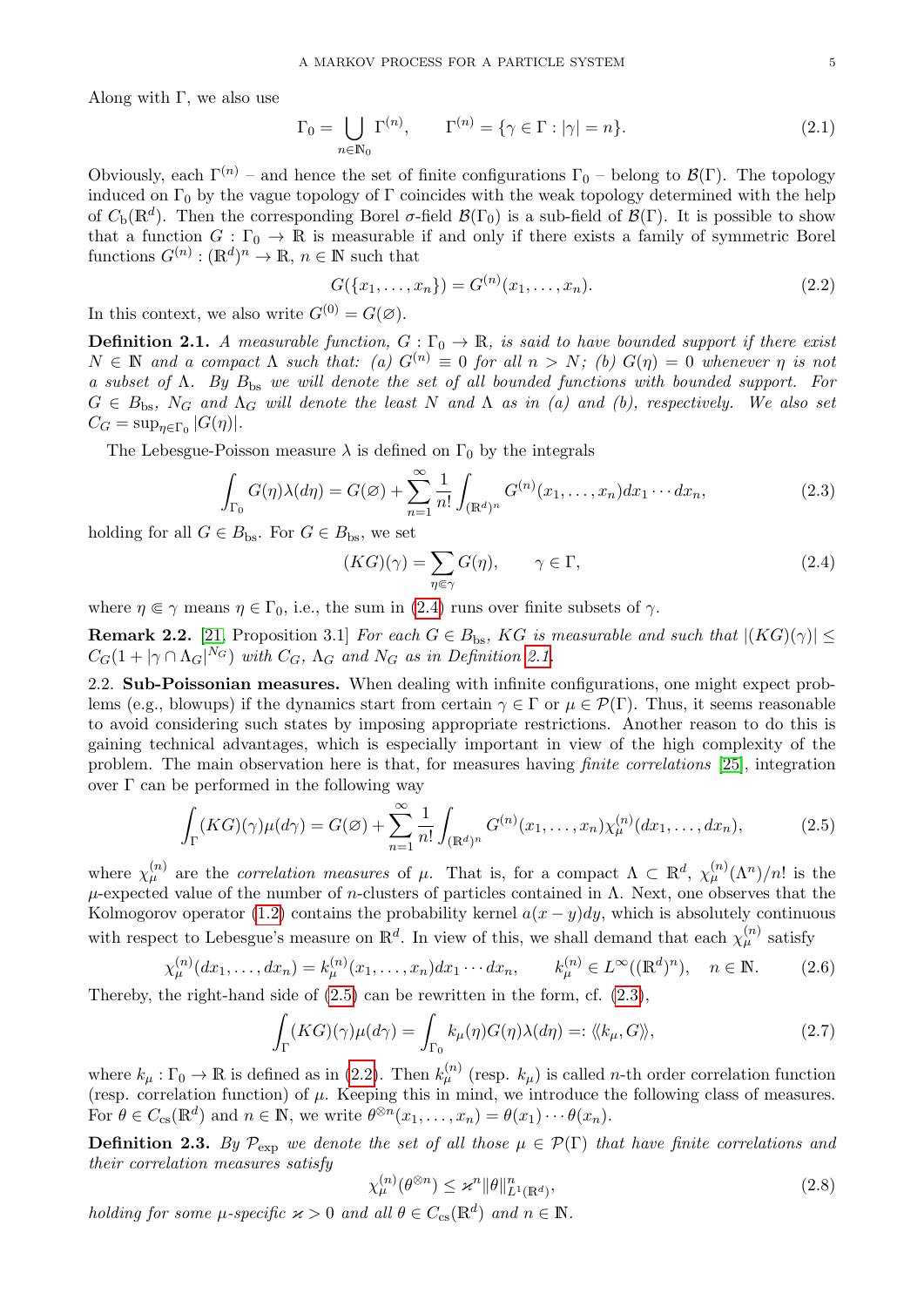<span id="page-5-6"></span>**Remark 2.4.** It is clear from [\(2.8\)](#page-4-9) that the map  $C_{cs}(\mathbb{R}^d) \ni \theta \mapsto \chi_{\mu}^{(n)}(\theta^{\otimes n}) \in \mathbb{R}$  can be continued to a homogeneous continuous monomial of  $\theta \in L^1(\mathbb{R}^d)$ . One can show that  $\mu \in \mathcal{P}_{\text{exp}}$  holds if and only if each  $\chi_{\mu}^{(n)}$  satisfies [\(2.6\)](#page-4-10) with  $k_{\mu}^{(n)}$  such that

<span id="page-5-0"></span>
$$
0 \le k_{\mu}^{(n)}(x_1, \dots, x_n) \le \varkappa^n,\tag{2.9}
$$

for the same  $\varkappa$  as in [\(2.8\)](#page-4-9). Moreover, if we set

<span id="page-5-5"></span>
$$
F^{\theta}(\gamma) = \prod_{x \in \gamma} (1 + \theta(x)) = \exp\left(\sum_{x \in \gamma} \log\left(1 + \theta(x)\right)\right), \qquad \theta \in C_{\text{cs}}(\mathbb{R}^d),\tag{2.10}
$$

then the map  $C_{cs}(\mathbb{R}^d) \ni \theta \mapsto \mu(F^{\theta}) \in \mathbb{R}$  can be continued to a real exponential entire function of normal type of  $\theta \in L^1(\mathbb{R}^d)$ . The least x satisfying [\(2.9\)](#page-5-0) will be called the type of  $\mu$ .

A Poisson measure,  $\pi_{\chi}$ , is characterized by its *intensity measure*  $\chi$ , see, e.g., [\[13,](#page-43-9) page 45], by the following formula

$$
\pi_{\chi}(F^{\theta}) = \exp(\chi(\theta)).
$$

Then  $\pi_{\chi} \in \mathcal{P}_{\rm exp}$  if

$$
\chi(dx) = \varrho(x)dx, \qquad \varrho \in L^{\infty}(\mathbb{R}^d).
$$

In particular, this holds for the homogeneous Poisson measure  $\pi_{\varkappa}$ , for which  $\rho(x) \equiv \varkappa > 0$ .

<span id="page-5-2"></span>**Remark 2.5.** Let G in [\(2.7\)](#page-4-3) be positive, i.e., such that  $G(\eta) \ge 0$  for all  $\eta \in \Gamma_0$ . Then by [\(2.9\)](#page-5-0) it follows that  $\mu(KG) \leq \pi_{\varkappa}(KG)$ , where  $\varkappa$  is the type of  $\mu$ . In view of this, the elements of  $\mathcal{P}_{\text{exp}}$  are called sub-Poissonian measures. By taking in [\(2.8\)](#page-4-9)  $\theta = \mathbb{1}_{\Lambda}$  one gets that the  $\mu$ -expected value of the number of n-clusters contained in  $\Lambda$  does not exceed that of the homogeneous Poisson measure with density  $\varkappa$ , i.e., clusters are not more probable than in the case of free particles. Moreover, the states of thermal equilibrium of infinite systems of physical particles interacting via super-stable potentials belong to  $\mathcal{P}_{\rm exp}$ , see [\[27\]](#page-43-15).

Recall that  $1\!\!1_\Lambda$  denotes the indicator of  $\Lambda$ . Then  $N_\Lambda(\gamma) := |\gamma \cap \Lambda| = \sum_{x \in \gamma} 1\!\!1_\Lambda(x)$ , and thus

$$
N_{\Lambda}^n(\gamma) = \sum_{l=1}^n S(n,l) \sum_{x_1 \in \gamma} \sum_{x_2 \in \gamma \setminus x_1} \cdots \sum_{x_l \in \gamma \setminus \{x_1, \ldots, x_{l-1}\}} 1_{\Lambda}(x_1) \cdots 1_{\Lambda}(x_l)
$$
  
= 
$$
\sum_{l=1}^n l! S(n,l) \sum_{\{x_1, \ldots, x_l\} \subset \gamma} 1_{\Lambda}(x_1) \cdots 1_{\Lambda}(x_l), \qquad n \in \mathbb{N},
$$

where  $S(n, l)$  is Stirling's number of second kind – the number of ways to divide n labeled items into  $l$  unlabeled groups. By  $(2.7)$  this yields

<span id="page-5-1"></span>
$$
\pi_{\varkappa}(N_{\Lambda}^{n}) = \sum_{l=1}^{n} S(n,l) \left( \varkappa |\Lambda| \right)^{l} = T_{n} \left( \varkappa |\Lambda| \right), \qquad n \in \mathbb{N}, \tag{2.11}
$$

where  $|\Lambda|$  is the Lebesgue measure (volume) of  $\Lambda$  and  $T_n$ ,  $n \in \mathbb{N}$ , are Touchard's polynomials, attributed also to J. A. Grunert, S. Ramanujan, and others, see [\[9,](#page-42-6) page 6]. For these polynomials, it is known that, see eq.  $(2.19)$  *ibid*,

<span id="page-5-4"></span>
$$
\exp(x(e^z - 1)) = \sum_{n=0}^{\infty} T_n(x) \frac{z^n}{n!}.
$$
\n(2.12)

Then for  $\mu \in \mathcal{P}_{\rm exp}$ , by [\(2.11\)](#page-5-1) we obtain, cf. Remark [2.5,](#page-5-2)

<span id="page-5-3"></span>
$$
\mu(N_{\Lambda}^n) \le T_n \left( \varkappa |\Lambda| \right). \tag{2.13}
$$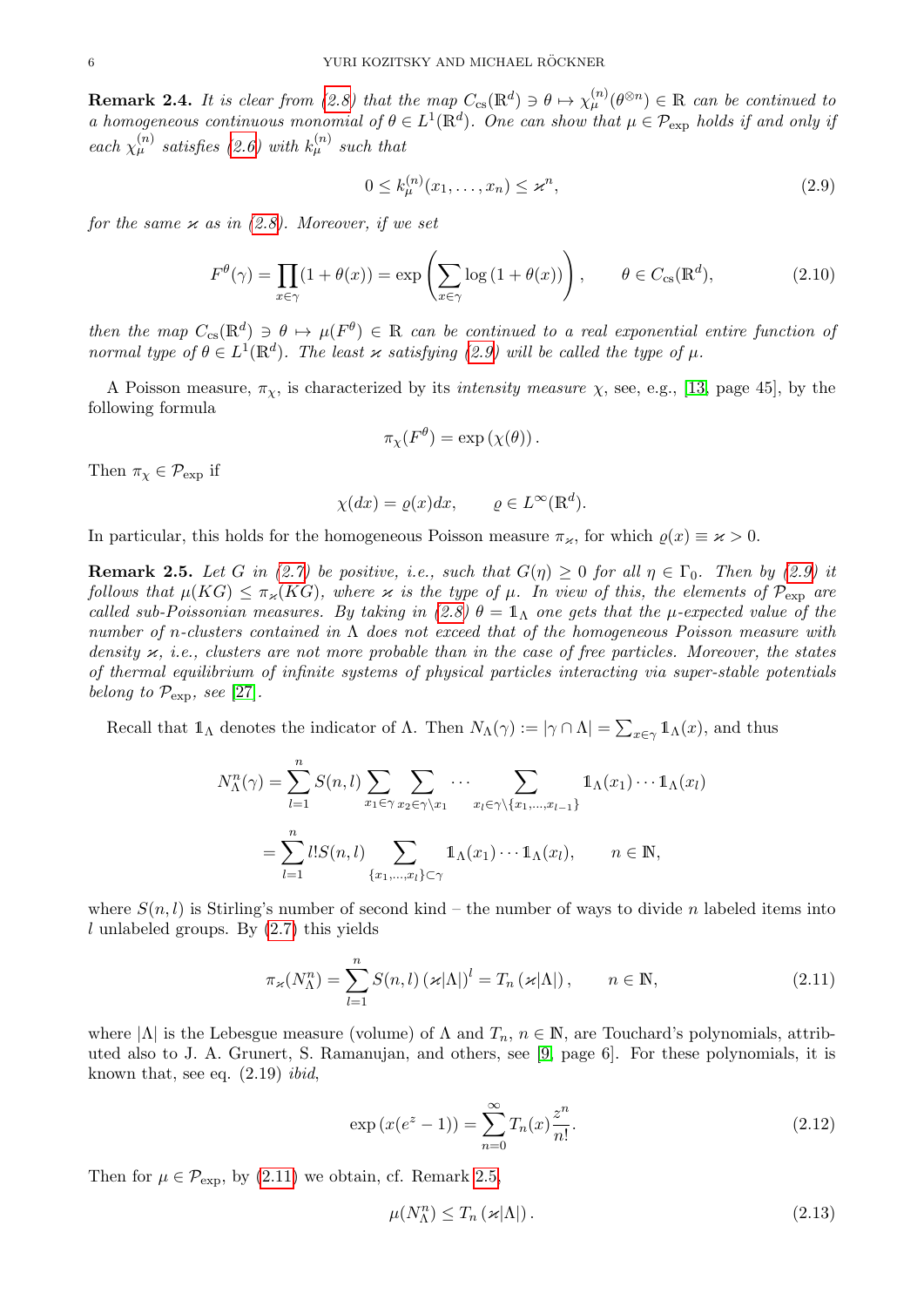<span id="page-6-0"></span>2.3. **Tempered configurations.** When dealing with measures from  $\mathcal{P}_{\text{exp}}$ , it might be natural to distinguish a subset  $\Gamma_* \subset \Gamma$  by the condition that  $\mu(\Gamma_*) = 1$  for each  $\mu \in \mathcal{P}_{\text{exp}}$ . Obviously, the choice of such  $\Gamma_*$  should also be consistent with the properties of L, in particular, with those of the aforementioned probability kernel  $a(x - y)dy$ . Let  $\psi \in C_{\rm b}(\mathbb{R}^d)$  be a strictly positive function that vanishes at infinity. Denote

<span id="page-6-4"></span>
$$
\Psi(\gamma) = \sum_{x \in \gamma} \psi(x), \qquad \Gamma^{\psi} = \{ \gamma \in \Gamma : \Psi(\gamma) < \infty \}. \tag{2.14}
$$

Let  $\{\psi_n\}_{n\in\mathbb{N}}\subset C_{\text{cs}}(\mathbb{R}^d)$  be an increasing sequence such that  $0<\psi_n(x)\to\psi(x), n\to+\infty$ , for each x. Then the maps  $\Gamma \ni \gamma \mapsto \Psi_n(\gamma) := \sum_{x \in \gamma} \psi_n(x)$  are vaguely continuous; hence  $\{\gamma : \Psi_n(\gamma) \leq N\},$  $N \in \mathbb{N}$  are measurable, which by [\(2.14\)](#page-6-4) yields  $\Gamma^{\psi} \in \mathcal{B}(\Gamma)$ . Moreover, if  $\tilde{\psi}$  has similar properties and satisfies  $\tilde{\psi}(x) \leq \psi(x)$ ,  $x \in \mathbb{R}^d$ , then  $\Gamma^{\psi} \subset \Gamma^{\tilde{\psi}}$ . Thus, the slower the decay of  $\psi$  is, the more restrictive condition is imposed on the configurations. Bearing this in mind, we will choose  $\psi$  satisfying

<span id="page-6-5"></span>
$$
(i) \quad \mu(\Psi) < \infty; \qquad (ii) \quad \int_{\mathbb{R}^d} \frac{a(x)}{\psi(x)} dx < \infty. \tag{2.15}
$$

By  $(2.4)$  and  $(2.7)$  it follows that

$$
\mu(\Psi) = \chi_{\mu}(\psi) = \int_{\mathbb{R}^d} k_{\mu}^{(1)}(x)\psi(x)dx,
$$

and thus condition (i) in [\(2.15\)](#page-6-5) turns into

<span id="page-6-3"></span>
$$
\langle \psi \rangle := \int_{\mathbb{R}^d} \psi(x) dx < \infty. \tag{2.16}
$$

Our choice of  $\psi$  in this work is

<span id="page-6-2"></span>
$$
\psi(x) = \frac{1}{1 + |x|^{d+1}},\tag{2.17}
$$

which means that we prefer to be less restrictive in choosing the jump kernel a at the expense of stronger restrictions imposed on the configurations.

Similarly as in [\(2.13\)](#page-5-3), for all  $n \in \mathbb{N}$  and each  $\mu \in \mathcal{P}_{\text{exp}}$ , one obtains

<span id="page-6-6"></span>
$$
\mu(\Psi^n) \le \sum_{l=1}^n S(n,l) \left( \varkappa \langle \psi \rangle \right)^l = T_n \left( \varkappa \langle \psi \rangle \right),\tag{2.18}
$$

where we have taken into account that  $\psi^{n}(x) \leq \psi(x)$  for all  $n \geq 1$  and x,  $\varkappa$  is the type of  $\mu$ . By [\(2.18\)](#page-6-6) and [\(2.12\)](#page-5-4) it follows that

<span id="page-6-9"></span>
$$
\int_{\Gamma} \exp\left(\beta \Psi(\gamma)\right) \mu(d\gamma) \le \exp\left(\varkappa \langle \psi \rangle (e^{\beta} - 1)\right),\tag{2.19}
$$

holding for all  $\beta > 0$ . Next, we define

<span id="page-6-1"></span>
$$
\Gamma_* = \Gamma^\psi,\tag{2.20}
$$

with  $\psi$  as in [\(2.17\)](#page-6-2). By [\(2.18\)](#page-6-6) it follows that

<span id="page-6-8"></span>
$$
\forall \mu \in \mathcal{P}_{\text{exp}} \qquad \mu(\Gamma_*) = 1. \tag{2.21}
$$

This crucial property of the elements of  $\mathcal{P}_{\text{exp}}$  will allow us to consider only configurations belonging to  $\Gamma_*$ . In particular, this means that we will use the following sub-field of  $\mathcal{B}(\Gamma)$ :

<span id="page-6-7"></span>
$$
\mathcal{A}_{*} = \{ \mathbb{A} \in \mathcal{B}(\Gamma) : \mathbb{A} \subset \Gamma_{*} \}. \tag{2.22}
$$

Now let us consider

$$
C_{\rm b}^{L}(\mathbb{R}^{d}) = \{g \in C_{\rm b}(\mathbb{R}^{d}) : ||g||_{L} < \infty\}, \quad ||g||_{L} := \sup_{x,y \in \mathbb{R}^{d}, x \neq y} \frac{|g(x) - g(y)|}{|x - y|},
$$

and then define

$$
||g||_{BL} = ||g||_{L} + \sup_{x \in \mathbb{R}^d} |g(x)|, \qquad g \in C_b^L(\mathbb{R}^d),
$$

and also

$$
v(\nu, \nu') = \sup_{g: \|g\|_{BL} \le 1} |\nu(g) - \nu'(g)|, \qquad \nu, \nu' \in \mathcal{N},
$$

where  $\mathcal N$  is the set of all positive finite measures Borel on  $\mathbb R^d$ .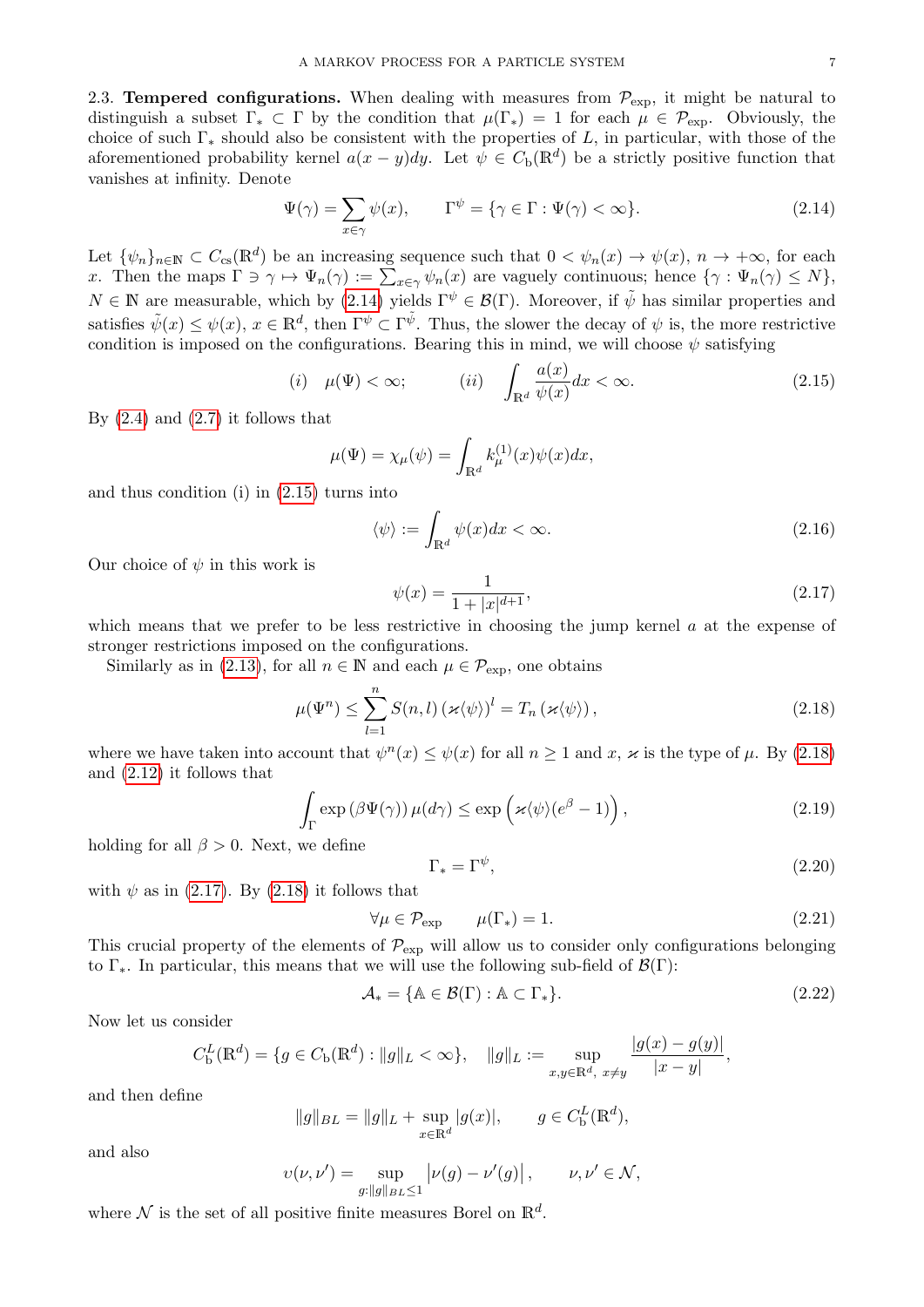**Proposition 2.6.** [\[14,](#page-43-16) Theorem 18] The following three types of the convergence of a sequence  $\{\nu_n\} \subset$ N to a certain  $\nu \in \mathcal{N}$  are equivalent:

- (i)  $\nu_n(g) \to \nu(g)$  for all  $g \in C_{\rm b}(\mathbb{R}^d)$ ;
- (ii)  $\nu_n(g) \to \nu(g)$  for all  $g \in C_{\rm b}^{L}(\mathbb{R}^d)$ ;
- (iii)  $v(\nu_n, \nu) \rightarrow 0$ .

By means of this statement we prove the following important facts. For a configuration,  $\gamma \in \Gamma_*$ , by  $\nu_{\gamma} \in \mathcal{N}$  we mean the measure defined by

<span id="page-7-1"></span>
$$
\nu_{\gamma}(g) = \sum_{x \in \gamma} g(x)\psi(x), \qquad g \in C_{\mathbf{b}}(\mathbb{R}^d). \tag{2.23}
$$

Then we set

<span id="page-7-2"></span>
$$
v_*(\gamma, \gamma') = v(\nu_\gamma, \nu_{\gamma'}) = \sup_{g: \|g\|_{BL} \le 1} \left| \sum_{x \in \gamma} g(x)\psi(x) - \sum_{x \in \gamma'} g(x)\psi(x) \right|, \qquad \gamma, \gamma' \in \breve{\Gamma}_* \tag{2.24}
$$

In the next statement, by  $\check{\Gamma}_{*}$  we mean the subset of  $\Gamma_{*}$  consisting of single configurations. That is,  $\gamma \in \Gamma_*$  belongs to  $\check{\Gamma}_*$  if  $B_\delta(x) \cap \gamma = \{x\}$ , holding for each  $x \in \gamma$  and an x-specific  $\delta > 0$ .

<span id="page-7-0"></span>**Lemma 2.7.** The metric space  $(\Gamma_*, v_*)$  is complete and separable.  $\check{\Gamma}_*$  is a  $G_{\delta}$  subset of  $\check{\Gamma}_*$ , and thus is a Polish spaces.

*Proof.* First, we prove that  $\Gamma_*$  has the properties in question. Let  $\{\gamma_n\}_{n\in\mathbb{N}}\subset \Gamma_*$  be a  $v_*$ -Cauchy sequence. Since the metric space  $(\mathcal{N}, v)$  is complete, see [\[7,](#page-42-7) Corollary 8.6.3, Sect. 8.6], the sequence  $\{\nu_{\gamma_n}\}_{n\in\mathbb{N}}$  converges to a certain  $\nu \in \mathcal{N}$ . As each  $h \in C_{cs}(\mathbb{R}^d)$  can be written in the form  $h(x)$  $g(x)\psi(x), g \in C_{\text{cs}}(\mathbb{R}^d)$ , this convergence implies the vague convergence of  $\{\gamma_n\}_{n\in\mathbb{N}}$  to a certain  $\gamma \in \Gamma$ . Let now  ${g_m}_{m\in\mathbb{N}} \subset C_{\text{cs}}(\mathbb{R}^d)$  be such that  $g_m(x) = 1$  for  $|x| \leq m$  and  $g_m(x) = 0$  for  $|x| \geq m+1$ , which is possible by Urysohn's lemma. Then

$$
\lim_{n \to +\infty} \sum_{x \in \gamma_n} g_m(x)\psi(x) = \sum_{x \in \gamma} g_m(x)\psi(x) \le \nu(\mathbb{R}^d),
$$

which by the dominated convergence theorem yields  $\gamma \in \Gamma_*$ , and hence  $\nu = \nu_\gamma$ . Then  $(\Gamma_*, \nu_*)$  is a complete metric space. Its separability follows by the separability of  $\mathbb{R}^d$ .

When dealing with a topological property of a subset of  $\Gamma_*$ , we may use any metric consistent with its weak topology. As such one, we take Prohorov's metric, cf. [\[15,](#page-43-10) page 96], introduced as follows. For  $\varepsilon > 0$  and  $\Delta \subset \mathbb{R}^d$ , we set  $\Delta^{\varepsilon} = \cup_{x \in \Delta} B_{\varepsilon}(x)$  and also

<span id="page-7-3"></span>
$$
\nu_P(\gamma, \gamma') = \inf \{ \varepsilon > 0 : \nu_\gamma(\Delta) \le \nu_{\gamma'}(\Delta^{\varepsilon}) + \varepsilon, \ \& \ \nu_{\gamma'}(\Delta) \le \nu_{\gamma}(\Delta^{\varepsilon}) + \varepsilon, \ \forall \Delta \ - \text{closed} \}.
$$
 (2.25)

Let  ${R_k}_{k\in\mathbb{N}}$  be such that  $0 < R_1 < R_2 < \cdots < R_k < \cdots$  and  $\lim_{k\to+\infty} R_k = +\infty$ . Set  $D_k = \{x \in$  $\mathbb{R}^d : |x| < R_k$  and  $\gamma_k = \gamma \cap D_k$ ,  $\gamma \in \Gamma_*$ ,  $k \in \mathbb{N}$ . By [\(2.17\)](#page-6-2) we then have

<span id="page-7-5"></span>
$$
\sup_{x \in D_k} 1/\psi(x) = 1 + R_k^{d+1} =: \alpha_k^{-1},\tag{2.26}
$$

$$
|\psi(x) - \psi(y)| \le (d+1)|x - y|, \qquad x, y \in D_k.
$$

Next, we set

<span id="page-7-7"></span>
$$
\Gamma_{*,k} = \{ \gamma \in \Gamma_* : \gamma_k \in \breve{\Gamma}_* \}, \qquad k \in \mathbb{N}, \tag{2.27}
$$

i.e.,  $\gamma \in \Gamma_*$  belongs to  $\Gamma_{*,k}$  if its part in  $D_k$  is a simple configuration. Our aim is to show that  $\Gamma_{*,k}$  is an open subset of the Polish space  $\Gamma_*$ . To this end, we take any  $\gamma \in \Gamma_{*,k}$  and look for  $r > 0$  such that

$$
\Upsilon_r(\gamma) := \{ \gamma' : v_P(\gamma, \gamma') < r \} \subset \Gamma_{*,k}.
$$

For the chosen  $\gamma$ , we pick  $\ell > 0$  satisfying  $B_{\ell}(x) \cap \gamma = \{x\}$  for all  $x \in \gamma_k$ . Now take positive  $\varepsilon$  and  $\delta$ such that

<span id="page-7-4"></span>
$$
\varepsilon \le \frac{1}{4} \min\{\ell; \alpha_k\}, \qquad \delta \le \frac{1}{4} \min\{\ell; \alpha_k/(d+1)\},\tag{2.28}
$$

and then assume that  $\gamma' \in \Upsilon_r(\gamma)$  with  $r < \varepsilon$ . For  $x \in \gamma_k$ , the second estimate in [\(2.25\)](#page-7-3) for  $\Delta = B_\delta(x)$ yields in this case

<span id="page-7-6"></span>
$$
\sum_{y \in \gamma' \cap B_{\delta}(x)} \psi(y) \le \psi(x) + \varepsilon,\tag{2.29}
$$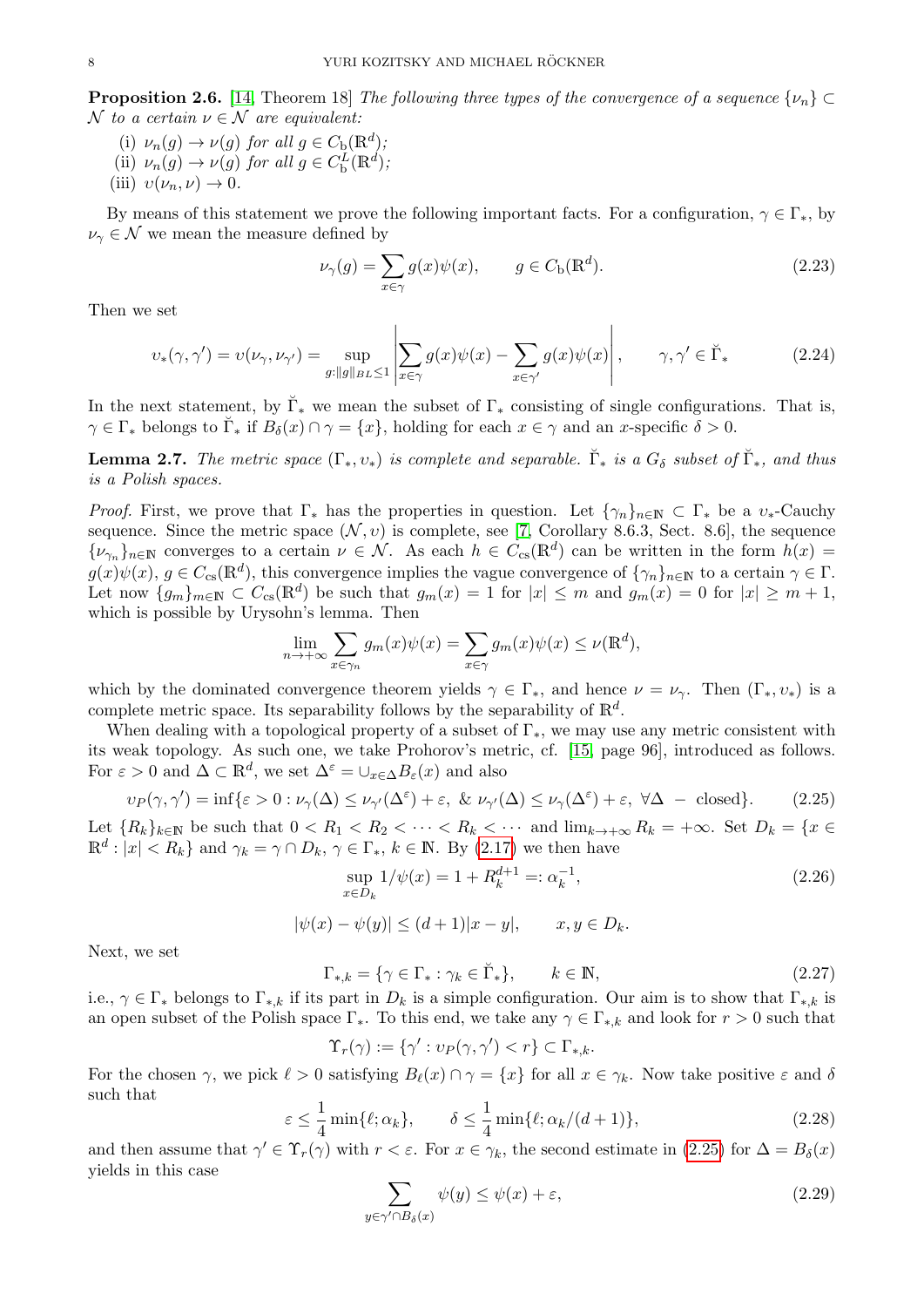where we have taken into account that  $B_{\delta}^{\varepsilon}(x) \subseteq B_{\ell}(x)$ , see [\(2.28\)](#page-7-4). For  $y \in B_{\delta}(x)$ , by [\(2.26\)](#page-7-5) we have  $\psi(y) \geq \psi(x) - \delta(d+1)$ . Thus,

$$
LHS(2.29) \ge m(x)\psi(x) - m(x)\delta(d+1),
$$

where  $m(x) = |\gamma' \cap B_\delta(x)|$ . Then

$$
m(x) - 1 \le \frac{\varepsilon}{\psi(x)} + \frac{m(x)\delta(d+1)}{\psi(x)} \le (m(x) + 1)/4,
$$

which means that  $m(x) = 1$ , holding for each  $x \in \gamma_k$  and  $B_\delta(x)$ . At the same time, for  $\gamma' \in \Upsilon_r(\gamma)$ with  $r < \varepsilon$ , it follows that  $\gamma' \cap (D_k \setminus \cup_{x \in \gamma_k} B_\delta(x)) = \varnothing$ . For otherwise, the second estimate in [\(2.25\)](#page-7-3) with  $\Delta = B_{\delta}(y)$ , y lying in the mentioned intersection, would yield  $\psi(y) \leq \varepsilon$  which contradicts [\(2.28\)](#page-7-4). Thus,  $\gamma' \in \Gamma_{*,k}$ , and hence the latter is an open subset of  $\Gamma_{*}$ . Therefore,  $\check{\Gamma}_{*} = \cap_{k \in \mathbb{N}} \Gamma_{*,k}$  is a  $G_{\delta}$ -subset of  $\Gamma_*$ . In view of the first part of this statement,  $\check{\Gamma}_*$  is a Polish space, see [\[12,](#page-43-13) Proposition 8.1.5, page 242. This completes the proof.  $\square$ 

The following formulas summarize the relationships between the configuration spaces we will deal with

<span id="page-8-0"></span>
$$
\breve{\Gamma}_* \subset \Gamma_* \subset \Gamma. \tag{2.30}
$$

Note that the embedding of the Polish space  $\Gamma_*$  into the Polish space  $\Gamma$  is continuous, since the weak convergence  $\gamma_n \to \gamma$  implies also the corresponding vague convergence. Let  $\mathcal{B}(\Gamma_\ast), \mathcal{B}(\check{\Gamma}_\ast)$  be the Borel σ-field of subsets of  $\Gamma_*$  and  $\breve{\Gamma}_*$ , respectively. Recall that we have another σ-field,  $\mathcal{A}_*$ , defined in [\(2.22\)](#page-6-7).

<span id="page-8-2"></span>**Corollary 2.8.** It follows that  $\mathcal{A}_* = \mathcal{B}(\Gamma_*) = {\mathbb{A} \in \mathcal{B}(\Gamma_*) : \mathbb{A} \subset \breve{\Gamma}_* } = \mathcal{B}(\breve{\Gamma}_*)$ .

Proof. The first equality follows follows by the continuity of the embedding and then by Kuratowski's theorem, see [\[28,](#page-43-17) Theorem 3.9, page 21]. The second equality follows by the equality of the weak topology of  $\check{\Gamma}_*$  with that induced by the weak topology of  $\Gamma_*$ .

<span id="page-8-3"></span>**Remark 2.9.** The latter statement allows one to redefine each  $\mu \in \mathcal{P}(\Gamma)$  with the property  $\mu(\Gamma_*) = 1$  as a measure on the measurable space  $(\Gamma_*, \mathcal{B}(\Gamma_*))$ . And similarly, each measure on  $(\Gamma_*, \mathcal{B}(\Gamma_*))$  possessing the property  $\mu(\breve{\Gamma}_*) = 1$  can be considered as a measure on  $(\breve{\Gamma}_*, \mathcal{B}(\breve{\Gamma}_*)$ .

Now we turn to proving the following statement.

<span id="page-8-1"></span>**Lemma 2.10.** For each  $\mu \in \mathcal{P}_{exp}$ , see Definition [2.3,](#page-4-2) it follows that  $\mu(\breve{\Gamma}_*) = 1$ . Hence, this  $\mu$  can be redefined as a measure on  $(\breve{\Gamma}_*, \mathcal{B}(\breve{\Gamma}_*))$ , cf. Corollary [2.8](#page-8-2) and Remark [2.9.](#page-8-3)

*Proof.* By our assumption the correlation measures  $\chi_{\mu}^{(n)}$  of the measure under consideration have the properties corresponding to [\(2.6\)](#page-4-10) and [\(2.9\)](#page-5-0). For  $N \in \mathbb{N}$  and  $\epsilon \in (0, 1)$ , we set

$$
H_N(\gamma) = \sum_{x \in \gamma} \sum_{y \in \gamma \setminus x} h_N(x, y), \quad h_N(x, y) = \psi(x)\psi(y) \min\{N; |x - y|^{-d\epsilon}\}.
$$

Note that  $H_N(\gamma) < \infty$  for all  $N \in \mathbb{N}$  and  $\gamma \in \Gamma$ . By [\(2.7\)](#page-4-3) we then have

$$
\mu(H_N) = \int_{(\mathbb{R}^d)^2} k_{\mu}^{(2)}(x, y) h_N(x, y) dx dy \leq \varkappa^2 \int_{\mathbb{R}^d} \psi(x) \left( \int_{\mathbb{R}^d} \frac{\psi(y) dy}{|x - y|^{d\epsilon}} \right) dx
$$
  

$$
\leq \varkappa^2 \int_{\mathbb{R}^d} \psi(x) \left( \int_{B_r(x)} \frac{dy}{|x - y|^{d\epsilon}} + \frac{\langle \psi \rangle}{r^{d\epsilon}} \right) dx =: \varkappa^2 C,
$$

for an appropriate  $C > 0$ . Since  $H_N \leq H_{N+1}$ , we can apply here the Beppo Levi (monotone convergence) theorem, which yields that the point-wise limit

<span id="page-8-4"></span>
$$
\lim_{N \to +\infty} H_N(\gamma) = H(\gamma) := \sum_{x \in \gamma} \sum_{y \in \gamma \backslash x} \frac{\psi(x)\psi(y)}{|x - y|^{d\epsilon}} \tag{2.31}
$$

is finite for  $\mu$ -almost all  $\gamma$ , i.e., for all  $\gamma \in \Gamma_{*,\mu}$  such that  $\mu(\Gamma_{*,\mu}) = 1$ . For  $c > 0$ , we set  $\Gamma_c = {\gamma : \Gamma_{\mu}$  $H(\gamma) \leq c$ . Then  $|x - y| \geq c^{-1/d\epsilon}$  for all pairs  $x, y \in \gamma$  and each  $\gamma \in \Gamma_c$ . That is,  $\gamma$  is simple; hence,  $\Gamma_{*,\mu} \subset \breve{\Gamma}_*,$  which completes the proof.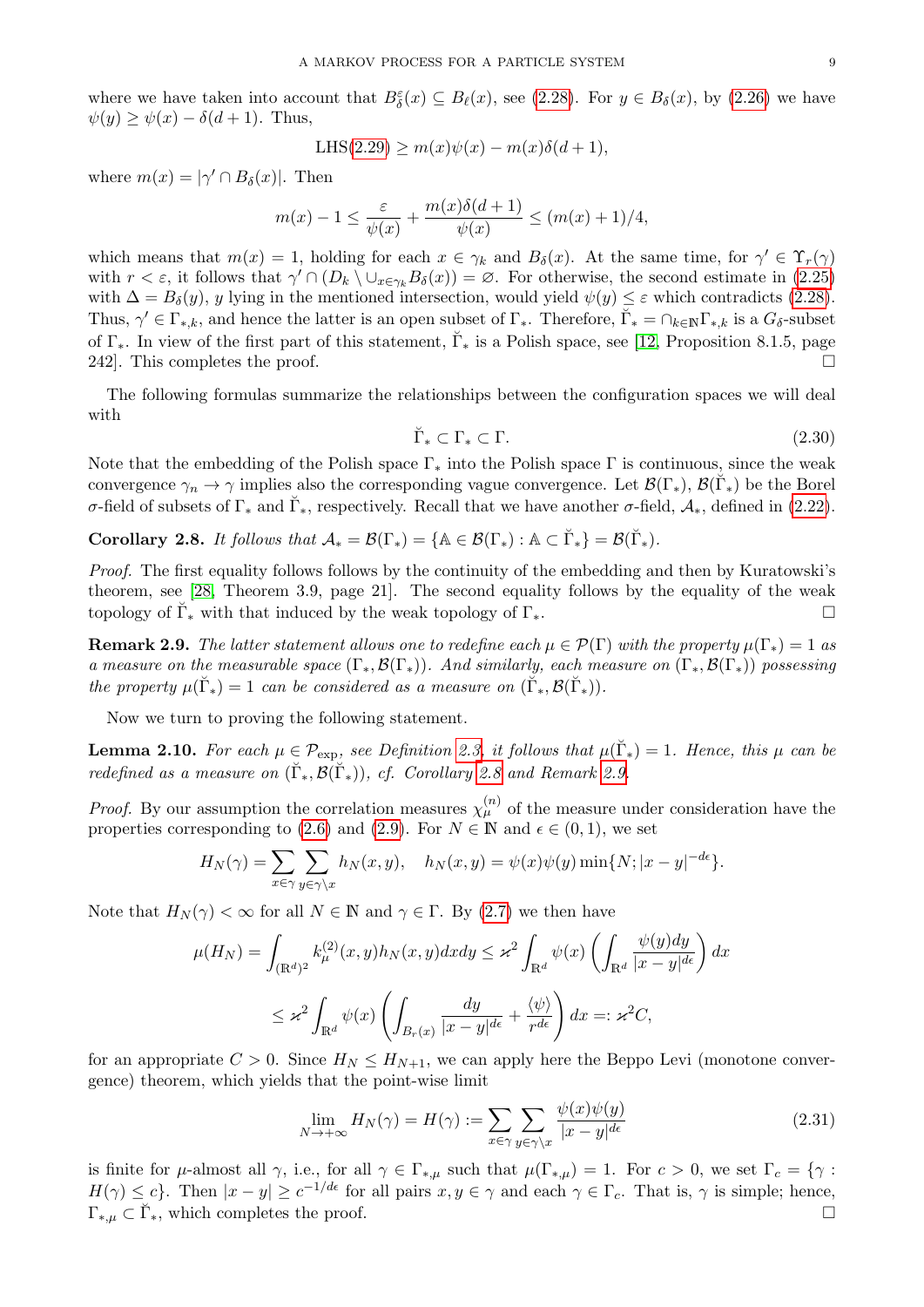<span id="page-9-2"></span>**Remark 2.11.** By [\(2.21\)](#page-6-8) it follows that the class of measures  $\mu \in \mathcal{P}(\Gamma_*)$  with the property  $\mu(\breve{\Gamma}_*) = 1$ includes  $P_{\text{exp}}$ . Therefore, depending on the context, we can and will consider such measures on either of these spaces.

<span id="page-9-0"></span>2.4. Functions and measures on  $\Gamma_*$ . The main aim of this part is to introduce suitable classes of functions  $F : \Gamma_* \to \mathbb{R}$ , for which we define LF and then use in [\(1.3\)](#page-2-2). We begin by introducing suitable functions  $g : \mathbb{R}^d \to \mathbb{R}$ . For  $\psi$  defined in [\(2.17\)](#page-6-2), we set

<span id="page-9-4"></span>
$$
\Theta_{\psi} = \{\theta(x) = g(x)\psi(x) : g \in C_{\mathbf{b}}(\mathbb{R}^{d}), \ \theta(x) \ge 0\},\tag{2.32}
$$

$$
\Theta_{\psi}^{+} = \{ \theta \in \Theta_{\psi} : \theta(x) > 0 \quad \forall x \in \mathbb{R}^{d} \}.
$$

Clearly, each  $\theta \in \Theta_{\psi}$  is integrable. For such  $\theta$ , we also define

<span id="page-9-5"></span>
$$
c_{\theta} = \sup_{x \in \mathbb{R}^d} \frac{1}{\psi(x)} \log \left( 1 + \theta(x) \right), \qquad \bar{c}_{\theta} := e^{c_{\theta}} - 1. \tag{2.33}
$$

Then

<span id="page-9-3"></span>
$$
0 \le \theta(x) \le \bar{c}_{\theta}\psi(x), \qquad \theta \in \Theta_{\psi}.
$$
\n(2.34)

Now let us turn to  $F^{\theta}$  defined in [\(2.10\)](#page-5-5). By Remark [2.5,](#page-5-2) [\(2.16\)](#page-6-3), Remark [2.11,](#page-9-2) and then by [\(2.34\)](#page-9-3), for  $\mu \in \mathcal{P}_{\text{exp}}$  of type  $\varkappa$  we have

$$
\int_{\check{\Gamma}_{*}} F^{\theta}(\gamma) \mu(d\gamma) = \int_{\Gamma_{*}} F^{\theta}(\gamma) \mu(d\gamma) \leq \pi_{\varkappa}(F^{\theta}) \leq \exp\left(\varkappa \langle \psi \rangle \bar{c}_{\theta}\right), \qquad \theta \in \Theta_{\psi}.
$$

**Remark 2.12.** In general, for  $\theta \in \Theta_{\psi}$  the map  $\Gamma_* \ni \gamma \mapsto \sum_{x \in \gamma} \theta(x)$  need not be vaguely continuous. But it is weakly continuous for all such  $\theta$ , which is also the case for  $\check{\Gamma}_* \ni \gamma \mapsto \sum_{x \in \gamma} \theta(x)$ . In particular, the map  $\Gamma_* \ni \gamma \mapsto \Psi(\gamma)$  is weakly continuous, that is one of the advantages of passing to tempered configurations. Since the measurability and continuity of  $F: \check{\Gamma}_* \to \mathbb{R}$  and  $F: \Gamma_* \to \mathbb{R}$  occur simultaneously, each such a function can and will be considered as a map acting from either of these spaces. In the sequel, when we speak of the properties of a given  $F : \Gamma_* \to \mathbb{R}$ , we tacitely assume that the same also holds for its restriction to  $\breve{\Gamma}_*.$ 

For  $\theta \in \Theta_{\psi}$ , we set, see [\(2.32\)](#page-9-4) and [\(2.33\)](#page-9-5),

<span id="page-9-6"></span>
$$
v_{\tau}^{\theta}(x) = \tau - \frac{1}{\psi(x)} \log \left( 1 + \theta(x) \right), \qquad V = \left\{ v_{\tau}^{\theta} : \theta \in \Theta_{\psi}, \ \tau > c_{\theta} \right\}.
$$
 (2.35)

Note that  $V \subset C_{\rm b}(\mathbb{R}^d)$  is closed with respect to the pointwise addition and its elements are separated away from zero. The former follows by the fact that  $\theta + \theta' + \theta \theta'$  belongs to  $\Theta_{\psi}$  for each  $\theta, \theta' \in \Theta_{\psi}$ . Next, define

<span id="page-9-1"></span>
$$
\widetilde{F}_{\tau}^{\theta}(\gamma) = \prod_{x \in \gamma} (1 + \theta(x)) e^{-\tau \psi(x)} = \exp\left(-\nu_{\gamma}(v_{\tau}^{\theta})\right). \tag{2.36}
$$

Recall here that  $\tau > c_{\theta}$ , see [\(2.35\)](#page-9-6). We extend this to  $\tau = 0$  and  $\theta(x) \equiv 0$  by setting  $\widetilde{F}_0^0(\gamma) \equiv 1$  and include this function in the set

<span id="page-9-8"></span>
$$
\widetilde{\mathcal{F}} := \{ \widetilde{F}_{\tau}^{\theta} : \theta \in \Theta_{\psi}, \ \tau > c_{\theta} \} \subset C_{\text{b}}(\Gamma_{*}). \tag{2.37}
$$

Similarly as in [\[13,](#page-43-9) Sect. 3.2, page 41], see also [\[15,](#page-43-10) page 111], we introduce the following notion.

**Definition 2.13.** A sequence of bounded measurable functions  $F_n : \Gamma_* \to \mathbb{R}$ ,  $n \in \mathbb{N}$  is said to boundedly and pointwise (bp-) converge to a given  $F : \Gamma_* \to \mathbb{R}$  if: (a)  $F_n(\gamma) \to F(\gamma)$  for all  $\gamma \in \Gamma_*$ ; (b)  $\sup_{n\in\mathbb{N}} \sup_{\gamma\in\Gamma_*} |F_n(\gamma)| < \infty$ . The bp-closure of a set  $\mathcal{H} \subset B_{\rm b}(\Gamma_*)$  is the smallest subset of  $B_{\rm b}(\Gamma_*)$ that contains  $H$  and is closed under the bp-convergence. In a similar way, one defines also the bpconvergence of sequences of functions  $g : \mathbb{R}^d \to \mathbb{R}$ .

It is well-known that  $C_{\rm b}(\mathbb{R}^d)$  contains a countable family of nonnegative functions,  $\{g_i\}_{i\in\mathbb{N}}$ , which is convergence determining and such that its linear span is bp-dense in  $B_{\text{b}}(\mathbb{R}^d)$ , see [\[15,](#page-43-10) Proposition 4.2, page 111] and [\[13,](#page-43-9) Lemma 3.2.1, page 41]. This means that a sequence of finite positive measures  $\{\nu_n\} \in \mathcal{P}(\mathbb{R}^d)$  weakly converges to a certain  $\nu$  if and only if  $\nu_n(g_i) \to \nu(g_i)$ ,  $n \to +\infty$  for all  $i \in \mathbb{N}$ . One may take such a family containing the constant function  $g(x) \equiv 1$  and closed with respect to the pointwise addition. Moreover, one may assume that

<span id="page-9-7"></span>
$$
\forall i \in \mathbb{N} \qquad \inf_{x \in \mathbb{R}^d} g_i(x) =: \varsigma_i > 0. \tag{2.38}
$$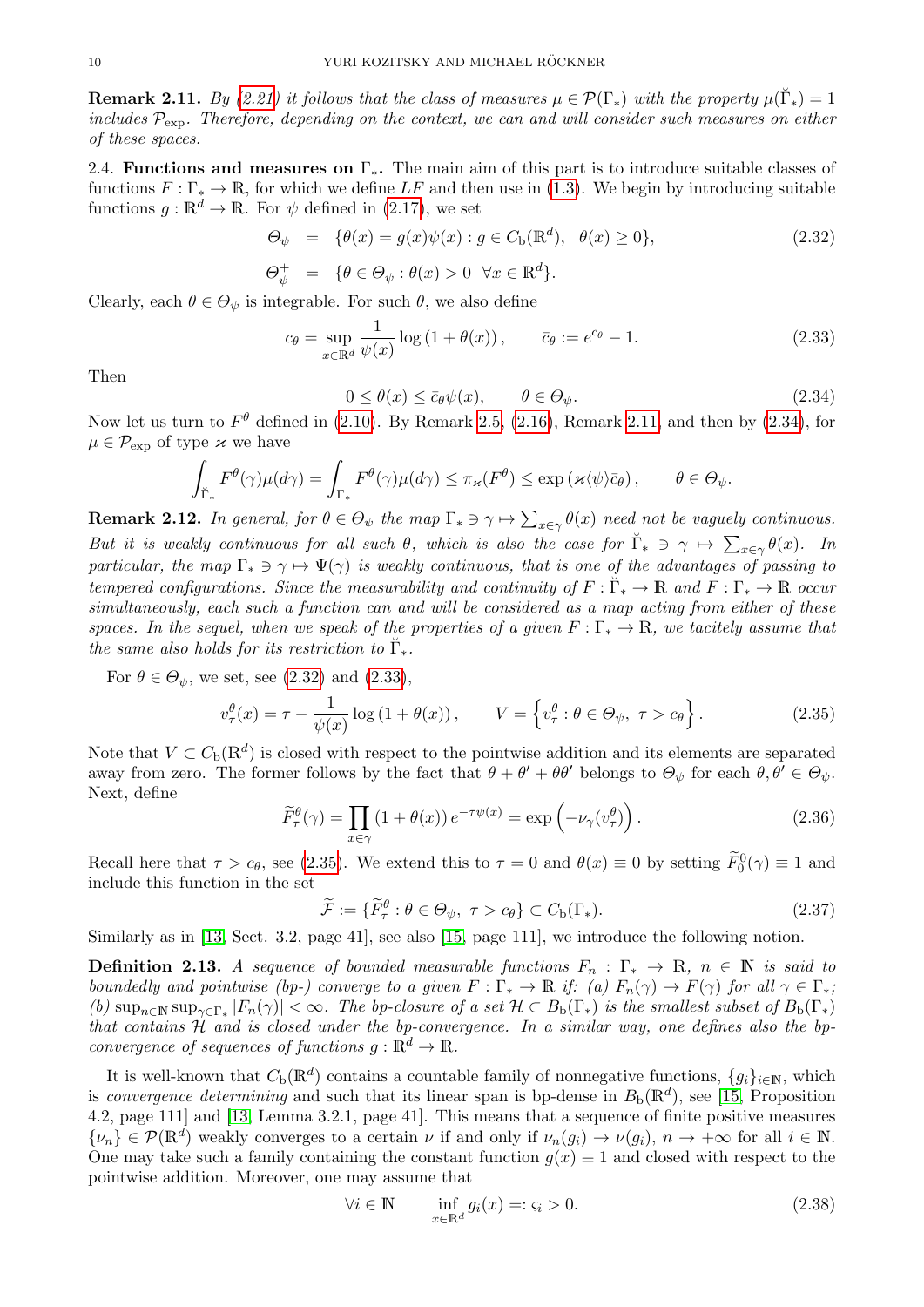If this is not the case for a given  $g_i$ , in place of it one may take  $\tilde{g}_i(x) = g_i(x) + \varsigma_i$  with some  $\varsigma_i > 0$ . The new set,  $\{\tilde{g}_i\}$ , has both mentioned properties and also satisfies [\(2.38\)](#page-9-7). Then assuming the latter we conclude that

<span id="page-10-2"></span>
$$
V_0 := \{g_i\}_{i \in \mathbb{N}} \subset V. \tag{2.39}
$$

To see this, for a given  $g_i$ , take  $\tau_i \ge \sup_x g_i(x)$  and then set

<span id="page-10-1"></span>
$$
\theta_i(x) = \exp\left([\tau_i - g_i(x)]\psi(x)\right) - 1.
$$
\n(2.40)

Clearly,  $\theta_i(x) \geq 0$ . Since  $\psi^n(x) \leq \psi(x)$ ,  $n \in \mathbb{N}$ , we have that  $\theta_i(x) \leq e^{\tau_i} \psi(x)$ , and hence  $\{\theta_i\}_{i \in \mathbb{N}} \subset \Theta_{\psi}$ , see [\(2.32\)](#page-9-4). At the same time,  $v_{\tau_i}^{\theta_i} = g_i$  and  $c_{\theta_i} = \sup_x(\tau_i - g_i(x)) < \tau_i$  in view of [\(2.38\)](#page-9-7). By [\(2.40\)](#page-10-1) and  $(2.39)$ , for all  $i \in \mathbb{N}$ , it follows that

$$
F_i \in \mathcal{F}, \qquad F_i(\gamma) := \exp(-\nu_\gamma(g_i))\,.
$$

<span id="page-10-6"></span>**Proposition 2.14.** The set  $\widetilde{\mathcal{F}}$  defined in [\(2.37\)](#page-9-8) is closed with respect to the poinwise multiplication. Moreover, it has the following properties:

- (i) It is separating:  $\mu_1(F) = \mu_2(F)$ , holding for all  $F \in \widetilde{\mathcal{F}}$ , implies  $\mu_1 = \mu_2$  for all  $\mu_1, \mu_2 \in \mathcal{P}(\Gamma_*)$ .
- (ii) It is convergence determining: if a sequence  $\{\mu_n\}_{n\in\mathbb{N}} \subset \mathcal{P}(\Gamma_*)$  is such that  $\mu_n(F) \to \mu(F)$ ,  $n \to +\infty$  for all  $F \in \tilde{\mathcal{F}}$  and some  $\mu \in \mathcal{P}(\Gamma_*)$ , then  $\mu_n(F) \to \mu(F)$  for all  $F \in C_{\rm b}(\Gamma_*)$ .
- (iii) The set  $B_b(\Gamma_*)$  is the bp-closure of the linear span of  $\widetilde{\mathcal{F}}$ .

*Proof.* The closedness of  $\tilde{\mathcal{F}}$  under multiplication follows directly by [\(2.36\)](#page-9-1) and the fact that  $\theta_1 + \theta_2 + \theta_3$  $\theta_1 \theta_2 \in \Theta_{\psi}$  for each  $\theta_1, \theta_2 \in \Theta_{\psi}$ . It is clear that  $\widetilde{\mathcal{F}}$  separates points of  $\Gamma_*,$  i.e., one finds  $F \in \widetilde{\mathcal{F}}$  such that  $F(\gamma_1) \neq F(\gamma_2)$  whenever  $\gamma_1 \neq \gamma_2$ , that holds for each pair  $\gamma_1, \gamma_2 \in \Gamma_*$ . Then claim (i) follows by [\[15,](#page-43-10) claim (a) Theorem 4.5, page 113]. Claim (ii) follows by the fact that  ${F_i}_{i\in\mathbb{N}}\subset\widetilde{\mathcal{F}}$  has the property in question, which in turn follows by [\[13,](#page-43-9) Theorem 3.2.6, page 43]. Likewise, claim (iii) follows by [\[13,](#page-43-9) Lemma 3.2.5, page 43.

Note that each function as in [\(2.36\)](#page-9-1) can be written in the form

<span id="page-10-3"></span>
$$
\widetilde{F}_{\tau}^{\theta}(\gamma) = \exp\left(-\tau \Psi(\gamma)\right) F^{\theta}(\gamma),\tag{2.41}
$$

where  $F^{\theta}$  is as in [\(2.10\)](#page-5-5), which is a  $v_*$ -continuous function for each  $\theta \in \Theta_{\psi}$ .

For  $m \in \mathbb{N}$ ,  $\theta_1, \ldots, \theta_m \in \Theta_{\psi}^+$  $_{\psi}^{+}$ , see [\(2.32\)](#page-9-4), we set

<span id="page-10-0"></span>
$$
\widehat{F}_{\tau}^{\theta_{1},\dots,\theta_{m}}(\gamma)
$$
\n
$$
= \sum_{x_{1}\in\gamma} \theta_{1}(x_{1}) \sum_{x_{2}\in\gamma\backslash x_{1}} \theta_{2}(x_{2}) \cdots \sum_{x_{n}\in\gamma\backslash\{x_{1},\dots,x_{m-1}\}} \theta_{m}(x_{m}) \widetilde{F}_{\tau}^{0}(\gamma \setminus \{x_{1},\dots,x_{m}\})
$$
\n
$$
= \sum_{\{x_{1},\dots,x_{m}\}\subset\gamma} \sum_{\sigma\in S_{m}} \theta_{1}(x_{\sigma(1)}) \cdots \theta_{m}(x_{\sigma(m)}) \widetilde{F}_{\tau}^{0}(\gamma \setminus \{x_{1},\dots,x_{m}\}),
$$
\n(2.42)

where  $S_m$  is the symmetric group and  $\widetilde{F}^0_\tau(\gamma) = \exp(-\tau \Psi(\gamma))$ , see [\(2.41\)](#page-10-3).

<span id="page-10-5"></span>**Proposition 2.15.** For each  $\tau > 0$ ,  $m \in \mathbb{N}$  and  $\theta_1, \ldots, \theta_m \in \Theta_{\psi}^+$  $\psi^+,$  it follows that  $\widehat{F}^{\theta_1,\dots,\theta_m}_{\tau} \in C_{\text{b}}(\Gamma_*).$ 

*Proof.* To prove the continuity of  $\widehat{F}_{\tau}^{\theta_1,\dots,\theta_m}$  we rewrite [\(2.42\)](#page-10-0) in the form

<span id="page-10-4"></span>
$$
\widehat{F}_{\tau}^{\theta_1,\ldots,\theta_m}(\gamma) = \exp(-\tau \Psi_0(\gamma)) \tag{2.43}
$$
\n
$$
\times \sum_{\{x_1,\ldots,x_m\} \subset \gamma} \sum_{\sigma \in S_m} \varphi_{\sigma(1)}(x_1) \cdots \varphi_{\sigma(m)}(x_m),
$$

with  $\varphi_j(x) := \theta_j(x) e^{\tau \psi(x)}, \ j = 1, \ldots, m$ . Clearly, all  $\varphi_j$  belong to  $\Theta_{\psi}^+$  $\psi^+$ . By an inclusion-exclusion formula the right-hand side of [\(2.43\)](#page-10-4) can be written as a linear combination of the products of the following terms

$$
\Phi_{i_1,\ldots,i_s}(\gamma) = \sum_{x \in \gamma} \varphi_{i_1}(x) \cdots \varphi_{i_s}(x),
$$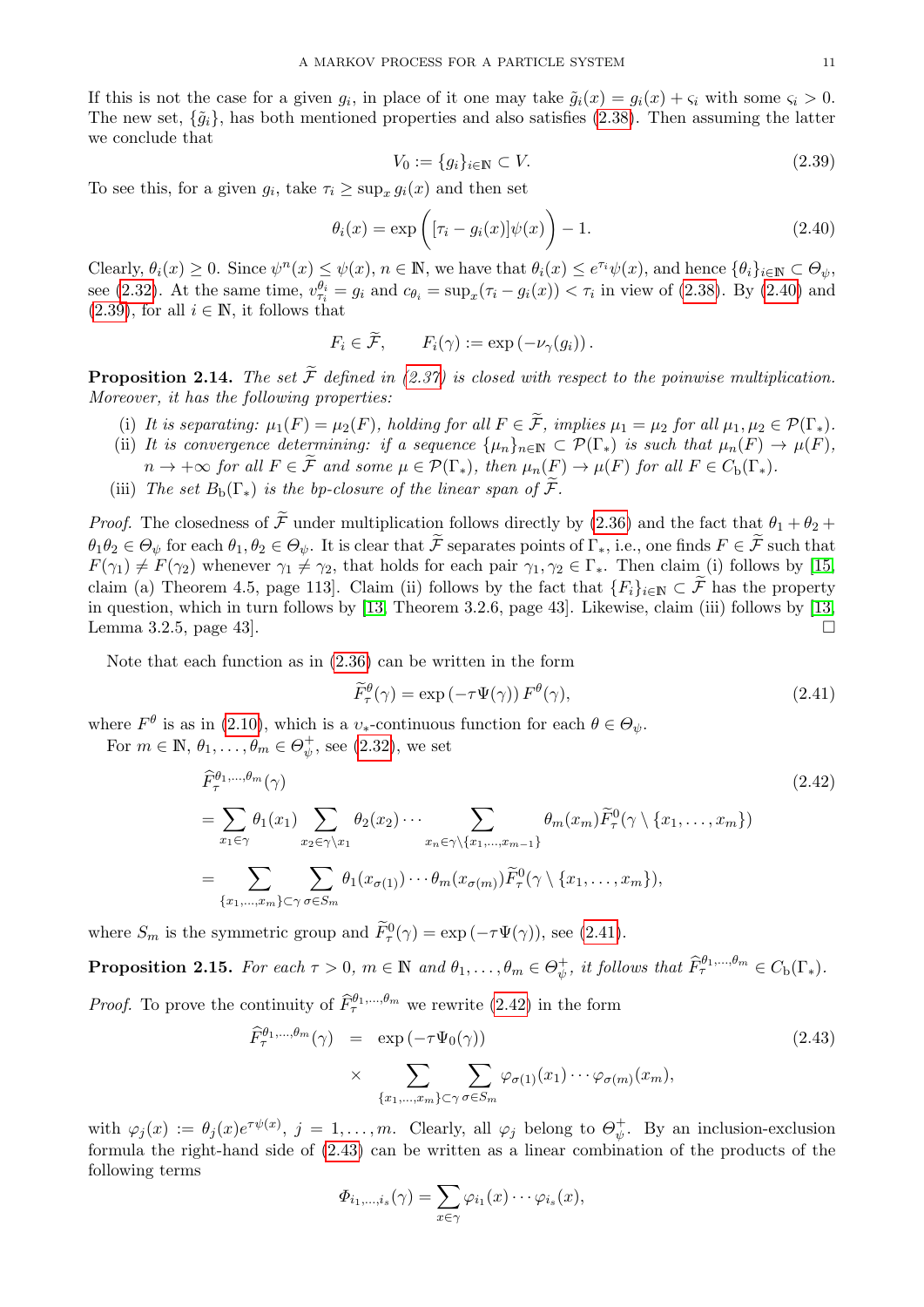multiplied by a continuous function,  $\gamma \mapsto \exp(-\tau \Psi(\gamma))$ . Since  $\Theta_{\psi}^+$  $\psi^+$  is closed with respect to the pointwise multiplication, such terms are continuous that yields the continuity of  $\widehat{F}_{\tau}^{\theta_1,\dots,\theta_m}$ . To prove the boundedness we estimate each  $\varphi_j(x) \leq \varphi(x) := c\psi(x)e^{\tau \psi(x)} \leq c\psi(x)e^{\tau}$ . Then

$$
\widehat{F}_{\tau}^{\theta_{1},\dots,\theta_{m}}(\gamma) \leq \exp(-\tau \Psi(\gamma)) \sum_{x_{1} \in \gamma} \varphi(x_{1}) \sum_{x_{2} \in \gamma \setminus x_{1}} \varphi(x_{2}) \cdots \sum_{x_{m} \in \gamma \setminus \{x_{1},\dots,x_{m-1}\}} \varphi(x_{m})
$$
\n
$$
\leq \exp(-\tau \Psi(\gamma)) \left(\sum_{x \in \gamma} \varphi(x)\right)^{m} \leq c^{m} \Psi^{m}(\gamma) \exp(-\tau \left[\Psi(\gamma) - m\right])
$$
\n
$$
\leq \left(\frac{cm}{\tau}\right)^{m} \exp(m(\tau - 1)),
$$

which completes the proof.  $\Box$ 

#### 3. The Result

<span id="page-11-1"></span><span id="page-11-0"></span>3.1. The domain of L. Here we recall that the model we study is specified by the Kolmogorov operator, cf.  $(1.2)$ ,

<span id="page-11-2"></span>
$$
(LF)(\gamma) = \sum_{x \in \gamma} \int_{\mathbb{R}^d} a(x - y) \exp\left(-\sum_{z \in \gamma \backslash x} \phi(z - y)\right) \left[F(\gamma \backslash x \cup y) - F(\gamma)\right] dy. \tag{3.1}
$$

Let us make precise the conditions imposed on the model. The positive measurable functions a and  $\phi$ are supposed to satisfy the following:

$$
\sup_{x} a(x) = \bar{a} < \infty, \qquad \sup_{x} \phi(x) = \bar{\phi} < \infty,
$$
\n
$$
\int_{\mathbb{R}^d} \phi(x) dx =: \langle \phi \rangle < \infty, \qquad \int_{\mathbb{R}^d} a(x) dx = 1,
$$
\n
$$
\int_{\mathbb{R}^d} |a(x)| dx =: \sup_{x \to a} a(x) \quad \text{for } a = 1, \qquad \int_{\mathbb{R}^d} |a(x)| dx =: \sup_{x \to a} a(x) \quad \text{for } a = 1, \qquad \int_{\mathbb{R}^d} |a(x)| dx =: \sup_{x \to a} a(x) \quad \text{for } a = 1, \qquad \int_{\mathbb{R}^d} |a(x)| dx =: \sup_{x \to a} a(x) \quad \text{for } a = 1, \qquad \int_{\mathbb{R}^d} |a(x)| dx =: \sup_{x \to a} a(x) \quad \text{for } a = 1, \qquad \int_{\mathbb{R}^d} |a(x)| dx =: \sup_{x \to a} a(x) \quad \text{for } a = 1, \qquad \int_{\mathbb{R}^d} |a(x)| dx =: \sup_{x \to a} a(x) \quad \text{for } a = 1, \qquad \int_{\mathbb{R}^d} |a(x)| dx =: \sup_{x \to a} a(x) \quad \text{for } a = 1, \qquad \int_{\mathbb{R}^d} |a(x)| dx =: \sup_{x \to a} a(x) \quad \text{for } a = 1, \qquad \int_{\mathbb{R}^d} |a(x)| dx =: \sup_{x \to a} a(x) \quad \text{for } a = 1, \qquad \int_{\mathbb{R}^d} |a(x)| dx =: \sup_{x \to a} a(x) \quad \text{for } a = 1, \qquad \int_{\mathbb{R}^d} |a(x)| dx =: \sup_{x \to a} a(x) \quad \text{for } a = 1, \qquad \int_{\mathbb{R}^d} |a(x)| dx =: \sup_{x \to a} a(x) \quad \text{for } a = 1, \qquad \int_{\mathbb{R}^d} |a(x)| dx =: \sup_{x \to a} a(x) \quad \text{for } a = 1, \qquad \int_{\mathbb{R}^d} |
$$

and

<span id="page-11-4"></span>
$$
\int_{\mathbb{R}^d} |x|^l a(x) dx =: m_l^a < \infty, \qquad \text{for} \ \ l = 1, \dots, d+1.
$$
 (3.3)

The conditions in  $(3.2)$  are the same as in [\[4\]](#page-42-1). We impose them to be able to use the results of this work here. Note that the assumed boubedness of  $\phi$  excludes a hard-core repulsion. The condition in  $(3.3)$  is the realization of item (ii) of  $(2.15)$ . It was not used in [\[4\]](#page-42-1).

As mentioned in Introduction, we are going to construct the process as a solution of a *restricted* initial value martingale problem. In this case, the domain of the operator introduced in  $(1.2)$  is crucial, cf. [\[13,](#page-43-9) page 79]. Along with the set introduced in [\(2.37\)](#page-9-8), we define

$$
\widehat{\mathcal{F}} = \{\widehat{F}_{\tau}^{\theta_1,\dots,\theta_m} : m \in \mathbb{N}, \ \theta_1,\dots,\theta_m \in \Theta_{\psi}^+, \ \tau > 0\},\tag{3.4}
$$

where  $\widehat{F}_{\tau}^{\theta_1,\dots,\theta_m}$  is as in [\(2.42\)](#page-10-0).

<span id="page-11-5"></span>**Definition 3.1.** By  $\mathcal{D}(L)$  we denote the linear span of the set  $\widetilde{\mathcal{F}} \cup \widehat{\mathcal{F}}$ .

By [\(2.37\)](#page-9-8) and Proposition [2.15](#page-10-5) one concludes that  $\mathcal{D}(L) \subset C_b(\Gamma_*)$ . Let us show that  $L\widehat{F}_{\tau}^{\theta_1,\dots,\theta_m} \in$  $B_{\rm b}(\Gamma_*)$ . For  $\gamma \in \Gamma_*, x \in \gamma, y \in \mathbb{R}^d$  and a suitable  $F : \Gamma_* \to \mathbb{R}$ , define, cf. [\(1.2\)](#page-1-1),

<span id="page-11-6"></span>
$$
\nabla^{y,x} F(\gamma) = F(\gamma \setminus x \cup y) - F(\gamma).
$$

By  $(2.42)$  we have

$$
\widehat{F}_{\tau}^{\theta_1,\ldots,\theta_m}(\gamma) = \sum_{x_1 \in \gamma} \theta_1(x_1) \widehat{F}_{\tau}^{\theta_2,\ldots,\theta_m}(\gamma \setminus x_1).
$$

Then

$$
\nabla^{y,x}\widehat{F}_{\tau}^{\theta_1,\ldots,\theta_m}(\gamma) = [\theta_1(y) - \theta_1(x)]\widehat{F}_{\tau}^{\theta_2,\ldots,\theta_m}(\gamma \setminus x) + \sum_{x_1 \in \gamma \setminus x} \theta_1(x_1) \nabla^{y,x}\widehat{F}_{\tau}^{\theta_2,\ldots,\theta_m}(\gamma \setminus x_1).
$$

<span id="page-11-3"></span>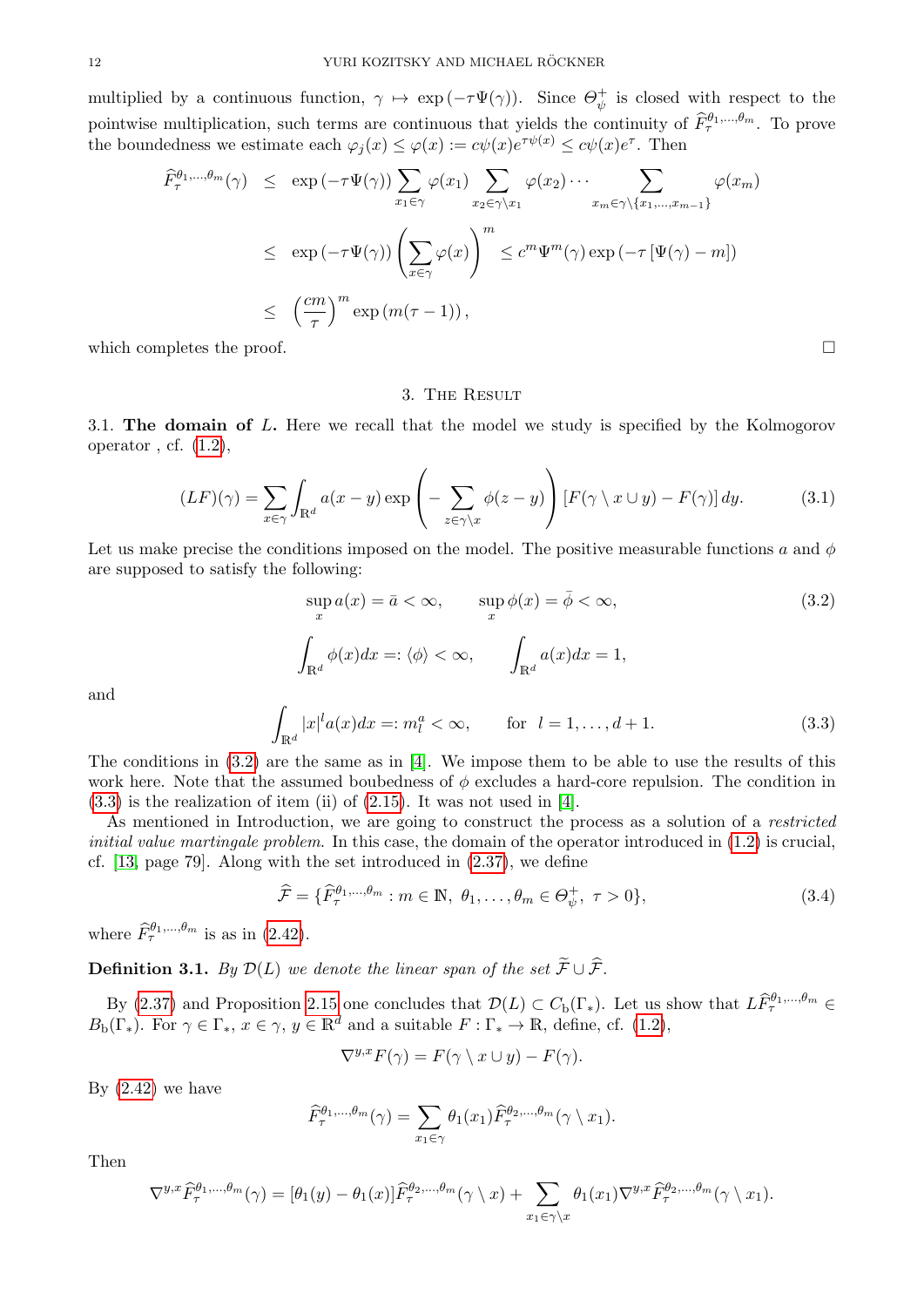By iterating the latter we get

<span id="page-12-2"></span>
$$
\nabla^{y,x} \widehat{F}_{\tau}^{\theta_1,\dots,\theta_m}(\gamma) = \sum_{j=1}^m [\theta_j(y) - \theta_j(x)] \widehat{F}_{\tau}^{\theta_1,\dots,\theta_{j-1},\theta_{j+1},\dots,\theta_m}(\gamma \setminus x) + \left( \exp(-\tau \psi(y)) - \exp(-\tau \psi(x)) \right) \widehat{F}_{\tau}^{\theta_1,\dots,\theta_m}(\gamma \setminus x).
$$
 (3.5)

For  $\theta \in \Theta_{\psi}$  and a as in [\(3.2\)](#page-11-3), we set

<span id="page-12-0"></span>
$$
(a * \theta)(x) = \int_{\mathbb{R}^d} a(x - y)\theta(y)dy = \int_{\mathbb{R}^d} \theta(x - y)a(y)dy.
$$
 (3.6)

Then  $a * \theta \in C_{\rm b}(\mathbb{R}^d)$ , where the continuity follows by the dominated convergence theorem and the latter equality in  $(3.6)$ . Moreover, by  $(2.34)$  we have

<span id="page-12-1"></span>
$$
(a * \theta)(x) \leq \bar{c}_{\theta}\psi(x)\int_{\mathbb{R}^{d}}(1+|x|^{d+1})a(x-y)\psi(y)dy
$$
\n
$$
\leq \bar{c}_{\theta}\psi(x)\left[1+\int_{\mathbb{R}^{d}}(|x-y|+|y|)^{d+1}a(x-y)\psi(y)dy\right]
$$
\n
$$
= \bar{c}_{\theta}\psi(x)\left[1+\sum_{l=0}^{d+1} {d+1 \choose l}\int_{\mathbb{R}^{d}}|x-y|^{d+1-l}|y|^{l}\psi(y)a(x-y)dy\right]
$$
\n
$$
\leq \bar{c}_{\theta}\psi(x)\left[1+\sum_{l=0}^{d+1} {d+1 \choose l}m_{l}^{a}\right],
$$
\n1. (2.2) (2.2) (2.3)

where we have used [\(3.2\)](#page-11-3), [\(3.3\)](#page-11-4) and the fact that  $|y|^l \psi(y) \leq 1$  holding for all y and  $0 \leq l \leq d+1$ . Therefore,

<span id="page-12-3"></span>
$$
\theta_j^1(x) := (a * \theta_j)(x) + \theta_j(x) \le c_a \bar{c}_{\theta_j} \psi(x). \tag{3.8}
$$

Since  $\theta_j \in \Theta_{\psi}^+$  $\psi^+_{\psi}$ , we then get by the latter that also  $\theta_j^1 \in \Theta_{\psi}^+$  $\psi^+_{\psi}, j=1,\ldots,m.$  Here

<span id="page-12-4"></span>
$$
c_a := 2 + \sum_{l=0}^{d+1} \binom{d+1}{l} m_l^a.
$$
\n(3.9)

At the same time

<span id="page-12-5"></span>
$$
|\exp(-\tau\psi(y)) - \exp(-\tau\psi(x))| \le \tau\psi(y)\psi(x)||x|^{d+1} - |y|^{d+1}|.
$$
\n(3.10)

Then proceeding as in [\(3.7\)](#page-12-1) we get

<span id="page-12-6"></span>
$$
\int_{\mathbb{R}^d} a(x - y) |\exp(-\tau \psi(y)) - \exp(-\tau \psi(x))| dy \le \tau c_a \psi(x).
$$
\n(3.11)

Thereafter, by  $(3.5)$ ,  $(3.6)$ ,  $(3.8)$ , and  $(1.2)$  we obtain

<span id="page-12-8"></span>
$$
\left| L\widehat{F}_{\tau}^{\theta_{1},\dots,\theta_{m}}(\gamma) \right| = \left| \sum_{x \in \gamma} \int_{\mathbb{R}^{d}} a(x - y) \exp \left( - \sum_{z \in \gamma \backslash x} \phi(z - y) \right) \nabla^{y,x} \widehat{F}_{\tau}^{\theta_{1},\dots,\theta_{m}}(\gamma) dy \right| \tag{3.12}
$$

$$
\leq \sum_{j=1}^m \widehat{F}_{\tau}^{\theta_1,\dots,\theta_{j-1},\theta_j^1,\theta_{j+1},\dots,\theta_m}(\gamma) + \tau c_a \left(\prod_{j=1}^m \bar{c}_{\theta_j}\right) \widehat{F}_{\tau}^{m+1}(\gamma).
$$

where, cf. [\(2.42\)](#page-10-0),

<span id="page-12-7"></span>
$$
\widehat{F}_{\tau}^{m}(\gamma) = \sum_{x_1 \in \gamma} \psi(x_1) \sum_{x_2 \in \gamma \setminus x_1} \psi(x_2) \cdots \sum_{x_m \in \gamma \setminus \{x_1, \dots, x_{m-1}\}} \psi(x_m) \widetilde{F}_{\tau}^{0}(\gamma \setminus \{x_1, \dots, x_m\}).
$$
\n(3.13)

Then the boundedness of  $L\widehat{F}_{\tau}^{\theta_1,\dots,\theta_m}$  follows by Proposition [2.15.](#page-10-5)

Now let us show that  $L\tilde{F}_{\tau}^{\theta} \in B_{b}(\Gamma_{*})$  for all  $\theta \in \Theta_{\psi}$  and  $\tau > c_{\theta}$ . Similarly as in [\(3.5\)](#page-12-2) we get

$$
\nabla^{y,x}\widetilde{F}^{\theta}_{\tau}(\gamma) = \left[e^{-\tau\psi(y)} - e^{-\tau\psi(x)}\right]\widetilde{F}^{\theta}_{\tau}(\gamma \setminus x) + \left[\theta(y)e^{-\tau\psi(y)} - \theta(x)e^{-\tau\psi(x)}\right]\widetilde{F}^{\theta}_{\tau}(\gamma \setminus x).
$$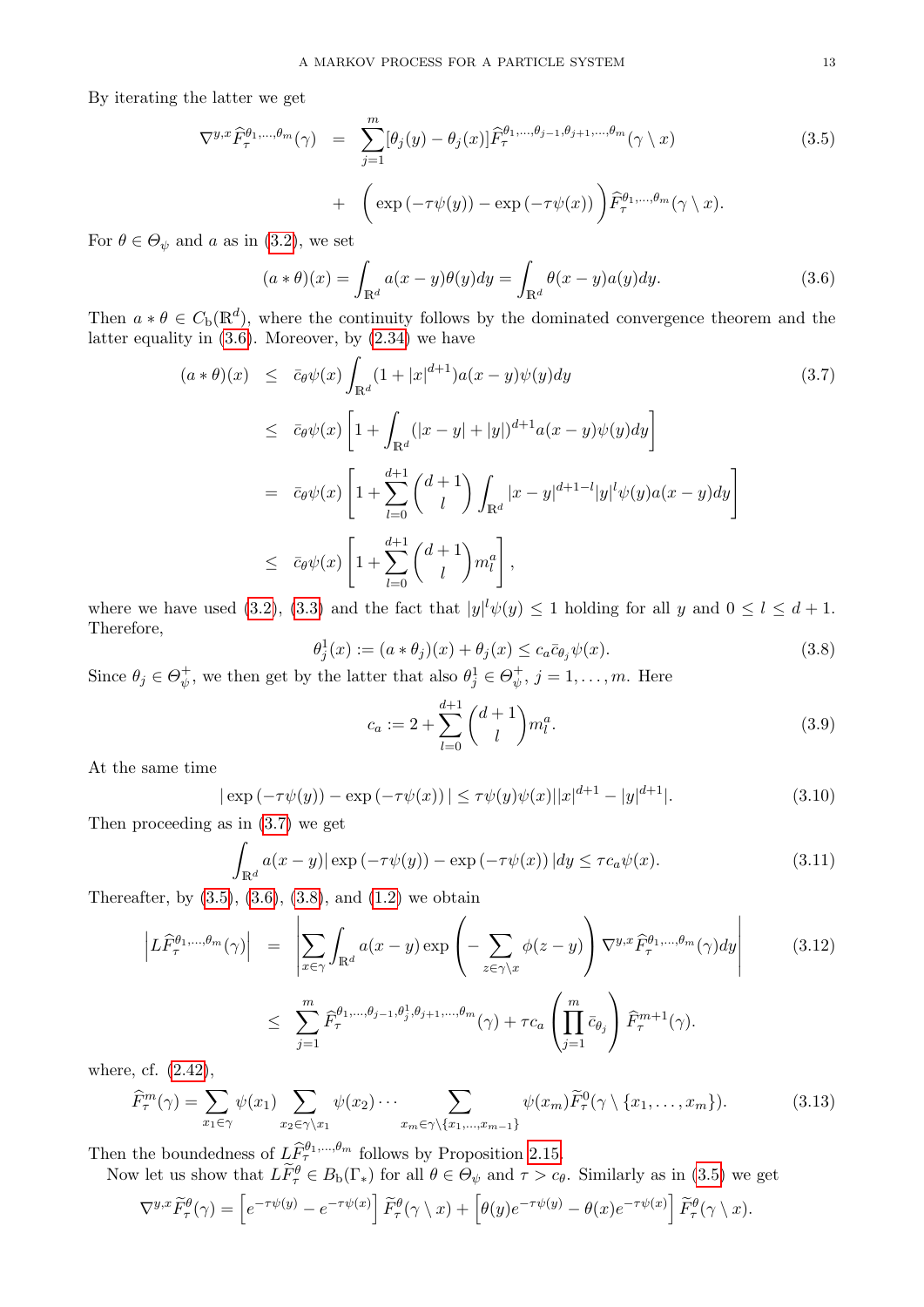Then by  $(3.8), (3.9), (3.10)$  $(3.8), (3.9), (3.10)$  $(3.8), (3.9), (3.10)$  $(3.8), (3.9), (3.10)$  and  $(3.11)$  we arrive at

$$
\left| L\widetilde{F}_{\tau}^{\theta}(\gamma) \right| \leq e^{\tau} (1+\tau)c_a \Psi(\gamma) \exp(-\tau_0 \Psi(\gamma)) \prod_{x \in \gamma} (1+\theta(x)) e^{-(\tau-\tau_0)\psi(x)},
$$

where  $\tau_0 > 0$  is such that  $\tau - \tau_0 > c_\theta$  which is possible for each  $\tau > c_\theta$ . Then the boundedness in question follows similarly as in Proposition [2.15.](#page-10-5) The next statement summarizes the properties of  $\mathcal{D}(L)$ .

<span id="page-13-3"></span>Proposition 3.2. The set of functions introduced in Definition [3.1](#page-11-5) has the following properties:

- (i)  $\mathcal{D}(L) \subset C_{\rm b}(\Gamma_{\ast})$  and  $L : \mathcal{D}(L) \to B_{\rm b}(\Gamma_{\ast}).$
- (ii) The set  $B_{\rm b}(\Gamma_{\ast})$  is the bp-closure of  $\mathcal{D}(L)$ .
- (iii)  $\mathcal{D}(L)$  is separating. That is, if  $\mu_1, \mu_2 \in \mathcal{P}_{\text{exp}}$  satisfy  $\mu_1(F) = \mu_2(F)$  for all  $F \in \mathcal{D}(L)$ , then  $\mu_1 = \mu_2$ .
- (iv) For each  $F \in \widetilde{\mathcal{F}}$ , see [\(3.4\)](#page-11-6), and  $\mu \in \mathcal{P}_{\text{exp}}$ , the measure  $F \mu/\mu(F)$  belongs to  $\mathcal{P}_{\text{exp}}$ .

Proof. Claim (i) has been just proved. Claims (ii) and (iii) follow by Proposition [2.14](#page-10-6) and the fact  $\widetilde{\mathcal{F}} \subset \mathcal{D}(L)$ . It remains to check the validity of [\(2.8\)](#page-4-9) for  $\mu_F := F \mu / \mu(F)$ . For positive  $\theta \in C_{\text{cs}}(\mathbb{R}^d)$  and a bounded positive  $F$ , we have that

$$
\chi_{\mu_F}(\theta^{\otimes n}) = \frac{1}{\mu(F)} \int_{\Gamma_*} F(\gamma) \left( \sum_{x_1 \in \gamma} \sum_{x_2 \in \gamma \setminus x_1} \cdots \int_{\gamma \setminus \{x_1, \dots, x_{n-1}\}} \theta(x_1) \theta(x_2) \cdots \theta(x_n) \right) \mu(d\gamma)
$$
  

$$
\leq \chi_{\mu}(\theta^{\otimes n}) \left( \sup_{\gamma} F(\gamma) / \mu(F) \right),
$$

which completes the proof.  $\Box$ 

<span id="page-13-0"></span>3.2. Formulating the result. As mentioned in Introduction, following [\[13,](#page-43-9) Chapter 5] we are going to obtain the process by solving a restricted initial value martingale problem. Recall that  $\mathfrak{D}_{R_+}(\Gamma_*)$ stands for the space of all cadlag maps  $[0, +\infty) =: \mathbb{R}_+ \ni t \mapsto \gamma_t \in \Gamma_*$ , and the evaluation maps  $\varpi_t$ ,  $t \geq 0$ , act as follows:  $\mathfrak{D}_{\mathbb{R}_+}(\Gamma_*) \ni \gamma \mapsto \varpi_t(\gamma) = \gamma_t \in \Gamma_*$ . In a similar way, one defines also the spaces  $\mathfrak{D}_{[s,+\infty)}(\Gamma_*), s > 0.$  For  $s,t \geq 0, s < t$ , by  $\mathfrak{F}^0_{s,t}$  we denote the  $\sigma$ -field of subsets of  $\mathfrak{D}_{\mathbb{R}_+}(\Gamma_*)$  generated by the family  $\{\varpi_u : u \in [s, t]\}.$  Then we set

<span id="page-13-1"></span>
$$
\mathfrak{F}_{s,t} = \bigcap_{\varepsilon > 0} \mathfrak{F}_{s,t+\varepsilon}^0, \qquad \mathfrak{F}_{s,+\infty} = \bigvee_{n \in \mathbb{N}} \mathfrak{F}_{s,s+n}.\tag{3.14}
$$

That is,  $\mathfrak{F}_{s,+\infty}$  is the smallest  $\sigma$ -field which contains all  $\mathfrak{F}_{s,s+n}$ . Given  $s \geq 0$  and  $\mu \in \mathcal{P}_{exp}$ , in the definition below – which is an adaptation of the definition in [\[13,](#page-43-9) Section 5.1, pages  $78, 79$ ]) – we deal with probability measures  $P_{s,\mu}$  on  $(\mathfrak{D}_{[s,+\infty)}(\Gamma_{*}), \mathfrak{F}_{s,+\infty}).$ 

<span id="page-13-4"></span>**Definition 3.3.** A family of probability measures  $\{P_{s,\mu}: s \geq 0, \mu \in \mathcal{P}_{exp}\}\$ is said to be a solution of the restricted initial value martingale problem for our model if, for all  $s \geq 0$  and  $\mu \in \mathcal{P}_{\text{exp}}$ , the  $\emph{following holds:}$  (a)  $P_{s,\mu} \circ \varpi_s^{-1} = \mu$ ; (b)  $P_{s,\mu} \circ \varpi_t^{-1} \in \mathcal{P}_{\rm exp}$  for all  $t > s$ ; (c) for each  $F \in \mathcal{D}(L)$  $(Definition\ 3.1), t_2 \geq t_1 \geq s \ and \ any \ bounded \ function \ G : \mathfrak{D}_{[s,+\infty)}(\Gamma) \to \mathbb{R} \ which \ is \ \mathfrak{F}_{s,t_1}$  $(Definition\ 3.1), t_2 \geq t_1 \geq s \ and \ any \ bounded \ function \ G : \mathfrak{D}_{[s,+\infty)}(\Gamma) \to \mathbb{R} \ which \ is \ \mathfrak{F}_{s,t_1}$  $(Definition\ 3.1), t_2 \geq t_1 \geq s \ and \ any \ bounded \ function \ G : \mathfrak{D}_{[s,+\infty)}(\Gamma) \to \mathbb{R} \ which \ is \ \mathfrak{F}_{s,t_1}$ -measurable, the function

<span id="page-13-2"></span>
$$
\mathsf{H}(\gamma) := \left[ F(\varpi_{t_2}(\gamma)) - F(\varpi_{t_1}(\gamma)) - \int_{t_1}^{t_2} (LF)(\varpi_u(\gamma)) du \right] \mathsf{G}(\gamma)
$$
(3.15)

is such that

<span id="page-13-5"></span>
$$
\int_{\mathfrak{D}_{[s,+\infty)}} \mathsf{H}(\gamma) P_{s,\mu}(d\gamma) = 0.
$$
\n(3.16)

The restricted initial value martingale problem is said to be well-posed if, for each  $s \geq 0$  and  $\mu \in \mathcal{P}_{\text{exp}}$ , there exists a unique  $P_{s,\mu}$  satisfying all the conditions mentioned above. Exactly in the same way one defines

Here by saying "for our model" along with the Kolmogorov operator  $L$  given in  $(1.2)$  we mean also its domain  $\mathcal{D}(L)$  (Definition [3.1\)](#page-11-5) and the class  $\mathcal{P}_{\text{exp}}$  defined by the property [\(2.8\)](#page-4-9). Note that H defined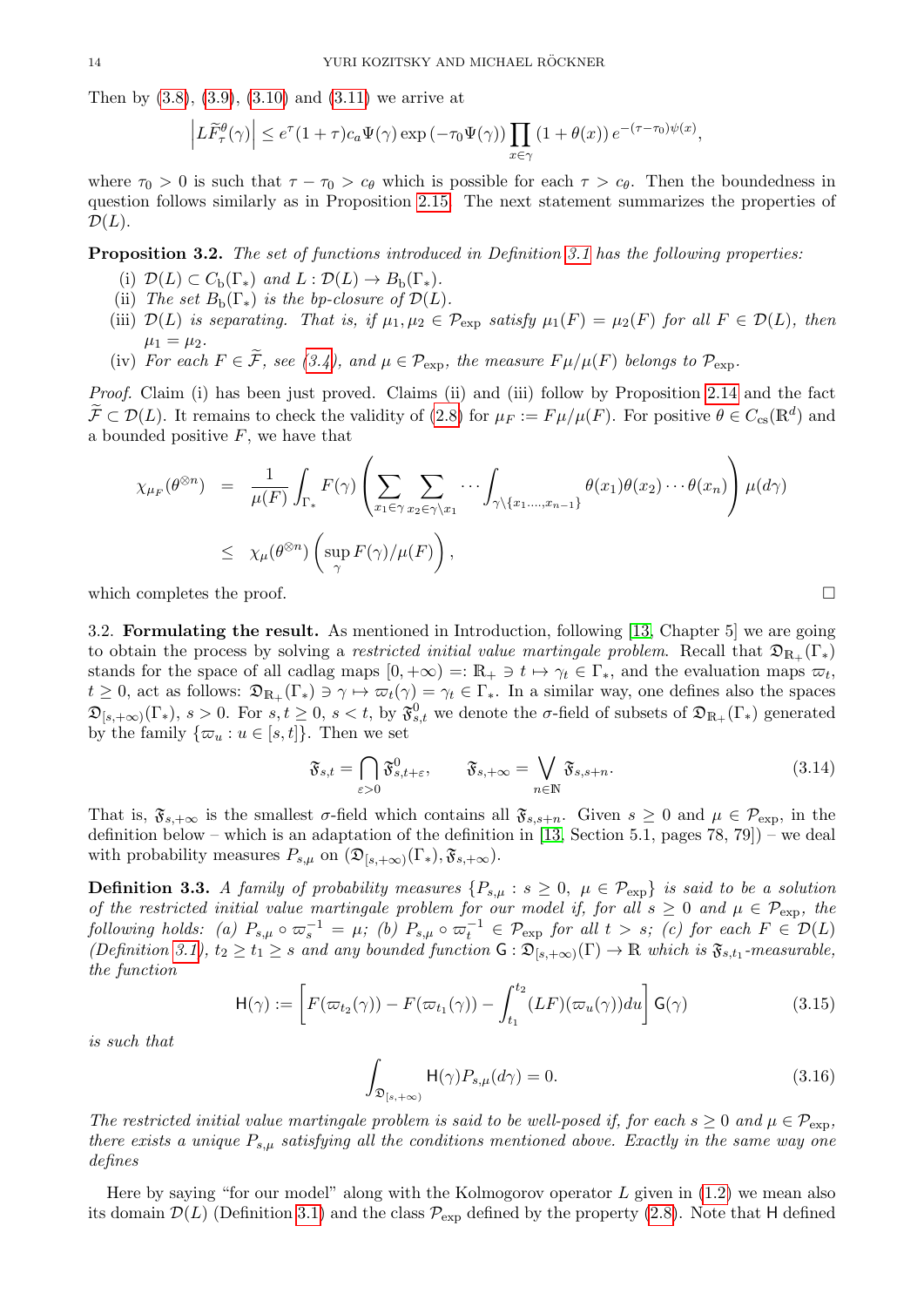in [\(3.15\)](#page-13-2) is  $P_{s,\mu}$ -integrable, that follows by claim (i) of Proposition [3.2.](#page-13-3) Note also that the functions G in [\(3.15\)](#page-13-2) can be taken in the form

<span id="page-14-5"></span>
$$
\mathsf{G}(\gamma) = F_1(\varpi_{s_1}(\gamma)) \cdots F_m(\varpi_{s_m}(\gamma)), \tag{3.17}
$$

with all possible choices  $m \in \mathbb{N}$ ,  $F_1, \ldots, F_m \in \widetilde{\mathcal{F}}$  (see Proposition [2.14\)](#page-10-6), and  $s \leq s_1 < s_2 < \cdots < s_m \leq$  $t_1$ , see [\[15,](#page-43-10) eq. (3.4), page 174].

<span id="page-14-4"></span>**Definition 3.4.** For a given  $s \geq 0$ , a map,  $[s, +\infty) \ni t \mapsto \mu_t \in \mathcal{P}(\Gamma_*),$  is said to be measurable if the maps  $[s, +\infty) \ni t \mapsto \mu_t(\mathbb{A}) \in \mathbb{R}$  are measurable for all  $\mathbb{A} \in \mathcal{B}(\Gamma_*)$ . Such a map is said to be a solution of the Fokker-Planck equation for our model if, for each  $F \in \mathcal{D}(L)$  and any  $t_2 > t_1 \geq s$ , the following holds

<span id="page-14-2"></span>
$$
\mu_{t_2}(F) = \mu_{t_1}(F) + \int_{t_1}^{t_2} \mu_u(LF) du.
$$
\n(3.18)

<span id="page-14-3"></span>Remark 3.5. In view of the integral form of [\(3.18\)](#page-14-2), its solutions are often called weak. We do not do this as the precise meaning of this notion is clear from the definition above. By taking  $G \equiv 1$  in [\(3.15\)](#page-13-2) one comes to the following conclusion. Let  $\{P_{s,\mu}: s \geq 0, \mu \in \mathcal{P}_{exp}\}$  be a solution as in Definition [3.3.](#page-13-4) Then, for each s and  $\mu \in \mathcal{P}_{\exp}$ , the map  $[s, +\infty) \ni t \mapsto P_{s,\mu} \circ \varpi_t^{-1}$  solves [\(3.18\)](#page-14-2) for all  $t_2 > t_1 \geq s$ .

Below, by  $\mathfrak{D}_{[s,+\infty)}(\check{\Gamma}_{*}), s \geq 0$ , we mean the space of cadlag maps  $[s,+\infty) \ni t \mapsto \gamma_t \in \check{\Gamma}_{*}$ , where the latter is the space of single configurations, see [\(2.30\)](#page-8-0). Now we formulate our principal result.

<span id="page-14-1"></span>**Theorem 3.6.** For the model defined in  $(1.2)$  satisfying  $(3.2)$  and  $(3.3)$ , the following is true:

- (a) The restricted initial value martingale problem is well-posed in the sense of Definition [3.3.](#page-13-4)
- (b) The stochastic process X related to the family

$$
(\mathfrak{D}_{[s,+\infty)}(\Gamma_*), \mathfrak{F}_{s,+\infty}, \{\mathfrak{F}_{s,t}: t \geq s\}, \{P_{s,\mu} : \mu \in \mathcal{P}_{\exp}\}_{s \geq 0}
$$

is Markov. This means that, for all  $t > s$  and  $\mathbb{B} \in \mathfrak{F}_{t,+\infty}$ , the following holds

$$
Prob(X \in \mathbb{B}) = P_{s,\mu}(\mathbb{B}|\mathfrak{F}_{s,t}) = P_{s,\mu}(\mathbb{B}|\mathfrak{F}_t), \qquad P_{s,\mu} - \text{almost surely.}
$$

Here  $\mathfrak{F}_t$  is the smallest  $\sigma$ -field of subsets of  $\mathfrak{D}_{[s,+\infty)}$  that contains all  $\varpi_t^{-1}(\mathbb{A})$ ,  $\mathbb{A} \in \mathcal{B}(\Gamma)$ . (c) The aforementioned process has the property

$$
\mathrm{Prob}\left(X\in \mathfrak{D}_{\mathbb{R}_+}(\breve{\Gamma}_*)\right)=1.
$$

The proof of claim (a) of this statement is the main concern of the rest of the paper. It will be done in the following two steps. First we prove that the restricted initial value martingale problem as in Definition [3.3](#page-13-4) has at most one solution. Thereafter, we construct a solution by 'superposing' (cf. [\[32\]](#page-43-18)) the collection of measures constructed in [\[4\]](#page-42-1).

<span id="page-14-0"></span>3.3. Strategy of the proof and some comments. Our approach is essentially based on the Fokker-Planck equation [\(1.3\)](#page-2-2), [\(3.18\)](#page-14-2) for which a solution,  $t \to \mu_t \in \mathcal{P}_{\text{exp}}$ ,  $\mu_0 \in \mathcal{P}_{\text{exp}}$  was constructed in [\[4\]](#page-42-1). In Sect. 6, we introduce approximating models by modifying the jump kernel in such the way that allows one to solve the Fokker-Planck equation directly by constructing stochastic semigroups in a Banach space of signed measures, with the possibility to take Dirac measures  $\delta_{\gamma}, \gamma \in \Gamma_{*}$ , as the initial conditions. This allows in turn for introducing finite-dimensional marginals of the presumed law of the processes corresponding to these approximating models by means of the transition functions obtained in that way. Then we prove that these marginals satisfy a Chentsov-like condition (see [\[15,](#page-43-10) Theorem 3.8.8, page 139]) – the same for all approximating models. Here we employ the complete metric of  $\Gamma_*$ , see [\(2.24\)](#page-7-2). This yields the existence of cadlag versions of the approximating processes and is used in Sect. 7 to prove that their distributions have accumulating points – possible distributions of the process in question. Then we prove that such accumulation points solve the martingale problem in the sense of Definition [3.3.](#page-13-4) To prove uniqueness we again use the Fokker-Planck equation and the construction made in  $[4]$ . At this stage – realized in Sect.  $5$  – we show that this equation has a unique solution, which implies that the mentioned accumulation points have coinciding one-dimensional marginals. A classical result (see [\[15,](#page-43-10) claim (a) of Theorem 4.4.2, page 184]) is that one would have uniqueness if the one-dimensional marginals were equal for all initial  $\mu \in \mathcal{P}(\Gamma_*)$ . Since we have such an equality only for  $\mu$  from a subset of  $\mathcal{P}(\Gamma_*)$ , we turn to the restricted version of the martingale problem [\[13,](#page-43-9) Chapter 5]. A crucial element of this version is Lemma [5.1](#page-18-3) that states that a solution of the Fokker-Planck equation with  $\mu_0 \in \mathcal{P}_{\text{exp}}$  is also in  $\mathcal{P}_{\text{exp}}$ , and its type satisfies  $\varkappa_t \leq \varkappa_T$  for  $t \leq T$ , where  $\varkappa_T$  depends on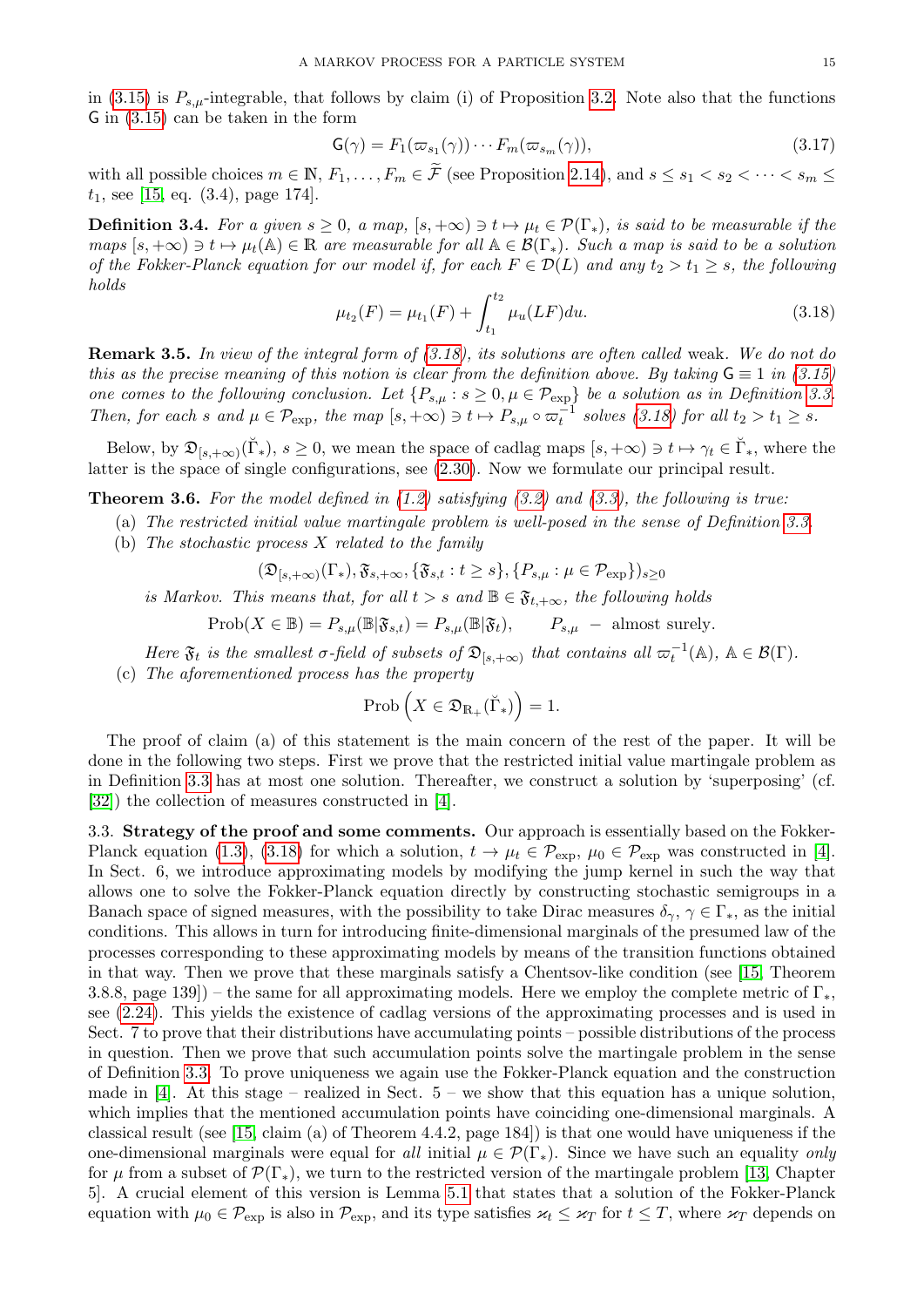T and  $\varkappa_0$  only. The proof of Lemma [5.1](#page-18-3) is the most technical element of this part, based on a number of combinatorial results (see also Appendix). By means of Lemma [5.1](#page-18-3) we then prove (Theorem [5.2\)](#page-19-0) that [\(1.3\)](#page-2-2) with  $\mu_0 \in \mathcal{P}_{\rm exp}$  has a unique solution coinciding with the map  $t \to \mu_t$  constructed in [\[4\]](#page-42-1). This finally yields the uniqueness of the solution.

## 4. THE EVOLUTION OF STATES ON  $\Gamma_*$

<span id="page-15-0"></span>As mentioned above, in the proof of Theorem [3.6](#page-14-1) we essentially use the construction of the family of measures  $\{\mu_t\}_{t>0} \subset \mathcal{P}_{\text{exp}}$  performed in [\[4\]](#page-42-1). Notably, in this construction, there was used the space of single configurations  $\breve{\Gamma}_{*}$ , which for measures from  $\mathcal{P}_{\rm exp}$  makes no difference, see Remark [2.11.](#page-9-2) Thus, we begin by describing this family in a way adapted to the present context.

<span id="page-15-1"></span>4.1. Spaces of functions on  $\Gamma_0$ . By [\(2.19\)](#page-6-9) it follows that each measurable F satisfying  $|F(\gamma)| \le$  $C \exp(\beta \Psi(\gamma))$  for some positive  $\beta$  and C is  $\mu$ -absolutely integrable for each  $\mu \in \mathcal{P}_{\text{exp}}$ . This obviously relates to  $F = KG$  with  $G \in B_{\text{bs}}$ , see Remark [2.2.](#page-4-11) For a and  $\phi$  as in [\(3.2\)](#page-11-3) and  $G \in B_{\text{bs}}$ , let us consider

$$
(\widehat{L}G)(\eta) = \sum_{\xi \subset \eta} \sum_{x \in \xi} \int_{\mathbb{R}^d} a(x - y) e(\tau_y; \xi) e(t_y; \eta \setminus \xi) \left[ G(\xi \setminus x \cup y) - G(\xi) \right] dy,
$$
\n
$$
\tau_y(x) := e^{-\phi(x - y)}, \qquad t_y(x) := \tau_y(x) - 1, \quad x, y \in \mathbb{R}^d.
$$
\n(4.1)

In [\(4.1\)](#page-15-2), the sums are finite and the integral is convergent in view of the integrability of the jump kernel a. It turns out that

<span id="page-15-2"></span>
$$
LKG = K\widehat{L}G,
$$

holding for all  $G \in B_{\text{bs}}$ , see [\[16,](#page-43-19) Corollary 4.3 and eq. (4.7)]. By [\(2.5\)](#page-4-7) this yields

<span id="page-15-4"></span>
$$
\mu(LKG) = \langle \langle k_{\mu}, \overline{LG} \rangle \rangle, \tag{4.2}
$$

which by [\(2.9\)](#page-5-0) points to the possibility to extend  $\hat{L}$  from  $B_{\text{bs}}$  to integrable functions. For a given  $\vartheta \in \mathbb{R}$ , let  $\mathcal{G}_{\vartheta}$  stand for the weighted  $L^1$ -space equipped with the norm

<span id="page-15-5"></span>
$$
|G|_{\vartheta} = \int_{\Gamma_0} |G(\eta)| \exp(\vartheta |\eta|) \lambda(d\eta)
$$
\n
$$
= |G(\varnothing)| + \sum_{n=1}^{\infty} \frac{e^{\vartheta n}}{n!} \int_{(\mathbb{R}^d)^n} |G^{(n)}(x_1, \dots, x_n)| dx_1 \cdots dx_n.
$$
\n(4.3)

In fact, we have a descending scale  $\{\mathcal{G}_{\vartheta} : \vartheta \in \mathbb{R}\}\$  such that

<span id="page-15-3"></span>
$$
\mathcal{G}_{\vartheta'} \hookrightarrow \mathcal{G}_{\vartheta}, \qquad \vartheta' > \vartheta, \tag{4.4}
$$

where by  $\hookrightarrow$  we mean continuous embedding. For a given  $\vartheta \in \mathbb{R}$  and  $G \in B_{\text{bs}}$ , let us estimate  $|LG|_{\vartheta}$ . By means of  $[16, \text{Lemma } 2.3]$ , see also  $[4, \text{Lemma } 3.1]$ , by  $(3.2)$  we get

$$
\begin{split}\n|\widehat{L}G|_{\vartheta} &\leq \int_{\Gamma_{0}} e^{\vartheta|\eta|} \bigg( \sum_{\xi \subset \eta} \sum_{x \in \eta \setminus \xi} \int_{\mathbb{R}^{d}} a(x - y) \left( |G(\eta \setminus \xi \setminus x \cup y)| \right. \\
&\quad \left. + \quad |G(\eta \setminus \xi)| \right) e(|t_{y}|; \xi) dy \bigg) \lambda(d\eta) \\
&= \int_{\Gamma_{0}} \bigg( \int_{\mathbb{R}^{d}} e^{\vartheta|\eta|} \sum_{x \in \eta} a(x - y) \left( |G(\eta \setminus x \cup y)| + |G(\eta)| \right) \\
&\quad \times \quad \bigg( \int_{\Gamma_{0}} e(e^{\vartheta}|t_{y}|; \xi) \lambda(d\xi) \bigg) dy \bigg) \lambda(d\eta) \\
&\leq 2 \exp \bigg( e^{\vartheta} \langle \phi \rangle \bigg) \int_{\Gamma_{0}} e^{\vartheta|\eta|} |\eta| |G(\eta)| \lambda(d\eta).\n\end{split}
$$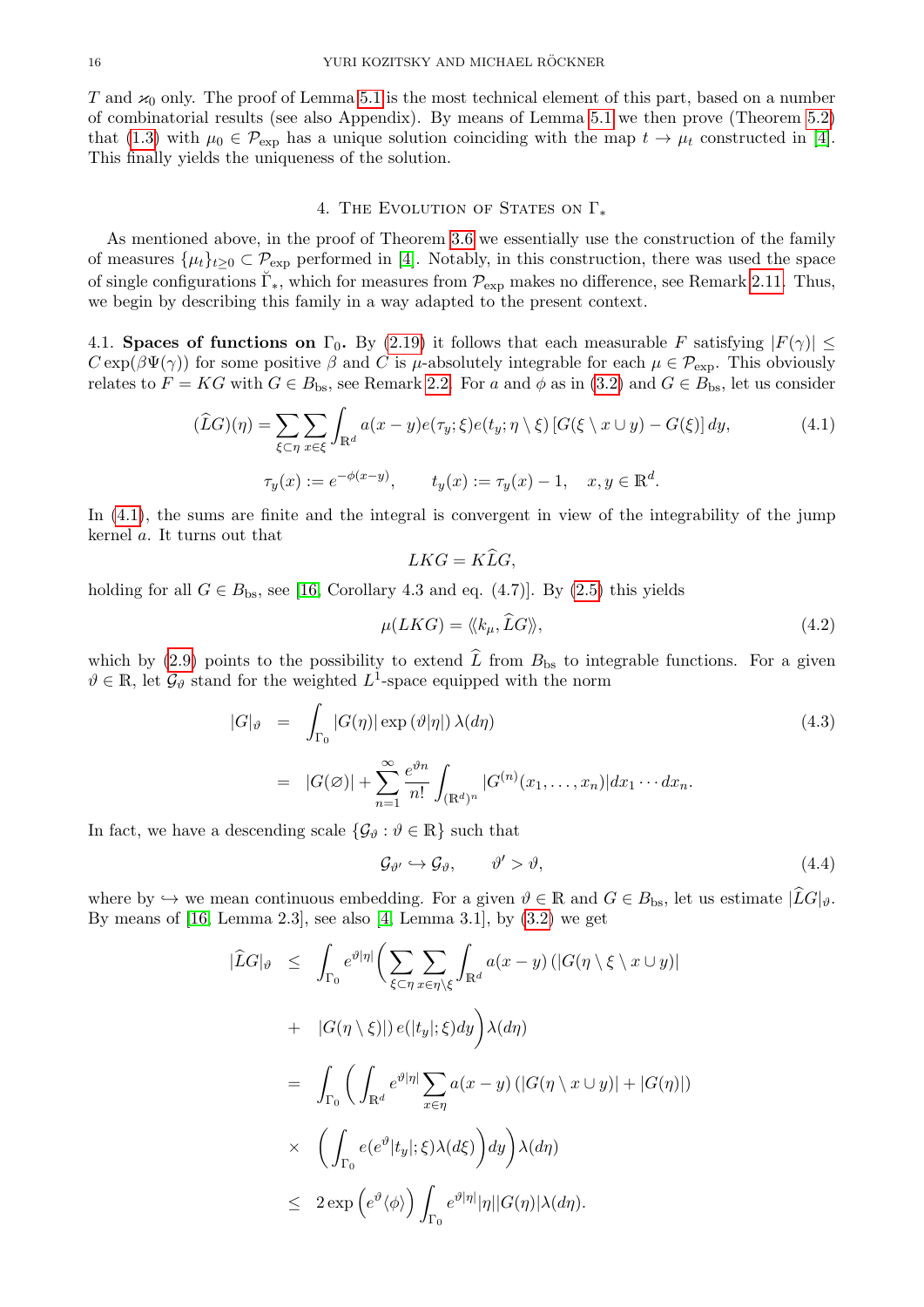To estimate the last line in the latter formula we use the inequality  $xe^{-\alpha x} \leq 1/e\alpha$ , both x,  $\alpha$  positive, and the fact that  $B_{bs} \subset \mathcal{G}_{\vartheta'}$  for each  $\vartheta' > \vartheta$ . Thereafter, we obtain

<span id="page-16-4"></span>
$$
|\widehat{L}G|_{\vartheta} \le \frac{2}{e(\vartheta' - \vartheta)} \exp\left(e^{\vartheta} \langle \phi \rangle\right) |G|_{\vartheta'}.
$$
\n(4.5)

Below by means of this estimate we extend  $\hat{L}$  to operators acting in the scale  $\{\mathcal{G}_{\vartheta}\}_{\vartheta \in \mathbb{R}}$ , cf. [\(4.4\)](#page-15-3).

Along with  $\mathcal{G}_{\vartheta}$  we introduce the following Banach spaces. For symmetric  $k^{(n)} \in L^{\infty}((\mathbb{R}^d)^n)$ ,  $n \in \mathbb{N}$ , let k be defined by  $k^{(n)}$  as in [\(2.2\)](#page-4-8), that includes also some constant  $k(\emptyset) = k^{(0)}$ . Such k constitute a real linear space and can be considered as essentially bounded functions  $k : \Gamma_0 \to \mathbb{R}$ . Note that the correlation functions  $k_{\mu}$ , cf. [\(2.9\)](#page-5-0), are such functions. Then for  $\vartheta \in \mathbb{R}$ , we define

$$
||k||_{\vartheta} = \sup_{n\geq 0} (||k^{(n)}||_{L^{\infty}((\mathbb{R}^d)^n)} e^{-\vartheta n}) = \operatorname{ess} \sup_{\eta \in \Gamma_0} (|k(\eta)| \exp(-\vartheta|\eta|)).
$$

The linear space  $\mathcal{K}_{\theta}$  equipped with this norm is the Banach space in question. Clearly, cf. [\(4.4\)](#page-15-3),

<span id="page-16-6"></span>
$$
\mathcal{K}_{\vartheta} \hookrightarrow \mathcal{K}_{\vartheta'}, \quad \text{for } \vartheta < \vartheta'.
$$
\n
$$
\tag{4.6}
$$

Note that  $\mathcal{K}_{\vartheta}$  is the topological dual to  $\mathcal{G}_{\vartheta}$  as the value of k on G is given by the formula

$$
\langle\!\langle k, G \rangle\!\rangle = \int_{\Gamma_0} k(\eta) G(\eta) \lambda(d\eta).
$$

Let us now define  $L^{\Delta}$  by the condition, cf. [\(4.2\)](#page-15-4),

<span id="page-16-5"></span>
$$
\langle\!\langle L^{\Delta}k_{\mu}, G\rangle\!\rangle = \langle\!\langle k_{\mu}, \widehat{L}G\rangle\!\rangle. \tag{4.7}
$$

By  $(4.1)$  it is obtained in the following form, see [\[4,](#page-42-1) eqs.  $(2.21)$ ,  $(2.22)$ ],

<span id="page-16-1"></span>
$$
(L^{\Delta}k)(\eta) = \sum_{y \in \eta} \int_{\mathbb{R}^d} a(x - y)e(\tau_y; \eta \setminus y \cup x)(W_y k)(\eta \setminus y \cup x) dx
$$
  
- 
$$
\sum_{x \in \eta} \int_{\mathbb{R}^d} a(x - y)e(\tau_y; \eta)(W_y k)(\eta) dy,
$$
 (4.8)

where

<span id="page-16-8"></span>
$$
(W_y k)(\eta) = \int_{\Gamma_0} k(\eta \cup \xi) e(t_y; \xi) \lambda(d\xi).
$$
 (4.9)

Proceeding similarly as in obtaining [\(4.5\)](#page-16-4), for all  $\vartheta \in \mathbb{R}$  and  $\vartheta' > \vartheta$ , we get

<span id="page-16-7"></span>
$$
||L^{\Delta}k||_{\vartheta'} \le \frac{2}{e(\vartheta' - \vartheta)} \exp\left(e^{\vartheta}\langle\phi\rangle\right) ||k||_{\vartheta}, \tag{4.10}
$$

where we have taken into account that  $\langle a \rangle = 1$ , see [\(3.2\)](#page-11-3).

<span id="page-16-0"></span>4.2. The evolution in spaces of functions on  $\Gamma_0$ . By combining [\(4.2\)](#page-15-4) with [\(4.7\)](#page-16-5) we introduce the following versions of the Kolmogorov equation [\(1.1\)](#page-1-2)

<span id="page-16-2"></span>
$$
\frac{d}{dt}G_t = \hat{L}G_t, \qquad G_t|_{t=0} = G_0,
$$
\n(4.11)

<span id="page-16-3"></span>
$$
\frac{d}{dt}k_t = L^{\Delta}k_t, \qquad k_t|_{t=0} = k_0,
$$
\n(4.12)

which we will solve in the scales  $\{\mathcal{G}_{\vartheta} : \vartheta \in \mathbb{R}\}\$  and  $\{\mathcal{K}_{\vartheta} : \vartheta \in \mathbb{R}\}\$ , respectively, see [\(4.4\)](#page-15-3) and [\(4.6\)](#page-16-6).

Let us first consider [\(4.12\)](#page-16-3). By [\(4.10\)](#page-16-7) we see that  $L^{\Delta}$  maps each  $\mathcal{K}_{\vartheta}$  in each  $\mathcal{K}_{\vartheta'}$ , cf. [\(4.6\)](#page-16-6), and the corresponding map is linear and bounded. Likewise, one can define the linear maps  $(L^{\Delta})^n : \mathcal{K}_{\vartheta} \to \mathcal{K}_{\vartheta'}$ ,  $n \in \mathbb{N}$  the norm of which can be estimated by means of the inequality

<span id="page-16-9"></span>
$$
\|(L^{\Delta})^n k\|_{\vartheta'} \le \frac{n^n}{\left(eT(\vartheta',\vartheta)\right)^n} \|k\|_{\vartheta},\tag{4.13}
$$

where, cf. [\[4,](#page-42-1) eq. (4.2)],

<span id="page-16-10"></span>
$$
T(\vartheta_2, \vartheta_1) = \frac{\vartheta_2 - \vartheta_1}{2} \exp\left(-\langle \phi \rangle e^{\vartheta_2}\right), \qquad \vartheta_2 > \vartheta_1. \tag{4.14}
$$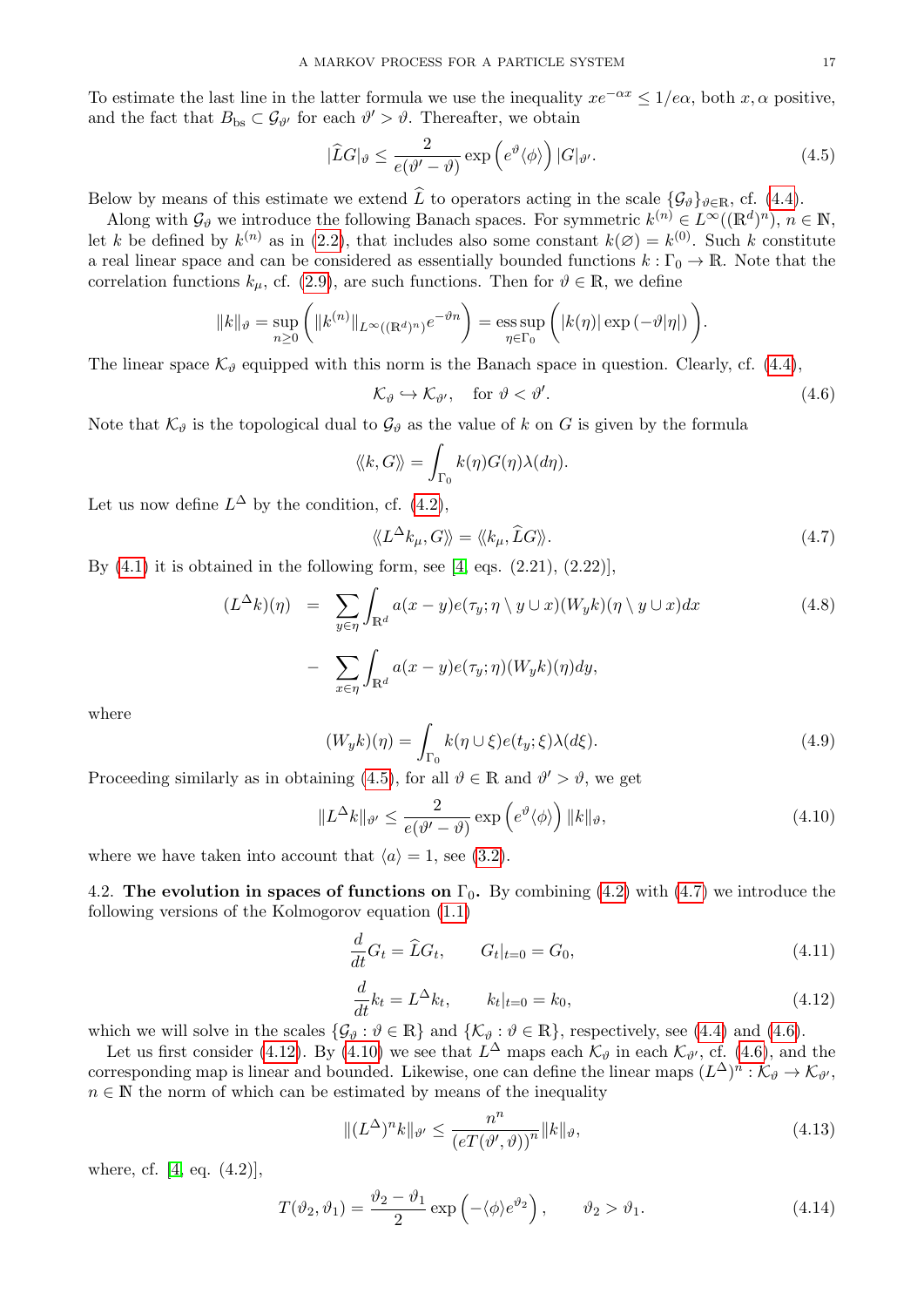It is known, see [\[4,](#page-42-1) eqs.  $(4.3)$ ,  $(4.4)$ ] that

<span id="page-17-0"></span>
$$
\sup_{\vartheta' > \vartheta} T(\vartheta', \vartheta) = \frac{\delta(\vartheta)}{2} \exp\left(-\frac{1}{\delta(\vartheta)}\right) =: \tau(\vartheta),\tag{4.15}
$$

where  $\delta(\vartheta)$  is a unique solution of  $\delta e^{\delta} = e^{-\vartheta}/\langle \phi \rangle$ . The supremum in [\(4.15\)](#page-17-0) is attained at  $\vartheta' = \vartheta + \delta(\vartheta)$ . Then the expression in [\(4.8\)](#page-16-1), [\(4.9\)](#page-16-8) can be used to define: (a) bounded linear operators  $(L^{\Delta})^n_{\theta'\theta} : \mathcal{K}_{\theta} \to$  $\mathcal{K}_{\vartheta}, n \in \mathbb{N}$  the norm of which can be estimated by means of [\(4.13\)](#page-16-9); (b) unbounded linear operators  $L^{\Delta}_{\vartheta'}$  with domains, cf. [\[4,](#page-42-1) eq. 3.19)],

$$
\text{Dom}L^{\Delta}_{\vartheta'} = \{ k \in \mathcal{K}_{\vartheta'} : L^{\Delta} k \in \mathcal{K}_{\vartheta'} \}.
$$

Now we turn to [\(4.11\)](#page-16-2). In a similar way, by means of [\(4.5\)](#page-16-4) one defines: (a) bounded linear operators  $(\widehat{L})_{\vartheta\vartheta'}^{n} : \mathcal{G}_{\vartheta'} \to \mathcal{G}_{\vartheta}, n \in \mathbb{N}$ , the norm of which satisfies

<span id="page-17-5"></span>
$$
\|(\widehat{L})^n_{\vartheta\vartheta'}\| = \|(L^{\Delta})^n_{\vartheta'\vartheta}\|, \qquad n \in \mathbb{N};\tag{4.16}
$$

(b) unbounded operators  $\widehat{L}_{\theta}$  with domains

$$
\text{Dom}\widehat{L}_{\vartheta} = \{G \in \mathcal{G}_{\vartheta} : \widehat{L}G \in \mathcal{G}_{\vartheta}\}.
$$

It can be shown, see [\[4,](#page-42-1) Lemma 3.1], that, for each  $\vartheta \in \mathbb{R}$  and  $\vartheta' > \vartheta$ , the following is true

$$
\mathcal{K}_{\vartheta} \subset \text{Dom} L^{\Delta}_{\vartheta'}, \qquad \mathcal{G}_{\vartheta'} \subset \text{Dom} \widehat{L}_{\vartheta},
$$

by which one readily obtains that, for all  $\vartheta, \vartheta', \vartheta' > \vartheta$ , the following holds

<span id="page-17-4"></span>
$$
\forall k \in \mathcal{K}_{\vartheta} \qquad L^{\Delta}_{\vartheta \vartheta} k = L^{\Delta}_{\vartheta} k. \tag{4.17}
$$

Furthermore, up to the embedding [\(4.6\)](#page-16-6) we have that

$$
L^{\Delta}_{\vartheta'\vartheta}k = L^{\Delta}_{\vartheta''\vartheta}k,
$$

holding for all  $\vartheta'' \in (\vartheta, \vartheta')$ . By [\(4.13\)](#page-16-9) the series

<span id="page-17-8"></span>
$$
Q_{\vartheta'\vartheta}(t) = 1 + \sum_{n=1}^{\infty} \frac{t^n}{n!} (L^{\Delta})^n_{\vartheta'\vartheta}
$$
\n(4.18)

converges in the operator norm topology – uniformly on compact subsets of  $[0, T(\vartheta' \vartheta))$  – to a bounded linear operator

$$
Q_{\vartheta'\vartheta}(t): \mathcal{K}_{\vartheta} \to \text{Dom} L_{\vartheta'}^{\Delta} \subset \mathcal{K}_{\vartheta'},
$$

the norm of which satisfies

<span id="page-17-1"></span>
$$
||Q_{\vartheta'\vartheta}(t)|| \le \frac{T(\vartheta', \vartheta)}{T(\vartheta', \vartheta) - t}.
$$
\n(4.19)

Moreover, the map  $[0, T(\vartheta', \vartheta)) \ni t \mapsto Q_{\vartheta', \vartheta}(t)$  is differentiable and the following holds

<span id="page-17-2"></span>
$$
\frac{d}{dt}Q_{\vartheta'\vartheta}(t) = L^{\Delta}_{\vartheta'}Q_{\vartheta'\vartheta}(t) = L^{\Delta}_{\vartheta'\vartheta''}Q_{\vartheta''\vartheta}(t) = Q_{\vartheta'\vartheta''}(t)L^{\Delta}_{\vartheta''\vartheta},\tag{4.20}
$$

with an arbitrary  $\vartheta'' \in (\vartheta, \vartheta')$  provided t satisfies  $t < T(\vartheta'', \vartheta)$  and  $t < T(\vartheta', \vartheta'')$  in the latter two terms, respectively, cf. [\(4.19\)](#page-17-1). By [\(4.20\)](#page-17-2) one readily obtains that the Cauchy problem in [\(4.12\)](#page-16-3) with  $k_0 \in \mathcal{K}_{\vartheta}$  has a unique classical solution in  $\mathcal{K}_{\vartheta'}$ , on the time interval  $[0, T(\vartheta', \vartheta))$ , cf. [\[4,](#page-42-1) Lemma 4.1]. It is

<span id="page-17-3"></span>
$$
k_t = Q_{\vartheta'\vartheta}(t)k_0. \tag{4.21}
$$

In a similar way, one shows that the Cauchy problem in [\(4.11\)](#page-16-2) has a unique classical solution in  $\mathcal{G}_{\vartheta}$ , on the time interval  $[0, T(\vartheta', \vartheta))$ , given by the formula

<span id="page-17-6"></span>
$$
G_t = H_{\vartheta\vartheta'}(t)G_0 =: \left(1 + \sum_{n=1}^{\infty} \frac{t^n}{n!} (\widehat{L})^n_{\vartheta\vartheta'}\right) G_0, \qquad G_0 \in \mathcal{G}_{\vartheta'}.
$$
 (4.22)

By construction these solutions of [\(4.12\)](#page-16-3) and [\(4.11\)](#page-16-2) satisfy

<span id="page-17-7"></span>
$$
\langle k_t, G_0 \rangle = \langle k_0, G_t \rangle, \qquad t < T(\vartheta', \vartheta). \tag{4.23}
$$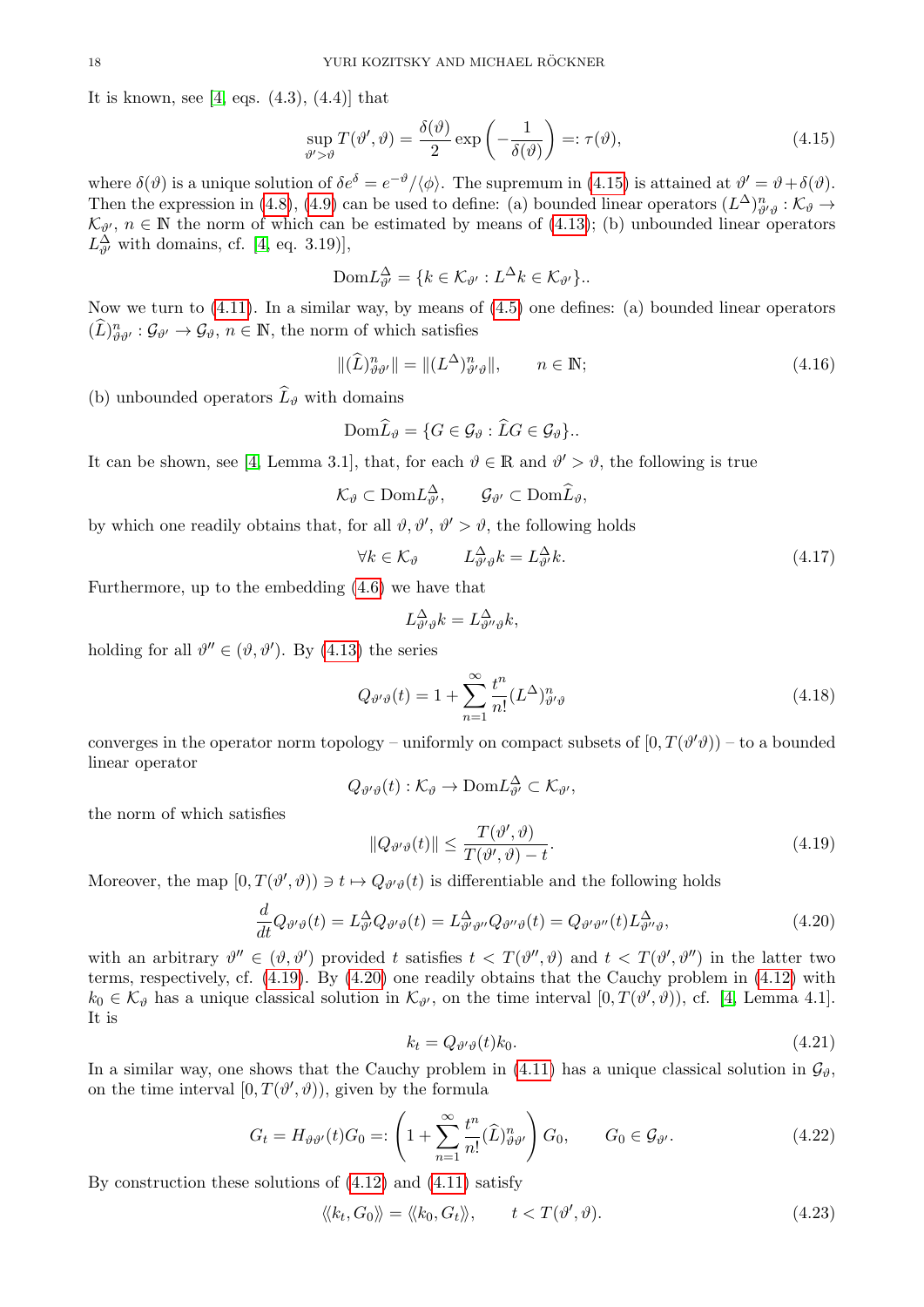<span id="page-18-0"></span>4.3. The evolution of states. A priori, the solution given in [\(4.21\)](#page-17-3) need not be the correlation function for any measure. Moreover, it may not even be positive, cf. [\(2.9\)](#page-5-0). To check whether a given  $k: \Gamma_0 \to \mathbb{R}_+$  is the correlation function of a certain  $\mu \in \mathcal{P}_{\text{exp}}$  we introduce the following set

<span id="page-18-4"></span>
$$
B_{\text{bs}}^{\star} = \{ G \in B_{\text{bs}} : \sum_{\xi \subset \eta} G(\xi) \ge 0, \text{ for all } \eta \in \Gamma_0 \}. \tag{4.24}
$$

Note that some of its members can take also negative values. By [\[21,](#page-43-14) Theorems 6.1 and 6.2 and Remark 6.3] one proves the following statement.

<span id="page-18-5"></span>**Proposition 4.1.** Let a measurable function,  $k : \Gamma_0 \to \mathbb{R}$ , have the following properties:

- (a)  $\langle k, G \rangle \geq 0$  for all  $G \in B_{\text{bs}}^{\star}$ , see [\(4.24\)](#page-18-4);
- (b)  $k(\emptyset) = 1;$
- (c)  $k(\eta) \leq \varkappa^{|\eta|}$  for some  $\varkappa > 0$ , cf. [\(2.9\)](#page-5-0).

Then k is the correlation function for a unique  $\mu \in \mathcal{P}_{\text{exp}}$ .

Recall that the least  $\varkappa$  as in item (c) above is the type of  $\mu$  of which k is then the correlation function. Set

<span id="page-18-7"></span>
$$
\mathcal{P}_{\rm exp}^{\vartheta} = \{ \mu \in \mathcal{P}_{\rm exp} : \mu \text{ is of type } \le e^{\vartheta} \}. \tag{4.25}
$$

Let  $K^*$  be the set of all  $k : \Gamma_0 \to \mathbb{R}$  that possess the properties listed in Proposition [4.1.](#page-18-5) In [\[4,](#page-42-1) Theorem 3.3, it was shown that  $k_t$  as in [\(4.21\)](#page-17-3) belongs to  $K^*$  whenever  $k_0$  is the correlation function of a certain  $\mu \in \mathcal{P}_{\text{exp}}$ . In the context of the present study, the relevant results of [\[4\]](#page-42-1) can be formulated as follows.

<span id="page-18-6"></span>**Proposition 4.2.** Given  $\vartheta_0 \in \mathbb{R}$ , let  $\mu$  be an arbitrary element of  $\mathcal{P}_{exp}^{\vartheta_0}$ . For this  $\vartheta_0$ , set  $\vartheta_t = \vartheta_0 + t$ ,  $t \geq 0$ . Then there exists a unique map,  $[0, +\infty) \ni t \mapsto k_t \in \mathcal{K}^*$ , such that  $k_0 = k_\mu$  and the following holds:

(a) for each  $t > 0$ ,

$$
0 \le k_t(\eta) \le e^{\vartheta_t |\eta|}, \qquad \eta \in \Gamma_0,
$$

by which  $k_t \in \mathcal{K}_{\vartheta_t}$ .

(b) For each  $T > 0$  and  $t \in [0, T)$ , the map  $t \mapsto k_t \in \mathcal{K}_{\vartheta_t} \subset Dom L^{\Delta}_{\vartheta_T}$  is continuous on  $[0, T)$  and continuously differentiable on  $(0,T)$  in  $\mathcal{K}_{\vartheta_T}$  and the following holds:

<span id="page-18-9"></span>
$$
\frac{d}{dt}k_t = L_{\vartheta_T}^{\Delta} k_t.
$$
\n(4.26)

# 5. The Uniqueness

<span id="page-18-1"></span>In this section, we prove that the restricted initial value martingale problem has at most one solution. To this end we use the properties of  $\mathcal{D}(L)$  stated in Proposition [3.2.](#page-13-3) In view of Remark [3.5,](#page-14-3) see also Lemma [5.4](#page-25-1) below, the proof of the uniqueness in question amounts to proving that, for each  $\mu \in \mathcal{P}_{\text{exp}}$ , the Fokker-Planck equation [\(3.18\)](#page-14-2) has at most one solution  $\mu_t \in \mathcal{P}_{\text{exp}}$  satisfying  $\mu_0 = \mu$ . The main tool for this is based on controlling the type of  $\mu_t$  by a method based on the use of the concrete form of the elements of  $\mathcal{D}(L)$ , see Definition [3.1.](#page-11-5)

<span id="page-18-2"></span>5.1. Solving the Fokker-Planck equation. We begin by pointing out that in Definition [3.4](#page-14-4) we do not assume that  $\mu_t \in \mathcal{P}_{\text{exp}}$  for  $t > 0$ . Recall that  $(KG)(\gamma) = \sum_{\xi \in \gamma} G(\xi)$ , see [\(2.4\)](#page-4-5).

<span id="page-18-3"></span>**Lemma 5.1.** Let  $[0, +\infty) \ni t \mapsto \mu_t \in \mathcal{P}(\Gamma_*)$  be a solution of [\(3.18\)](#page-14-2) with all F belonging to the linear span of  $\widehat{\mathcal{F}}$  and a given  $\mu_0 \in \mathcal{P}_{\text{exp}}^{\vartheta_0}$ . Then, for each  $T > 0$ , there exists  $\vartheta_T \in \mathbb{R}$  such that, for all  $t \in [0, T], \mu_t \in \mathcal{P}_{\text{exp}}^{\vartheta_t}$  with some  $\vartheta_t < \vartheta_T$ .

Note that here we assume that *only* the initial state  $\mu_0$  belongs to  $\mathcal{P}_{\text{exp}}$ . Also, we assume that  $\mu_t$ solves [\(3.18\)](#page-14-2) with F belonging only to a subset of  $\mathcal{D}(L)$ . It turns out that this is enough to solve it for all  $\mathcal{D}(L)$ , and even more. Set

<span id="page-18-8"></span>
$$
\mathcal{F} = \left\{ F \in B_{\mathbf{b}}(\Gamma_*) : F = KG, \ G \in \bigcap_{\vartheta \in \mathbb{R}} \mathcal{G}_{\vartheta} \right\},\tag{5.1}
$$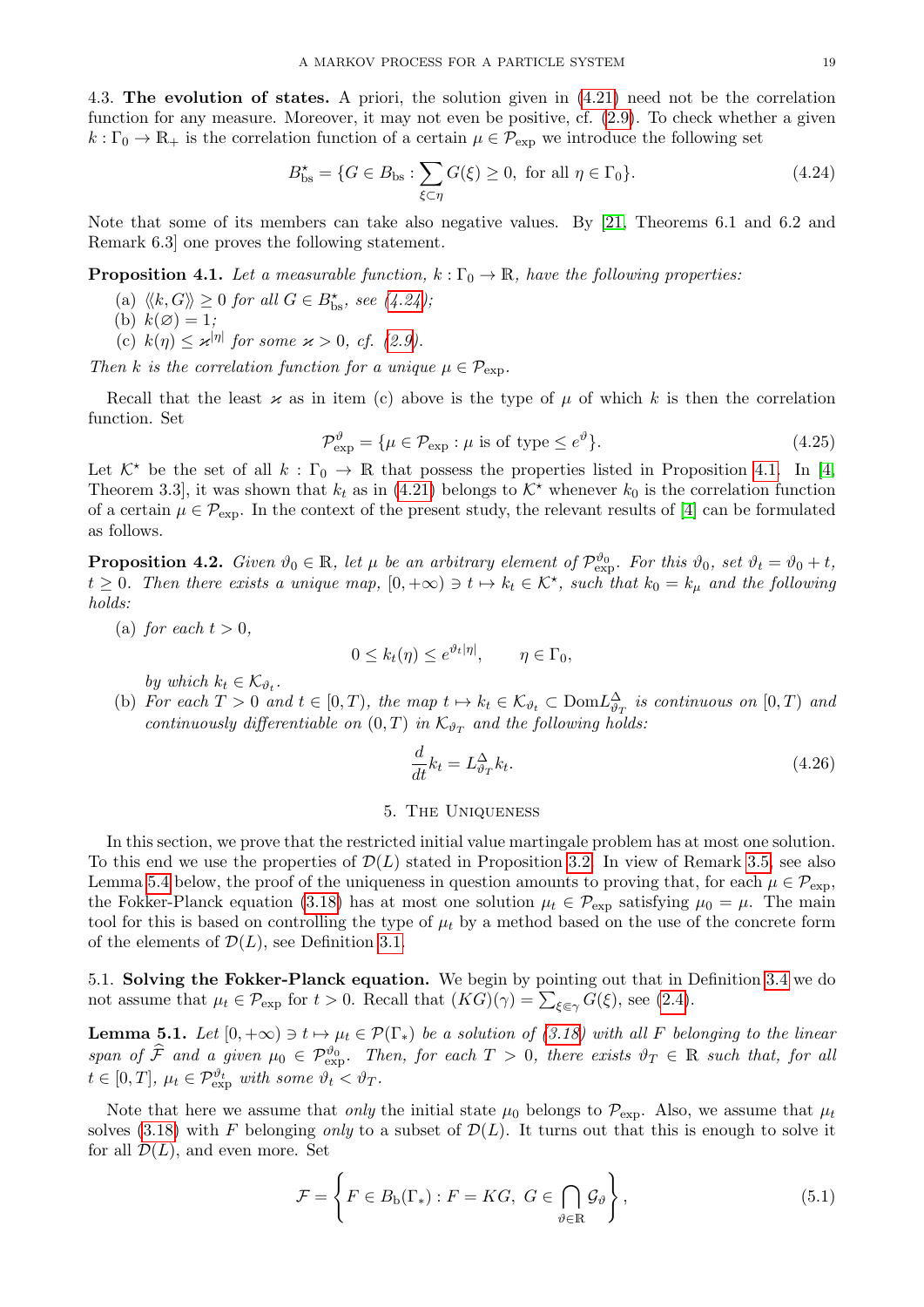where K is defined in [\(2.4\)](#page-4-5) and G is supposed to be such that  $|G|_{\vartheta}$  is finite for all  $\vartheta$ , see [\(4.3\)](#page-15-5). Let us show that  $\mathcal{D}(L) \subset \mathcal{F}$ . Since K is linear, this will follow from the fact that

<span id="page-19-3"></span>
$$
\widetilde{\mathcal{F}} \cup \widehat{\mathcal{F}} \subset \mathcal{F}.\tag{5.2}
$$

By  $(2.36)$  we have

<span id="page-19-1"></span>
$$
\widetilde{F}_{\tau}^{\theta}(\gamma) = \prod_{x \in \gamma} (1 + \theta(x)) e^{-\tau \psi(x)} = \sum_{\eta \subset \gamma} e(\theta_{\tau}; \eta) =: (K \widetilde{G}_{\tau}^{\theta})(\gamma),
$$
\n
$$
\theta_{\tau}(x) := \theta(x) e^{-\tau \psi(x)} + \psi_{\tau}(x), \qquad \psi_{\tau}(x) = -1 + e^{-\tau \psi(x)}.
$$
\n(5.3)

Clearly,  $\theta_{\tau} \in L^1(\mathbb{R}^d)$  for each  $\tau \geq 0$  and  $\theta \in \Theta_{\psi}$ , cf. Definition [3.1.](#page-11-5) Then  $\widetilde{G}_{\tau}^{\theta} = e(\theta_{\tau}; \cdot) \in \mathcal{G}_{\theta}$  for any  $\vartheta \in \mathbb{R}$ , which yields  $\widetilde{\mathcal{F}} \subset \mathcal{F}$ .

In the case of  $F$  given in  $(2.42)$ ,  $(2.43)$ , we write

<span id="page-19-5"></span>
$$
\widehat{F}_{\tau}^{\theta_1,\dots,\theta_m}(\gamma) = \sum_{\xi \subset \gamma} g_m(\xi) \prod_{x \in \gamma \setminus \xi} (1 + \psi_{\tau}(x))
$$
\n
$$
= \sum_{\eta \subset \gamma} \left( \sum_{\xi \subset \eta} g_m(\xi) e(\psi_{\tau}; \eta \setminus \xi) \right) =: \sum_{\eta \subset \gamma} \widehat{G}_{\tau}^{\theta_1,\dots,\theta_m}(\eta),
$$
\n
$$
\lim_{\eta \subset \gamma} (5.2) \text{ and } \tag{5.3}
$$

where  $\psi_{\tau}(x)$  is as in [\(5.3\)](#page-19-1) and

$$
g_m(\xi) = \begin{cases} \sum_{\sigma \in S_m} \theta_1(x_{\sigma(1)}) \cdots \theta_m(x_{\sigma(m)}), & \text{if } \xi = \{x_1, \dots, x_m\}; \\ 0 & \text{otherwise.} \end{cases}
$$

Let us estimate  $\widehat{G}_{\tau}^{\theta_1,\dots,\theta_m}$  with  $\theta_1,\dots,\theta_m \in \Theta_{\psi}^+$  $\psi^+_{\psi}$ . For  $\tau \in (0, 1]$ , we have  $|\psi_{\tau}(x)| \leq \psi(x)$ , and hence

<span id="page-19-2"></span>
$$
\left| \widehat{G}_{\tau}^{\theta_1,\ldots,\theta_m}(\eta) \right| \leq \sum_{\xi \subset \eta} g_m(\xi) e(\psi; \eta \setminus \xi). \tag{5.5}
$$

At the same time, for each  $\eta \in \Gamma_0$ , it follows that

<span id="page-19-7"></span>
$$
\widehat{G}_{\tau}^{\theta_1,\ldots,\theta_m}(\eta) \to g_m(\eta), \qquad \tau \to 0^+.
$$
\n(5.6)

By [\(5.5\)](#page-19-2) let us show that  $\hat{G}_{\tau}^{\theta_1,\dots,\theta_m}$  belongs to  $\mathcal{G}_{\vartheta}, \vartheta \in \mathbb{R}$  Indeed, by [\(4.3\)](#page-15-5) we have

<span id="page-19-6"></span>
$$
\begin{split}\n|\widehat{G}_{\tau}^{\theta_{1},\ldots,\theta_{m}}|_{\vartheta} &= \int_{\Gamma_{0}} |\widehat{G}_{\tau}^{\theta_{1},\ldots,\theta_{m}}(\eta)|e^{\vartheta|\eta|}\lambda(d\eta) \\
&\leq \int_{\Gamma_{0}} \int_{\Gamma_{0}} e^{\vartheta|\xi|} g_{m}(\xi)e^{\vartheta|\eta|} e(\psi;\eta)\lambda(d\xi)\lambda(d\eta) \\
&\leq e^{m\vartheta}\langle\theta_{1}\rangle \cdots \langle\theta_{m}\rangle \exp\left(e^{\vartheta}\langle\psi\rangle\right) \\
&=:\delta_{m}^{\theta_{1},\ldots,\theta_{m}}(\vartheta),\n\end{split} \tag{5.7}
$$

where  $\langle \psi \rangle$ ,  $\langle \theta_i \rangle$ ,  $i = 1, ..., m$  are the corresponding  $L^1$ -norms, cf. [\(2.16\)](#page-6-3). This completes the proof of  $(5.2).$  $(5.2).$ 

Lemma [5.1](#page-18-3) is proved below. Now assuming that its claim holds true, we prove the next statement – one of the two basic tools of proving Theorem [3.6.](#page-14-1)

<span id="page-19-0"></span>**Theorem 5.2.** For each  $\mu_0 \in \mathcal{P}_{\text{exp}}$ , the solution of the Fokker-Planck equation in the sense of Definition [3.4](#page-14-4) exists and is unique.

*Proof.* We begin by showing that [\(3.18\)](#page-14-2) has a solution. Take  $G = \hat{G}_{\tau}^{\theta_1,\dots,\theta_m}$  and let  $k_t$  be as in Proposition [4.2](#page-18-6) with  $k_0$  being the correlation function of the initial state  $\mu_0$ . Since  $k_t$  is in  $\mathcal{K}^*$ , by Proposition [4.1](#page-18-5) it determines a unique  $\mu_t \in \mathcal{P}_{\text{exp}}^{\vartheta_t}$ , see [\(4.25\)](#page-18-7), for which

<span id="page-19-4"></span>
$$
\mu_t(F) = \mu_t(KG) = \langle \langle k_t, G \rangle \rangle, \qquad t \ge 0,
$$
\n(5.8)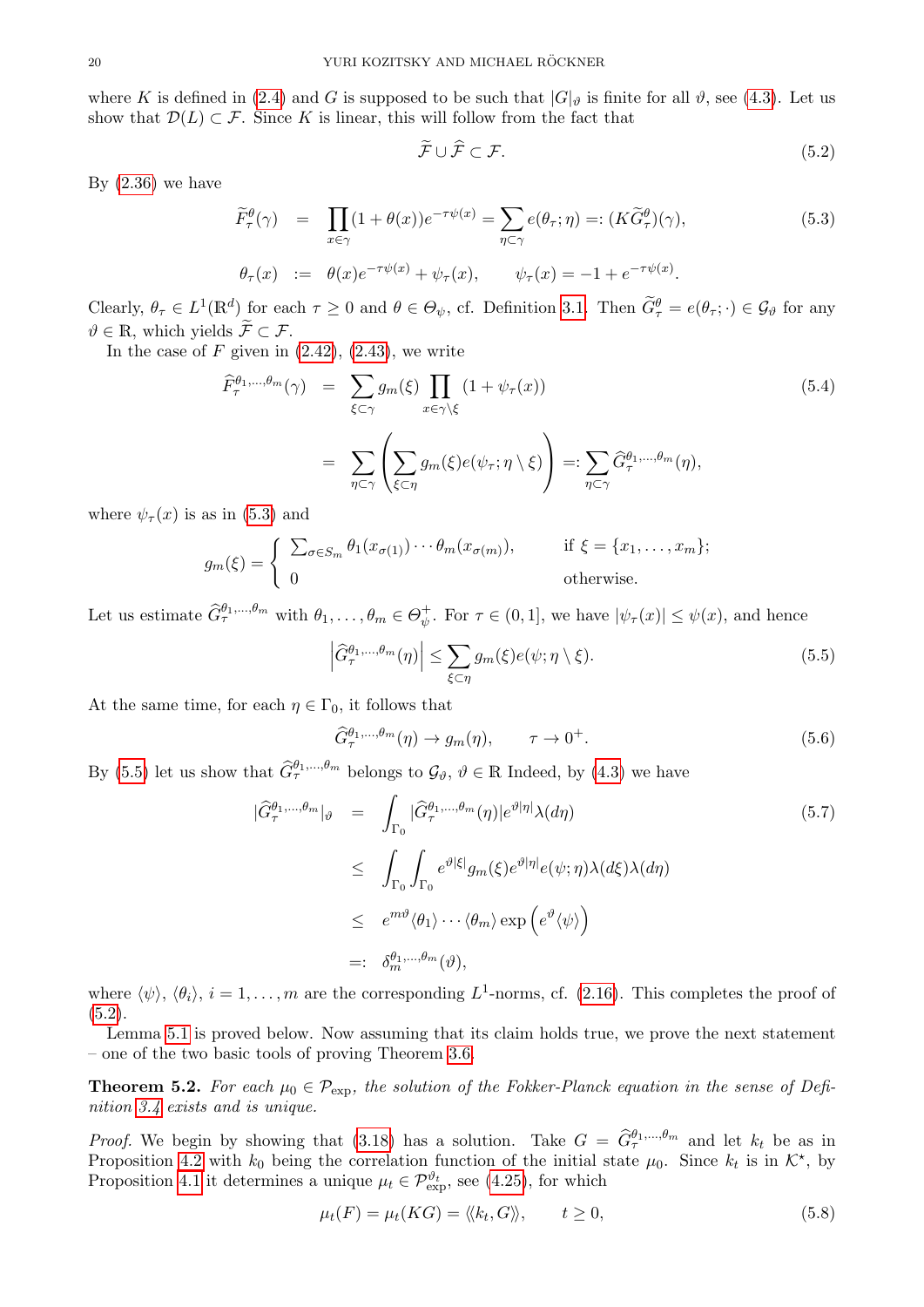holding for all  $F \in \hat{\mathcal{F}}$ . By claim (a) of Proposition [4.2](#page-18-6) and [\(5.1\)](#page-18-8), [\(5.2\)](#page-19-3) the integral in the right-hand side of [\(5.8\)](#page-19-4) is absolutely convergent for each  $t \geq 0$ . Moreover, by claim (b) of Proposition [4.2](#page-18-6) we have that

$$
k_{t_2} - k_{t_1} = \int_{t_1}^{t_2} L_{\vartheta_T}^{\Delta} k_u du
$$

holding for all  $t_2 > t_1 \geq 0$  and  $T > t_2$ . We multiply both parts of the latter equality by an arbitrary  $G \in \bigcap_{\vartheta \in \mathbb{R}} \mathcal{G}_{\vartheta}$  – also corresponding to  $F \in \mathcal{F}$  – and then integrate with respect to  $\lambda$ . By claim (b) of Proposition [4.2](#page-18-6) this integration and that over  $[t_1, t_2]$  can be interchanged, that implies

$$
\mu_{t_2}(F) - \mu_{t_1}(F) = \int_{t_1}^{t_2} \langle L^{\Delta}_{\vartheta_T} k_u, G \rangle du = \int_{t_1}^{t_2} \langle k_u, \widehat{L}G \rangle du = \int_{t_1}^{t_2} \mu_u(LF) du,
$$
\n(5.9)

where we have used [\(4.2\)](#page-15-4), [\(4.7\)](#page-16-5) and the fact that  $G \in \bigcap_{\vartheta \in \mathbb{R}} \mathcal{G}_{\vartheta}$ . This yields [\(3.18\)](#page-14-2). By [\(5.2\)](#page-19-3) we then get that  $\mu_t$  corresponding to  $k_t$  is a solution.

Assume now that there exists another solution, say  $\{\tilde{\mu}_t\}_{t>0} \subset \mathcal{P}(\Gamma_*)$ , such that  $\tilde{\mu}_0 = \mu_0$ . By Lemma [5.1](#page-18-3) we have that  $\tilde{\mu}_t \in \mathcal{P}_{\text{exp}}^{\tilde{\vartheta}_t}$  and  $\tilde{\vartheta}_t \in (\vartheta_0, \tilde{\vartheta}_T)$  for some  $\tilde{\vartheta}_T$  and all  $t \leq T$ . This means that the corresponding correlation functions,  $\tilde{k}_t$ ,  $t \leq T$  belong to  $\mathcal{K}_{\tilde{\vartheta}_t}$ . Then the vector  $q_u = L^{\Delta}_{\tilde{\vartheta}_T} \tilde{k}_u = L^{\Delta}_{\tilde{\vartheta}_T \tilde{\vartheta}_u} \tilde{k}_u$ , see [\(4.17\)](#page-17-4), lies in  $\mathcal{K}_{\tilde{\vartheta}_T}$ , and hence in  $\mathcal{K}_{\tilde{\vartheta}_T+\varepsilon}$  for each  $\varepsilon > 0$ , see [\(4.6\)](#page-16-6). Then, for a fixed  $\varepsilon$ , by [\(4.13\)](#page-16-9) and [\(2.9\)](#page-5-0) we have

<span id="page-20-1"></span>
$$
||q_u||_{\tilde{\vartheta}_T + \varepsilon} \le C(T, \varepsilon) e^{\tilde{\vartheta}_T}, \qquad u \in [0, t], \tag{5.10}
$$

with  $C(T,\varepsilon) = 1/eT(\tilde{\vartheta}_T + \varepsilon, \tilde{\vartheta}_T)$ , see [\(4.14\)](#page-16-10). Let us prove that the following holds

<span id="page-20-0"></span>
$$
\forall G \in \bigcap_{\vartheta \in \mathbb{R}} \mathcal{G}_{\vartheta} \qquad \langle \langle \tilde{k}_t - k_0, G \rangle \rangle = \int_0^t \langle \langle q_u, G \rangle \rangle du. \tag{5.11}
$$

A priori, the equality in [\(5.11\)](#page-20-0) holds for only for G corresponding to  $F \in \mathcal{D}(L)$ , that includes  $G =$  $\hat{G}_{\tau}^{\theta_1,...,\theta_m}$ , see [\(5.4\)](#page-19-5). For  $\tau \in (0,1]$ , by [\(5.7\)](#page-19-6) and [\(5.10\)](#page-20-1) we then have

$$
\left| \langle \langle \tilde{k}_t - k_0, \hat{G}_{\tau}^{\theta_1, \dots, \theta_m} \rangle \rangle \right| \leq \langle \langle \left| \tilde{k}_t - k_0 \right|, \left| \hat{G}_{\tau}^{\theta_1, \dots, \theta_m} \right| \rangle \rangle \leq 2e^{\tilde{\vartheta}_T} \delta_m^{\theta_1, \dots, \theta_m} (\tilde{\vartheta}_T + \varepsilon),
$$
  

$$
\left| \int_0^t \langle \langle q_u, \hat{G}_{\tau}^{\theta_1, \dots, \theta_m} \rangle \rangle du \right| \leq \int_0^t \langle \langle |q_u|, \left| \hat{G}_{\tau}^{\theta_1, \dots, \theta_m} \right| \rangle \rangle du \leq tC(T, \varepsilon)e^{\tilde{\vartheta}_T} \delta_m^{\theta_1, \dots, \theta_m} (\tilde{\vartheta}_T + \varepsilon).
$$

Now we write [\(5.11\)](#page-20-0) for  $G = \hat{G}_{\tau}^{\theta_1,\dots,\theta_m}$  and pass to the limit  $\tau \to 0^+$ . By the dominated convergence theorem and [\(5.6\)](#page-19-7) we then obtain

<span id="page-20-2"></span>
$$
\int_{(\mathbb{R}^d)^m} \left[ \tilde{k}_t^{(m)}(x_1, \dots, x_m) - k_0^{(m)}(x_1, \dots, x_m) \right] \theta_1(x_1) \cdots \theta_m(x_m) dx_1 \cdots dx_m \qquad (5.12)
$$

$$
= \int_0^t \left( \int_{(\mathbb{R}^d)^m} q_u^{(m)}(x_1, \dots, x_m) \theta_1(x_1) \cdots \theta_m(x_m) dx_1 \cdots dx_m \right) du,
$$

that holds for all  $m \in \mathbb{N}$  and  $\theta_1, \ldots, \theta_m \in \Theta_{\psi}^+$  $\psi^+$ , see [\(2.32\)](#page-9-4). For a fixed  $m \in \mathbb{N}$ , the set of functions  $(x_1, \ldots, x_m) \mapsto \theta_1(x_1) \cdots \theta_m(x_m)$  with  $\theta_1 \ldots, \theta_m \in \Theta_{\psi}^+$  $\psi^+_{\psi}$  is closed with respect to the pointwise multiplication and separates points of  $(\mathbb{R}^d)^m$ . Such functions vanish at infinity and are everywhere positive. Then by the corresponding version of the Stone-Weierstrass theorem [\[10\]](#page-42-8) the linear span of this set is dense (in the supremum norm) in the algebra  $C_0((\mathbb{R}^d)^m)$  of all continuous functions that vanish at infinity. At the same time,  $C_0((\mathbb{R}^d)^m) \cap L^1((\mathbb{R}^d)^m)$  is dense in  $L^1((\mathbb{R}^d)^m)$ . For its subset  $C_{cs}((\mathbb{R}^d)^m)$ has this property. This allows us to extend the equality in [\(5.12\)](#page-20-2) to the following

$$
\int_{(\mathbb{R}^d)^m} \left[ \tilde{k}_t^{(m)}(x_1, \dots, x_m) - k_0^{(m)}(x_1, \dots, x_m) \right] G^{(m)}(x_1, \dots, x_m) dx_1 \cdots dx_m
$$
  
= 
$$
\int_0^t \left( \int_{(\mathbb{R}^d)^m} q_u^{(m)}(x_1, \dots, x_m) G^{(m)}(x_1, \dots, x_m) dx_1 \cdots dx_m \right) du,
$$

holding for all  $G^{(m)} \in L^1((\mathbb{R}^d)^m)$ . Then the passage from this equality to that in [\(5.11\)](#page-20-0) follows by the fact that G belongs to each  $\mathcal{G}_{\vartheta}, \vartheta \in \mathbb{R}$ .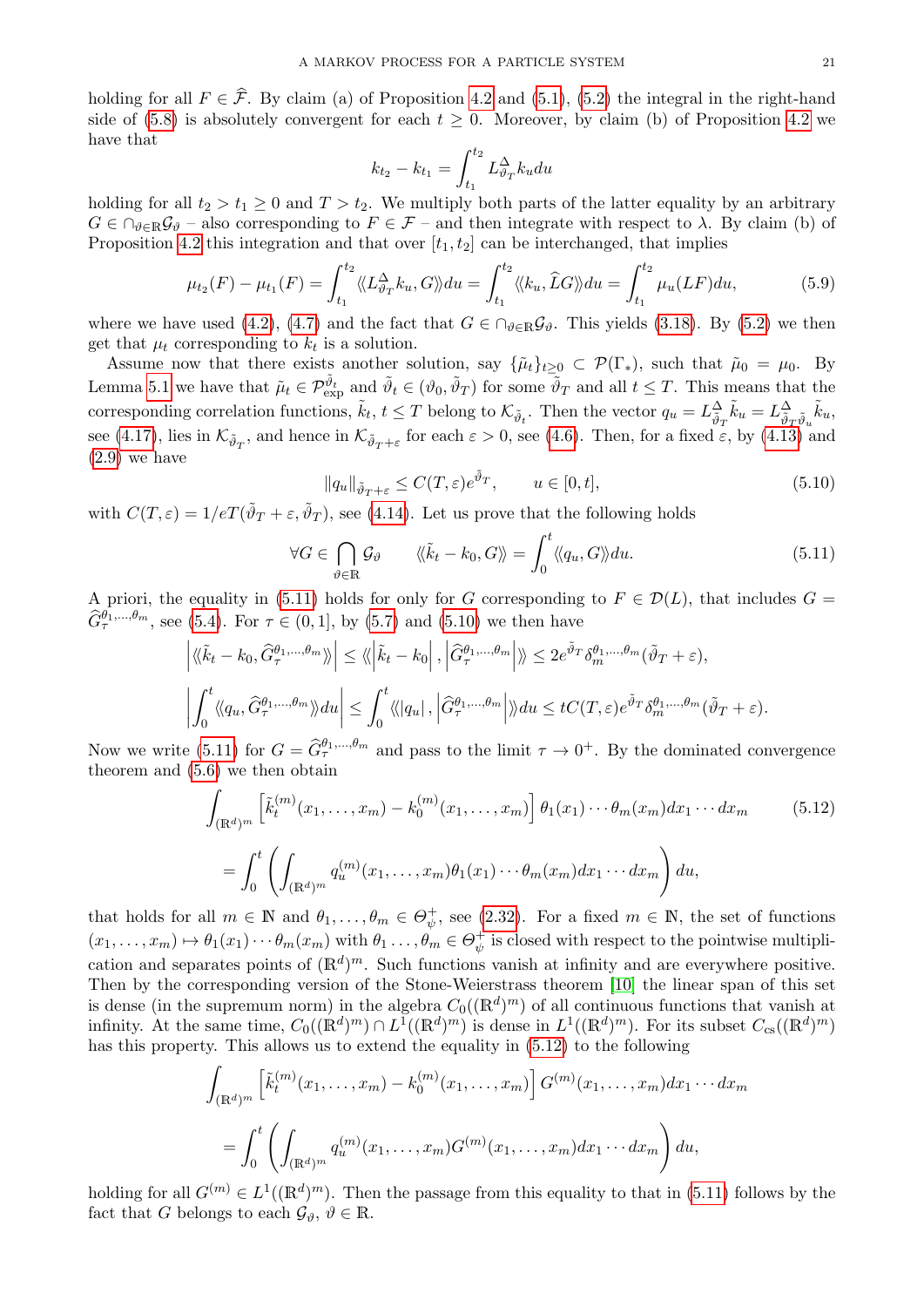By  $(4.7)$  the equality in  $(5.11)$  yields

<span id="page-21-1"></span>
$$
\langle\langle \tilde{k}_t, G \rangle\rangle = \langle\langle k_0, G \rangle\rangle + \int_0^t \langle\langle \tilde{k}_u, \hat{L}_{\tilde{\vartheta}_t \vartheta_0} G \rangle\rangle du, \qquad (5.13)
$$

in which  $L_{\tilde{\vartheta}_t\vartheta_0}G =: G_1 \in \bigcap_{\vartheta \in \mathbb{R}} \mathcal{G}_{\vartheta}$ . In view of [\(5.11\)](#page-20-0), we can repeat [\(5.13\)](#page-21-1) with  $G_1$  instead of  $G$ , and repeat this procedure again by employing the same arguments. After repeating  $n$  times we arrive at

$$
\langle\langle \tilde{k}_t, G \rangle\rangle = \langle\langle k_0, G \rangle\rangle + t \langle\langle k_0, \widehat{L}_{\tilde{\vartheta}_t \vartheta} G \rangle\rangle + \frac{t^2}{2} \langle\langle k_0, (\widehat{L}_{\tilde{\vartheta}_t \vartheta})^2 G \rangle\rangle
$$
  
+ \cdots + 
$$
\frac{t^{n-1}}{(n-1)!} \langle\langle k_0, (\widehat{L}_{\tilde{\vartheta}_t \vartheta})^{n-1} G \rangle\rangle + \int_0^t \int_0^{t_1} \cdots \int_0^{t_{n-1}} \langle\langle \tilde{k}_{t_n}, (\widehat{L}_{\tilde{\vartheta}_t \vartheta})^n G \rangle\rangle dt_1 \cdots dt_n.
$$

Assume now that  $\tilde{\vartheta}_T > \vartheta_0 + T$ , see Proposition [4.2,](#page-18-6) that is clearly possible by [\(4.6\)](#page-16-6). Then we write down the same formula – in the same spaces – for  $k_t$  considered in [\(5.8\)](#page-19-4), i.e., described in Proposition [4.2.](#page-18-6) This yields

$$
\langle\!\langle \tilde{k}_t-k_t, G\rangle\!\rangle = \int_0^t \int_0^{t_1} \cdots \int_0^{t_{n-1}} \langle\!\langle \tilde{k}_{t_n}-k_{t_n}, (\widehat{L}_{\tilde{\vartheta}_t\vartheta})^n G\rangle\!\rangle dt_1 \cdots dt_n.
$$

Now we take  $\vartheta = \tilde{\vartheta}_t + \delta(\tilde{\vartheta}_t)$ , see [\(4.15\)](#page-17-0). Then by [\(4.13\)](#page-16-9), [\(4.16\)](#page-17-5) and (4.15) we have from the latter

<span id="page-21-2"></span>
$$
\left| \langle \langle \tilde{k}_t - k_t, G \rangle \rangle \right| \leq \frac{n^n}{n! e^n} \left( \frac{t}{\tau(\tilde{\vartheta}_t)} \right)^n |G|_{\vartheta} \sup_{u \in [0,t]} \left( \| \tilde{k}_u \|_{\tilde{\vartheta}_t} + \| k_u \|_{\tilde{\vartheta}_t} \right).
$$
 (5.14)

Note that here  $\tau(\tilde{\vartheta}_t) \ge \tau(\tilde{\vartheta}_T)$ . Then for  $t < \tau(\tilde{\vartheta}_T)$ , the right-hand side of [\(5.14\)](#page-21-2) can be made as small as one wants by taking big enough n. Since  $G \in \mathcal{G}_{\theta}$  is arbitrary, this yields  $\tilde{k}_t = k_t$  for all such t. The latter implies  $\tilde{\mu}_t = \mu_t$ , see Proposition [4.2.](#page-18-6) The continuation to bigger values of t is made by repeating the same procedure. The proof that these continuations cover the whole  $\mathbb{R}_+$  can be done similarly as in the proof of Theorem 3.3 [\[4\]](#page-42-1).  $\Box$ 

<span id="page-21-8"></span>Corollary 5.3. Let  $t \mapsto \mu_t$  satisfy the assumptions of Lemma [5.1.](#page-18-3) Then it solves [\(3.18\)](#page-14-2) with all  $F = KG$  with  $G \in \bigcap_{\vartheta \in \mathbb{R}} \mathcal{G}_{\vartheta}$ , also for unbounded ones.

*Proof.* By Lemma [5.1](#page-18-3) a solution  $\mu_t$  is in  $\mathcal{P}_{\text{exp}}^{\vartheta_T}$  for  $t \leq T$ . Let  $k_t$  be its correlation function, which satisfies the equality in [\(5.11\)](#page-20-0) with  $G = \hat{G}_{\tau}^{\theta_1,\dots,\theta_m}$ . As we have shown in the proof of Theorem [5.2](#page-19-0) it satisfies this equality for all G such that  $F = KG$  with  $G \in \bigcap_{\vartheta} \mathcal{G}_{\vartheta}$ , see [\(5.11\)](#page-20-0). This yields the proof.  $\square$ 

<span id="page-21-0"></span>5.2. Further properties of the solutions. In this subsection, we prepare proving Lemma [5.1.](#page-18-3) Our ultimate goal here is to estimate the integrals of the solutions of [\(3.18\)](#page-14-2) taken with the functions

<span id="page-21-3"></span>
$$
F_m^{\theta}(\gamma) = \sum_{x_1 \in \gamma} \theta(x_1) \sum_{x_2 \in \gamma \setminus x_1} \theta(x_2) \cdots \sum_{x_m \in \gamma \setminus \{x_1, \dots, x_{m-1}\}} \theta(x_m), \quad \theta \in \Theta_{\psi}^+, \tag{5.15}
$$

which can be obtained from the functions defined in [\(2.42\)](#page-10-0) by setting  $\theta_1 = \cdots = \theta_m = \theta$  and  $\tau = 0$ . Note that  $F_m^{\theta}$  is unbounded, but integrable for each  $\mu \in \mathcal{P}_{\rm exp}$ , as it follows from the formula, see [\(2.7\)](#page-4-3),

<span id="page-21-7"></span>
$$
\mu(F_m^{\theta}) = \int_{\mathbb{R}^d} k_{\mu}^{(m)}(x_1, \dots, x_m) \theta(x_1) \cdots \theta(x_m) dx_1 \cdots dx_m.
$$
\n(5.16)

Then by estimating  $\mu_t(F_m^{\theta})$  we will prove the mentioned lemma.

To simplify notations by  $\Phi_{\tau}^{m}$  we denote a particular case of the function defined in [\(2.42\)](#page-10-0), corresponding to the choice  $\theta_1 = \cdots = \theta_m = \theta \in \Theta_{\psi}^+$  with  $\bar{c}_{\theta} = 1$ , see [\(2.34\)](#page-9-3). Namely, for  $\theta \in \Theta_{\psi}^+$  $\psi^+_{\psi}$ , we set, cf. also [\(5.15\)](#page-21-3),

<span id="page-21-6"></span>
$$
\Phi_{\tau}^{m}(\gamma) = \sum_{x_1 \in \gamma} \theta(x_1) \sum_{x_2 \in \gamma \setminus x_1} \theta(x_2) \cdots \sum_{x_m \in \gamma \setminus \{x_1, \dots, x_{m-1}\}} \theta(x_m) \widetilde{F}_{\tau}^{0}(\gamma \setminus \{x_1, \dots, x_m\}), \tag{5.17}
$$

and consider such functions with  $\tau \in (0, 1]$ . Note that the function defined in [\(3.13\)](#page-12-7) is a particular case of  $\Phi_{\tau}^{m}(\gamma)$  corresponding to the choice  $\theta = \psi$ . Then by [\(3.12\)](#page-12-8) we obtain

<span id="page-21-5"></span>
$$
|L\Phi_{\tau}^{m}(\gamma)| \leq m\Phi_{\tau}^{m,\theta^{1}}(\gamma) + \tau c_{a}\widehat{F}_{\tau}^{m+1}(\gamma) =: \Phi_{\tau,1}^{m}(\gamma).
$$
\n(5.18)

Here  $\theta^1 = a * \theta + \theta$ , see [\(3.8\)](#page-12-3), and

<span id="page-21-4"></span>
$$
\Phi_{\tau}^{m,\theta'} = \widehat{F}_{\tau}^{\theta',\theta_2,\dots,\theta_m}, \qquad \theta_2 = \dots = \theta_m = \theta.
$$
\n(5.19)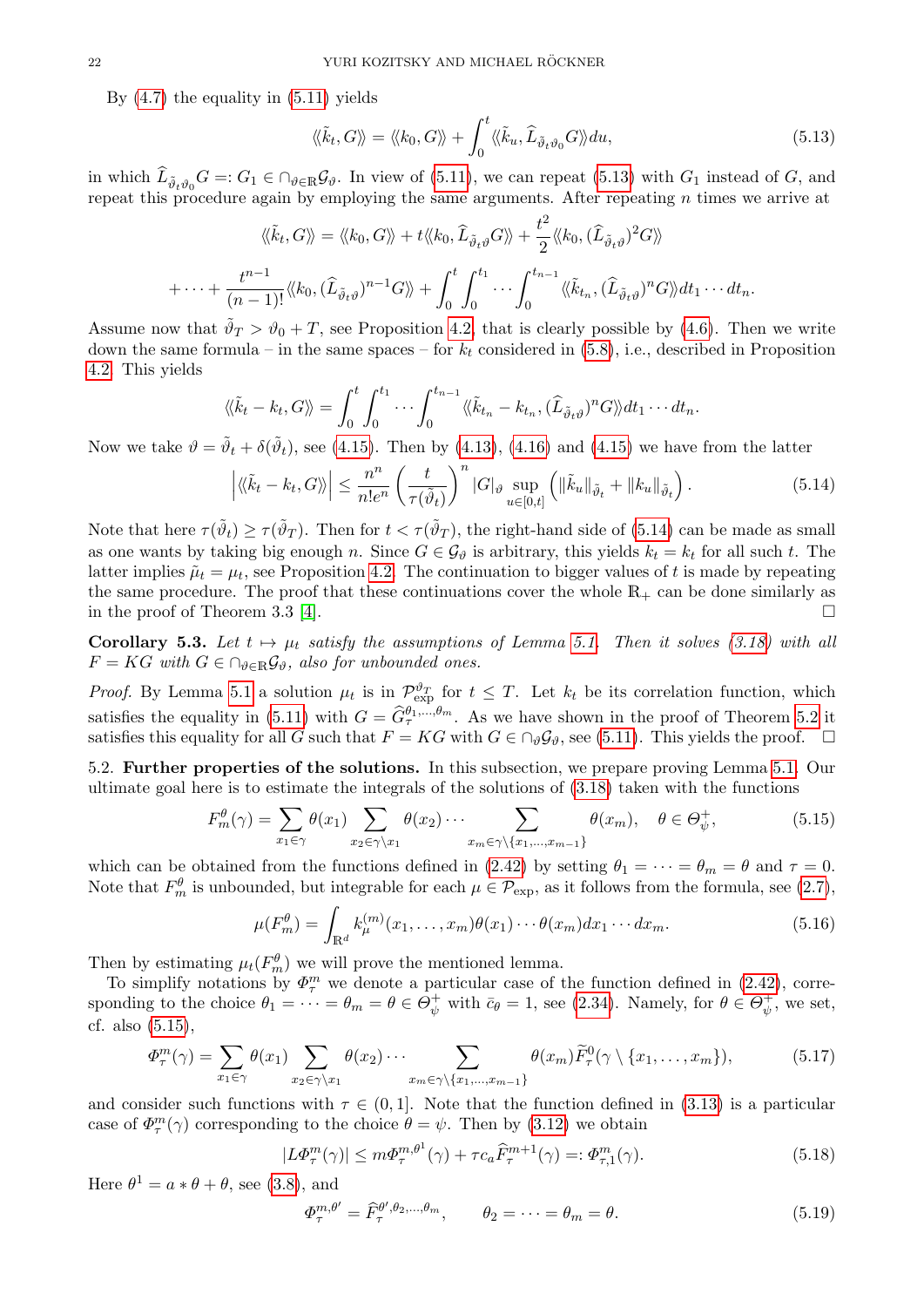Note that  $\Phi_{\tau,1}^m$  is a linear combination of the elements of  $\hat{\mathcal{F}}$ , see [\(3.4\)](#page-11-6). Hence, any solution of [\(3.18\)](#page-14-2) should satisfy it also with this function. Let us then estimate  $L\Phi_{\tau,1}^m$ . Proceeding as in [\(3.5\)](#page-12-2) we obtain

$$
\nabla^{y,x} \Phi_{\tau,1}^m(\gamma) = m[\theta^1(y) - \theta^1(x)] \Phi_{\tau}^{m-1}(\gamma \setminus x) + m(m-1)[\theta(y) - \theta(x)] \Phi_{\tau}^{m-1,\theta^1}(\gamma \setminus x)
$$

$$
+ m \left[ e^{-\tau \psi(y)} - e^{-\tau \psi(x)} \right] \Phi_{\tau}^{m,\theta^1}(\gamma \setminus x) + (m+1)\tau c_a[\psi(y) - \psi(x)] \widehat{F}_{\tau}^m(\gamma \setminus x)
$$

$$
+ \tau c_a \left[ e^{-\tau \psi(y)} - e^{-\tau \psi(x)} \right] \widehat{F}_{\tau}^{m+1}(\gamma \setminus x).
$$

Now to estimate  $L\Phi_{\tau,1}^m$  we perform the same calculations as in passing to the second line in the righthand side of  $(3.12)$ , see  $(3.10)$ ,  $(3.11)$ . In addition, the third term in the right-hand side of the latter is estimated by employing  $\theta(x) \leq \psi(x)$ , cf. [\(2.34\)](#page-9-3), and  $\theta^1(x) \leq c_a \psi(x)$ , cf. [\(3.8\)](#page-12-3). This yields

$$
m\left|e^{-\tau\psi(y)}-e^{-\tau\psi(x)}\right|\Phi_{\tau}^{m,\theta^1}(\gamma\setminus x)\leq m\tau c_a|\psi(y)-\psi(x)|\widehat{F}_{\tau}^m(\gamma\setminus x),
$$

see also [\(3.13\)](#page-12-7). Thereafter, we obtain

<span id="page-22-3"></span>
$$
\begin{aligned}\n\left| L\Phi_{\tau,1}^{m}(\gamma) \right| &\leq m\Phi_{\tau}^{m,\theta^{2}}(\gamma) + m(m-1)\Phi_{\tau}^{m,\theta^{1},\theta^{1}}(\gamma) \\
&\quad + (2m+1)\tau c_{a}^{2}\widehat{F}_{\tau}^{m+1}(\gamma) + \tau^{2}c_{a}^{2}\widehat{F}_{\tau}^{m+2}(\gamma) \\
&=\::\Phi_{\tau,2}^{m}(\gamma).\n\end{aligned} \tag{5.20}
$$

Here and below we denote  $\theta^0 = \theta$  and

<span id="page-22-5"></span>
$$
\theta^{k} = a * \theta^{k-1} + \theta^{k-1}, \qquad k = 2, 3, ..., \qquad (5.21)
$$

 $\Phi_{\tau}^{m,\theta^2}$  is obtained according to [\(5.19\)](#page-21-4), and

$$
\Phi_{\tau}^{m,\theta',\theta''} = \widehat{F}_{\tau}^{\theta',\theta'',\theta_3,\dots,\theta_m}, \qquad \theta_3 = \dots = \theta_m = \theta.
$$

Note that by [\(3.8\)](#page-12-3) we have  $\theta^k(x) \leq c_a^k \psi(x)$  (recall that  $\bar{c}_{\theta} = 1$ ).

To proceed further we introduce the following notations. For  $m \in \mathbb{N}$  and  $n \in \mathbb{N}_0$ , by  $\mathcal{C}_{m,n}$  we denote the set of all sequences  $c = \{c_k\}_{k \in \mathbb{N}_0} \subset \mathbb{N}_0$  such that the following holds:

<span id="page-22-0"></span>
$$
c_0 + c_1 + \dots + c_k + \dots = m, \qquad c_1 + 2c_2 + \dots + kc_k + \dots = n. \tag{5.22}
$$

Since all  $c_k$  are nonnegative integers, for  $c \in \mathcal{C}_{m,n}$  by [\(5.22\)](#page-22-0) we have that  $c_{n+j} = 0$  for all  $j \ge 1$ ,  $c_n \leq 1$ , and  $c_j = 0$  for all  $j = 1, 2, \ldots, n-1$  whenever  $c_n = 1$ . For example,  $\mathcal{C}_{m,0}$  and  $\mathcal{C}_{m,1}$  are singletons, consisting of  $c = (m, 0, 0, ...)$  and  $c = (m - 1, 1, 0, ...)$ , respectively.  $\mathcal{C}_{m,2}$  consists of  $c = (m-1, 0, 1, 0, \ldots)$  and  $c = (m-2, 2, 0, \ldots)$ . For  $c \in \mathcal{C}_{m,n}$ ,  $\tau \in (0, 1]$  and  $\gamma \in \Gamma_*$ , we set

<span id="page-22-1"></span>
$$
V_{\tau}(c;\gamma) = \widehat{F}_{\tau}^{\theta^{q_1},\dots,\theta^{q_m}}(\gamma),\tag{5.23}
$$

where  $c_0$  members of the family  $\{\theta^{q_1}, \ldots, \theta^{q_m}\}$  are equal to  $\theta^0 = \theta$ ,  $c_1$  of them are equal to  $\theta^1$ , etc. In particular,  $\Phi_{\tau}^{m,\theta^2}$  and  $\Phi_{\tau}^{m,\theta^1,\theta^1}$  can be written as in [\(5.23\)](#page-22-1) with  $c = (m-1,0,1,0,\ldots)$  and  $c = (m-2, 2, 0, \dots)$ , respectively. In Appendix below, we prove the following estimates

<span id="page-22-6"></span>
$$
\forall \gamma \in \Gamma_* \qquad \left| L\Phi_{\tau,n-1}^m(\gamma) \right| \le \Phi_{\tau,n}^m(\gamma), \quad n \in \mathbb{N}, \tag{5.24}
$$

holding with  $\Phi_{\tau,n}^m$  given by the following formula

<span id="page-22-2"></span>
$$
\Phi_{\tau,n}^m(\gamma) = \sum_{c \in \mathcal{C}_{m,n}} C_{m,n}(c) V_\tau(c;\gamma) + c_a^n \sum_{k=1}^m \tau^k w_k(m,n) \widehat{F}_{\tau}^{m+k}(\gamma), \tag{5.25}
$$

$$
C_{m,n}(c) = \frac{m!n!}{c_0!c_1!\cdots c_k!\cdots(0!)^{c_0}(1!)^{c_1}\cdots(k!)^{c_k}\cdots}.
$$

We also prove that

<span id="page-22-4"></span>
$$
\sum_{c \in \mathcal{C}_{m,n}} C_{m,n}(c) = m^n. \tag{5.26}
$$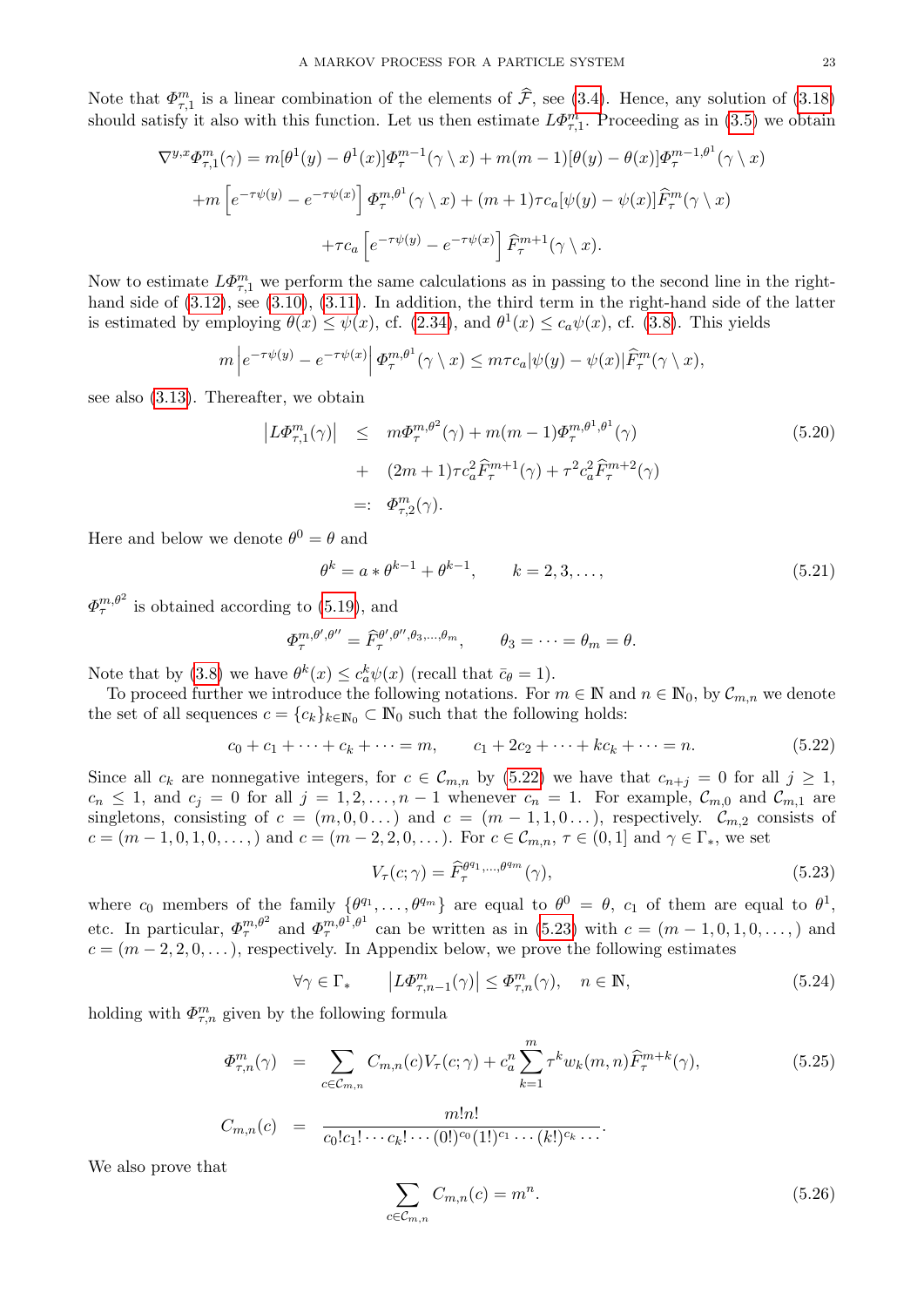The coefficients in the second summand of the first line in [\(5.25\)](#page-22-2) are subject to the following recurrence relations

<span id="page-23-0"></span>
$$
w_1(m, n+1) = m^n + (m+1)w_1(m, n),
$$
  
\n
$$
w_k(m, n+1) = w_{k-1}(m, n) + (m+k)w_k(m, n),
$$
  
\n
$$
k = 2, ..., n,
$$
  
\n
$$
w_{n+1}(m, n+1) = w_n(m, n) = 1,
$$
  
\n(5.27)

that can be deduced in the same way as we obtained the estimate in [\(5.20\)](#page-22-3). In the first line of [\(5.27\)](#page-23-0) we take into account also [\(5.26\)](#page-22-4). The initial condition  $w_1(m, 1) = 1$  can easily be derived from [\(5.18\)](#page-21-5). Then iterating back to  $n = 1$  in the first line of [\(5.27\)](#page-23-0) yields  $w_1(m, n) = (m + 1)^n - m^n$ . It turns out that the complete solution of [\(5.27\)](#page-23-0) has the following simple form

<span id="page-23-1"></span>
$$
w_k(m,n) = \Delta^k m^n = \frac{1}{k!} \sum_{s=0}^k {k \choose s} (-1)^{k-s} (m+s)^n,
$$
\n(5.28)

where  $\Delta$  is the forward difference operator – a standard combinatorial object. Note that the right-hand side of [\(5.28\)](#page-23-1) makes sense for all  $k \in \mathbb{N}_0$ :  $w_0(m, n) = m^n$ ,  $w_k(m, n) = 0$  for all  $k > n$ .

In view of [\(5.23\)](#page-22-1) and Proposition [2.15,](#page-10-5) all the terms of the linear combination in the first line in [\(5.25\)](#page-22-2) are continuous bounded functions of  $\gamma$ . Hence, the same is  $\Phi_{\tau,n}^m$ . However, its bound may depend on n, and our aim now is to control this dependence. For  $\rho > 0$ , set

<span id="page-23-3"></span>
$$
\Upsilon_{\tau,\rho}^m(\gamma) = \sum_{n=0}^{+\infty} \frac{\rho^n}{n!} \Phi_{\tau,n}^m(\gamma), \qquad \tau \in (0,1].
$$
\n(5.29)

To get an upper bound for  $\Upsilon_{\tau,\rho}^m$  we estimate each  $\theta^q$  in the first line of [\(5.25\)](#page-22-2) as  $\theta^q \leq c_a^q \psi$ ,  $q \geq 0$ , see  $(5.21)$ , which by  $(5.23)$  and  $(5.22)$  yields

$$
V_{\tau}(c;\gamma) \le c_a^{q_1 + \dots + q_m} \widehat{F}_{\tau}^m(\gamma) = c_a^n \widehat{F}_{\tau}^m(\gamma),
$$

where we have taken into account that  $q_1 + \cdots + q_m = c_1 + 2c_2 + \cdots + kc_k + \cdots = n$ . In view of [\(5.26\)](#page-22-4), this leads to the following

<span id="page-23-2"></span>
$$
\mathcal{L}_{\tau,\rho}^{m}(\gamma) \leq \sum_{n=0}^{+\infty} \frac{(c_{a}\rho)^{n}}{n!} \sum_{k=0}^{n} \tau^{k} w_{k}(m,n) \widehat{F}_{\tau}^{m+k}(\gamma)
$$
\n
$$
= \sum_{k=0}^{+\infty} \tau^{k} \left( \sum_{n=k}^{+\infty} \frac{(c_{a}\rho)^{n}}{n!} w_{k}(m,n) \right) \widehat{F}_{\tau}^{m+k}(\gamma)
$$
\n
$$
= \sum_{k=0}^{+\infty} \tau^{k} \left( \sum_{n=0}^{+\infty} \frac{(c_{a}\rho)^{n}}{n!} w_{k}(m,n) \right) \widehat{F}_{\tau}^{m+k}(\gamma)
$$
\n
$$
= \sum_{k=0}^{+\infty} \frac{\tau^{k}}{k!} \sum_{s=0}^{k} {k \choose s} (-1)^{k-s} \left( \sum_{n=0}^{+\infty} \frac{(c_{a}\rho(m+s))^{n}}{n!} \right) \widehat{F}_{\tau}^{m+k}(\gamma)
$$
\n
$$
= e^{c_{a}\rho m} \sum_{k=0}^{+\infty} \frac{\tau^{k}}{k!} (e^{c_{a}\rho} - 1)^{k} \widehat{F}_{\tau}^{m+k}(\gamma).
$$
\n(5.30)

Here we used the fact that  $\Delta^k m^n = 0$  for  $k > n$ , see [\(5.28\)](#page-23-1). To proceed further we use Proposition [2.15](#page-10-5) and [\(3.13\)](#page-12-7) and then obtain

$$
\widehat{F}^{m+k}_\tau(\gamma) \leq e^{\tau(m+k)}\Psi^{m+k}_0(\gamma)\exp\left(-\tau\Psi_0(\gamma)\right),
$$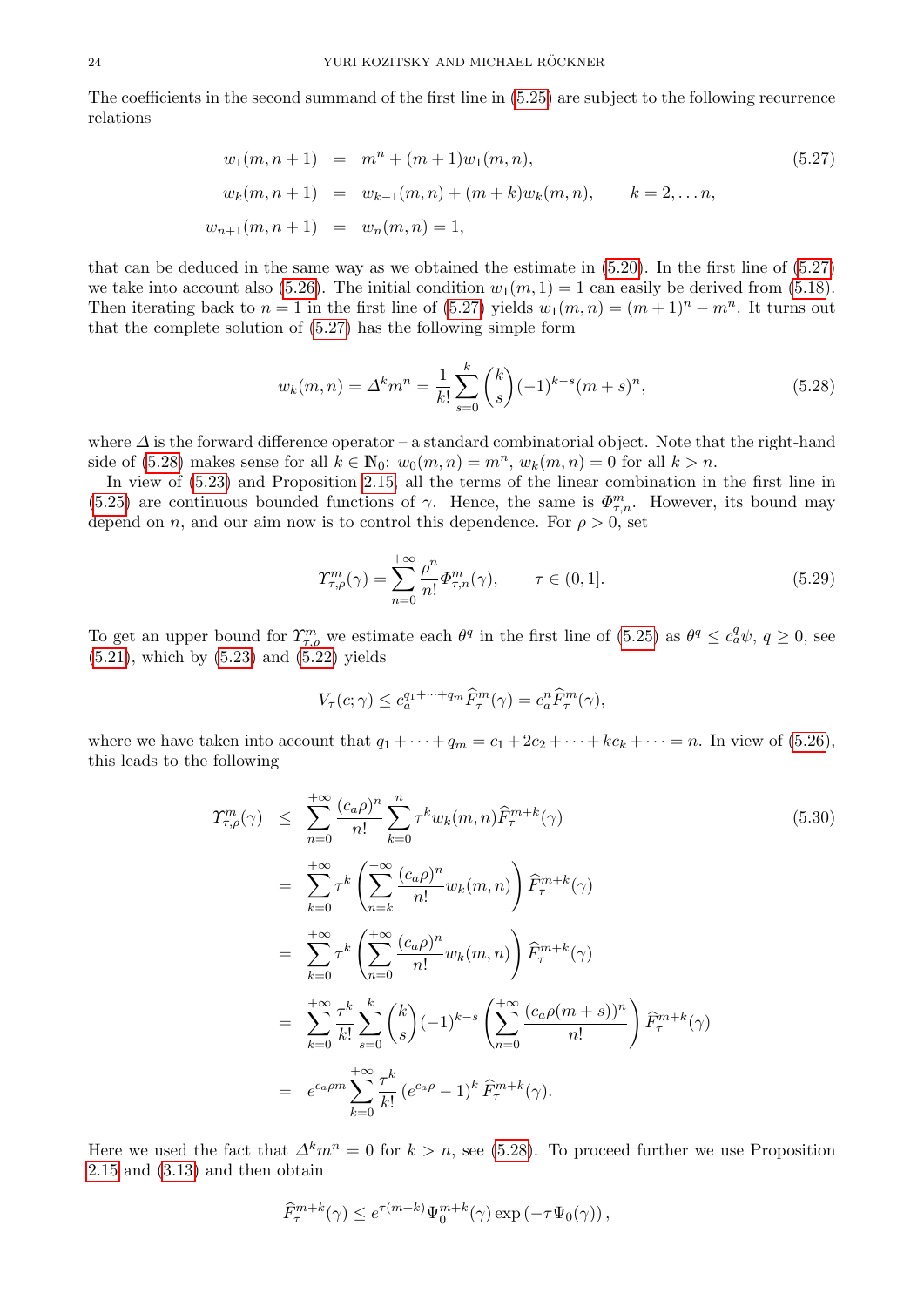which in turn yields in the last line of  $(5.30)$  the following estimate

$$
\begin{aligned}\n\Upsilon_{\tau,\rho}^{m}(\gamma) &\leq e^{m(c_{a}\rho+\tau)}\Psi_{0}^{m}(\gamma)\exp\left(-\tau\Psi_{0}(\gamma)\left[1-e^{\tau}(e^{c_{a}\rho}-1)\right]\right) \\
&\leq e^{m(c_{a}\rho+\tau)}\Psi_{0}^{m}(\gamma)\exp\left(-\tau\varepsilon\Psi_{0}(\gamma)\right) \\
&\leq \left(\frac{m}{e\tau\varepsilon}\right)^{m}(e+1-\varepsilon)^{m} =: \delta_{m}(\tau),\n\end{aligned}
$$

holding for some fixed  $\varepsilon \in (0,1)$  and all

<span id="page-24-6"></span>
$$
\rho \le \rho_{\varepsilon} := \frac{1}{c_a} \left[ \log(1 + e - \varepsilon) - 1 \right]. \tag{5.31}
$$

By [\(5.29\)](#page-23-3) this yields the estimate in question in the following form

<span id="page-24-2"></span>
$$
\Phi_{\tau,n}^m(\gamma) \le \frac{n!}{\rho_{\varepsilon}^n} \delta_m(\tau), \qquad \tau \in (0,1]. \tag{5.32}
$$

<span id="page-24-0"></span>5.3. Proof of Lemma [5.1.](#page-18-3) According to Definition [3.1](#page-11-5) and [\(5.17\)](#page-21-6), we have that  $\Phi_{\tau}^{m}$  lies in the linear span of  $\hat{\mathcal{F}}$  for each  $\tau > 0$  and  $m \in \mathbb{N}$ . If  $\{\mu_t\}_{t\geq 0} \subset \mathcal{P}(\Gamma_*)$  solves [\(3.18\)](#page-14-2), then

<span id="page-24-1"></span>
$$
\mu_t(\Phi_\tau^m) = \mu_0(\Phi_\tau^m) + \int_0^t \mu_u(L\Phi_\tau^m) du \le \mu_0(\Phi_\tau^m) + \int_0^t \mu_u(\Phi_{\tau,1}^m) du,\tag{5.33}
$$

where we have used [\(5.18\)](#page-21-5). Since  $\Phi_{\tau,1}^m$  is a linear combination of the elements of  $\hat{\mathcal{F}}$ , we can repeat [\(5.33\)](#page-24-1) with this function and obtain

$$
\mu_t(\Phi_{\tau,1}^m) \le \mu_0(\Phi_{\tau,1}^m) + \int_0^t \mu_u(\Phi_{\tau,2}^m) du,
$$

which then can be used in  $(5.33)$ . In view of  $(5.24)$ , we can repeat this procedure due times and thereby get the following estimate

<span id="page-24-3"></span>
$$
\mu_t(\Phi_\tau^m) \leq \sum_{k=0}^{n-1} \frac{t^k}{k!} \mu_0(\Phi_{\tau,k}^m) + \int_0^t \int_0^{t_1} \cdots \int_0^{t_{n-1}} \mu_{t_n}(\Phi_{\tau,n}^m) dt_n dt_{n-1} \cdots dt_1
$$
\n
$$
\leq \sum_{k=0}^{n-1} \frac{t^k}{k!} \mu_0(\Phi_{\tau,k}^m) + \left(\frac{t}{\rho_\varepsilon}\right)^n \delta_m(\tau),
$$
\n(5.34)

where we have used [\(5.32\)](#page-24-2) and the fact that  $\mu_t$  is a probability measure. For  $t < \rho_{\varepsilon}$ , the last summand in the right-hand side of [\(5.34\)](#page-24-3) vanishes as  $n \to +\infty$ . Hence,

<span id="page-24-5"></span>
$$
\mu_t(\Phi_\tau^m) \le \sum_{n=0}^{+\infty} \frac{t^n}{n!} \mu_0(\Phi_{\tau,n}^m), \qquad t < \rho_\varepsilon, \quad \tau \in (0,1]. \tag{5.35}
$$

By [\(2.42\)](#page-10-0) and [\(5.23\)](#page-22-1) it follows that the element of  $\hat{\mathcal{F}}$  in the first summand in the first line in [\(5.25\)](#page-22-2) satisfies

$$
V_{\tau}(c;\gamma) \leq V_0(c;\gamma) := \sum_{x_1 \in \gamma} \theta^{q_1}(x_1) \sum_{x_2 \in \gamma \setminus x_1} \theta^{q_2}(x_2) \cdots \sum_{x_m \in \gamma \setminus \{x_1, \ldots, x_{m-1}\}} \theta^{q_m}(x_m), \qquad \theta \in \Theta_{\psi}^+.
$$

 $V_0(c; \cdot)$  is an unbounded function, which, however, is  $\mu_0$ -integrable. Let  $\varkappa_0$  be the type of  $\mu_0$ . As in Remark [2.5,](#page-5-2) we then have

<span id="page-24-4"></span>
$$
\mu_0(V_\tau(c; \cdot)) \le \pi_{\varkappa_0}(V_0(c; \cdot)) = \varkappa_0^m \langle \theta^{q_1} \rangle \cdots \langle \theta^{q_m} \rangle = 2^n \left( \varkappa_0 \langle \theta \rangle \right)^m, \tag{5.36}
$$

where

$$
\langle \theta^{q_j} \rangle := \int_{\mathbb{R}^d} \theta^{q_j}(x) dx = 2^{q_j} \int_{\mathbb{R}^d} \theta(x) dx = 2^{q_j} \langle \theta \rangle,
$$

see [\(5.21\)](#page-22-5) and [\(3.2\)](#page-11-3). Here we have taken into account that  $q_1 + \cdots + q_m = n$ . By [\(3.13\)](#page-12-7) we have

$$
\widehat{F}_{\tau}^{m+k}(\gamma) \leq \sum_{x_1 \in \gamma} \psi(x_1) \sum_{x_2 \in \gamma \setminus x_1} \psi(x_2) \cdots \sum_{x_{m+k} \in \gamma \setminus \{x_1, \dots, x_{m+k-1}\}} \psi(x_{m+k}).
$$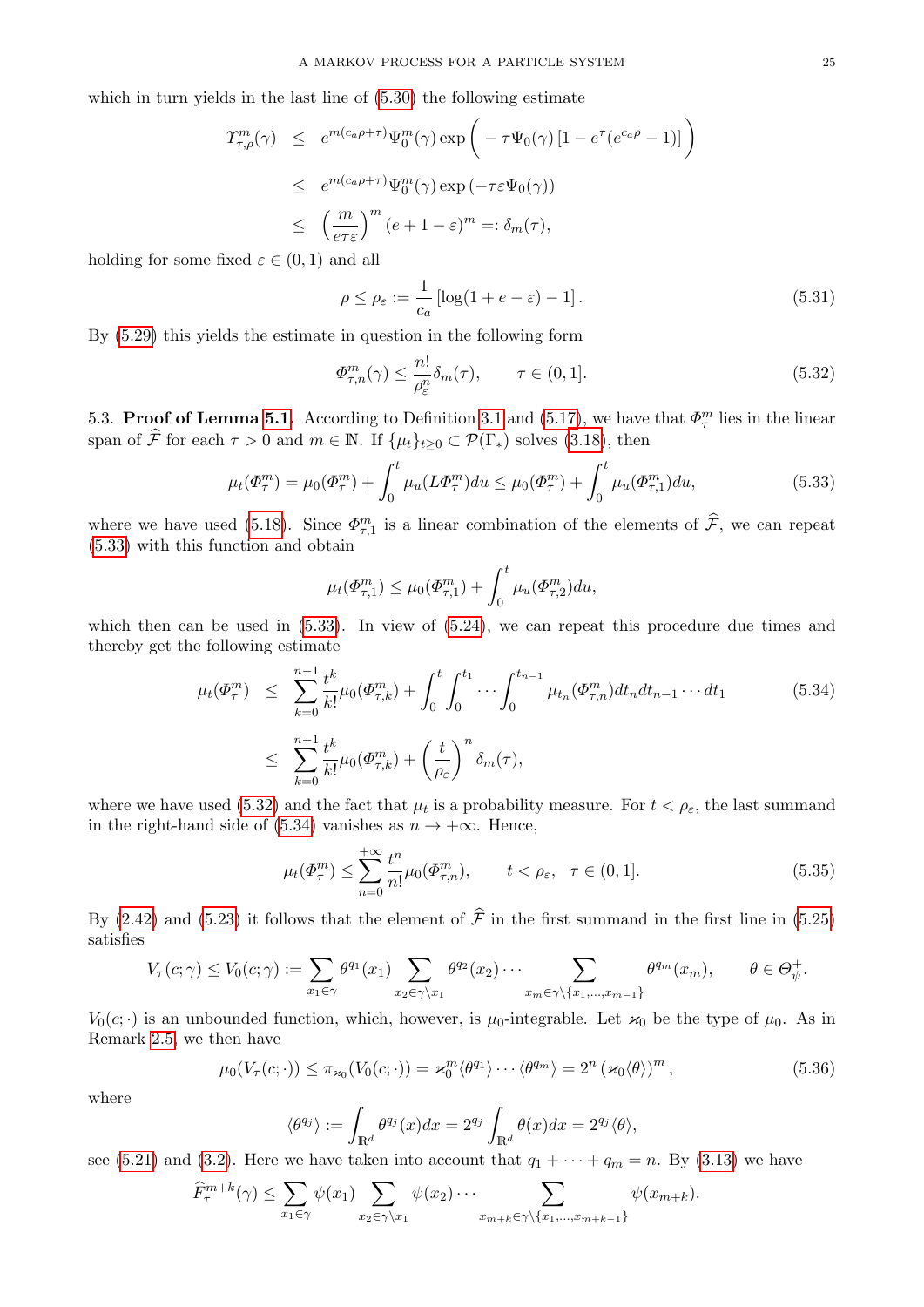Then similarly as in [\(5.36\)](#page-24-4) we obtain

<span id="page-25-2"></span>
$$
\mu_0(\widehat{F}_{\tau}^{m+k}) \le (\varkappa_0 \langle \psi \rangle)^{m+k} \,. \tag{5.37}
$$

We use  $(5.36)$  and  $(5.37)$  in  $(5.25)$  and then in  $(5.35)$  and arrive at the following estimate

$$
\mu_t(\Phi_\tau^m) \leq (e^{2t} \varkappa_0 \langle \theta \rangle)^m + (\varkappa_0 \langle \psi \rangle)^m e^{c_a t m} \sum_{k=1}^{\infty} \frac{\tau^k}{k!} (\varkappa_0 \langle \psi \rangle)^k (e^{c_a t} - 1)^k
$$
  

$$
\leq (e^{2t} \varkappa_0 \langle \theta \rangle)^m + \tau (\varkappa_0 \langle \psi \rangle)^{m+1} e^{c_a t m} (e^{c_a t} - 1) \exp (\varkappa_0 \langle \psi \rangle (e^{c_a t} - 1)),
$$

where we have applied the same approach as in obtaining [\(5.30\)](#page-23-2) and the fact that  $\tau \leq 1$ . Since, for each  $\gamma \in \Gamma_*$  and an arbitrary sequence  $\tau_n \to 0$ ,  $\{\widetilde{F}_{\tau_n}^0(\gamma)\}_{n\in\mathbb{N}}$  is a nondegreasing sequence, by [\(5.17\)](#page-21-6) and Beppo Levi's monotone convergence theorem we then get from the latter that, cf. [\(5.16\)](#page-21-7),

<span id="page-25-5"></span>
$$
\lim_{\tau \to 0} \mu_t(\Phi_\tau^m) = \mu_t(F_m^\theta) = \langle k_{\mu_t}^{(m)}, \theta^{\otimes m} \rangle
$$
\n
$$
:= \int_{\mathbb{R}^d} k_{\mu_t}^{(m)}(x_1, \dots, x_m) \theta(x_1) \cdots \theta(x_m) dx_1 \cdots dx_m
$$
\n
$$
\leq (e^{2t} \varkappa_0 \langle \theta \rangle)^m,
$$
\n(5.38)

holding for all  $m \in \mathbb{N}$  and  $t < \rho_{\varepsilon}$ , see [\(5.31\)](#page-24-6). Since  $\theta \in \Theta_{\psi}^+$  $\psi_{\psi}^{+}$ , we have  $\langle \theta \rangle = ||\theta||_{L^{1}(\mathbb{R}^{d})}$ , and the latter estimate can be rewritten in the form, cf. [\(2.8\)](#page-4-9),

<span id="page-25-3"></span>
$$
\forall m \in \mathbb{N} \qquad \langle k_{\mu}^{(m)}, \theta^{\otimes m} \rangle \le (2e^t \varkappa_0)^m \|\theta\|_{L^1(\mathbb{R}^d)}^m, \qquad \theta \in \Theta_{\psi}^+.
$$

The set of functions  $\Theta_{\psi}^+$  $\psi$  defined in [\(2.32\)](#page-9-4) is closed with respect to the pointwise multiplication and separates points of  $\mathbb{R}^d$ . Such functions vanish at infinity and are everywhere positive. Then by the aforementioned version of the Stone-Weierstrass theorem [\[10\]](#page-42-8) the linear span of this set is dense (in the supremum norm) in the algebra  $C_0(\mathbb{R}^d)$  of all continuous functions that vanish at infinity. At the same time,  $C_0(\mathbb{R}^d) \cap L^1(\mathbb{R}^d)$  is dense in  $L^1(\mathbb{R}^d)$ . Therefore, by [\(5.39\)](#page-25-3) the maps  $\theta \mapsto \langle k_{\mu_t}^{(m)}, \theta^{\otimes m} \rangle$ ,  $m \in \mathbb{N}$  can be extended to homogeneous continuous monomials on  $L^1(\mathbb{R}^d)$ . This yields the proof of the considered statement for  $t < \rho_{\varepsilon}$ , see Remark [2.4.](#page-5-6) Since  $\rho_{\varepsilon}$  is independent of  $\varkappa_0$ , the continuation to all  $t > 0$  can be made by the repetition of the same arguments.

<span id="page-25-0"></span>5.4. Proof of the uniqueness. By employing Lemma [5.1](#page-18-3) and Corollary [5.3,](#page-21-8) see also Remark [3.5,](#page-14-3) we prove the following statement.

<span id="page-25-1"></span>**Lemma 5.4.** Assume that two solutions  ${P_{s,\mu}^{(i)}: s \ge 0, \ \mu \in \mathcal{P}_{exp}}$ ,  $i = 1, 2$ , see Definition [3.3,](#page-13-4) satisfy  $P_{s,\mu}^1 \circ \varpi_t^{-1} = P_{s,\mu}^2 \circ \varpi_t^{-1}$  for all  $t \geq s$ ,  $s \geq 0$  and  $\mu \in \mathcal{P}_{\exp}$ . Then  $P_{s,\mu}^1 = P_{s,\mu}^2$  for all s and  $\mu$ .

Proof. By Kolmogorov's extension theorem it is enough to prove that all finite-dimensional marginals of both path measures coincide. In view of claim (i) of Proposition [2.14,](#page-10-6) to this end we have to show that the following holds

<span id="page-25-4"></span>
$$
P_{s,\mu}^{1}(\mathsf{F}_{t_{1}}\cdots\mathsf{F}_{t_{n}})=P_{s,\mu}^{2}(\mathsf{F}_{t_{1}}\cdots\mathsf{F}_{t_{n}}),
$$
\n(5.40)

where  $\mathsf{F}_{t_i}(\gamma) = \widetilde{F}_{\tau_i}^{\theta_i}(\varpi_{t_i}(\gamma)), i = 1, \ldots, n$ , see [\(3.4\)](#page-11-6), ought to be taken with all possible  $\theta_i \in \Theta_{\psi}, \tau_i > c_{\theta_i}$ and  $t_i$  satisfying  $s \le t_1 \le \cdots \le t_n$ . Assume that [\(5.40\)](#page-25-4) holds with a given n and prove its validity for  $n+1$ . Since  $\mathsf{F}_{t_i}(\gamma) > 0$ , see [\(2.36\)](#page-9-1), we may set

$$
C^{-1} = P_{s,\mu}^1(\mathsf{F}_{t_1} \cdots \mathsf{F}_{t_n}),
$$

and then define two path measures on  $(\mathfrak{D}_{[t_n,+\infty)}, \mathfrak{F}_{t_n,+\infty})$ 

$$
Q^{i}(\mathbb{B}) = CP^{i}_{s,\mu}(\mathsf{F}_{t_1}\cdots\mathsf{F}_{t_n}\mathbb{1}_{\mathbb{B}}), \qquad i = 1,2.
$$

Since both  $P^i$  satisfy [\(3.16\)](#page-13-5), we have also

$$
\int_{\mathfrak{D}_{[t_n,+\infty)}} \mathsf{H}(\gamma) Q^i(d\gamma) = 0, \qquad i = 1, 2.
$$

Hence, both maps  $[t_n, +\infty) \ni t \mapsto Q^i \circ \varpi_t^{-1} =: \mu_t^i \in \mathcal{P}(\Gamma_*), i = 1, 2$  solve

$$
\mu_{u_2}^i(F) = \mu_{u_1}^i(F) + \int_{u_1}^{u_2} \mu_v^i(LF) dv, \qquad F \in \mathcal{D}(L),
$$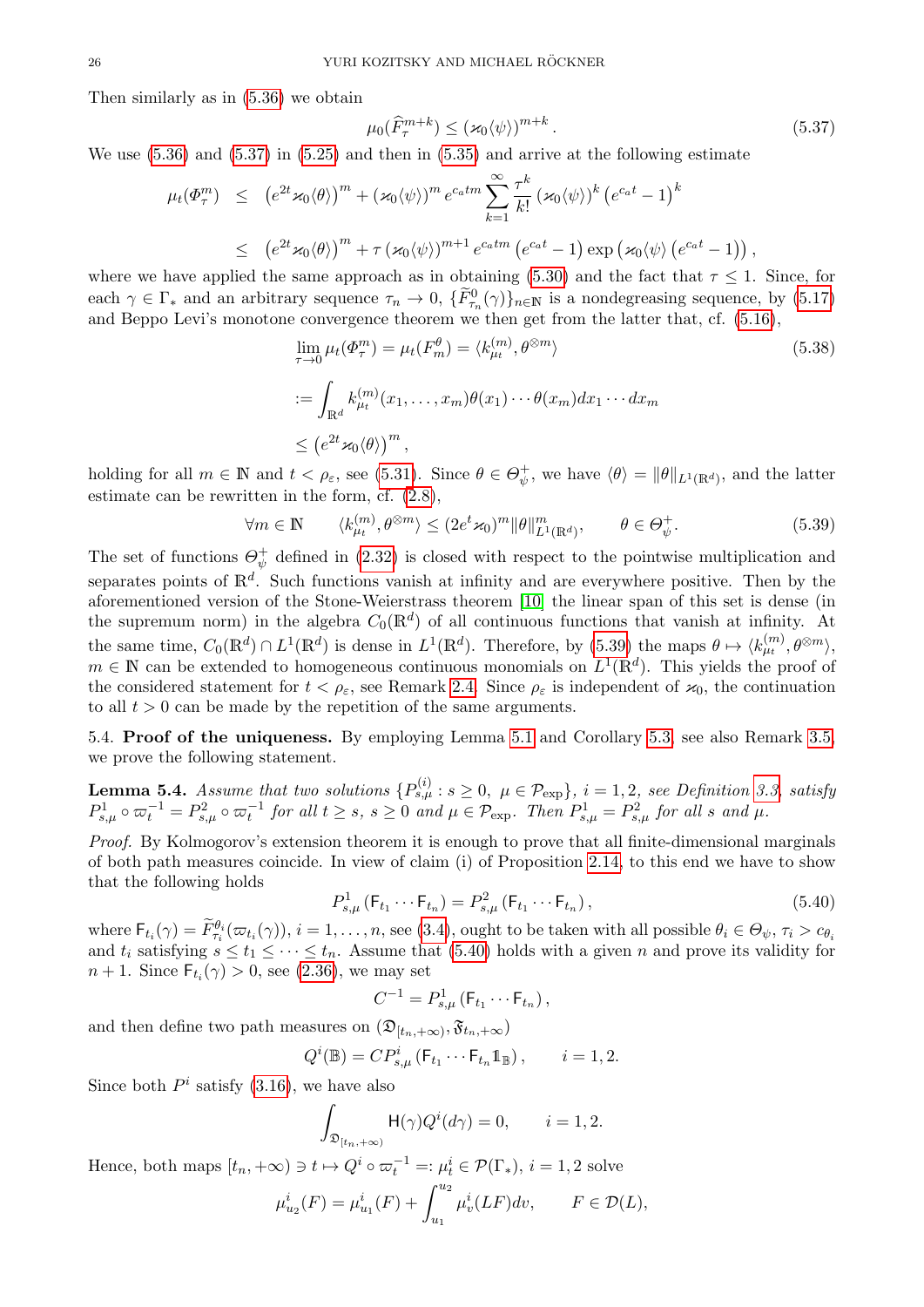for all  $u_2 > u_1 \ge t_n$ , see Remark [3.5.](#page-14-3) By the inductive assumption and claim (iv) of Proposition [3.2](#page-13-3) it follows that  $\mu_{t_n}^1 = \mu_{t_n}^2 =: \mu \in \mathcal{P}_{\text{exp}}$ . By Lemma [5.1](#page-18-3) we then conclude that  $\mu_t^i \in \mathcal{P}_{\text{exp}}$ ,  $i = 1, 2$  for all  $t > t_n$ . That is, both  $Q^i$  satisfy all the three conditions of Definition [3.3](#page-13-4) and thus belong to solutions of the restricted initial value martingale problem. Hence,  $\mu_t^1 = \mu_t^2$  by the assumption of the lemma. In particular,

$$
\mu^1_{t_{n+1}}(\widetilde{F}^{\theta_{n+1}}_{\tau_{n+1}}) = \mu^2_{t_{n+1}}(\widetilde{F}^{\theta_{n+1}}_{\tau_{n+1}}),
$$

which completes the proof.  $\Box$ 

<span id="page-26-8"></span>**Theorem 5.5.** Let  ${P_{s,\mu}^{(i)}: s \geq 0, \ \mu \in \mathcal{P}_{exp}}$ ,  $i = 1,2$  be two solution of the restricted initial value martingale problem in the sense of Definition [3.3.](#page-13-4) Then  $P_{s,\mu}^{(1)} = P_{s,\mu}^{(2)}$  for all  $s \geq 0$  and  $\mu \in \mathcal{P}_{\text{exp}}$ .

*Proof.* By Remark [3.5](#page-14-3) both  $P_{s,\mu}^{(i)} \circ \varpi_t$ ,  $t \geq s$  solve [\(3.18\)](#page-14-2), which by Theorem [5.2](#page-19-0) yields  $P_{s,\mu}^{(1)} \circ \varpi_t^{-1} =$  $P_{s,\mu}^{(2)} \circ \varpi_t^{-1}$ , holding for all  $t \geq s$  and  $\mu \in \mathcal{P}_{\text{exp}}$ . Then the proof follows by Lemma [5.4.](#page-25-1)

# 6. The Existence: Approximating Models

<span id="page-26-0"></span>The aim of this and the subsequent sections is to prove the following statement which is the second corner stone in the proof of Theorem [3.6.](#page-14-1)

<span id="page-26-2"></span>**Theorem 6.1.** There exists a family of probability measures which solves the restricted initial value martingale problem for our model in the sense of Definition [3.3.](#page-13-4)

The basic idea is to approximate the model by auxiliary models described by  $L^{\alpha}$ ,  $\alpha \in [0,1]$  with  $L^0$  coinciding with L defined in [\(1.2\)](#page-1-1). For  $\alpha \in (0,1]$ , the solution  $\{P^{\alpha}_{s,\mu}: s \geq 0, \mu \in \mathcal{P}_{\text{exp}}\}$  of the corresponding restricted initial value martingale problem for  $L^{\alpha}$  will be constructed in a direct way. Then the proof of Theorem [6.1](#page-26-2) will be done by showing the weak convergence  $P^{\alpha}_{s,\mu} \Rightarrow P_{s,\mu}$  as  $\alpha \to 0$ , and then by proving that  $\{P_{s,\mu}: s \geq 0, \mu \in \mathcal{P}_{\exp}\}\$ is a solution in question. In the current section, we introduce the auxiliary models and study their relations with the basic model. The construction of the path measures  $P^{\alpha}_{s,\mu}$  will be preformed in the subsequent section.

<span id="page-26-1"></span>6.1. The approximating models. Recall that  $\psi$  was introduced in [\(2.17\)](#page-6-2), see also [\(2.14\)](#page-6-4). Along with these functions, we shall use  $\Psi_1(\gamma) = 1 + \Psi(\gamma)$  and

<span id="page-26-5"></span>
$$
\psi_{\alpha}(x) = \frac{1}{1 + \alpha |x|^{d+1}}, \qquad \alpha \in [0, 1].
$$
\n(6.1)

Set

<span id="page-26-6"></span>
$$
a_{\alpha}(x, y) = a(x - y)\psi_{\alpha}(x), \qquad x, y \in \mathbb{R}^d.
$$
\n(6.2)

Note that  $a_0(x, y) = a(x - y)$  and  $a_\alpha(x, y) \neq a_\alpha(y, x)$  for  $\alpha \in (0, 1]$ . Now let  $L^\alpha$  be defined as in  $(1.2)$ with a replaced by  $a_{\alpha}$ . That is,

<span id="page-26-3"></span>
$$
(L^{\alpha}F)(\gamma) = \sum_{x \in \gamma} \int_{\mathbb{R}^d} \psi_{\alpha}(x) a(x - y) \exp\left(-\sum_{z \in \gamma \setminus x} \phi(z - y)\right) \left[F(\gamma \setminus x \cup y) - F(\gamma)\right] dy.
$$
 (6.3)

Then keeping in mind [\(4.2\)](#page-15-4) and [\(4.7\)](#page-16-5) we define  $L^{\Delta,\alpha}$  by the following expression

$$
\mu(L^{\alpha}F^{\theta}) = \langle L^{\Delta,\alpha}k_{\mu}, e(\theta; \cdot) \rangle, \qquad \alpha \in [0,1].
$$

One observes that  $L^{\Delta,0}$  coincides with the operator introduced in [\(4.8\)](#page-16-1). For  $\alpha \in (0,1], L^{\Delta,\alpha}$  is then obtained by replacing in [\(4.8\)](#page-16-1)  $a(x-y)$  by  $a_{\alpha}(x,y) \leq a(x-y)$ . Hence,  $L^{\Delta,\alpha}$  clearly satisfies [\(4.13\)](#page-16-9) and similar estimates. Then by repeating the construction realized in subsection [4.2](#page-16-0) we obtain the family of bounded operators  $\{Q_{\vartheta'\vartheta}^{\alpha}(t): t \in [0, T(\vartheta', \vartheta))\}$  (resp.  $\{H_{\vartheta\vartheta'}^{\alpha}(t): t \in [0, T(\vartheta', \vartheta))\}$ ),  $\vartheta' > \vartheta$  acting from  $\mathcal{K}_{\vartheta}$  to  $\mathcal{K}_{\vartheta'}$  (resp. from  $\mathcal{G}_{\vartheta'}$  to  $\mathcal{G}_{\vartheta}$ ). By employing these families we then set

<span id="page-26-4"></span>
$$
k_t^{\alpha} = Q_{\vartheta' \vartheta}^{\alpha}(t)k_0, \qquad G_t^{\alpha} = H_{\vartheta \vartheta'}^{\alpha}(t)G_0,
$$
\n
$$
(6.4)
$$

with  $k_0 \in \mathcal{K}_{\theta}$  and  $G_0 \in \mathcal{G}_{\theta'}$ . Note that, for  $\alpha = 0$ , these vectors coincide with those introduced in [\(4.21\)](#page-17-3) and [\(4.22\)](#page-17-6), respectively, and thus they satisfy [\(4.23\)](#page-17-7) for all  $\alpha \in [0,1]$ . Moreover, as in Proposition [4.2,](#page-18-6) for each  $\vartheta_0 \in \mathbb{R}$  and  $\mu \in \mathcal{P}_{\rm exp}^{\vartheta_0}$ , by [\(6.4\)](#page-26-4) with  $k_0 = k_\mu$  we obtain a family,  $\{\mu_t^{\alpha}: t \geq 0, \mu_0 = \mu\} \subset \mathcal{P}_{\rm exp}$ ,  $\mu_t^{\alpha} \in \mathcal{P}_{\rm exp}^{\vartheta_t}$  such that

<span id="page-26-7"></span>
$$
\mu_t^{\alpha}(F^{\theta}) = \langle k_t^{\alpha}, e(\theta, \cdot) \rangle, \qquad \theta \in L^1(\mathbb{R}^d). \tag{6.5}
$$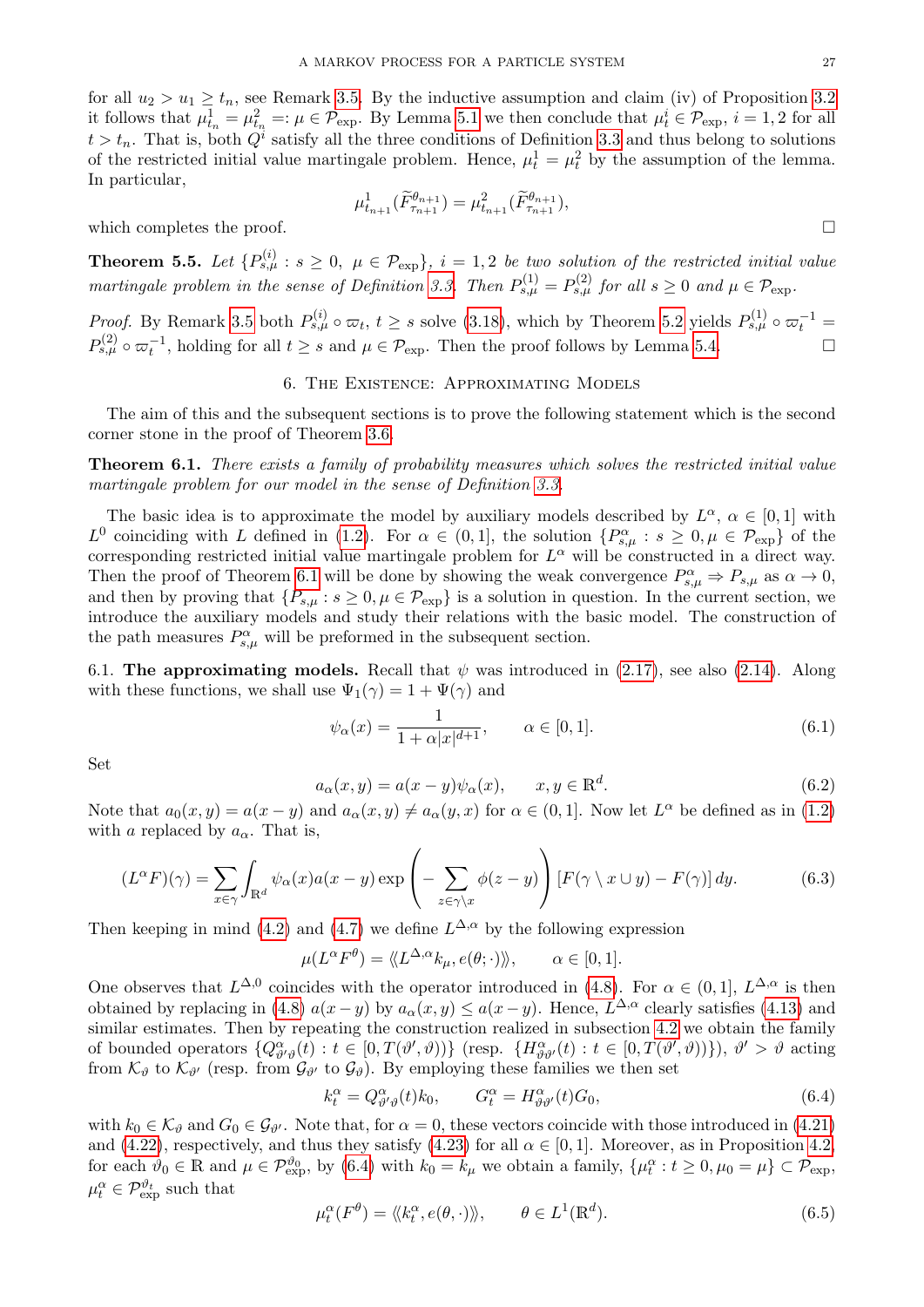Next, by repeating the construction used in the proof of Theorem [5.2](#page-19-0) one obtains that the map  $t \mapsto \mu_t^{\alpha}$ is a unique solution of the equation

$$
\mu_{t_2}^{\alpha}(F) = \mu_{t_1}^{\alpha}(F) + \int_{t_1}^{t_2} \mu_u^{\alpha}(L^{\alpha}F) du, \qquad t_2 > t_1 \ge 0,
$$

holding for all  $F : \Gamma_* \to \mathbb{R}$  which can be written as  $F = KG$  with  $G \in \cap_{\vartheta \in \mathbb{R}} \mathcal{G}_{\vartheta}$ , see Corollary [5.3.](#page-21-8) Here and below we set

$$
\mathcal{D}(L^{\alpha}) = \mathcal{D}(L), \qquad \alpha \in (0, 1],
$$

with  $\mathcal{D}(L)$  as in Definition [3.1.](#page-11-5)

<span id="page-27-0"></span>6.2. The weak convergence. Our aim now is to prove that the families  $\{\mu_t^{\alpha}: t \geq 0, \mu_0 = \mu\} \subset \mathcal{P}_{\text{exp}}$ ,  $\alpha \in [0, 1]$  constructed above have the following property.

<span id="page-27-6"></span>**Lemma 6.2.** For each  $t > 0$ , it follows that  $\mu_t^{\alpha} \Rightarrow \mu_t$  as  $\alpha \rightarrow 0$ , where we mean the weak convergence of measures on the Polish space  $\Gamma_*$ .

We begin by proving the convergence of the corresponding correlation functions.

<span id="page-27-7"></span>**Lemma 6.3.** For each  $t > 0$ , one finds  $\tilde{\vartheta}_t > \vartheta_t$  such that the following holds

<span id="page-27-1"></span>
$$
\forall G \in \mathcal{G}_{\tilde{\vartheta}_t} \qquad \langle k_t^{\alpha}, G \rangle \rangle \to \langle k_t, G \rangle \rangle, \qquad \text{as } \alpha \to 0.
$$
 (6.6)

*Proof.* We recall that  $k_t$  satisfies [\(4.26\)](#page-18-9) with  $L^{\Delta}_{\vartheta_T}$  corresponding to  $\alpha = 0$ . Note that the domains of  $L_{\vartheta}^{\Delta,\alpha}$  $\alpha^{\Delta,\alpha}$  are the same for all  $\alpha \in [0,1]$ .

Assume now that the convergence stated in [\(6.6\)](#page-27-1) holds for a given  $t \ge 0$ . Note that  $k_0 = k_0^{\alpha} = k_{\mu_0}$ ; hence, this assumption is valid for at least  $t = 0$ . Let us prove that there exists  $s_0 > 0$  – possibly dependent on  $t$  – such that this convergence holds for all  $t + s$ ,  $s \leq s_0$ . Keeping in mind that  $Q^{\alpha}$  and  $k_t^{\alpha}$  satisfy the corresponding analogs of [\(4.20\)](#page-17-2) and [\(4.26\)](#page-18-9), respectively, we write

<span id="page-27-2"></span>
$$
k_{t+s} - k_{t+s}^{\alpha} = Q_{\bar{\vartheta}_t \vartheta_t}(s) k_t - Q_{\bar{\vartheta}_t \vartheta_t}^{\alpha}(s) k_t^{\alpha}, \tag{6.7}
$$

where  $\bar{\vartheta}_t = \vartheta_t + \delta(\vartheta_t)$  and  $\vartheta_t = \vartheta_0 + t$ . Note that the left-hand side of [\(6.7\)](#page-27-2) is considered as a vector in  $\mathcal{K}_{\bar{\vartheta}_t}$ . Both  $Q_{\bar{\vartheta}_t \vartheta_t}(s)$  and  $Q_{\vartheta_t \vartheta_t}^{\alpha}(s)$  are defined only for  $s < \tau(\vartheta_t)$ , see [\(4.15\)](#page-17-0). At the same time, for each  $\vartheta' > \vartheta$ ,  $Q_{\vartheta'\vartheta}(0) = Q_{\vartheta'\vartheta}^{\alpha}(0) = I_{\vartheta'\vartheta}$ , where the latter is the embedding operator, see [\(4.6\)](#page-16-6). Keeping this and  $(4.20)$  in mind we rewrite  $(6.7)$  as follows

<span id="page-27-5"></span>
$$
k_{t+s} - k_{t+s}^{\alpha} = Q_{\bar{\vartheta}_t \vartheta_t}(s)(k_t - k_t^{\alpha}) - \left( \int_0^s \frac{d}{du} [Q_{\bar{\vartheta}_t \vartheta_1}(s-u) Q_{\vartheta_1 \vartheta_t}^{\alpha}(u)] du \right) k_t^{\alpha}
$$
\n
$$
= Q_{\bar{\vartheta}_t \vartheta_t}(s)(k_t - k_t^{\alpha}) + \int_0^s Q_{\bar{\vartheta}_t \vartheta_2}(s-u) L_{\vartheta_2 \vartheta_1}^{\Delta} Q_{\vartheta_1 \vartheta_t}^{\alpha}(u) k_t^{\alpha} du
$$
\n
$$
- \int_0^s Q_{\bar{\vartheta}_t \vartheta_2}(s-u) L_{\vartheta_2 \vartheta_1}^{\Delta, \alpha} Q_{\vartheta_1 \vartheta_t}^{\alpha}(u) k_t^{\alpha} du
$$
\n
$$
= Q_{\bar{\vartheta}_t \vartheta_t}(s)(k_t - k_t^{\alpha}) + \int_0^s Q_{\bar{\vartheta}_t \vartheta_2}(s-u) \widetilde{L}_{\vartheta_2 \vartheta_1}^{\Delta, \alpha} k_{t+u}^{\alpha} du,
$$
\n(6.8)

where  $\widetilde{L}^{\Delta,\alpha}$  is given in [\(4.8\)](#page-16-1) with  $a(x - y)$  replaced by  $\tilde{a}_\alpha(x, y) = a(x - y)(1 - \psi_\alpha(x))$ . The choice of s and  $\vartheta_1$ ,  $\vartheta_2$  should be made in such a way that the series as in [\(4.18\)](#page-17-8) converge for the corresponding operators. Set  $\vartheta_1 = \vartheta_t + \delta(\vartheta_t)/2$ . We use this in [\(4.14\)](#page-16-10) and obtain that

<span id="page-27-4"></span>
$$
T(\bar{\vartheta}_t, \vartheta_1) = \frac{\tau(\vartheta_t)}{2} < T(\vartheta_1, \vartheta_t). \tag{6.9}
$$

Then for some  $\epsilon \in (0,1)$ , we set

<span id="page-27-3"></span>
$$
s_0 = \epsilon \tau(\vartheta_t)/2 = \epsilon T(\bar{\vartheta}_t, \vartheta_1). \tag{6.10}
$$

Since the map  $\vartheta \mapsto T(\bar{\vartheta}_t, \vartheta)$  is continuous, one can find  $\vartheta_2 \in (\vartheta_1, \vartheta_t)$  such that  $s_0 < T(\bar{\vartheta}_t, \vartheta_2)$ , cf. [\(6.10\)](#page-27-3), which together with [\(6.9\)](#page-27-4) yields that all the three  $Q_{\bar{\vartheta}_t\vartheta_1}(s-u)$ ,  $Q_{\bar{\vartheta}_t\vartheta_2}(s-u)$  and  $Q_{\vartheta_1\vartheta_t}^{\alpha}(u)$  in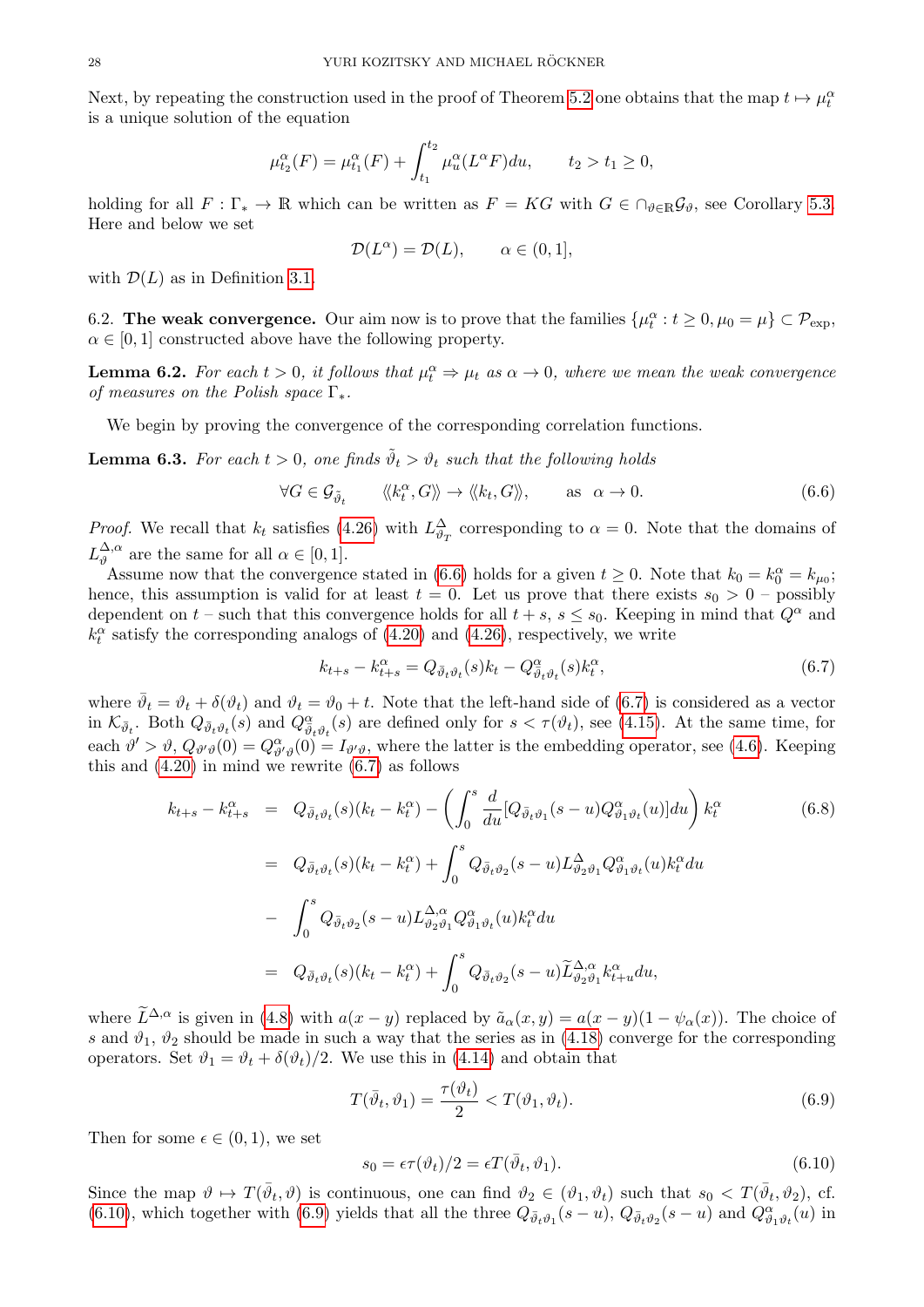[\(6.8\)](#page-27-5) are defined for all  $s \le s_0$  and  $u \in [0, s]$ . Now we take  $G \in \mathcal{G}_{\bar{\vartheta}_t}$  and set  $G_s = H_{\vartheta_2 \bar{\vartheta}_t}(s)G$ ,  $s \le s_0$ . Then  $G_s \in \mathcal{G}_{\vartheta_2} \subset \mathcal{G}_{\vartheta_t}$ , which yields by [\(6.8\)](#page-27-5) the following

<span id="page-28-4"></span>
$$
\langle\!\langle k_{t+s} - k_{t+s}^{\alpha}, G \rangle\!\rangle = \langle\!\langle k_t - k_t^{\alpha}, G_s \rangle\!\rangle + Y_{\alpha}(s),
$$
\n
$$
Y_{\alpha}(s) := \int_0^s \langle\!\langle \widetilde{L}_{\vartheta_2\vartheta_1}^{\Delta,\alpha} k_{t+u}^{\alpha}, G_{s-u} \rangle\!\rangle du.
$$
\n(6.11)

Thus, we have to prove that  $Y_{\alpha}(s) \to 0$  as  $\alpha \to 0$ . Since  $L^{\Delta,\alpha}$  consists of two terms, see [\(4.8\)](#page-16-1), it is convenient for us to write  $Y_{\alpha}(s) = Y_{\alpha}^{(1)}(s) + Y_{\alpha}^{(2)}(s)$ , where

<span id="page-28-0"></span>
$$
Y_{\alpha}^{(1)}(s) = \int_0^s \int_{\Gamma_0} \left( \sum_{y \in \eta} \int_{\mathbb{R}^d} \tilde{a}_{\alpha}(x, y) e(\tau_y; \eta \setminus y) (W_y k_{t+u}^{\alpha})(\eta \setminus y \cup x) dx \right) \times G_{s-u}(\eta) \lambda(d\eta) du
$$
  
= 
$$
\int_0^s \int_{\Gamma_0} \left( \int_{(\mathbb{R}^d)^2} \tilde{a}_{\alpha}(x, y) e(\tau_y; \eta) (W_y k_{t+u}^{\alpha})(\eta \cup x) G_{s-u}(\eta \cup y) dx dy \right) \lambda(d\eta) du,
$$
 (6.12)

and

<span id="page-28-1"></span>
$$
Y_{\alpha}^{(2)}(s) = -\int_{0}^{s} \int_{\Gamma_{0}} \left( \sum_{x \in \eta} \int_{\mathbb{R}^{d}} \tilde{a}_{\alpha}(x, y) e(\tau_{y}; \eta \setminus x) (W_{y} k_{t+u}^{\alpha})(\eta) dy \right) \tag{6.13}
$$

$$
\times G_{s-u}(\eta) \lambda(d\eta) du
$$

$$
= -\int_{0}^{s} \int_{\Gamma_{0}} \left( \int_{(\mathbb{R}^{d})^{2}} \tilde{a}_{\alpha}(x, y) e(\tau_{y}; \eta) (W_{y} k_{t+u}^{\alpha})(\eta \cup x) G_{s-u}(\eta \cup x) dx dy \right) \lambda(d\eta) du.
$$

To estimate both terms we take into account that  $e(\tau_y; \eta) \leq 1$  and

$$
|(W_y k_{t+u}^\alpha)(\eta \cup x)| \le \exp\left(\vartheta_1 + \vartheta_1 |\eta| + \langle \phi \rangle e^{\vartheta_1}\right),
$$

where the latter estimate follows by the fact that  $k_{t+u}^{\alpha}(\eta) \leq \exp(\vartheta_{t+u}|\eta|) \leq \exp(\vartheta_1|\eta|)$ , see claim (a) of Proposition [4.2.](#page-18-6) By these estimates we obtain from  $(6.12)$  and  $(6.13)$  the following

<span id="page-28-3"></span>
$$
\left| Y_{\alpha}^{(i)}(s) \right| \leq \int_{\mathbb{R}^d} h_{\alpha}^{(i)}(y) g_s^{(i)}(y) dy, \qquad i = 1, 2,
$$
\n(6.14)

where

<span id="page-28-2"></span>
$$
h_{\alpha}^{(1)}(y) = \int_{\mathbb{R}^d} \tilde{a}_{\alpha}(x, y) dx = \int_{\mathbb{R}^d} (1 - \bar{\psi}_{\alpha}(|x|)) a(x - y) dx,
$$
 (6.15)

 $\bar{\psi}_{\alpha}(r) := (1 + \alpha r^{d+1})^{-1}$ , cf. [\(6.1\)](#page-26-5), and

$$
g_s^{(1)}(y) = c(\vartheta_1) \int_0^s \int_{\Gamma_0} |G_{s-u}(\eta \cup y)| e^{\vartheta_1 |\eta|} \lambda(d\eta) du,
$$
  

$$
c(\vartheta_1) := \exp\left(\vartheta_1 + \langle \phi \rangle e^{\vartheta_1}\right).
$$

Let us show that  $g_s^{(1)}$  is integrable for all  $s \le s_0$ . To this end we use the fact that  $G_{s-u} \in \mathcal{G}_{\vartheta_2}$  for all  $s \leq s_0$  and  $u \leq s$ . Then its norm can be estimated

$$
|G_{s-u}|_{\vartheta_2}\leq \frac{T(\bar{\vartheta}_t,\vartheta_2)}{T(\bar{\vartheta}_t,\vartheta_2)-s_0}|G|_{\bar{\vartheta}_t}=:C_G
$$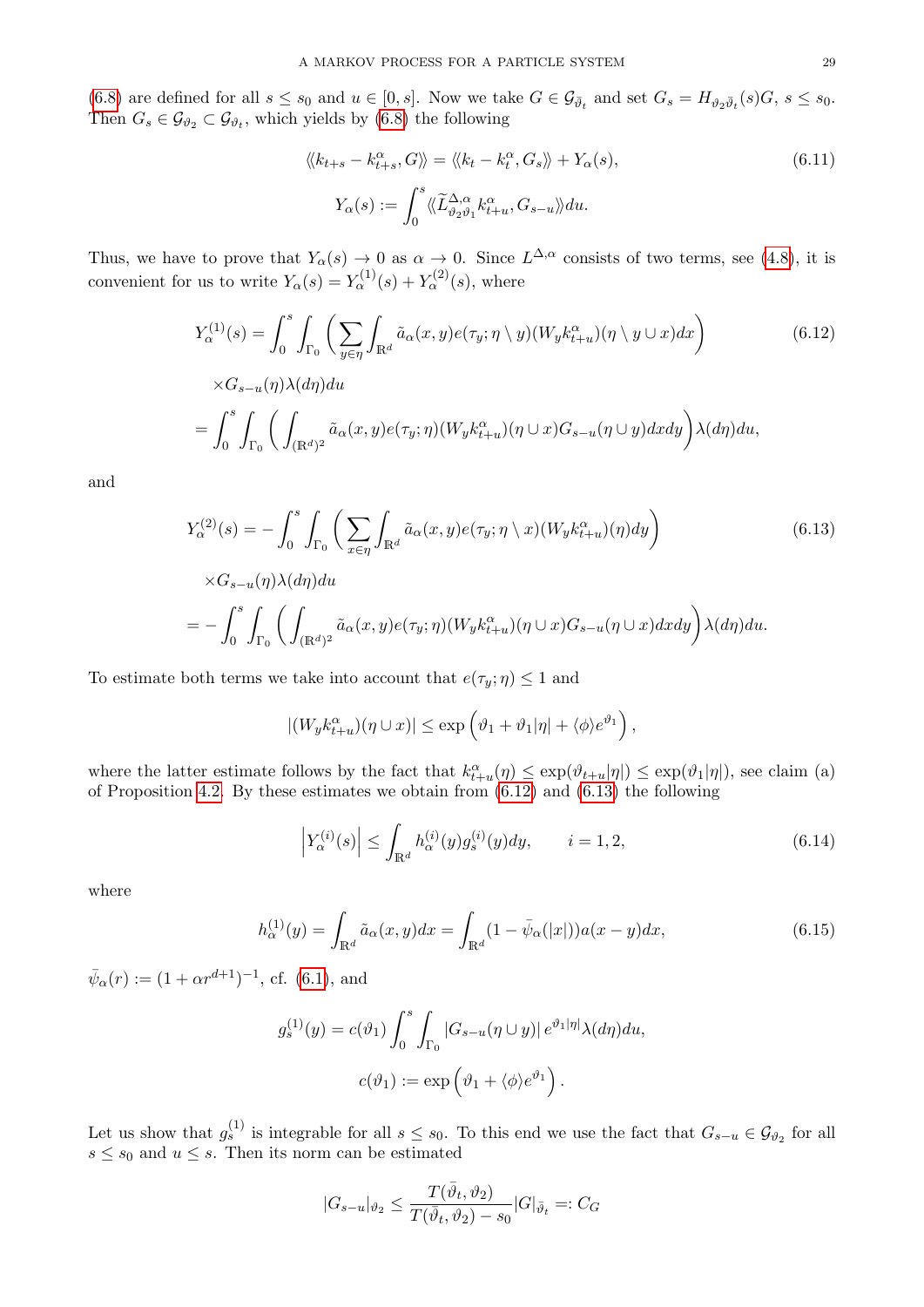which is finite by our choice of  $\vartheta_2$  and  $s_0$ . Then

<span id="page-29-1"></span>
$$
\int_{\mathbb{R}^d} g_s^{(1)}(y) dy = c(\vartheta_1) \int_0^s \int_{\Gamma_0} \int_{\mathbb{R}^d} |G_{s-u}(\eta \cup y)| e^{\vartheta_1 |\eta|} dy \lambda(d\eta) du
$$
\n
$$
= c(\vartheta_1) e^{-\vartheta_1} \int_0^s \int_{\Gamma_0} |G_{s-u}(\eta)| |\eta| e^{\vartheta_1 |\eta|} dy \lambda(d\eta) du
$$
\n
$$
= c(\vartheta_1) e^{-\vartheta_1} \int_0^s \int_{\Gamma_0} \left( |\eta| e^{-|\eta|(\vartheta_2 - \vartheta_1)} \right) |G_{s-u}(\eta)| e^{\vartheta_2 |\eta|} \lambda(d\eta) du
$$
\n
$$
\leq \frac{c(\vartheta_1) s}{e^{1+\vartheta_1}(\vartheta_2 - \vartheta_1)} C_G.
$$
\n(6.16)

Now let us turn to [\(6.15\)](#page-28-2). First of all, we note that  $h_{\alpha}^{(1)}(y) \leq 1$ , see [\(3.2\)](#page-11-3). The function  $r \mapsto 1 - \bar{\psi}_{\alpha}(r)$ is increasing. Then, for a certain  $r > 0$ , we have

<span id="page-29-0"></span>
$$
h_{\alpha}^{(1)}(y) = \int_{\mathbb{R}^d} (1 - \bar{\psi}_{\alpha}(|x+y|)) a(x) dx
$$
\n
$$
\leq \int_{B_r} (1 - \bar{\psi}_{\alpha}(r+|y|)) a(x) dx + \int_{B_r^c} a(x) dx
$$
\n
$$
\leq (1 - \bar{\psi}_{\alpha}(r+|y|)) + \frac{m_{d+1}^a}{r^{d+1}},
$$
\n(6.17)

where the second term of the last line was obtained by Markov's inequality and [\(3.3\)](#page-11-4) together with the estimate  $1 - \bar{\psi}_{\alpha}(r) \leq 1$ . Now we set in [\(6.17\)](#page-29-0)  $r = \alpha^{-1/(d+2)}$  and obtain

$$
h_{\alpha}^{(1)}(y) \le \frac{\alpha^{1/(d+2)}(1+|y|)^{d+1}}{1+\alpha^{1/(d+2)}(1+|y|)^{d+1}} + m_{d+1}^a \alpha^{\frac{d+1}{d+2}}.
$$

Hence, for each  $y, h_{\alpha}^{(1)}(y) \to 0$  as  $\alpha \to 0$ . Then by Lebesgue's dominated convergence theorem and [\(6.16\)](#page-29-1) and [\(6.14\)](#page-28-3) we conclude that  $Y_\alpha^{(1)}(s) \to 0$  as  $\alpha \to 0$ , holding for all  $s \leq s_0$ .

Now we turn to [\(6.13\)](#page-28-1) by which we get

$$
h^{(2)}(y) = \int_{\mathbb{R}^d} \tilde{\psi}_{\alpha}(y) a(x - y) dx = \tilde{\psi}_{\alpha}(y) =: 1 - \psi_{\alpha}(y),
$$

and  $g_s^{(2)}(y) = g_s^{(1)}(y)$ . Hence, also  $Y_\alpha^{(2)}(s) \to 0$  as  $\alpha \to 0$ , holding for all  $s \le s_0$ , which by [\(6.11\)](#page-28-4) yields the proof of [\(6.6\)](#page-27-1) for  $t + s$  with  $s \leq s_0$  whenever it holds for t. To complete the proof let us consider the following sequences, cf. [\(6.10\)](#page-27-3),

<span id="page-29-2"></span>
$$
t_l = t_{l-1} + s_{0l}, \t t_0 = 0, l \in \mathbb{N},
$$
  

$$
s_{0l} = \epsilon \tau (\vartheta_{t_{l-1}})/2.
$$
 (6.18)

Since  $k_0^{\alpha} = k_0 = k_{\mu}$ , the proof made above yields the stated convergence for  $t \leq \sup_l t_l = \lim_l t_l$ . Thus, our aim is to show that  $t_l \to +\infty$  as  $l \to +\infty$ . Assume that  $\sup_l t_l = t_* < \infty$ . By the first line in  $(6.18)$  we have that  $t_l = s_{01} + \cdots s_{0l}$  and hence  $s_{0l} \rightarrow 0$  in this case. Now we pass in the second line of [\(6.18\)](#page-29-2) to the limit  $l \to +\infty$  ( $\tau$  is continuous) and get that  $t_*$  should satisfy  $\tau(\vartheta_{t_*}) = \tau(\vartheta_0 + t_*) = 0$ , which is impossible as  $\tau(\vartheta) > 0$  for all  $\vartheta \in \mathbb{R}$ . This completes the proof with  $\tilde{\vartheta}_t = \bar{\vartheta}_t$ . — П

*Proof of Lemma [6.2.](#page-27-6)* By Lemma [6.3](#page-27-7) and [\(2.7\)](#page-4-3) it follows that  $\mu_t^{\alpha}(F) \to \mu_t(F)$  as  $\alpha \to 0$ , holding for all  $F \in \mathcal{F}$ , see [\(5.1\)](#page-18-8). Then the proof follows by the fact that  $\tilde{\mathcal{F}} \subset \mathcal{F}$ , see [\(5.2\)](#page-19-3), and claim (ii) of Proposition 2.14 Proposition [2.14.](#page-10-6)

Below we us the following fact, that can be considered as a complement to Lemma [6.2.](#page-27-6)

<span id="page-29-4"></span>**Lemma 6.4.** Assume that a sequence  $\{\nu_n\}_{n\in\mathbb{N}}\subset\mathcal{P}_{\text{exp}}^{\vartheta}$ ,  $\vartheta\in\mathbb{R}$ , cf. [\(4.25\)](#page-18-7), satisfy  $\nu_n \Rightarrow \nu$  as  $n\to +\infty$ for some  $\nu \in \mathcal{P}(\Gamma_*).$  Then  $\nu \in \mathcal{P}_{\exp}^{\vartheta}$ . Furthermore, for each  $G \in \cap_{\vartheta} \mathcal{G}_{\vartheta}$ , it follows that

<span id="page-29-3"></span>
$$
\langle k_{\nu_n}, G \rangle \rangle \to \langle k_{\nu}, G \rangle \rangle, \qquad n \to +\infty. \tag{6.19}
$$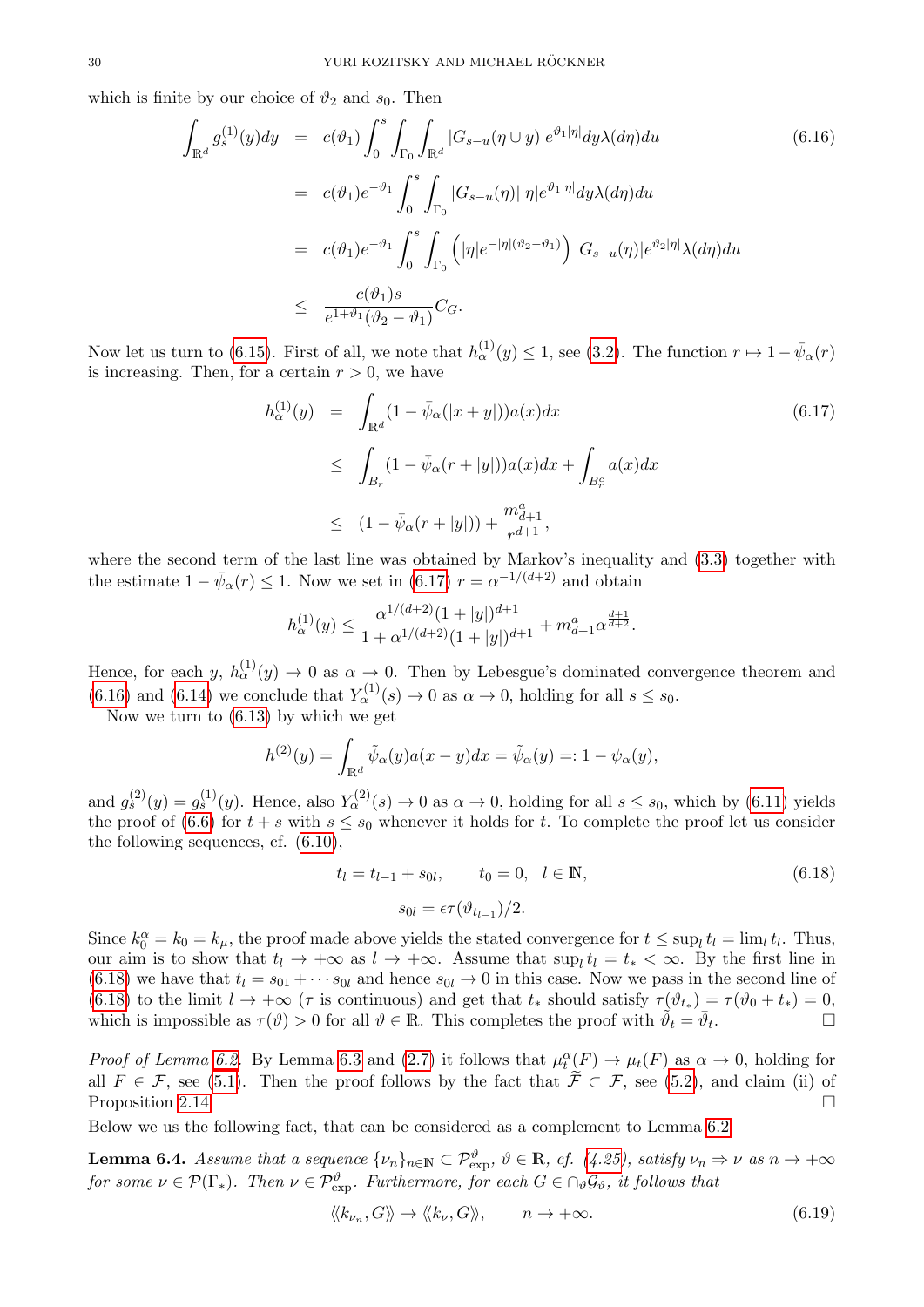*Proof.* By assumption  $\nu_n(F) \to \nu(F)$  for each  $F \in \hat{\mathcal{F}}$ , see [\(3.4\)](#page-11-6) and Proposition [2.15.](#page-10-5) By [\(2.42\)](#page-10-0), [\(5.17\)](#page-21-6) and [\(5.16\)](#page-21-7), for given  $m \in \mathbb{N}, \theta \in \Theta_{\psi}^+$  $\psi^+$  and  $\tau \in (0,1]$ , we then get

$$
\nu(\Phi_{\tau}^{m}) \leq \sup_{n \in \mathbb{N}} \nu_{n} \leq (\Phi_{\tau}^{m}) e^{m\vartheta} ||\theta||^{m}.
$$

Then the proof of  $\nu \in \mathcal{P}_{\text{exp}}^{\vartheta}$  follows by the monotone convergence theorem and [\(2.8\)](#page-4-9). The validity of [\(6.19\)](#page-29-3) for G such that  $KG \in \hat{\mathcal{F}}$  follows by the fact just mentioned, i.e., just because  $\nu$  has a correlation function. The extension of [\(6.19\)](#page-29-3) to all  $G \in \bigcap_{\vartheta} \mathcal{G}_{\vartheta}$  is then made by the same arguments as the proof of  $(5.11)$ .

# 7. The Existence: Approximating Processes

<span id="page-30-0"></span>In this section, we prove Theorem [6.1](#page-26-2) by constructing path measures for the models described by  $L^{\alpha}$ ,  $\alpha \in (0, 1]$  introduced in the preceding section. This will be done in a direct way by means of the corresponding Markov transition functions.

<span id="page-30-1"></span>7.1. The Markov transition functions. The transition functions in question will be obtained in the form

<span id="page-30-5"></span>
$$
p_t^{\alpha}(\gamma, \cdot) = S^{\alpha}(t)\delta_{\gamma}, \quad t \ge 0, \quad \alpha \in (0, 1], \tag{7.1}
$$

where  $\delta_{\gamma}$  is the Dirac measure with atom at  $\gamma \in \Gamma_*$  and  $S^{\alpha} = \{S^{\alpha}(t)\}_{t \geq 0}$  is a stochastic semigroup of linear operators, related to the Kolmogorov operator  $L^{\alpha}$ . Hence, we begin by constructing  $S^{\alpha}$ .

7.1.1. Stochastic semigroups. A more detailed presentation of the notions and facts which we introduce here can be found in [\[2,](#page-42-9) [3,](#page-42-10) [31\]](#page-43-20).

Let  $\mathcal E$  be an ordered real Banach space, and  $\mathcal E^+$  be a generating cone of its positive elements. Set  $\mathcal{E}^{+,1} = \{x \in \mathcal{E}^+ : ||x||_{\mathcal{E}} = 1\}$  and assume that the norm is additive on  $\mathcal{E}^+$ , i.e.,  $||x + y||_{\mathcal{E}} = ||x||_{\mathcal{E}} + ||y||_{\mathcal{E}}$ whenever  $x, y \in \mathcal{E}^+$ . In such spaces, there exists a positive linear functional,  $\varphi_{\mathcal{E}}$ , such that

<span id="page-30-2"></span>
$$
\varphi_{\mathcal{E}}(x) = \|x\|_{\mathcal{E}}, \quad x \in \mathcal{E}^+. \tag{7.2}
$$

A C<sub>0</sub>-semigroup,  $S = \{S(t)\}_{t>0}$ , of bounded linear operators on  $\mathcal E$  is said to be stochastic (resp. substochastic) if the following holds  $||S(t)x||_{\mathcal{E}} = 1$  (resp.  $||S(t)x||_{\mathcal{E}} \leq 1$ ) for all  $t > 0$  and  $x \in \mathcal{E}^{+,1}$ . Let  $\mathcal{D} \subset \mathcal{E}$  be a dense linear subspace,  $\mathcal{D}^+ = \mathcal{D} \cap \mathcal{E}^+$  and  $(A, \mathcal{D})$ ,  $(B, \mathcal{D})$  be linear operators in  $\mathcal{E}$ . A paramount question of the theory of stochastic semigroups is under which conditions the closure (resp. an extension) of  $(A + B, \mathcal{D})$  is the generator of a stochastic semigroup. Classical works on this subject trace back to Feller, Kato, Miyadera, etc, see [\[2,](#page-42-9) [31\]](#page-43-20). In the present work, we will use a result of [\[31\]](#page-43-20), which we present now in the form adapted to the context.

To proceed we need to further specify the properties of the space  $\mathcal{E}$ .

<span id="page-30-4"></span>**Assumption 7.1.** There exists a linear subspace,  $\widetilde{\mathcal{E}} \subset \mathcal{E}$ , which has the following properties:

- (i)  $\widetilde{\mathcal{E}}$  is dense in  $\mathcal E$  in the norm  $\|\cdot\|_{\mathcal E}$ .
- (ii) There exists a norm,  $\|\cdot\|_{\widetilde{\mathcal{E}}}$ , on  $\widetilde{\mathcal{E}}$  that makes it a Banach space.
- (iii)  $\widetilde{\mathcal{E}}^+ := \widetilde{\mathcal{E}} \cap \mathcal{E}^+$  is a generating cone in  $\widetilde{\mathcal{E}}$ ;  $\|\cdot\|_{\widetilde{\mathcal{E}}}$  is additive on  $\widetilde{\mathcal{E}}^+$  and hence there exists a linear functional,  $\varphi_{\tilde{\mathcal{E}}},$  on  $\tilde{\mathcal{E}},$  such that  $||x||_{\tilde{\mathcal{E}}} = \varphi_{\tilde{\mathcal{E}}}(x)$  whenever  $x \in \tilde{\mathcal{E}}^+$ , cf. [\(7.2\)](#page-30-2).
- (iv) The cone  $\tilde{\mathcal{E}}^+$  is dense in  $\mathcal{E}^+$ .

For D as above, set  $\widetilde{\mathcal{D}} = \{x \in \mathcal{D} \cap \widetilde{\mathcal{E}} : Ax \in \widetilde{\mathcal{E}}\}$ . Then  $(A, \widetilde{\mathcal{D}})$  is the trace of A in  $\widetilde{\mathcal{E}}$ . The next statement is an adaptation of [\[31,](#page-43-20) Theorem 2.7].

<span id="page-30-3"></span>Proposition 7.2 (Thieme-Voigt). Assume that:

- (i)  $-A: \mathcal{D}^+ \to \mathcal{E}^+$  and  $B: \mathcal{D}^+ \to \mathcal{E}^+$ :
- (ii)  $(A, \mathcal{D})$  is the generator of a substochastic semigroup,  $S = \{S(t)\}_{t>0}$ , on  $\mathcal E$  such that  $S(t) : \widetilde{\mathcal E} \to$  $\mathcal{E}$  for all  $t \geq 0$  and the restrictions  $S(t)|_{\tilde{\mathcal{E}}}$  constitute a  $C_0$ -semigroup on  $\mathcal{E}$  generated by  $(A, \mathcal{D}),$
- (iii)  $B : \widetilde{\mathcal{D}} \to \widetilde{\mathcal{E}}$  and  $\varphi_{\mathcal{E}}((A + B)x) = 0$ , for  $x \in \mathcal{D}^+$ ;
- (iv) there exist  $c > 0$  and  $\varepsilon > 0$  such that

$$
\varphi_{\widetilde{\mathcal{E}}}((A+B)x) \le c\varphi_{\widetilde{\mathcal{E}}}(x) - \varepsilon ||Ax||_{\mathcal{E}}, \quad \text{for } x \in \widetilde{\mathcal{D}} \cap \mathcal{E}^+.
$$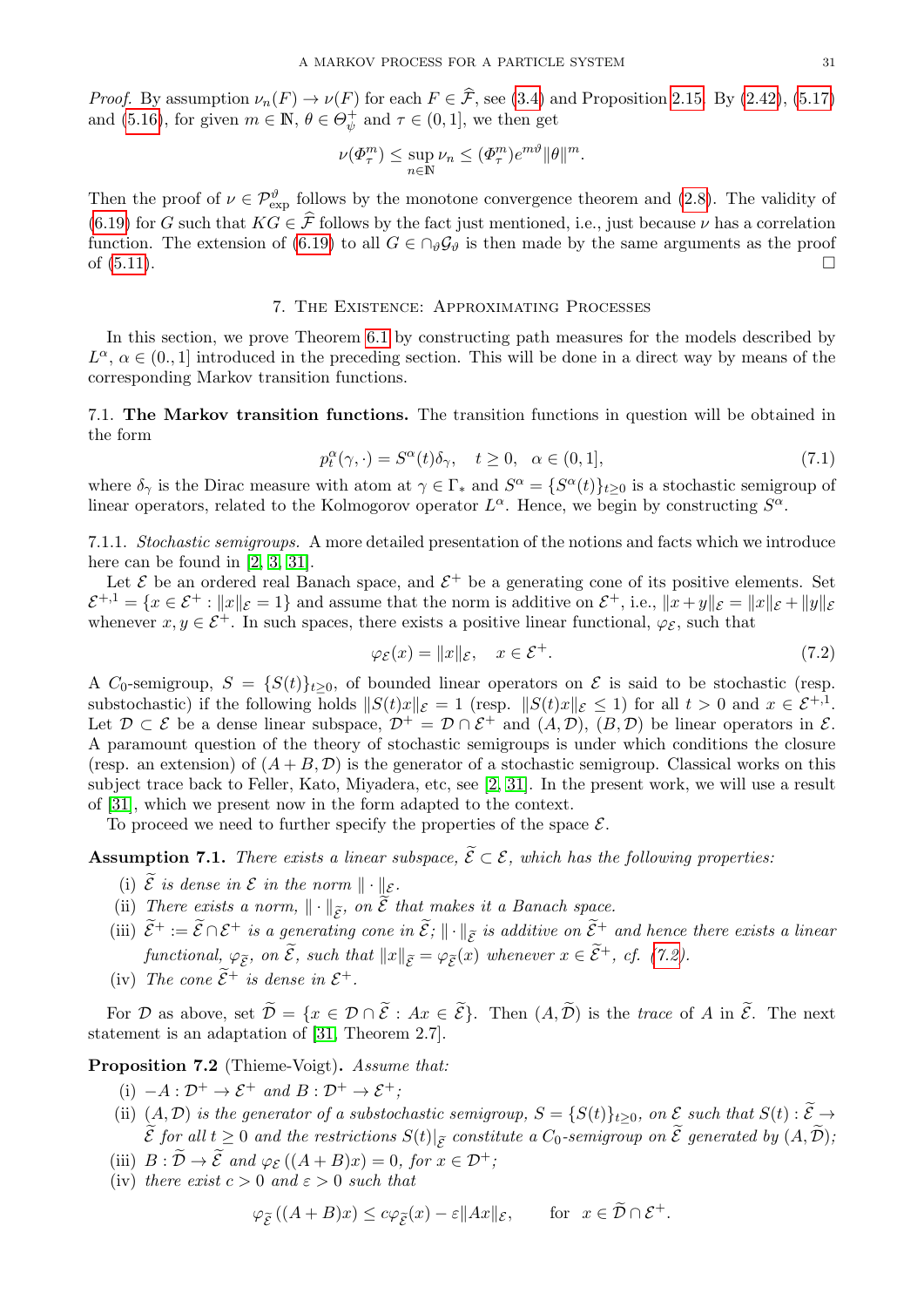Then the closure of  $(A + B, D)$  in  $\mathcal E$  is the generator of a stochastic semigroup,  $S_{\mathcal E} = \{S_{\mathcal E}(t)\}_{t>0}$ , on  $\mathcal E$ which leaves  $\mathcal E$  invariant. The restrictions  $S_{\tilde{\mathcal E}}(t) := S_{\mathcal E}(t)|_{\tilde{\mathcal E}}, t \geq 0$  constitute a  $C_0$ -semigroup,  $S_{\tilde{\mathcal E}}$ , on  $\widetilde{\mathcal{E}}$  generated by the trace of the generator of  $S_{\mathcal{E}}$  in  $\widetilde{\mathcal{E}}$ .

**Remark 7.3.** Without assuming item (iv) above one can only guarantee that an extension of  $(A+B, D)$ is the generator of a substochastic semigroup on  $\mathcal{E}$ , which corresponds to a dishonesty of the evolution described by this semigroup. More on this item can be found in [\[2\]](#page-42-9).

Now we turn to constructing the semigroups  $S^{\alpha}$ .

7.1.2. The Banach spaces of measures. Let  $M$  be the linear space of finite signed measures on  $(\Gamma, \mathcal{B}(\Gamma))$ , see [\[12,](#page-43-13) Chapter 4]. That is,  $\mu \in \mathcal{M}$  is a  $\sigma$ -additive map  $\mu : \mathcal{B}(\Gamma) \to \mathbb{R}$  which takes only finite values. By  $\mathcal{M}^+$  we denote the set of all such  $\mu$  that take only nonnegative values. Then the Jordan decomposition of  $\mu$  is the unique representation  $\mu = \mu^+ - \mu^-$  with  $\mu^{\pm} \in \mathcal{M}^+$ . Thus,  $\mathcal{M}^+$ is a generating cone. Set  $|\mu| = \mu^+ + \mu^-$ . Then

<span id="page-31-0"></span>
$$
\|\mu\| := |\mu|(\Gamma) \tag{7.3}
$$

is a norm, that is clearly additive on  $\mathcal{M}^+$ . By [\[12,](#page-43-13) Proposition 4.1.8, page 119] with this norm  $\mathcal M$  is a Banach space. Let  $\Psi_1$  be the function defined in [\(2.17\)](#page-6-2). For  $n \in \mathbb{N}$ , let  $\mathcal{M}_n$  be the subset of  $\mathcal M$ consisting of all those  $\mu$  for which  $\Psi_1^n\mu$  are finite signed measures. Recall that  $\Psi_1 = 1 + \Psi$ , see [\(2.14\)](#page-6-4). We equip  $\mathcal{M}_n$  with the norm

<span id="page-31-3"></span>
$$
\|\mu\|_{n} = \int_{\Gamma} \Psi_{1}^{n}(\gamma)|\mu|(d\gamma) =: \varphi_{n}(|\mu|). \tag{7.4}
$$

By the same [\[12,](#page-43-13) Proposition 4.1.8, page 119] with this norm  $\mathcal{M}_n$  is a Banach space. Now for  $\beta > 0$ , let  $\mathcal{M}_{\beta}$  be the subset of M the elements of which remain finite measures being multiplied by  $\exp(\beta \Psi_0(\gamma))$ . We equip it with the norm

$$
\|\mu\|_{\beta} = \int_{\Gamma} \exp(\beta \Psi_0(\gamma)) |\mu|(d\gamma) =: \varphi_{\beta}(|\mu|).
$$

Then also  $(\mathcal{M}_{\beta}, \|\cdot\|_{\beta})$  is a Banach space. By [\(2.20\)](#page-6-1) and [\(2.21\)](#page-6-8) it follows that

$$
\forall \mu \in \mathcal{M}_1 \qquad |\mu|(\Gamma_*) = |\mu|(\Gamma).
$$

That is, for each  $\mu \in \mathcal{M}_1$ , it follows that  $|\mu|(\Gamma_*^c) = 0$ . Define

$$
\mathcal{M}_* = \{ \mu \in \mathcal{M} : |\mu|(\Gamma_*^c) = 0 \}.
$$

Thus,  $M_1 \subset M_*$ . Obviously, also all  $M_n$  and  $M_\beta$  have the same property. For a subset,  $M' \subset M$ , let  $\overline{\mathcal{M}'}$  denote its closure in  $\|\cdot\|$  defined in [\(7.3\)](#page-31-0).

<span id="page-31-4"></span>**Lemma 7.4.** For each  $n \in \mathbb{N}$  and  $\beta > 0$ , it follows that

<span id="page-31-2"></span><span id="page-31-1"></span>
$$
\overline{\mathcal{M}_n} = \overline{\mathcal{M}_\beta} = \mathcal{M}_*.\tag{7.5}
$$

*Proof.* Obviously, for each  $n \in \mathbb{N}$  and  $\beta > 0$ , the following holds  $\mathcal{M}_{\beta} \subset \mathcal{M}_n$ . Then it is enough to prove the validity of [\(7.5\)](#page-31-1) for  $\mathcal{M}_{\beta}$ . Let us prove the inclusion  $\overline{\mathcal{M}_{\beta}} \subset \mathcal{M}_{*}$ . For a given  $\mu \in \overline{\mathcal{M}_{\beta}}$ , let  $\{\mu_n\}_{n\in\mathbb{N}}\subset\mathcal{M}_\beta$  be a sequence such that  $\|\mu-\mu_n\|\to 0$ . Fix n and let then  $\Gamma=\mathbb{P}\cup\mathbb{N}$  be the Hahn decomposition for  $\mu-\mu_n$ , i.e.,  $\mu(\mathbb{A}) \geq \mu_n(\mathbb{A})$  for each  $\mathbb{A} \subset \mathbb{P}$ , and  $\mu(\mathbb{A}) \leq \mu_n(\mathbb{A})$  for each  $\mathbb{A} \subset \mathbb{N}$ . Then

$$
\|\mu - \mu_n\| = (\mu - \mu_n)(\mathbb{P}) + (\mu_n - \mu)(\mathbb{N}) \ge (\mu - \mu_n)(\mathbb{P} \cap \Gamma_*^c) + (\mu_n - \mu)(\mathbb{N} \cap \Gamma_*^c)
$$
  
=  $\mu(\mathbb{P} \cap \Gamma_*^c) - \mu(\mathbb{N} \cap \Gamma_*^c) = \mu^+(\Gamma_*^c) + \mu^-(\Gamma_*^c) = |\mu|(\Gamma_*^c),$ 

where we have taken into account that  $|\mu_n|(\Gamma^c_*)=0$ . Then the assumed convergence  $\mu_n \to \mu$  yields that  $\mu \in \mathcal{M}_*$ . To prove the opposite inclusion we take an arbitrary  $\mu \in \mathcal{M}_*$  and write its Jordan decomposition  $\mu = \mu^+ - \mu^-$ . For a given  $n \in \mathbb{N}$ , let  $I_n$  be the indicator of the set  $\Gamma_{*,n}$  defined in [\(2.20\)](#page-6-1). Then both  $\mu_n^{\pm} := I_n \mu^{\pm}$  are in  $\mathcal{M}_{\beta}$ . At the same time, by [\(2.20\)](#page-6-1) the sequence of function  $J_n(\gamma) := 1 - I_n(\gamma)$  converges to zero pointwise on  $\Gamma_*$ . Since  $\mu \in \mathcal{M}_*$ , we have

$$
\|\mu^{\pm} - \mu_n^{\pm}\| = \int_{\Gamma} J_n(\gamma)\mu^{\pm}(d\gamma) = \int_{\Gamma_*} J_n(\gamma)\mu^{\pm}(d\gamma) \to 0, \quad \text{as } n \to +\infty.
$$
 (7.6)

By the triangle inequality we then obtain that  $\|\mu - \mu_n\| \to 0$ , where  $\mu_n := \mu_n^+ - \mu_n^- \in \mathcal{M}_\beta$ .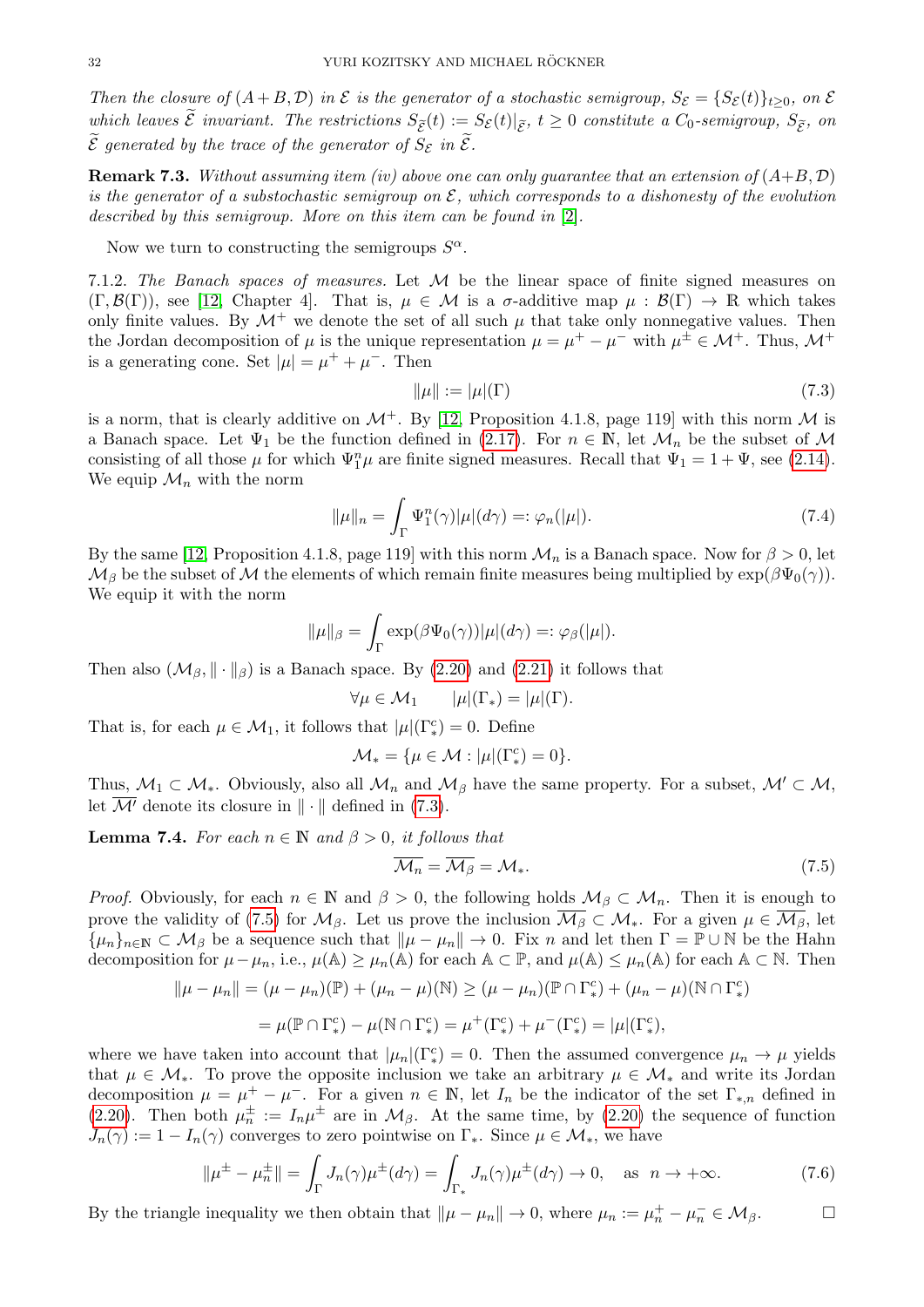By the very definition of the spaces  $\mathcal{M}_n$ ,  $\mathcal{M}_\beta$  and  $\mathcal{M}_*$ , we conclude that they have generating cones of positive elements consisting of those  $\mu$  that take nonnegative values only.

<span id="page-32-9"></span>Corollary 7.5. The set  $\mathcal{M}_*$  equipped with the norm  $\|\cdot\|$  defined in [\(7.3\)](#page-31-0) is a Banach space. Let  $\mathcal{M}_*^+$ be its cone of positive elements. Then for each  $n \in \mathbb{N}$  and  $\beta > 0$ , it follows that

$$
\overline{\mathcal{M}^+_n} = \overline{\mathcal{M}^+_{{\beta}}} = \mathcal{M}^+_*,
$$

where we mean the closure in the norm of  $\mathcal{M}_*$ .

Proof. The first part of the statement follows directly by [\(7.5\)](#page-31-1). The second part is obtained by the construction used in  $(7.6)$ .

Let  $\mathcal{M}_{*}^{+,1}$  be the subset of  $\mathcal{M}_{*}$  consisting of probability measures, i.e., for which  $\|\mu\| = \mu(\Gamma) =$  $\mu(\Gamma_*)=1$ . Then by [\(2.21\)](#page-6-8) it follows that

$$
\mathcal{P}_{\rm exp} \subset \mathcal{M}_1^{+,1} \subset \mathcal{M}_*^{+,1}.
$$

By [\(2.19\)](#page-6-9), for each  $\beta > 0$ , we also have

$$
\mathcal{P}_{\exp} \subset \mathcal{M}_{\beta}^{+,1} := \mathcal{M}_{\beta} \cap \mathcal{M}_{*}^{+,1} \subset \mathcal{M}_{n} \cap \mathcal{M}_{*}^{+,1}, \quad \text{for all } n \in \mathbb{N}.
$$

7.1.3. The stochastic semigroup. For a given  $\alpha \in (0,1]$ , set

<span id="page-32-2"></span>
$$
\Phi_{\alpha}(\gamma) = \sum_{x \in \gamma} \int_{\mathbb{R}^d} a_{\alpha}(x, y) \exp\left(-\sum_{z \in \gamma \setminus x} \phi(y - z)\right) dy, \qquad \gamma \in \Gamma_*.
$$
 (7.7)

Since  $\psi(x) < \psi_{\alpha}(x) \leq \psi(x)/\alpha$ , see [\(2.17\)](#page-6-2), for all  $\alpha \in (0,1]$  we have

<span id="page-32-3"></span>
$$
\Psi(\gamma) < \Phi_{\alpha}(\gamma) \le \Psi(\gamma)/\alpha,\tag{7.8}
$$

and hence  $\Phi_{\alpha}(\gamma) < \infty$  for  $\gamma \in \Gamma_*$ . Now let  $L^{\alpha}$  be the corresponding Kolmogorov operator [\(6.3\)](#page-26-3). Our aim is to define its 'predual',  $L^{\dagger,\alpha}$ , acting according to the rule

<span id="page-32-0"></span>
$$
\mu(L^{\alpha}F) = (L^{\dagger,\alpha}\mu)(F),\tag{7.9}
$$

for appropriate  $\mu \in \mathcal{P}(\Gamma_*)$  and  $F : \Gamma_* \to \mathbb{R}$ , and then to use it to define the corresponding operators acting in the spaces of measures just introduced. Obviously, we can restrict ourselves to the elements of  $\mathcal{M}_{*}$ . By [\(6.3\)](#page-26-3) and [\(6.2\)](#page-26-6) we thus obtain it in the form

<span id="page-32-1"></span>
$$
L^{\dagger,\alpha} = A + B \tag{7.10}
$$

where A is the multiplication operator by the function  $-\Phi_{\alpha}$  defined in [\(7.7\)](#page-32-2). In view of [\(7.8\)](#page-32-3) the domain of A is to be

<span id="page-32-6"></span>
$$
\mathcal{D} = \{ \mu \in \mathcal{M}_* : \Phi_\alpha \mu \in \mathcal{M}_* \} = \mathcal{M}_1. \tag{7.11}
$$

To define B we introduce the following measure kernel

<span id="page-32-7"></span>
$$
\Omega_{\alpha}^{\gamma}(\mathbb{A}) = \sum_{x \in \gamma} \int_{\mathbb{R}^d} a_{\alpha}(x, y) \exp\left(-\sum_{z \in \gamma \backslash x} \phi(y - z)\right) \mathbb{1}_{\mathbb{A}}(\gamma \backslash x \cup y) dy,\tag{7.12}
$$

with  $\gamma \in \Gamma_*$  and  $\mathbb{A} \in \mathcal{B}(\Gamma_*)$ . By [\(7.7\)](#page-32-2) we then have

<span id="page-32-4"></span>
$$
\Omega_{\alpha}^{\gamma}(\Gamma_{*}) = \Phi_{\alpha}(\gamma). \tag{7.13}
$$

Next, define

<span id="page-32-5"></span>
$$
(B\mu)(\mathbb{A}) = \int_{\Gamma_*} \Omega_\alpha^\gamma(\mathbb{A}) \mu(d\gamma).
$$
 (7.14)

Note that

<span id="page-32-8"></span>
$$
B: \mathcal{M}_1^+ \to \mathcal{M}_*^+.
$$
 (7.15)

Moreover, for  $\mu \in \mathcal{M}_1^+$ , by [\(7.13\)](#page-32-4) and [\(7.14\)](#page-32-5) we have

<span id="page-32-10"></span>
$$
||B\mu|| = (B\mu)(\Gamma_*) = \int_{\Gamma_*} \Phi_\alpha(\gamma)\mu(d\gamma) = -(A\mu)(\Gamma_*). \tag{7.16}
$$

Hence, we can take  $\mathcal{M}_1$  as the domain of B and then define  $L^{\dagger,\alpha}$  by [\(7.10\)](#page-32-1) with domain  $\mathcal{D} = \mathcal{M}_1$ , see  $(7.11).$  $(7.11).$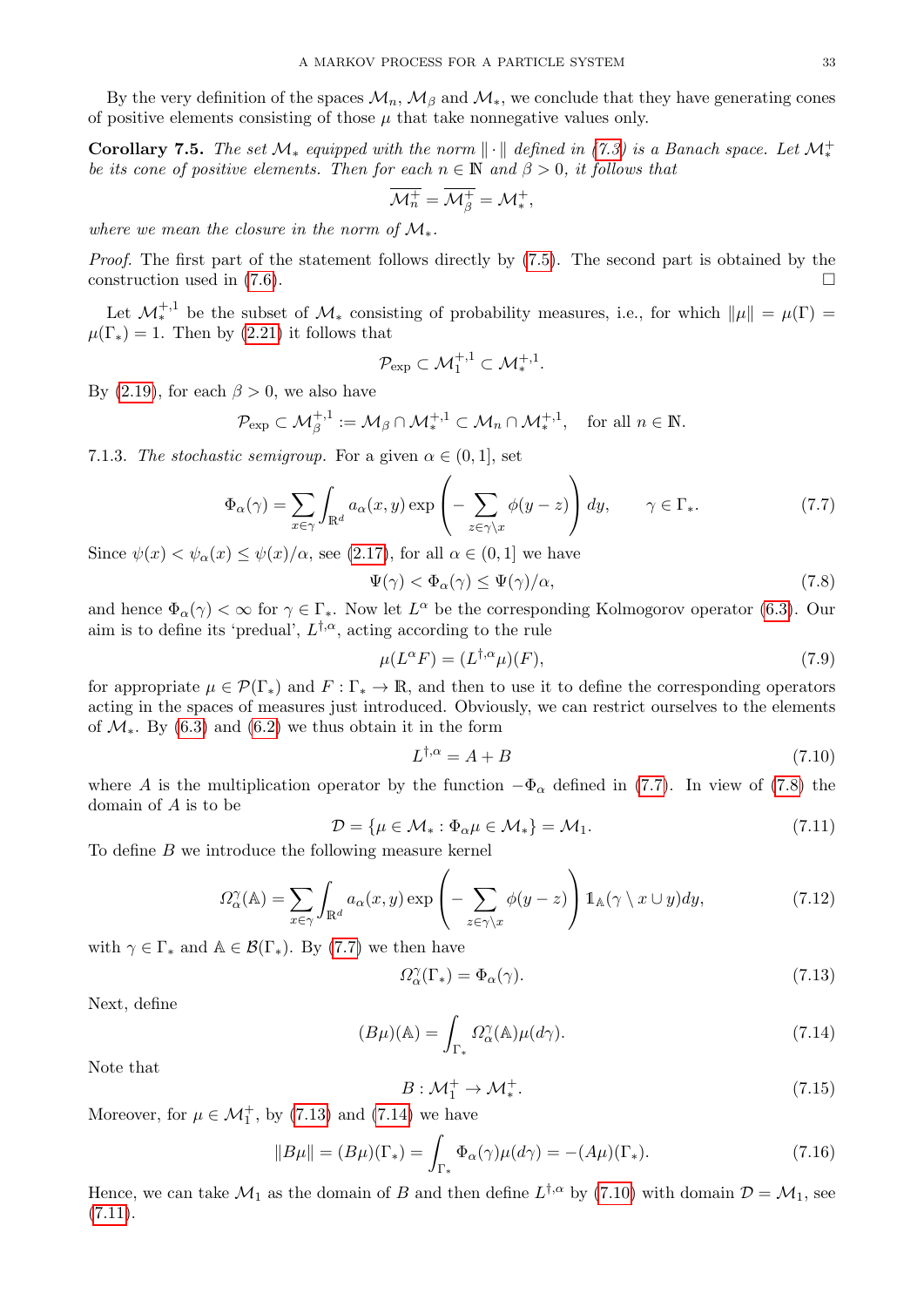In the sequel, we will use one more property of  $B$ . By  $(7.12)$ ,  $(7.14)$  and  $(7.4)$  we get

<span id="page-33-0"></span>
$$
\varphi_n(B\mu) = \int_{\Gamma_*} \Psi_1^n(\gamma)(B\mu)(d\gamma)
$$
\n
$$
= \int_{\Gamma_*} \left( \sum_{x \in \gamma} \int_{\mathbb{R}^d} a_\alpha(x, y) \exp\left( -\sum_{z \in \gamma \backslash x} \phi(y - z) \right) \Psi_1^n(\gamma \backslash x \cup y) dy \right) \mu(d\gamma).
$$
\n(7.17)

By [\(2.17\)](#page-6-2) it follows that

<span id="page-33-6"></span>
$$
\Psi_1^n(\gamma \setminus x \cup y) = (\Psi_1(\gamma) + \psi(y) - \psi(x))^n \le 2^n \Psi_1^n(\gamma). \tag{7.18}
$$

We apply this and [\(7.8\)](#page-32-3) in [\(7.17\)](#page-33-0) and obtain

$$
\forall \mu \in \mathcal{M}_{n+1}^+ \qquad \|B\mu\|_n = \varphi_n(B\mu) \le (2^n/\alpha) \|\mu\|_{n+1}.
$$

This yields the following extension of [\(7.15\)](#page-32-8)

<span id="page-33-1"></span>
$$
B: \mathcal{M}_{n+1}^+ \to \mathcal{M}_n^+, \tag{7.19}
$$

holding for all  $n \in \mathbb{N}$ . Since  $||A\mu||_n \leq \alpha^{-1}||\mu||_{n+1}$ , by [\(7.19\)](#page-33-1) we also get

$$
\forall n \in \mathbb{N}_0 \qquad L^{\dagger,\alpha} : \mathcal{M}_{n+1} \to \mathcal{M}_n,
$$

that can be used to define the powers of  $L^{\dagger,\alpha}$ 

<span id="page-33-5"></span>
$$
(L^{\dagger,\alpha})^m : \mathcal{M}_{n+m} \to \mathcal{M}_n, \qquad n \in \mathbb{N}, \ m \in \mathbb{N}.
$$
 (7.20)

Here – and in the sequel in similar expressions –  $\mathcal{M}_0$  (corresponding to  $\mathcal{M}_n$  with  $n = 0$ ) is understood as  $\mathcal{M}_{*}$  Let us now define a bounded linear operator  $L_{\beta\prime\beta}^{\dagger,\alpha}$  $\phi^{\dagger,\alpha}_{\beta\beta}: \mathcal{M}_{\beta} \to \mathcal{M}_{\beta'}, \beta' < \beta$ , the action of which is the same as that of the unbounded operator  $L^{\dagger,\alpha} = A + B$  defined in [\(7.10\)](#page-32-1) and [\(7.14\)](#page-32-5). For a given  $\mu \in \mathcal{M}_{*}$ , let  $\mu = \mu^{+} - \mu^{-}$  be its Jordan decomposition. Then

$$
L^{\dagger,\alpha}\mu = (B\mu^+ - A\mu^-) - (B\mu^- - A\mu^+) =: \mu_1^+ - \mu_1^-, \qquad \mu_1^\pm \in \mathcal{M}_*^+.
$$

This yields that

<span id="page-33-4"></span>
$$
||L^{\dagger,\alpha}\mu||_{\beta'} \le ||\mu_1^+||_{\beta'} + ||\mu_1^-||_{\beta'} = ||B\mu^+||_{\beta'} + ||B\mu^-||_{\beta'} + ||A\mu^+||_{\beta'} + ||A\mu^-||_{\beta'},\tag{7.21}
$$

holding for all  $\mu \in \mathcal{M}_{\beta}$ . Here we have used the additivity of the norms on the positive cone as well as the positivity of B and  $-A$ . By [\(7.8\)](#page-32-3) and the following evident inequality  $xe^{-\kappa x} \leq 1/e\kappa$  holding for all positive x and  $\kappa$ , we obtain

<span id="page-33-2"></span>
$$
\Phi_{\alpha}(\gamma) \exp\left(\beta' \Psi_0(\gamma)\right) \le \frac{1}{\alpha e(\beta - \beta')} \exp\left(\beta \Psi(\gamma)\right). \tag{7.22}
$$

By [\(7.22\)](#page-33-2) for  $\mu \in \mathcal{M}_{\beta}^{+}$ , we then get

<span id="page-33-3"></span>
$$
||A\mu||_{\beta'} \le \frac{||\mu||_{\beta}}{\alpha e(\beta - \beta')}.
$$
\n(7.23)

Next, similarly as in [\(7.17\)](#page-33-0) it follows that

$$
\int_{\Gamma_{*}} \exp(\beta' \Psi(\gamma)) (B\mu)(d\gamma)
$$
\n
$$
= \int_{\Gamma_{*}} \left( \sum_{x \in \gamma} \int_{\mathbb{R}^{d}} a_{\alpha}(x, y) \exp\left( -\sum_{z \in \gamma \setminus x} \phi(y - z) \right) \right)
$$
\n
$$
\times \exp(\beta' \Psi(\gamma)) \exp(\beta' [\psi(y) - \psi(x)]) dy \Big) \mu(d\gamma)
$$
\n
$$
\leq e^{\beta} \int_{\Gamma_{*}} \Phi_{\alpha}(\gamma) \exp(\beta' \Psi(\gamma)) \mu(d\gamma) \leq \frac{e^{\beta} ||\mu||_{\beta}}{\alpha e(\beta - \beta')}.
$$
\nand

We combine this estimate with [\(7.23\)](#page-33-3) and [\(7.21\)](#page-33-4) to obtain

$$
||L_{\beta'\beta}^{\dagger,\alpha}|| \leq \frac{e^{\beta}+1}{\alpha e(\beta-\beta')}.
$$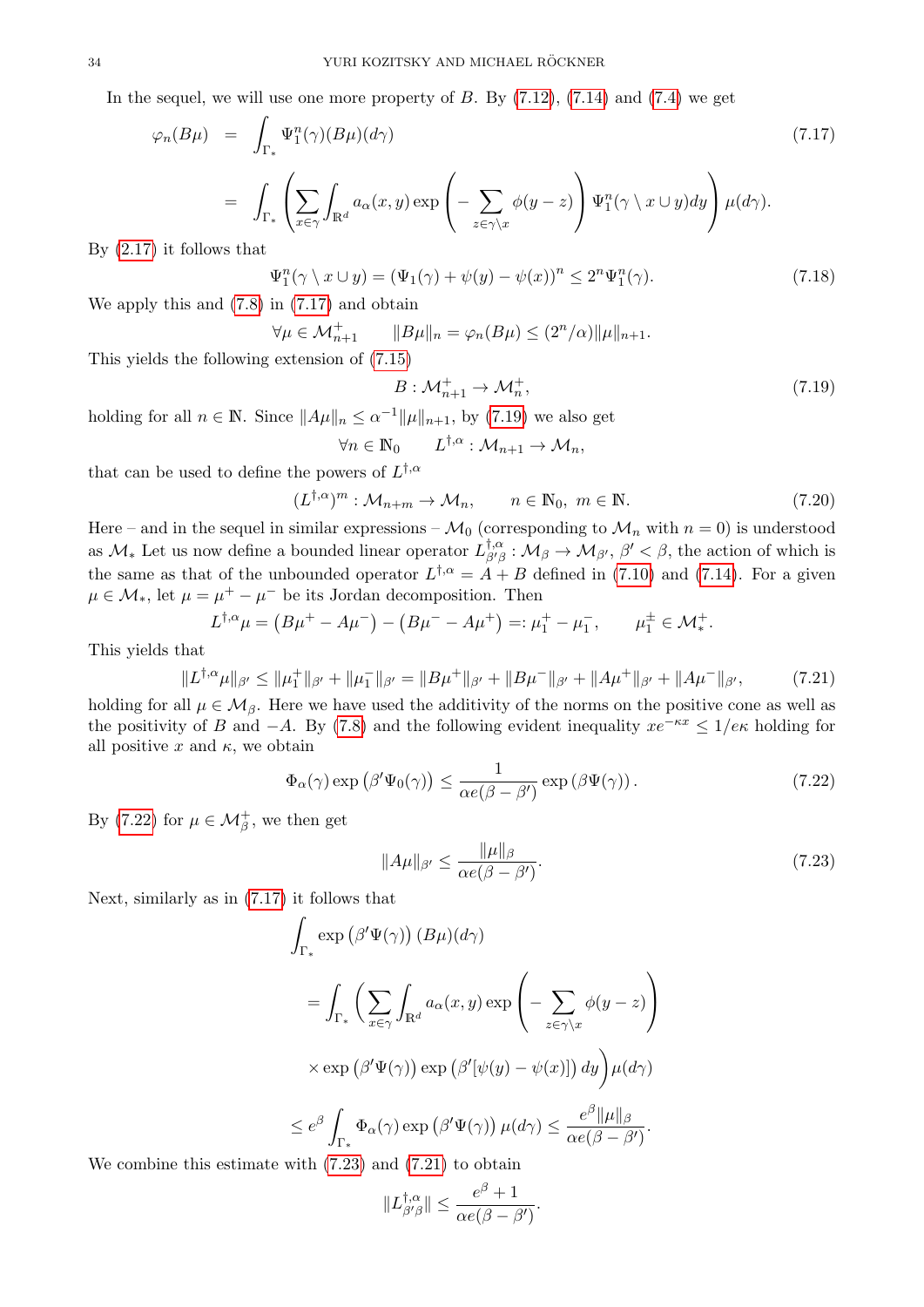In a similar way, for each  $n \in \mathbb{N}$ , we also obtain, cf. [\(4.13\)](#page-16-9),

<span id="page-34-0"></span>
$$
\|(L^{\dagger,\alpha})^n_{\beta'\beta}\| \le \left(\frac{n}{eT_\alpha(\beta,\beta')}\right)^n, \qquad T_\alpha(\beta,\beta') := \frac{\alpha(\beta-\beta')}{e^{\beta}+1}.\tag{7.24}
$$

By [\(7.20\)](#page-33-5), for each  $n \in \mathbb{N}$  and  $\mu \in \mathcal{M}_{\beta}$ , we have that  $(L^{\dagger,\alpha})^n \mu \in \mathcal{M}_{\beta'}$ ,  $\beta' < \beta$ , and the following holds

<span id="page-34-7"></span>
$$
(L^{\dagger,\alpha})^n_{\beta'\beta}\mu = (L^{\dagger,\alpha})^n\mu.
$$
\n(7.25)

<span id="page-34-8"></span>**Lemma 7.6.** For each  $\alpha \in (0,1]$ , the closure of  $(L^{\dagger,\alpha}, \mathcal{M}_1)$  in  $\mathcal{M}_*$  is the generator of a stochastic semigroup,  $S^{\alpha} = \{S^{\alpha}(t)\}_{t \geq 0}$ , in  $\mathcal{M}_{*}$  such that  $S^{\alpha}(t) : \mathcal{M}_{n} \to \mathcal{M}_{n}$  for each  $n \in \mathbb{N}$ . The restrictions  $S^{\alpha}(t)|_{\mathcal{M}_n}$  constitute a  $C_0$ -semigroup on  $\mathcal{M}_n$ . Moreover, for each  $\beta > 0$  and  $\beta' \in (0, \beta)$ ,  $S^{\alpha}(t) : \mathcal{M}_{\beta}^+ \to$  ${\mathcal M}_{\beta'}^+$  for  $t< T_{\alpha}(\beta, \beta'),$  see [\(7.24\)](#page-34-0).

Proof. The construction of the semigroup in question will be made, in particular, by showing that all the conditions of Proposition [7.2](#page-30-3) are met. We thus begin by checking whether each of the spaces  $\mathcal{M}_n$ and  $\mathcal{M}_{\beta}$  enjoys the properties listed in Assumption [7.1.](#page-30-4) By Lemma [7.4](#page-31-4) the density assumed in (i) is guaranteed. Each of these spaces is a Banach space with the corresponding norm, that was already mentioned in the course of their introduction. The properties assumed in (iii) are evident, whereas (iv) follows by Corollary [7.5.](#page-32-9) Thus, we can start checking the validity of the conditions imposed in Proposition [7.2.](#page-30-3) Recall that both A and B are (densely) defined on the domain  $\mathcal{D} = \mathcal{M}_1$ , see [\(7.11\)](#page-32-6) and Lemma [7.4,](#page-31-4) and A is the multiplication operator by the function  $(-\Phi_{\alpha})$ . Hence, condition (i) of Proposition [7.2](#page-30-3) is satisfied. Moreover, A generates the semigroup  $S$  consisting of the following operators

<span id="page-34-1"></span>
$$
(S(t)\mu)(d\gamma) = \exp(-t\Phi_{\alpha}(\gamma))\,\mu(d\gamma). \tag{7.26}
$$

Then

<span id="page-34-2"></span>
$$
||S(t)\mu|| \le ||\mu||,\tag{7.27}
$$

which obviously holds for all  $\mu \in \mathcal{M}_*$ . To check whether S is strongly continuous in  $\mathcal{M}_*$ , for a given  $\mu \in \mathcal{M}_*$  and  $\varepsilon > 0$ , we have to find  $\delta > 0$  such that  $\|\mu - S(t)\mu\| < \varepsilon$  for all  $t < \delta$ . Since  $\mathcal{M}_*$  is the  $\|\cdot\|$ -closure of  $\mathcal{M}_1$  (by Lemma [7.4\)](#page-31-4), for the chosen  $\mu$ , one finds  $\mu' \in \mathcal{M}_1$  such that  $\|\mu - \mu'\| < \varepsilon/3$ . Then by  $(7.26)$  and  $(7.27)$  we get

<span id="page-34-3"></span>
$$
\|\mu - S(t)\mu\| \leq \|\mu - \mu'\| + \|S(t)(\mu - \mu')\| + \|\mu' - S(t)\mu'\|
$$
\n
$$
\leq t \|A\mu'\| + 2\varepsilon/3 \leq (t/\alpha) \|\mu'\|_1 + 2\varepsilon/3,
$$
\n(7.28)

which completes the proof for  $\mathcal{M}_*$ . Clearly,  $S(t): \mathcal{M}_n^+ \to \mathcal{M}_n^+$ , and the domain of the trace of A in  $\mathcal{M}_n$  is  $\mathcal{D}_n = \mathcal{M}_{n+1}$ . Then the proof that  $S(t)|_{\mathcal{M}_n}$  is strongly continuous in  $\mathcal{M}_n$  can be performed similarly as in  $(7.28)$ . Thus, condition (ii) of Proposition [7.2](#page-30-3) is met. In view of  $(7.19)$  to complete the proof of (iii) we have to show  $\varphi((A + B)\mu) = 0$  whenever  $\mu \in \mathcal{M}_{1}^{+}$ , which is obviously the case by [\(7.16\)](#page-32-10). Then it remains to show that, for a fixed  $n \in \mathbb{N}$ ,

<span id="page-34-4"></span>
$$
\int_{\Gamma_*} \Psi_1^n(\gamma) (L^{\dagger,\alpha}\mu)(d\gamma) \le c \int_{\Gamma_*} \Psi_1^n(\gamma)\mu(d\gamma) - \varepsilon \int_{\Gamma_*} \Phi_\alpha(\gamma)\mu(d\gamma),\tag{7.29}
$$

holding for each  $\mu \in \mathcal{M}_{n+1}^+$  and some positive c and  $\varepsilon$ , possibly dependent on n. In view of the following estimate, cf. [\(7.8\)](#page-32-3),

$$
\alpha \Phi_{\alpha}(\gamma) \le 1 + n \sum_{x \in \gamma} \psi(x) \le \Psi_1^n(\gamma), \qquad n \in \mathbb{N}, \ \ \gamma \in \Gamma_*,
$$

it is enough to show [\(7.29\)](#page-34-4) with  $\varepsilon = 0$  and sufficiently big c. By [\(7.9\)](#page-32-0) this amounts to showing

<span id="page-34-6"></span>
$$
L^{\alpha} \Psi_1^n(\gamma) \le c \Psi_1^n(\gamma), \qquad \gamma \in \Gamma_*.
$$
\n(7.30)

By [\(7.18\)](#page-33-6) it follows that

<span id="page-34-5"></span>
$$
|\Psi_1^n(\gamma \setminus x \cup y) - \Psi_1^n(\gamma)| \le 2^n |\psi(y) - \psi(x)| \Psi_1^{n-1}(\gamma). \tag{7.31}
$$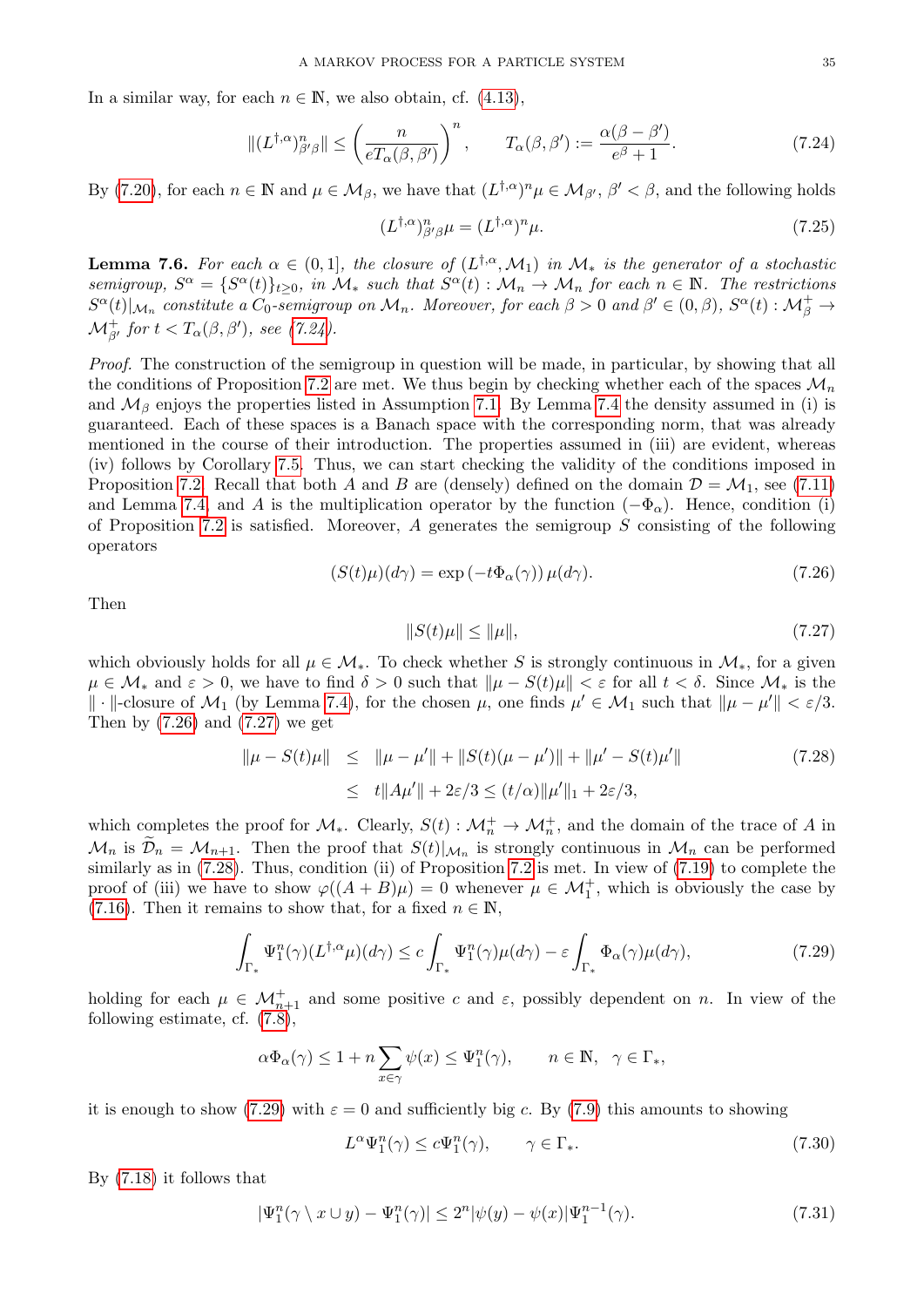Assume that  $|x| > |y|$ . By [\(2.17\)](#page-6-2) we have

<span id="page-35-0"></span>
$$
|\psi(y) - \psi(x)| = (|x|^{d+1} - |y|^{d+1}) \psi(x)\psi(y)
$$
\n
$$
\leq [(|x - y| + |y|)^{d+1} - |y|^{d+1}] \psi(x)\psi(y)
$$
\n
$$
= \sum_{l=1}^{d+1} {d+1 \choose l} |x - y|^l |y|^{d+1-l} \psi(x)\psi(y)
$$
\n
$$
\leq \psi(x) \sum_{l=1}^{d+1} {d+1 \choose l} |x - y|^l
$$
\n
$$
= \psi(x)v(|x - y|).
$$
\n(7.32)

For  $|y| > |x|$ , in a similar way we get

<span id="page-35-1"></span>
$$
|\psi(y) - \psi(x)| \leq \sum_{l=1}^{d+1} {d+1 \choose l} |x - y|^l |x|^{d+1-l} \psi(x) \psi(y)
$$
(7.33)  

$$
\leq \sum_{l=1}^{d+1} {d+1 \choose l} |x - y|^l |y|^{d+1-l} \psi(x) \psi(y)
$$
  

$$
\leq \psi(x) \sum_{l=1}^{d+1} {d+1 \choose l} |x - y|^l = \psi(x) \psi(|x - y|).
$$

Now we apply  $(7.31)$ ,  $(7.32)$  and  $(7.33)$  to obtain

LHS(7.30) 
$$
\leq 2^{n} \sum_{x \in \gamma} \int_{\mathbb{R}^{d}} \psi_{\alpha}(x) \psi(x) a(x - y) v(|x - y|) \Psi_{1}^{n-1}(\gamma) dy
$$

$$
\leq 2^{n} \Psi_{1}^{n-1}(\gamma) \left( \sum_{x \in \gamma} \psi(x) \right) \int_{\mathbb{R}^{d}} a(y) v(|y|) dy
$$

$$
\leq \left( 2^{n} \int_{\mathbb{R}^{d}} a(y) v(|y|) dy \right) \Psi_{1}^{n}(\gamma),
$$

that by [\(3.3\)](#page-11-4) proves [\(7.30\)](#page-34-6). Thus, all the conditions of Proposition [7.2](#page-30-3) are met, which proves the part of the lemma related to the stochastic semigroup  $S^{\alpha}$  acting in  $\mathcal{M}_{*}$  and its restrictions to  $\mathcal{M}_{n}$ ,  $n \in \mathbb{N}$ . To prove the second part of the lemma we use the estimate in [\(7.24\)](#page-34-0) and define bounded operators  $S^{\alpha}_{\beta'\beta}(t) : \mathcal{M}_{\beta} \to \mathcal{M}_{\beta'}$ ,  $t < T_{\alpha}(\beta, \beta')$  by the series

$$
S^{\alpha}_{\beta'\beta}(t) = \mathbb{I}_{\beta'\beta} + \sum_{n=1}^{\infty} \frac{t^n}{n!} (L^{\dagger,\alpha})^n_{\beta'\beta},
$$

where  $\mathbb{I}_{\beta'\beta}$  is the embedding operator. By the latter formula and [\(7.25\)](#page-34-7) we conclude that

<span id="page-35-2"></span>
$$
\forall \mu \in \mathcal{M}_{\beta} \qquad S^{\alpha}(t)\mu = S^{\alpha}_{\beta'\beta}(t)\mu, \quad t < T_{\alpha}(\beta, \beta'). \tag{7.34}
$$

By [\(7.24\)](#page-34-0)  $S^{\alpha}_{\beta'\beta}(t) : \mathcal{M}_{\beta} \to \mathcal{M}_{\beta'}$  is a bounded operator, the norm of which satisfies

$$
||S^{\alpha}_{\beta'\beta}(t)|| \leq \frac{T_{\alpha}(\beta, \beta')}{T_{\alpha}(\beta, \beta') - t}.
$$

The positivity of  $S^{\alpha}_{\beta'\beta}(t)$  follows by [\(7.34\)](#page-35-2) and the positivity of  $S^{\alpha}(t)$ . This completes the proof.  $\Box$ 

In view of [\(7.1\)](#page-30-5), we conclude that Lemma [7.6](#page-34-8) establishes the existence of the transition function corresponding to  $L^{\alpha}$ , with the properties arising from the corresponding properties of the semigroup. Note that  $\delta_{\gamma} \in \mathcal{M}_{*}$  (and hence in all  $\mathcal{M}_{n}$  and  $\mathcal{M}_{\beta}$ ) if and only if  $\gamma \in \Gamma_{*}$ , that will be assumed below. It is straightforward that  $p_t^{\alpha}(\gamma, \cdot)$  satisfies the corresponding standard conditions and thus determines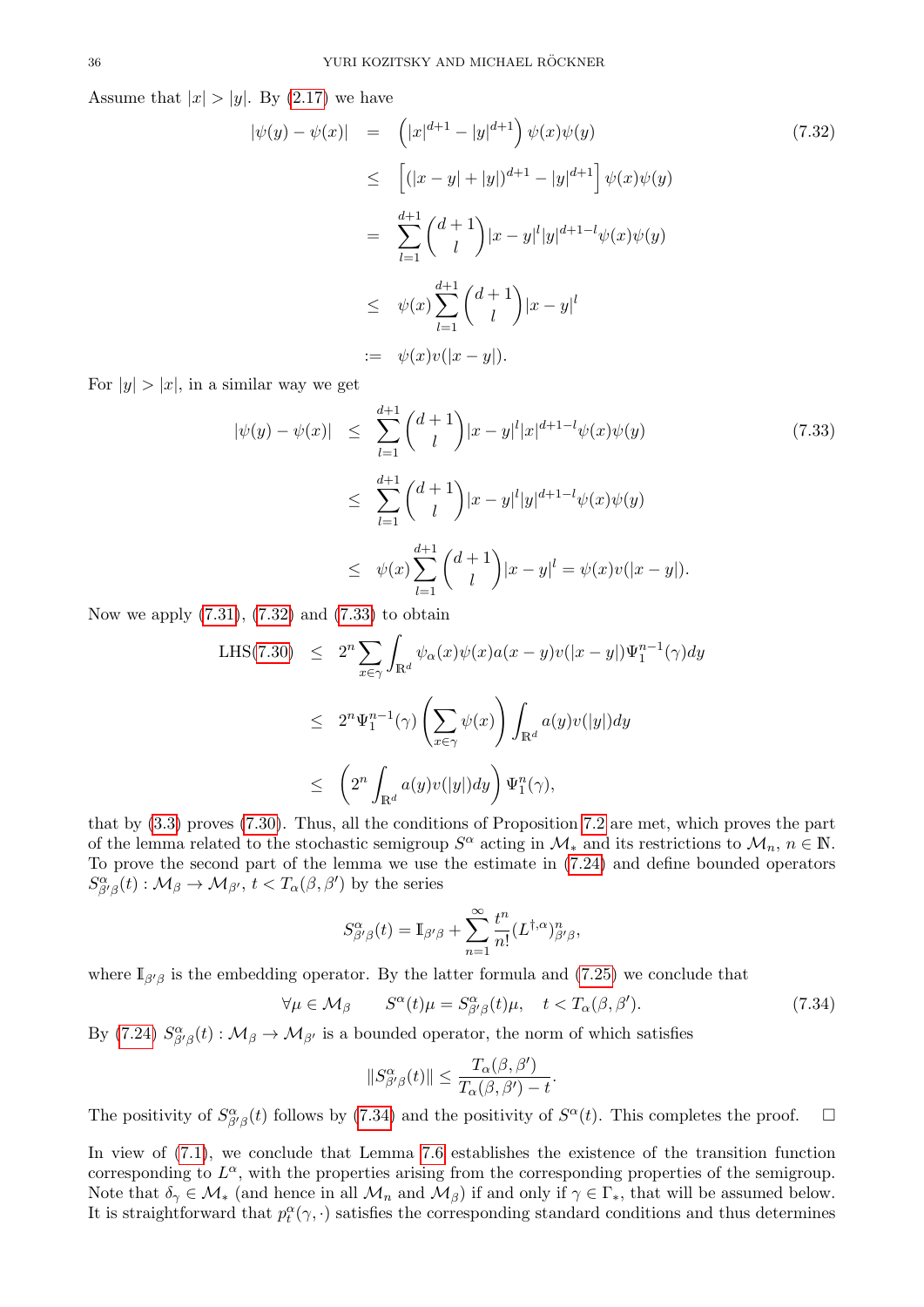finite-dimensional distributions of a Markov process, see [\[15,](#page-43-10) pages 156, 157]. Our next step is to show that it has cadlag versions.

<span id="page-36-0"></span>7.2. Constructing path measures. The construction of the families of path measures  $P^{\alpha}$  which solve the martingale problem in the sense of Definition [3.3](#page-13-4) can be done by defining their finite dimensional marginals with the help of the transition function [\(7.1\)](#page-30-5). In this case, however, the one dimensional marginals

<span id="page-36-1"></span>
$$
\Pi_t^{\alpha} = S^{\alpha}(t)\mu = \int_{\Gamma_*} p_t^{\alpha}(\gamma, \cdot) \mu(d\gamma), \tag{7.35}
$$

need not be in  $\mathcal{P}_{\text{exp}}$ , even for  $\mu \in \mathcal{P}_{\text{exp}}$ . The only fact guaranteed by Lemma [7.6](#page-34-8) is that  $\Pi_t^{\alpha} \in \mathcal{M}_n$ , for all  $n \in \mathbb{N}$ , and that  $\Pi_t^{\alpha} \in \mathcal{M}_{\beta}$  with t belonging to a bounded interval. This obstacle is removed by the following statement.

<span id="page-36-3"></span>**Lemma 7.7.** For a given  $\mu \in \mathcal{P}_{exp}$ , let  $\{\mu_t^{\alpha} : \mu_0 = \mu, t \geq 0\} \subset \mathcal{P}_{exp}$  be the family of measures defined by their correlation functions  $k_t^{\alpha}$  according to [\(6.5\)](#page-26-7). For the same  $\mu$ , let  $\Pi_t^{\alpha}$ ,  $t \geq 0$  be as in [\(7.35\)](#page-36-1). Then  $\Pi_t^{\alpha} = \mu_t^{\alpha}$  for all  $t > 0$  and  $\alpha \in (0, 1]$ .

*Proof.* Exactly as in Theorem [5.2](#page-19-0) one proves that the Fokker-Planck equation  $(3.18)$  with L replaced by  $L^{\alpha}$  has a unique solution, which is  $\mu_t^{\alpha}$ . At the same time, by construction  $\Pi_t^{\alpha}$  also solves this equation.

Now we can start constructing the path measures in question. To this end we use Chentsov's theorem in the following version, see  $[15,$  Theorems  $8.6 - 8.8$ , pages  $137-139$ . Recall that the complete metric  $v_*$  of  $\Gamma_*$  was introduced in [\(2.24\)](#page-7-2). For  $\alpha \in (0,1], \gamma \in \Gamma_*$  and  $u, v \ge 0$ , set

<span id="page-36-4"></span>
$$
w_u^{\alpha}(\gamma) = \int_{\Gamma_*} v_*(\gamma, \gamma') p_u^{\alpha}(\gamma, d\gamma'),
$$
  
\n
$$
W_{u,v}^{\alpha}(\gamma) = \int_{\Gamma_*} v_*(\gamma, \gamma') w_u^{\alpha}(\gamma') p_v^{\alpha}(\gamma, d\gamma').
$$
\n(7.36)

Thereafter, for  $t_3 \geq t_2 \geq t_1 \geq 0$  (such sets are called *triples*), let us consider

<span id="page-36-7"></span>
$$
\mathcal{W}^{\alpha}(t_1, t_2, t_3) = \int_{\Gamma_*} W^{\alpha}_{t_3 - t_2, t_2 - t_1}(\gamma') \Pi_{t_1}^{\alpha}(d\gamma') = \int_{\Gamma_*} W^{\alpha}_{t_3 - t_2, t_2 - t_1}(\gamma') \mu_{t_1}^{\alpha}(d\gamma'), \tag{7.37}
$$

where  $\mu$ ,  $\mu_t^{\alpha}$  and  $\Pi_t^{\alpha}$  are as in [\(7.35\)](#page-36-1).

<span id="page-36-8"></span>**Proposition 7.8.** (Chentsov) Assume that there exists  $C_{\alpha} > 0$  and  $\delta > 0$  such that, for each triple  $t_1, t_2, t_3$ , the following holds

<span id="page-36-2"></span>
$$
\mathcal{W}^{\alpha}(t_1, t_2, t_3) \le C_{\alpha} |t_3 - t_1|^2, \qquad t_3 - t_1 < \delta. \tag{7.38}
$$

Then the following is true:

- (i) The transition function [\(7.1\)](#page-30-5) and  $\mu \in \mathcal{P}_{\exp}$  determine a probability measure  $P^{\alpha}$  on  $\mathfrak{D}_{\mathbb{R}_+}(\Gamma_*)$ .
- (ii) If the estimate in [\(7.38\)](#page-36-2) holds uniformly in  $\alpha$ , i.e., with some  $C > 0$  independent of  $\alpha \in (0,1]$ , and if the family  $\{\Pi_t^{\alpha} : \alpha \in (0,1]\} \subset \mathcal{P}(\Gamma_{*})$  is tight for each  $t > 0$ , then the family  $\{P^{\alpha} : \alpha \in \mathcal{P}(\Gamma_{*})\}$  $(0,1]$  of measures as in (i) is also tight, and hence possesses accumulation point in the weak topology.

Note that the tightness of the family  $\{\Pi_t^{\alpha} : \alpha \in (0,1]\}$  follows by Lemmas [7.7](#page-36-3) and [6.2.](#page-27-6)

<span id="page-36-9"></span>**Lemma 7.9.** For each  $\mu \in \mathcal{P}_{\text{exp}}$ , the estimate in [\(7.38\)](#page-36-2) holds true for all  $\alpha \in (0,1]$  with one and the same  $C > 0$ .

Proof. By [\(7.1\)](#page-30-5) and standard semigroup formulas, e.g., [\[15,](#page-43-10) page 9], we have

<span id="page-36-6"></span><span id="page-36-5"></span>
$$
p_u^{\alpha}(\gamma, \cdot) = \delta_{\gamma} + \int_0^u L^{\dagger,\alpha} p_s^{\alpha}(\gamma, \cdot) ds,
$$
\n(7.39)

since  $\delta_{\gamma} \in \mathcal{D} = \mathcal{M}_1$ . Then by this formula and [\(7.36\)](#page-36-4) we obtain

$$
w_u^{\alpha}(\gamma) = w_0^{\alpha}(\gamma) + \int_0^u \left( \int_{\Gamma_*} v_*(\gamma, \gamma') (L^{\dagger, \alpha} p_s^{\alpha}(\gamma, d\gamma') \right) ds
$$
  
= 
$$
\int_0^u \left( \int_{\Gamma_*} (L^{\alpha} v_*(\gamma, \gamma') p_s^{\alpha}(\gamma, d\gamma') \right) ds,
$$
 (7.40)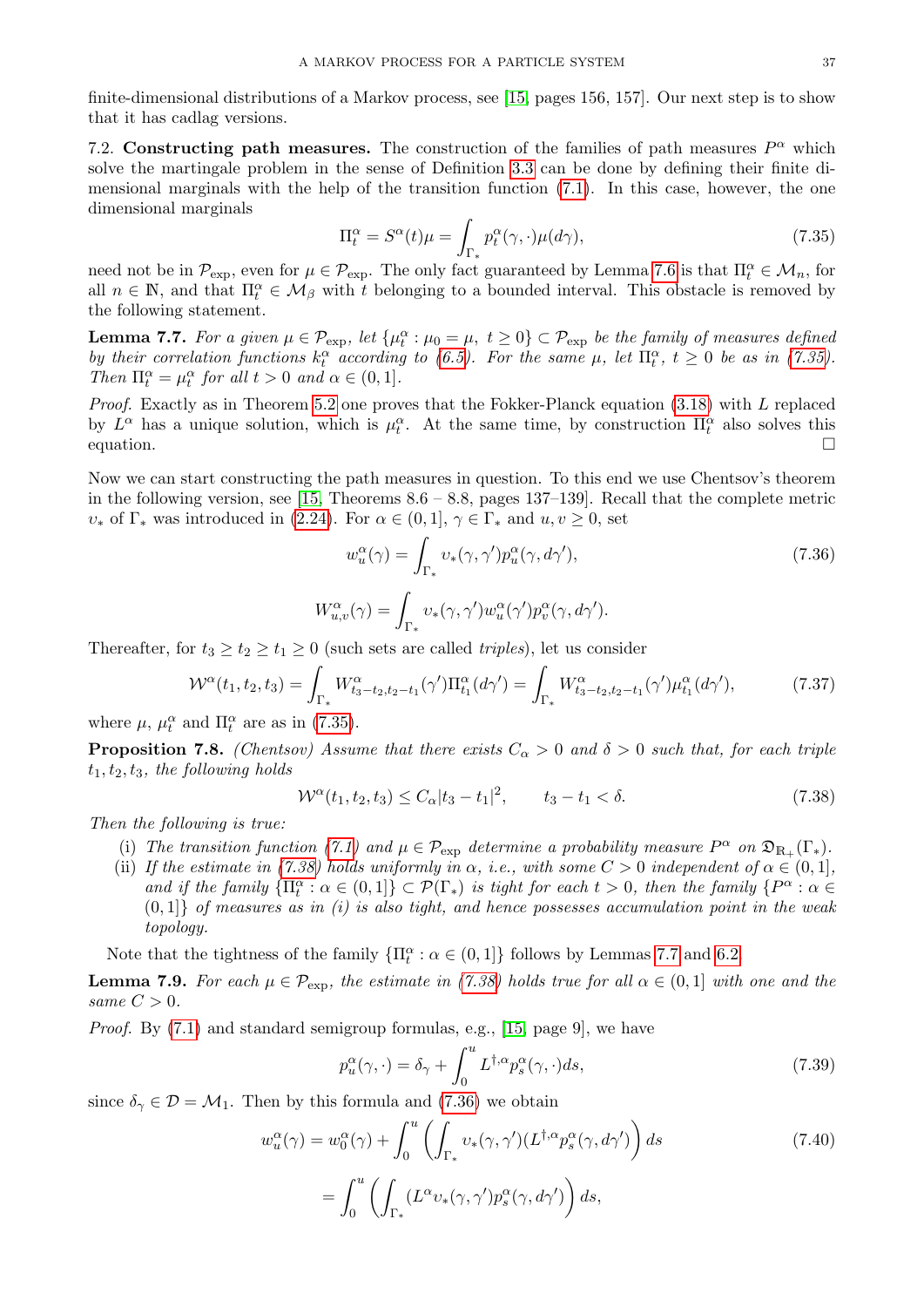where we have taken into account that  $w_0^{\alpha}(\gamma) = v_*(\gamma, \gamma) = 0$  as  $v_*$  is a metric. We apply now  $L^{\alpha}$  to  $v_*(\gamma, \cdot)$  – which is a bounded continuous function of  $\gamma'$ , and obtain

$$
J^{\gamma}(\gamma') := (L^{\alpha} v_*)(\gamma, \gamma')
$$
  
= 
$$
\sum_{x \in \gamma'} \int_{\mathbb{R}^d} a_{\alpha}(x, y) \exp\left(-\sum_{z \in \gamma' \setminus x} \phi(y - z)\right) \left[v_*(\gamma, \gamma' \setminus x \cup y) - v_*(\gamma, \gamma')\right] dy.
$$

By the triangle inequality for  $v_*$  we then get from the latter

<span id="page-37-0"></span>
$$
|J^{\gamma}(\gamma')| \le \sum_{x \in \gamma'} \int_{\mathbb{R}^d} a_{\alpha}(x, y) v_{*}(\gamma' \setminus x \cup y, \gamma') dy.
$$
 (7.41)

In view of [\(2.24\)](#page-7-2), to estimate  $v_*(\gamma' \setminus x \cup y, \gamma')$  we consider  $|\theta(y) - \theta(x)|$  with  $\theta(x) = g(x)\psi(x)$ ,  $g \in C_{\rm b}^{L}(\mathbb{R}^{d}), ||g||_{BL} \leq 1$ , for which we obtain, cf. [\(3.7\)](#page-12-1),

<span id="page-37-4"></span>
$$
|\theta(y) - \theta(x)| = \psi(x)\psi(y) \left| \frac{g(y)}{\psi(x)} - \frac{g(x)}{\psi(y)} \right|
$$
  
\n
$$
= \psi(x)\psi(y) \left| \frac{g(y) - g(x)}{\psi(y)} + g(y) \left[ \frac{1}{\psi(x)} - \frac{1}{\psi(y)} \right] \right|
$$
  
\n
$$
\leq \psi(x)|x - y| + \psi(x)\psi(y) |x|^{d+1} - |x|^{d+1}
$$
  
\n
$$
\leq \psi(x) \left[ |x - y| + \sum_{l=1}^{d+1} {d+1 \choose l} |x - y|^l \right].
$$
\n(7.42)

Now we use this in [\(7.41\)](#page-37-0) and arrive at

<span id="page-37-1"></span>
$$
|J^{\gamma}(\gamma')| \le C_a \Psi(\gamma'), \qquad C_a := m_1^a + \sum_{l=1}^{d+1} {d+1 \choose l} m_l^a.
$$
 (7.43)

Then we use [\(7.43\)](#page-37-1) in [\(7.40\)](#page-36-5) and obtain

$$
w_u^{\alpha}(\gamma) \le C_a \int_0^u \chi_s^{\alpha}(\gamma) ds, \qquad \chi_s^{\alpha}(\gamma) := \int_{\Gamma_*} \Psi(\gamma') p_s^{\alpha}(\gamma, d\gamma'). \tag{7.44}
$$

Note that  $\chi_0^{\alpha}(\gamma) = \Psi(\gamma)$ . Similarly as in [\(7.39\)](#page-36-6) we write

<span id="page-37-2"></span>
$$
\chi_s^{\alpha}(\gamma) = \Psi(\gamma) + \int_0^s \left( \int_{\Gamma_*} (L^{\alpha} \Psi)(\gamma') p_v^{\alpha}(\gamma, d\gamma') \right) dv \tag{7.45}
$$

Like in [\(7.30\)](#page-34-6) one gets

<span id="page-37-3"></span>
$$
(L^{\alpha}\Psi)(\gamma) \le |(L^{\alpha}\Psi)(\gamma)| \le 2c_a\Psi(\gamma),
$$

where  $c_a$  is as in [\(3.9\)](#page-12-4). We use this in [\(7.45\)](#page-37-2), take also into account the definition of  $\chi_s^{\alpha}$  in [\(7.44\)](#page-37-3) and obtain

$$
\chi_s^a(\gamma) \le \Psi(\gamma) + 2c_a \int_0^s \chi_v^a(\gamma) dv,
$$

which by the Grönwall inequality and  $(7.44)$  yields the following estimate

$$
w_u^{\alpha}(\gamma) \le C_a u e^{2c_a u} \Psi(\gamma).
$$

We employ this in the second line of [\(7.36\)](#page-36-4) and obtain

<span id="page-37-5"></span>
$$
W_{u,v}^{\alpha}(\gamma) \le C_a u e^{2c_a u} q_v^{\alpha}(\gamma), \qquad q_v^{\alpha}(\gamma) := \int_{\Gamma_*} \Psi(\gamma') v_*(\gamma, \gamma') p_v^{\alpha}(\gamma, d\gamma'). \tag{7.46}
$$

Note that  $q_0^{\alpha}(\gamma) = 0$  as  $v_*$  is a metric. Similarly as in [\(7.40\)](#page-36-5) we then get

$$
q_v^{\alpha}(\gamma) = \int_0^v \left( \int_{\Gamma_*} \left( L^{\alpha} \Psi v_*(\gamma, \cdot) \right) (\gamma') p_s^{\alpha}(\gamma, d\gamma') \right) ds.
$$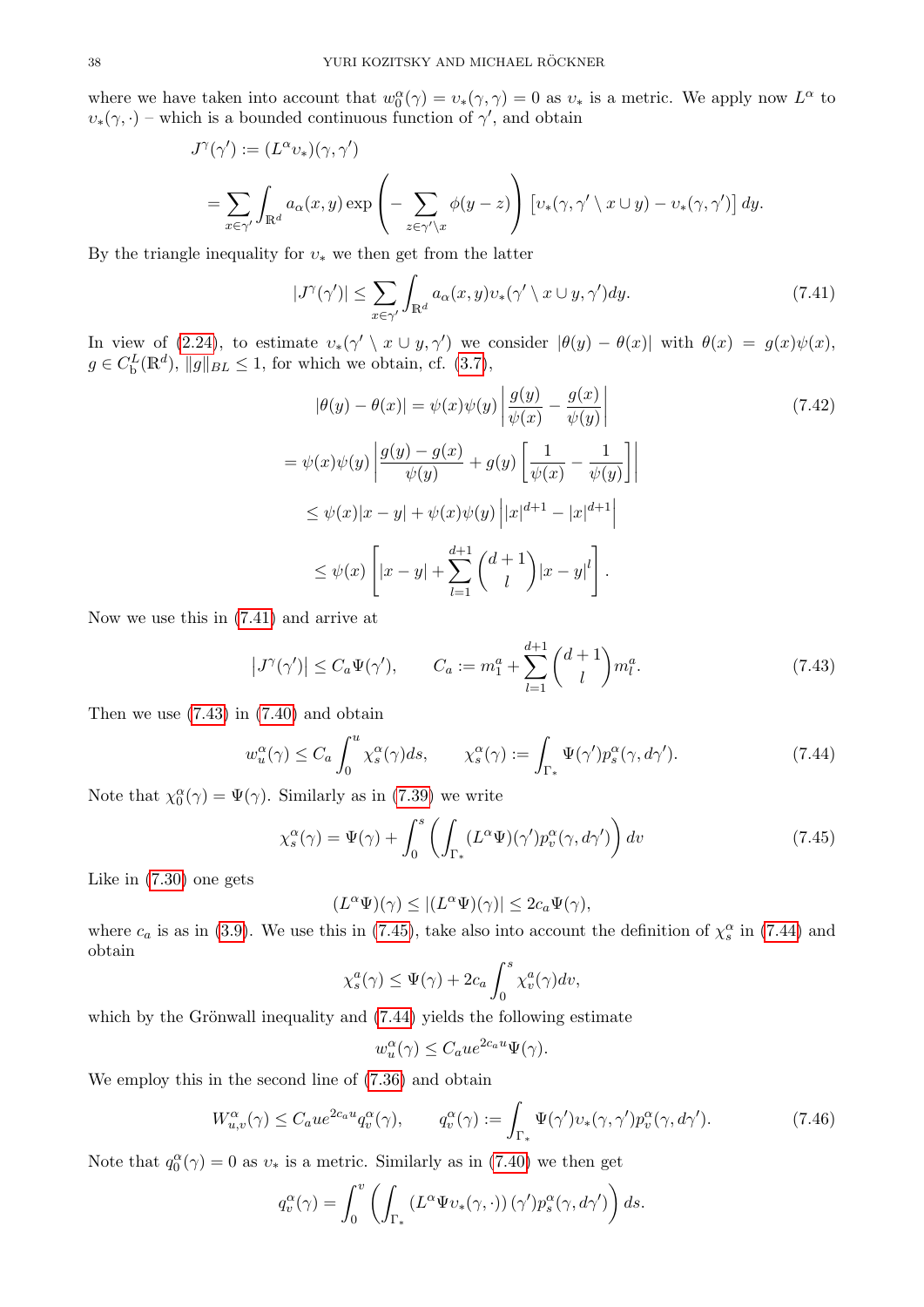Thus, we have to estimate

<span id="page-38-1"></span>
$$
\left| (L^{\alpha} \Psi v_{*}(\gamma, \cdot)) (\gamma') \right| \leq \sum_{x \in \gamma'} \int_{\mathbb{R}^{d}} a(x - y) \left| \Psi(\gamma' \setminus x \cup y) v_{*}(\gamma, \gamma' \setminus x \cup y) - \Psi(\gamma') v_{*}(\gamma, \gamma') \right| dy \leq \sum_{x \in \gamma'} \int_{\mathbb{R}^{d}} a(x - y) |\psi(y) - \psi(x)| dy
$$
  
+ 
$$
\Psi(\gamma') \sum_{x \in \gamma'} \int_{\mathbb{R}^{d}} a(x - y) v_{*}(\gamma', \gamma' \setminus x \cup y) dy
$$
  

$$
\leq c_{a} \Psi(\gamma') + C_{a} \Psi^{2}(\gamma'),
$$
 (7.47)

where we used the same estimate as in as in  $(7.42)$ . Now we use  $(7.47)$  in  $(7.46)$  and then plug this into [\(7.37\)](#page-36-7). In doing so, we will deal with

$$
\int_{\Gamma_*} p_s^{\alpha}(\gamma, d\gamma') \Pi_{t_1}^{\alpha}(d\gamma) = \Pi_{t_1+s}^{\alpha}(d\gamma') = \mu_{t_1+s}^{\alpha}(d\gamma'),
$$

that follows by the Chapman-Kolmogorov property of the transition function [\(7.1\)](#page-30-5), see [\[15,](#page-43-10) page 156], and then by Lemma [7.7.](#page-36-3) Thereafter, we obtain

$$
\mathcal{W}^{\alpha}(t_1, t_1 + v, t_1 + u + v) \le C_a u e^{2c_a u} \int_0^v \left( c_a \mu_{t_1+s}^{\alpha}(\Psi) + C_a \mu_{t_1+s}^{\alpha}(\Psi^2) \right) ds.
$$
 (7.48)

We recall that  $\mu \in \mathcal{P}_{\text{exp}}^{\theta_0}$  and thus the correlation functions of  $\mu_t^{\alpha}$  satisfy the estimate in claim (a) of Proposition [4.2](#page-18-6) with  $\vartheta_t = \vartheta_0 + t$ . Then by [\(2.18\)](#page-6-6) we get

$$
\mu_t^{\alpha}(\Psi) \le \langle \psi \rangle e^{\vartheta_0 + t}, \quad \mu_t^{\alpha}(\Psi^2) \le \langle \psi \rangle e^{\vartheta_0 + t} + \langle \psi \rangle^2 e^{2\vartheta_0 + 2t}.
$$

We use this in [\(7.48\)](#page-38-2) and obtain

<span id="page-38-2"></span>
$$
\mathcal{W}^{\alpha}(t_1, t_1 + v, t_1 + u + v) \le C(u + v)^2,
$$

where, for a fixed  $\delta > 0$ , the independent of  $\alpha$  constant can be calculated explicitly for  $u+v < \delta$ . This yields [\(7.38\)](#page-36-2) with C independent of  $\alpha$ , and hence completes the whole proof.

<span id="page-38-0"></span>7.3. **Proof of Theorem [6.1.](#page-26-2)** For each  $\alpha \in (0,1]$ ,  $s \geq 0$  and  $\mu \in \mathcal{P}_{exp}$ , by Proposition [7.8](#page-36-8) the measure  $P_{s,\mu}^{\alpha}$  on  $\mathfrak{D}_{[s,+\infty)}(\Gamma_{\ast})$  is defined by its finite dimensional marginals constructed with the use of the transition function [\(7.1\)](#page-30-5). Namely, for  $s \le t_1 < t_2 < \cdots < t_m$  and  $\mathbb{A}_1, \ldots, \mathbb{A}_m \in \mathcal{B}(\Gamma_*)$ , we have, cf. [\[15,](#page-43-10) eq. (1.10), page 157],

$$
P_{s,\mu}^{\alpha}((\mathbb{1}_{\mathbb{A}_1} \circ \varpi_{t_1}) \cdots (\mathbb{1}_{\mathbb{A}_m} \circ \varpi_{t_m})) = \int_{\Gamma_{*}^{m+1}} \mathbb{1}_{\mathbb{A}_m}(\gamma_m) p_{t_m - t_{m-1}}^{\alpha}(\gamma_{m-1}, d\gamma_m)
$$
(7.49)  

$$
\times \mathbb{1}_{\mathbb{A}_{m-1}}(\gamma_{m-1}) p_{t_{m-1} - t_{m-2}}^{\alpha}(\gamma_{m-2}, d\gamma_{m-1}) \cdots \mathbb{1}_{\mathbb{A}_1}(\gamma_1) p_{t_1 - s}^{\alpha}(\gamma_0, d\gamma_1) \mu(d\gamma_0).
$$

In particular, for  $t \geq s$ , this yields

<span id="page-38-4"></span><span id="page-38-3"></span>
$$
P_{s,\mu}^{\alpha} \circ \varpi_t^{-1} = S^{\alpha}(t - s)\mu.
$$
\n(7.50)

Then the validity of conditions (a) and (b) of Definition [3.3](#page-13-4) follow by [\(7.50\)](#page-38-3) and Lemma [7.7.](#page-36-3) Now we turn to proving the validity of (c). Let G be as in [\(3.17\)](#page-14-5) with a given  $m \in \mathbb{N}$  and  $s \leq s_1 < s_2$  $\cdots < s_m < t_2$ . For a given  $F \in \mathcal{D}(L)$  and  $u \in [s_m, t_2]$ , we set  $F_u = F \circ \varpi_u$ ,  $K_u = (LF) \circ \varpi_u$  and  $\mathsf{K}_{u}^{\alpha} = (L^{\alpha} F) \circ \varpi_{u}$ . Next, we define

$$
\chi_{s_1}^{\alpha}(d\gamma) = C_1 F_1(\gamma) \mu_{s_1}^{\alpha}(d\gamma) = C_1 F_1(\gamma) \int_{\Gamma_*} p_{s_1 - s}^{\alpha}(\gamma_0, d\gamma) \mu(d\gamma_0), \quad C_1^{-1} := \int_{\Gamma_*} F_1(\gamma) \mu_{s_1}^{\alpha}(d\gamma).
$$

By [\(7.35\)](#page-36-1) and Lemma [7.7,](#page-36-3) and then by claim (iv) of Proposition [3.2,](#page-13-3) we have that  $\chi_{s_1}^{\alpha} \in \mathcal{P}_{\text{exp}}^{\vartheta_1}$  with  $\vartheta_1$ dependent on  $s_1 - s$  and the type of  $\mu \in \mathcal{P}_{\rm exp}$ , and independent of  $\alpha$  since the norms of  $L^{\Delta,\alpha}$  can be estimated uniformly in  $\alpha \in [0, 1]$ . Then we define recursively

$$
\chi_{s_l}^{\alpha}(d\gamma) = C_l F_l(\gamma) \int_{\Gamma_*} p_{s_l - s_{l-1}}^{\alpha}(\gamma_0, d\gamma) \chi_{s_{l-1}}^{\alpha}(d\gamma_0), \qquad l = 2, \ldots, m,
$$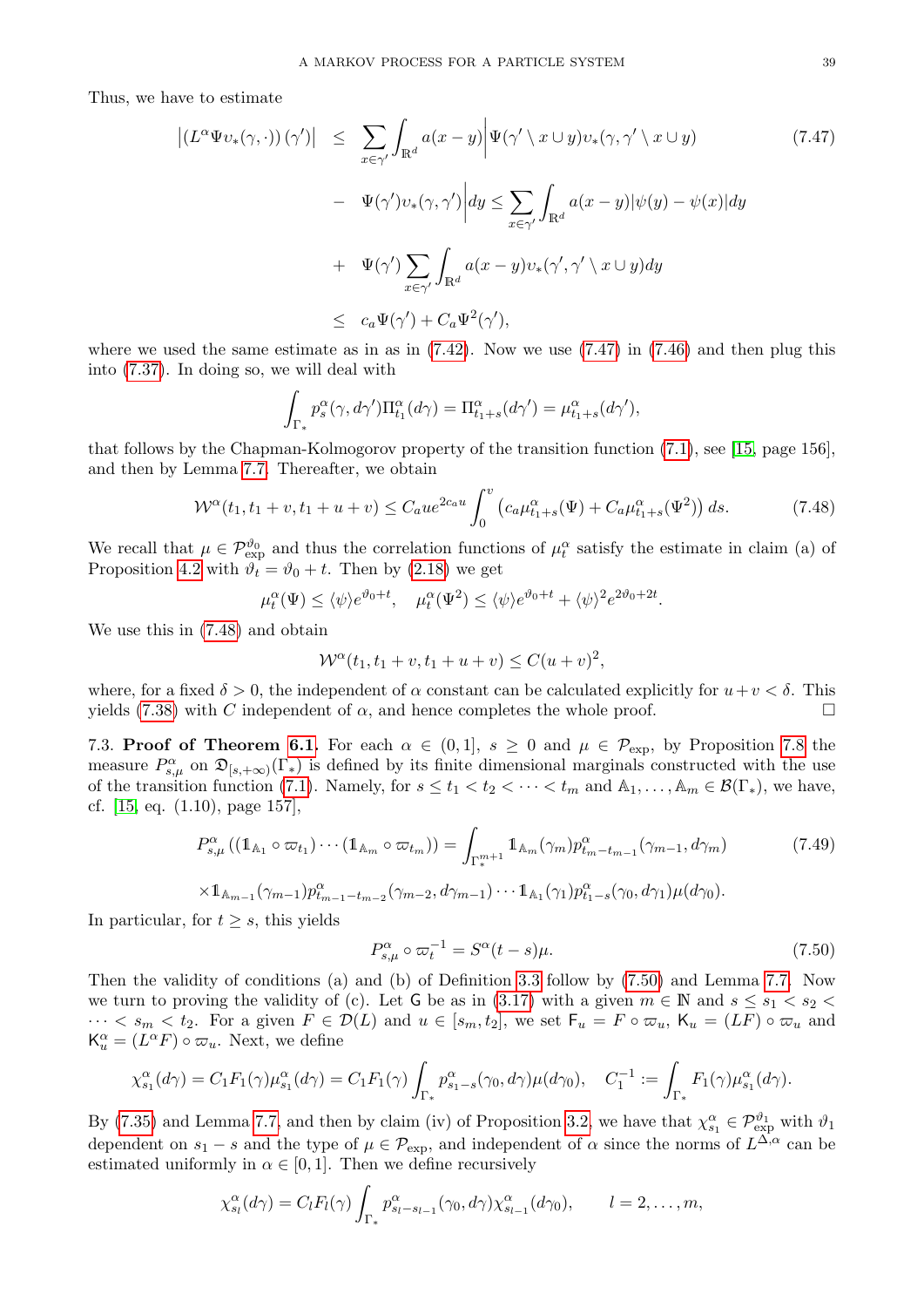and obtain  $\chi_{s_m}^{\alpha} \in \mathcal{P}_{\text{exp}}^{\vartheta_m}$  with  $\vartheta_m$  independent of  $\alpha$ . Thereafter, by [\(7.49\)](#page-38-4) we conclude that

<span id="page-39-0"></span>
$$
P_{s,\mu}^{\alpha}(\mathsf{F}_{u}\mathsf{G}) = C P_{s_{m},\chi_{s_{m}}}^{\alpha}(\mathsf{F}_{u}) = C P_{s_{m},\chi_{s_{m}}}^{\alpha}(F \circ \varpi_{u}), \qquad u \geq s_{m}, \tag{7.51}
$$

where C is a normalizing constant, i.e.  $C = P_{s,\mu}^{\alpha}(\mathsf{G})$ . Then  $P_{s,\mu}^{\alpha}(\mathsf{H}) = 0$  follows by the fact that the map  $u \mapsto P^{\alpha}_{s_m,\chi_{s_m}} \circ \varpi_u^{-1}$  solves the Fokker-Planck equation [\(3.18\)](#page-14-2) with  $L^{\alpha}$ , see [\(7.50\)](#page-38-3). This proves (c), and hence the family  $\{P_{s,\mu}^{\alpha}: s \geq 0, \mu \in \mathcal{P}_{exp}\}\$ is a unique solution of the corresponding restricted martingale problem, see Theorem [5.5.](#page-26-8)

By Lemma [7.9](#page-36-9) and claim (ii) of Proposition [7.8,](#page-36-8) for each s and  $\mu$ , the family  $\{P^{\alpha}_{s,\mu} : \alpha \in (0,1]\}$ is relatively weakly compact, and each of its accumulation points has the same one dimensional marginals, that coincide with the measures  $\mu_t$ , see Lemmas [6.2](#page-27-6) and [7.7.](#page-36-3) Let us show that these accumulation points solve the restricted initial value martingale problem for L. By Lemmas [6.2](#page-27-6) and [7.7](#page-36-3) one concludes that conditions (a) and (b) of Definition [3.3](#page-13-4) are met, and we thus turn to proving [\(3.16\)](#page-13-5). Given sequence  $\{\alpha_n\}_{n\in\mathbb{N}}\subset(0,1],\ \alpha_n\to 0$  and  $s\geq 0, \ \mu\in\mathcal{P}_{\text{exp}}$ , let  $P_{s,\mu}^{\alpha_n}\Rightarrow P_{s,\mu}$ . Let also G in [\(3.15\)](#page-13-2) be as in [\(3.17\)](#page-14-5) with a given  $m, s_1, \ldots, s_m$  and  $F_j \in \widetilde{\mathcal{F}}, j = 1, \ldots, m$ . Set  $C_n = P^{\alpha_n}_{s,\mu}(\mathsf{G})$ . Then the measures  $\nu_{n,u} \in \mathcal{P}(\Gamma_*)$  defined by

$$
\nu_{n,u}(\mathbb{A}) = C_n^{-1} P_{s,\mu}^{\alpha_n}(\mathsf{G} \cdot (\mathbb{1}_{\mathbb{A}} \circ \varpi_u)) = P_{s_m \chi_{s_m}}^{\alpha_n}(\varpi_u^{-1}(\mathbb{A})), \qquad u \in [s_m, t_2], \quad \mathbb{A} \in \mathcal{B}(\Gamma_*).
$$

are in  $\mathcal{P}_{\text{exp}}^{\vartheta}$  with  $\vartheta$  independent of n and  $u \in [s_m, t_2]$  (see [\(7.51\)](#page-39-0)). We also let

$$
\nu_u(\mathbb{A}) = C^{-1} P_{s,\mu}(\mathsf{G} \cdot (\mathbb{1}_{\mathbb{A}} \circ \varpi_u)), \qquad u \in [s_m, t_2], \quad \mathbb{A} \in \mathcal{B}(\Gamma_*),
$$

with  $C = P_{s,\mu}(\mathsf{G})$ . Then  $\nu_{n,u} \Rightarrow \nu_u$  for all  $u \in [s_m, t_2]$ . By Lemma [6.4](#page-29-4) this yields  $\nu_u \in \mathcal{P}_{\text{exp}}^{\vartheta}$ , and hence the corresponding correlation functions satisfy  $k_u^{\alpha_n}, k_u \in \mathcal{K}_{\vartheta}$  for all  $u \in [s_m, t_2]$  and  $n \in \mathbb{N}$ . To prove  $P_{s,\mu}(\mathsf{H}) = 0$  we rewrite it, cf. [\(3.15\)](#page-13-2),

<span id="page-39-1"></span>
$$
P_{s,\mu}(\mathsf{F}_{t_2}\mathsf{G}) - P_{s,\mu}(\mathsf{F}_{t_1}\mathsf{G}) - \int_{t_1}^{t_2} P_{s,\mu}(\mathsf{K}_u\mathsf{G}) du = 0.
$$
 (7.52)

For  $u \in [s_m, t_2]$  and  $n \in \mathbb{N}$ , we then set

$$
a_n(u) = P_{s,\mu}(\mathsf{F}_u \mathsf{G}) - P_{s,\mu}^{\alpha_n}(\mathsf{F}_u \mathsf{G}),
$$
  
\n
$$
b_n(u) = P_{s,\mu}(\mathsf{K}_u \mathsf{G}) - P_{s,\mu}^{\alpha_n}(\mathsf{K}_u \mathsf{G}),
$$
  
\n
$$
c_n(u) = P_{s,\mu}^{\alpha_n}((\mathsf{K}_u - \mathsf{K}_u^{\alpha_n})\mathsf{G}).
$$

Since  $P_{s,\mu}^{\alpha_n}(\mathsf{H})=0$ , it follows that

<span id="page-39-4"></span>LHS(7.52) = 
$$
[a_n(t_2) - a_n(t_1)] - \int_{t_1}^{t_2} b_n(u) du - \int_{t_1}^{t_2} c_n(u) du =: I_n^{(1)} + I_n^{(2)} + I_n^{(3)}
$$
. (7.53)

By the assumed weak convergence of  $P_{s,\mu}^{\alpha_n}$  one readily gets  $a_n(u) \to 0$ , which yields  $I_n^{(1)} \to 0$  as  $n \to +\infty$ . At the same time,

<span id="page-39-2"></span>
$$
b_n(u) = C_n^{-1} \left[ \nu_u(LF) - \nu_{n,u}(LF) \right] + (C^{-1} - C_n^{-1}) \nu_u(LF). \tag{7.54}
$$

Since  $C_n \to C > 0$ , to prove  $b_n(u) \to 0$  as  $n \to +\infty$  by [\(7.54\)](#page-39-2) it is enough to show that  $\nu_u(LF)$  –  $\nu_{n,u}(LF) \to 0$  for  $F \in \mathcal{D}(L)$ . To this end we recall that  $\mathsf{G} = \mathsf{G}_{m-1}(F_m \circ \varpi_{s_m})$ , see [\(3.17\)](#page-14-5). Set

$$
\tilde{\nu}_{n,u}(\mathbb{A}) = \tilde{C}_n^{-1} P_{s,\mu}^{\alpha_n}(\mathsf{G}_{m-1}(\mathbb{1}_{\mathbb{A}} \circ \varpi_u)), \quad u \in [s_{m-1}, s_m],
$$

$$
\tilde{\nu}_u(\mathbb{A}) = \tilde{C}^{-1} P_{s,\mu}(\mathsf{G}_{m-1}(\mathbb{1}_{\mathbb{A}} \circ \varpi_u)).
$$

As above, we have that  $\tilde{\nu}_{n,u}, \tilde{\nu}_u \in \mathcal{P}_{\text{exp}}^{\tilde{\vartheta}}$  for all n and u as above. Clearly, we may assume that  $\vartheta > \tilde{\vartheta}$ , and hence their correlation functions,  $\tilde{k}_u$  and  $\tilde{k}_u^{\alpha_n}$ , lie in the corresponding  $\mathcal{K}_{\tilde{\vartheta}}$ . As in [\(6.7\)](#page-27-2) we then can write

<span id="page-39-3"></span>
$$
k_u - k_u^{\alpha_n} = Q_{\vartheta \tilde{\vartheta}} (u - s_m) \tilde{k}_{s_m} - Q_{\vartheta \tilde{\vartheta}}^{\alpha_n} (u - s_m) \tilde{k}_{s_m}^{\alpha_n}.
$$
\n(7.55)

For  $m=1$ ,  $\tilde{k}_u$  and  $\tilde{k}_u^{\alpha_n}$  are the correlation functions of  $\mu_u$  and  $\mu_u^{\alpha_n}$ , and hence one may apply Lemma [6.3,](#page-27-7) which yields

$$
\mu_u(LF) - \mu_u^{\alpha_n}(LF) = \langle \langle \tilde{k}_u - \tilde{k}_u^{\alpha_n}, \hat{L}\tilde{G} \rangle \rangle = \langle \langle \tilde{k}_u - \tilde{k}_u^{\alpha_n}, G \rangle \rangle \to 0, \qquad n \to +\infty,
$$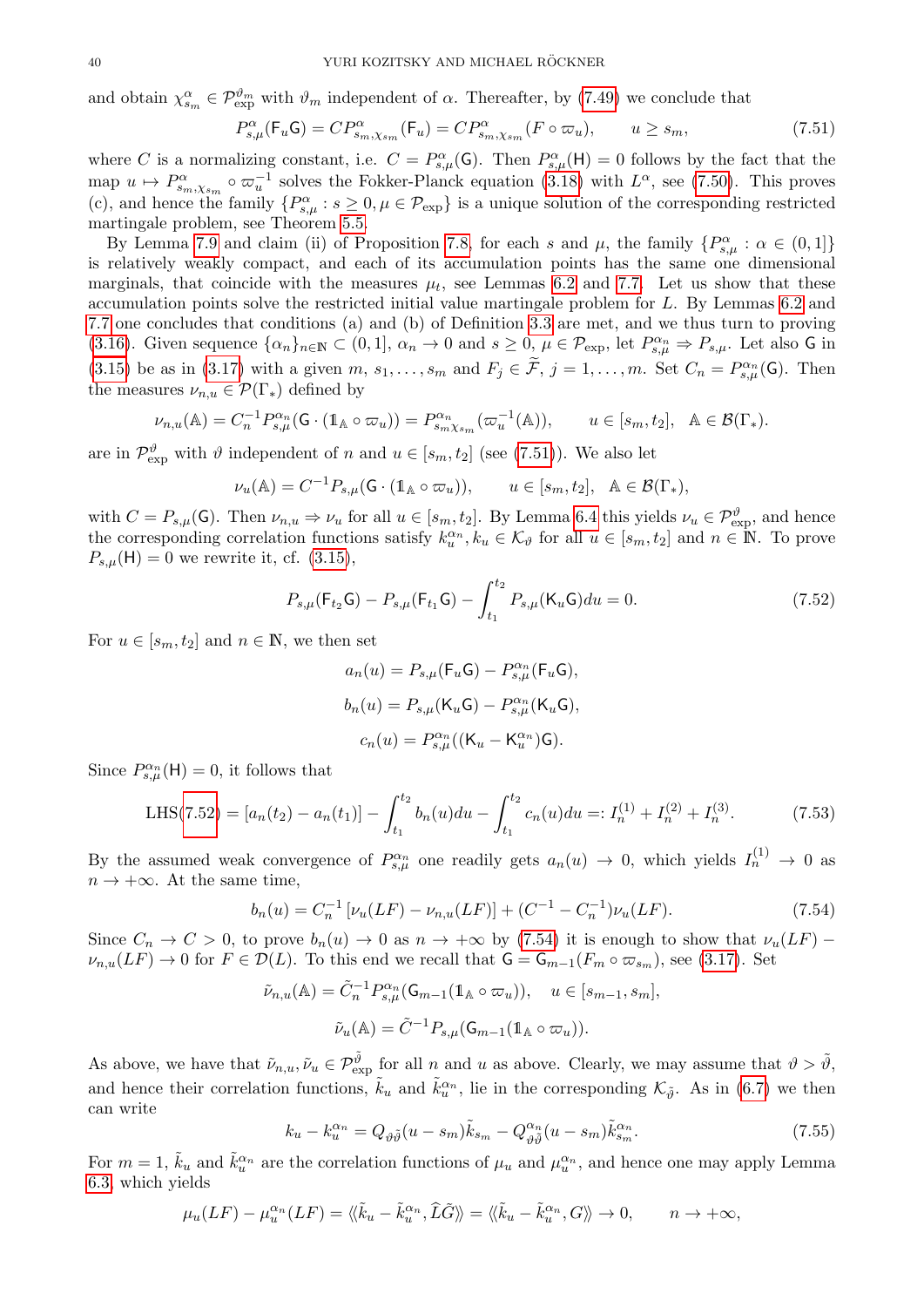where  $\tilde{G} \in \bigcap_{\theta} \mathcal{G}_{\theta}$  is such that  $F = K\tilde{G}$ , see [\(5.1\)](#page-18-8) and [\(5.2\)](#page-19-3). Therefore, we may inductively assume in [\(7.55\)](#page-39-3) that

$$
\langle\!\langle \tilde{k}_{s_m}-\tilde{k}_{s_m}^{\alpha_n},\hat{L}\tilde{G}\rangle\!\rangle \to 0,
$$

and obtain

$$
\nu_u(LF) - \nu_{n,u}(LF) = \langle \langle k_u - k_u^{\alpha_n}, \hat{L}\tilde{G} \rangle \rangle \to 0,
$$

by repeating the steps made in the proof of Lemma [6.3.](#page-27-7) This yields  $b_n(u) \to 0$ . As already mentioned above, both terms of  $b_n(u)$  are bounded uniformly in n and u, that yields in [\(7.53\)](#page-39-4)  $I_n^{(2)} \to 0$ .

Let us now turn to  $I_n^{(3)}$ . As above, we have here

$$
|c_n(u)| = |\langle k_u^{\alpha_n}, \widehat{L}_n G \rangle| \le e^{\vartheta} |\widehat{L}_n G|_{\vartheta},
$$

where  $G \in \bigcap_{\vartheta} \mathcal{G}_{\vartheta}$  is such that  $F = KG$ , see [\(5.1\)](#page-18-8) and [\(5.2\)](#page-19-3), and  $\widehat{L}_n$  is obtained by replacing  $a(x - y)$ in  $(4.1)$  by

$$
a_n(x,y) = a(x-y)(1-\psi_{\alpha_n})(x) = \alpha_n \frac{a(x-y)|x|^{d+1}}{1+\alpha_n|x|^{d+1}} \leq \alpha_n a(x-y)|x|^{d+1} =: \alpha_n \hat{a}(x,y).
$$

Proceeding as in obtaining [\(4.5\)](#page-16-4) we then get, see [\(3.3\)](#page-11-4),

$$
|\widehat{L}_n G|_{\vartheta} \leq \frac{2\alpha_n m_{d+1}^a}{e(\vartheta' - \vartheta)} \exp\left(e^{\vartheta} \langle \phi \rangle\right) |G|_{\vartheta'}.
$$

Here  $\vartheta'$  can be an arbitrary number since  $G \in \bigcap_{\vartheta'} \mathcal{G}_{\vartheta'}$ , see [\(5.2\)](#page-19-3). This yields  $I_n^{(3)} \to 0$  as  $n \to +\infty$  (and hence  $\alpha_n \to 0$ ), which by [\(7.53\)](#page-39-4) implies [\(7.52\)](#page-39-1). Therefore, the proof of Theorem [6.1](#page-26-2) is completed.

<span id="page-40-0"></span>7.4. Proof of Theorem [3.6.](#page-14-1) Claim (a) follows by Theorem [6.1](#page-26-2) (existence) and Theorem [5.2](#page-19-0) (uniqueness). The validity of (b) is then a standard fact, cf. [\[13,](#page-43-9) Theorem 5.1.2, claim (iv), page 80]. To prove (c), we proceed as follows. By construction, the law of  $X(t)$  is  $\mu_t \in \mathcal{P}_{\text{exp}}$ ; hence,  $X(t) \in \breve{\Gamma}_{*}$ with probability one, see Lemma [2.10.](#page-8-1) Let  $\{D_k\}_{k\in\mathbb{N}}$  and  $\{\Gamma_{*,k}\}_{k\in\mathbb{N}}$  be the collections of balls and sets, respectively, used in the proof of Lemma [2.7,](#page-7-0) see [\(2.27\)](#page-7-7). As we show there, each  $\Gamma_{*,k}$  is an open subset of  $\Gamma_*$ , and  $\check{\Gamma}_* = \cap_k \Gamma_{*,k}$ . For H as in [\(2.31\)](#page-8-4) and  $k \in \mathbb{N}$ , we set  $H_k(\gamma) = H(\gamma_k) = H(\gamma \cap D_k)$ . Then  $H_k(\gamma) < \infty$  for  $\gamma \in \Gamma_{*,k}$ . For  $N \in \mathbb{N}$  and  $s \geq 0$ , let us consider the following stopping time

$$
T_N^k = \inf\{t \ge s : H_k(X(t)) > N\},\
$$

cf. [\[15,](#page-43-10) page 180], and then set  $T_N^k \wedge t = \min\{T_N^k; t\}$  and  $Z(t) = \lim_{N \to +\infty} X(T_N^k \wedge t)$ , which exists as  $T_N^k \leq T_{N+1}^k$ . Let  $\Phi_\tau^m \in \mathcal{D}(L)$  be the same as in [\(5.33\)](#page-24-1). Then

$$
\Phi_{\tau}^{m}(X(t)) - \int_{s}^{t} (L\Phi_{\tau}^{m})(X(u))du
$$

is a right-continuous martingale. Let  $\tilde{\mu}_t$  be the law of  $Z(t)$  and  $T^k = \lim_{N \to +\infty} T_N^k$ . Similarly as in [\[15,](#page-43-10) page 180], for each  $t > s$  by the optional sampling theorem, we can write

$$
E\left[\Phi_{\tau}^{m}(X(T_{N}^{k}\wedge t))\right]=E\left[\Phi_{\tau}^{m}(X(s))\right]+E\left[\int_{s}^{T_{N}^{k}\wedge t}(L\Phi_{\tau}^{m})(X(u))du\right],
$$

which after passing to the limit  $N \to +\infty$  yields

$$
\tilde{\mu}_t(\Phi_\tau^m) = \mu(\Phi_\tau^m) + E\left[\int_s^{T^k \wedge t} (L\Phi_\tau^m)(X(u))du\right]
$$
  

$$
\leq \mu(\Phi_\tau^m) + E\left[\int_s^{T^k \wedge t} |(L\Phi_\tau^m)(X(u))| du\right]
$$
  

$$
\leq \mu(\Phi_\tau^m) + E\left[\int_s^t |(L\Phi_\tau^m)(X(u))| du\right] \leq \mu(\Phi_\tau^m) + \int_s^t \mu_u(\Phi_{\tau,1}^m) du,
$$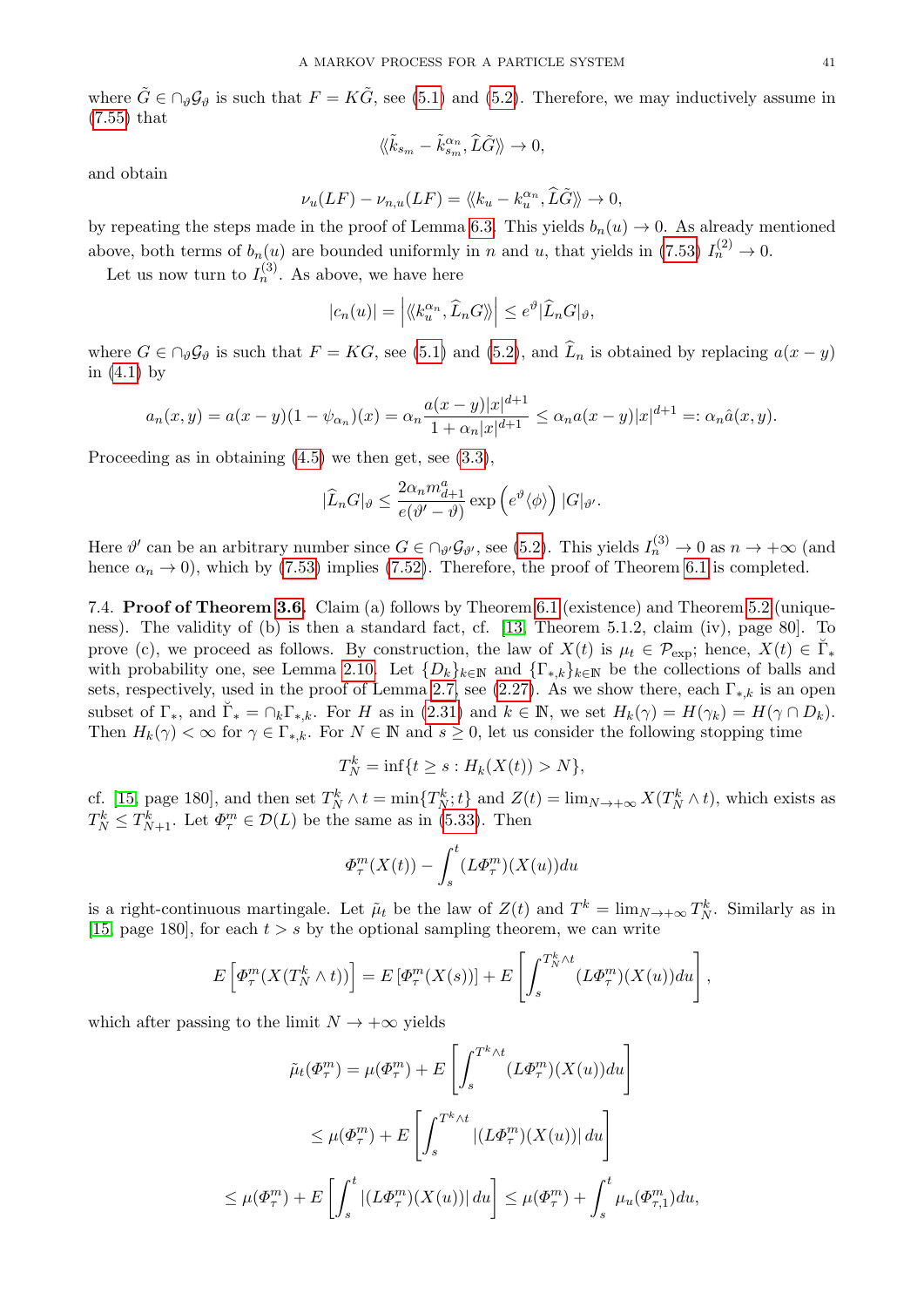where  $\mu_u = P_{s,\mu} \circ \varpi_u^{-1}$  is the law of  $X(u)$ . Note that in the last line we used [\(5.24\)](#page-22-6). By this estimate and [\(5.35\)](#page-24-5) (with  $\mu_0 = \mu$ ) we then get the following

$$
\tilde{\mu}_t(\Phi_\tau^m) \leq \sum_{n=0}^{+\infty} \frac{(t-s)^n}{n!} \mu(\Phi_{\tau,n}^m).
$$

Now we proceed as in [\(5.38\)](#page-25-5) and arrive at

$$
\lim_{\tau \to 0} \tilde{\mu}_t(\Phi_\tau^m) \le (\varkappa e^{2(t-s)})^m \|\theta\|_{L^1(X)}^m,
$$

holding for all  $m \in \mathbb{N}$  and  $t - s < \rho_{\varepsilon}$ . Here  $\varkappa$  is the type of  $\mu$ . This yields that  $\tilde{\mu}_t \in \mathcal{P}_{\text{exp}}$  for such t, and hence  $Z(t) \in \breve{\Gamma}_*$  almost surely, implying  $T^k > t$ . Now we fix  $v < s + \rho_{\varepsilon}$ , repeat this procedure with the martingale

$$
\Phi_{\tau}^{m}(X(t+v)) - \int_{s+v}^{t+v} (L\Phi_{\tau}^{m})(X(u))du
$$

and eventually conclude that  $T^k > t$  for all t, and hence almost all sample paths of X remain in  $\mathfrak{D}_{[s,+\infty)}(\Gamma_{*,k}),$  holding for every k. Since  $\check{\Gamma}_{*} = \bigcap_{k} \Gamma_{*,k}$ , this yields that these paths remain in  $\mathfrak{D}_{[s,+\infty)}(\breve{\Gamma}_{*}),$  cf. [\[15,](#page-43-10) Proof of Proposition 3.10, page 180, 181], which complete the proof.

<span id="page-41-0"></span>Acknowledgement. This work was supported by the Deutsche Forschungsgemeinschaft through SFB 1283 "Taming uncertainty and profiting from randomness and low regularity in analysis, stochastics and their applications" that is acknowledged by the authors. Yuri Kozitsky thanks Lucian Beznea, Oleh Lopushansky and Yuri Tomilov for discussing some of its aspects. He thanks also Lucian Beznea and BIT DEFENDER for warm hospitality and financial support during his stay in Bucharest in April 2019, where a part of this work was done. Last but not least, the authors are cordially grateful to the referee for valuable and favorable suggestion that helped to improve the quality of the final version of this work.

# <span id="page-41-1"></span>**APPENDIX**

Here we prove [\(5.24\)](#page-22-6), [\(5.25\)](#page-22-2) and [\(5.26\)](#page-22-4). For  $n = 2$ , (5.24) is just [\(5.20\)](#page-22-3) with  $\Phi_{\tau,2}^m$  given by (5.25) with  $w_1(m, 2) = (m+1)^2 - m^2 = 2m+1$ ,  $w_2(m, 2) = 1$ , see [\(5.28\)](#page-23-1) and [\(5.27\)](#page-23-0). Assume then that  $\Phi_{\tau,n}^m$ is as in  $(5.25)$ . By  $(5.23)$ , similarly as in  $(3.12)$ , we get

$$
|LV_{\tau}(c;\gamma)| \leq \sum_{j=1}^{m} \widehat{F}_{\tau}^{m,\theta^{q_1},\dots,\theta^{q_{j-1}},\theta^{q_j}+1,\theta^{q_{j+1}},\dots,\theta^{qm}}(\gamma)) + \tau c_a^{n+1} \widehat{F}_{\tau}^{m+1}(\gamma).
$$

Here we have taken into account that  $\bar{c}_{\theta} = 1$ , and also  $\theta^q(x) \leq c_q^q \psi(x)$ , see [\(3.6\)](#page-12-0) and [\(3.7\)](#page-12-1). In a similar way, by [\(3.13\)](#page-12-7) we obtain

$$
\left| L\widehat{F}_{\tau}^{m}(\gamma) \right| \leq mc_a \widehat{F}_{\tau}^{m}(\gamma) + \tau c_a \widehat{F}_{\tau}^{m+1}(\gamma).
$$

Now we use both this estimates in [\(5.25\)](#page-22-2) and obtain

<span id="page-41-2"></span>
$$
\begin{split}\n|L\Phi_{\tau,n}^{m}(\gamma)| &\leq \sum_{c \in \mathcal{C}_{m,n}} C_{m,n}(c) \bigg( c_{0} V_{\tau}(c_{0} - 1, c_{1} + 1, c_{2}, \dots, c_{k}, \dots; \gamma) \\
&+ c_{1} V_{\tau}(c_{0}, c_{1} - 1, c_{2} + 1, \dots, c_{k}, \dots; \gamma) + \dots + \\
&+ c_{n} V_{\tau}(c_{0}, c_{1}, \dots, c_{n} - 1, c_{n+1} + 1, \dots; \gamma) \bigg) \\
&+ \tau c_{a}^{n+1} m^{n} \widehat{F}_{\tau}^{m+1}(\gamma) + c_{a}^{n+1} \bigg( \sum_{k=1}^{n} \tau^{k}(m+k) w_{k}(m,n) \widehat{F}_{\tau}^{m+k}(\gamma) \\
&+ \sum_{k=2}^{n+1} \tau^{k}(m+k) w_{k-1}(m,n) \widehat{F}_{\tau}^{m+k}(\gamma) \bigg). \n\end{split}
$$
\n(7.56)

If one takes into account the recurrence formulas in [\(5.27\)](#page-23-0), the latter two lines of the right-hand side of [\(7.56\)](#page-41-2) convert into the second term of [\(5.25\)](#page-22-2) written for  $\Phi_{\tau,n+1}^m$ . Thus, it remains to prove that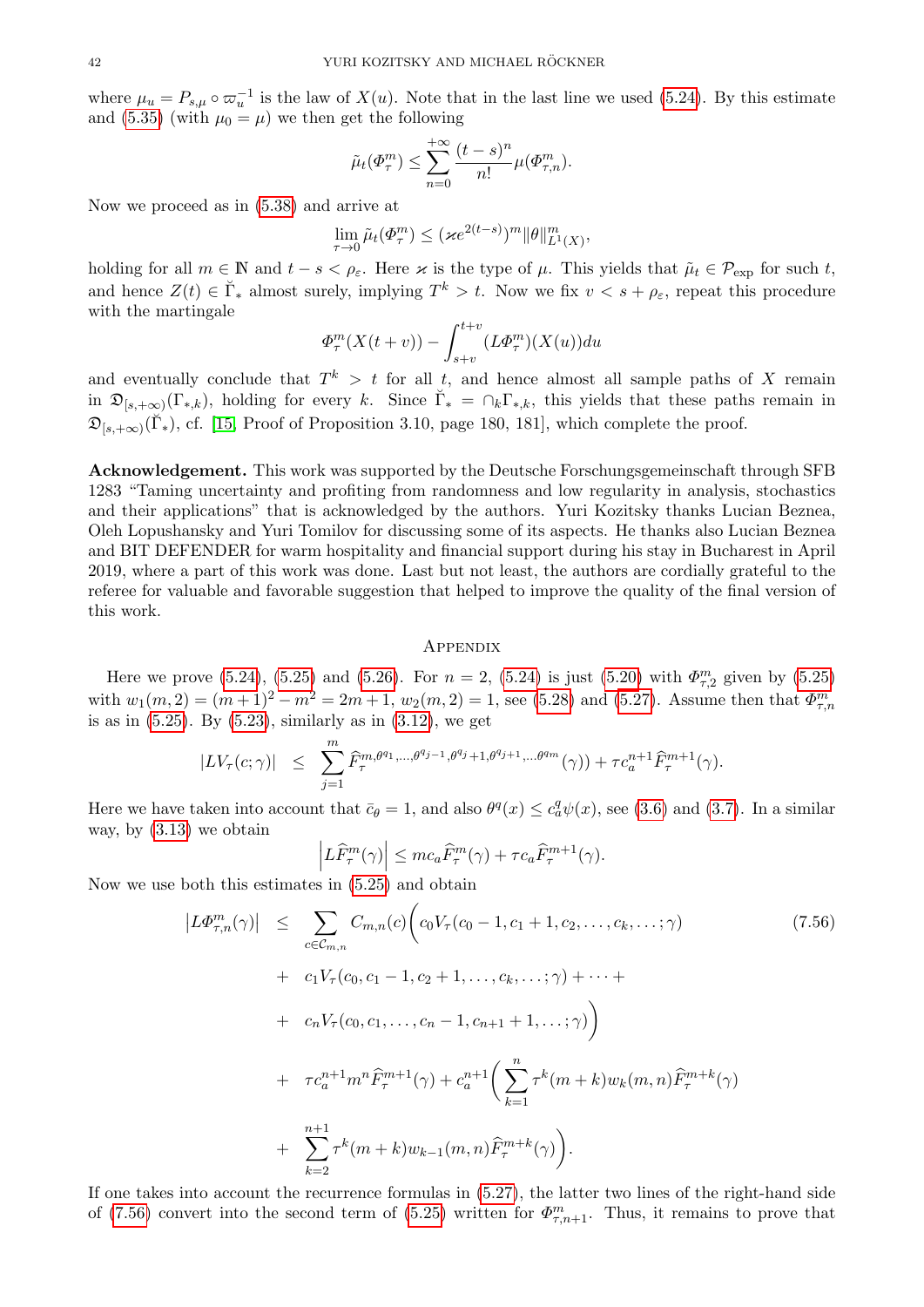the first three lines of [\(7.56\)](#page-41-2) yield the first term of [\(5.25\)](#page-22-2) written for  $\Phi_{\tau,n+1}^m$ . Note that therein the summands corresponding to  $c_j = 0$  vanish automatically since we multiply them by zero in this case. Assuming that a given  $c_j \neq 0$  we can write the corresponding summand in [\(7.56\)](#page-41-2), denoted  $S_j^{n+1}$ , as follows, see the second line in [\(5.25\)](#page-22-2),

<span id="page-42-11"></span>
$$
S_j^{n+1} = \frac{m!n!(j+1)!(c_{j+1}+1)}{c_0!\cdots(c_j-1)!(c_{j+1}+1)!\cdots(0!)^{c_0}\cdots(j!)^{c_j-1}j!((j+1)!)^{c_{j+1}+1}\cdots}
$$
(7.57)  

$$
\times V_\tau(c_0, c_1, \ldots, c_j-1, c_{j+1}+1, \cdots; \gamma)
$$
  

$$
= \frac{j+1}{n+1}c'_{j+1}C_{m,n+1}(c')V_\tau(c';\gamma), \qquad c' \in C_{m,n+1},
$$

where  $c' = (c_0, \ldots, c_j - 1, c_{j+1} + 1, \ldots)$ . To get convinced that  $c'$  is indeed in  $\mathcal{C}_{m,n+1}$  one computes the corresponding sums, cf. [\(5.22\)](#page-22-0), that yields  $c_0+\cdots+c_j-1+c_{j+1}+1+\cdots = c_0+\cdots+c_j+c_{j+1}+\cdots = m$ , and  $c_1+\cdots+j(c_j-1)+(j+1)(c_{j+1}+1)+\cdots=c_1+\cdots+jc_j+(j+1)c_{j+1}+\cdots-j+j+1=n+1$ . Then we rewrite each summand in the first three lines of [\(7.56\)](#page-41-2) as in [\(7.57\)](#page-42-11) and observe that the corresponding c' runs over the whole  $\mathcal{C}_{m,n+1}$  when c runs through  $\mathcal{C}_{m,n}$ . Then these three lines, denoted  $S^{n+1}$ , take the following form

<span id="page-42-12"></span>
$$
S^{n+1} = \sum_{c' \in C_{m,n+1}} \left( \frac{1}{n+1} \sum_{j=1}^{n+1} j c'_j \right) C_{m,n+1}(c') V_{\tau}(c'; \gamma)
$$
  
= 
$$
\sum_{c' \in C_{m,n+1}} C_{m,n+1}(c') V_{\tau}(c'; \gamma),
$$
 (7.58)

where we have taken into account that  $\sum_j j c_j = n + 1$ , see [\(5.22\)](#page-22-0). This completes the proof of [\(5.24\)](#page-22-6) and [\(5.25\)](#page-22-2). It then remains to prove [\(5.26\)](#page-22-4). For  $n = 1$ ,  $\mathcal{C}_{m,1}$  is a singleton consisting of  $c = (m-1, 1, 0, \dots)$ , which yields

$$
\sum_{c \in \mathcal{C}_{m,1}} C_{m,1}(c) = \frac{m!}{(m-1)!1!} = m.
$$

Now we set in the second line of [\(7.58\)](#page-42-12)  $V_\tau(c';\gamma) \equiv 1$  and calculate  $S^{n+1}$  with this  $V_\tau$ , which is equal to the first three lines of [\(7.56\)](#page-41-2). That is,

$$
\sum_{c' \in \mathcal{C}_{m,n+1}} C_{m,n+1}(c') = \sum_{c \in \mathcal{C}_{m,n}} C_{m,n}(c) \bigg( c_0 + c_1 + \dots + c_n \bigg) = m \sum_{c \in \mathcal{C}_{m,n}} C_{m,n}(c),
$$

where we once again have used the first equality in  $(5.22)$ . Now  $(5.26)$  is obtained from the latter by the induction in n.

#### **REFERENCES**

- <span id="page-42-0"></span>[1] S. Albeverio, Yu. Kondratiev, M. Röckner, Analysis and geometry on configuration spaces: The Gibbsian case, J. Funct. Anal. 157 (1998) 242 – 291.
- <span id="page-42-9"></span>[2] L. Arlotti, B. Lods, M. Mokhtar-Kharroubi, On perturbed substochastic semigroups in abstract state spaces, Z. Anal. Anwend. 30 (2011) 457–495.
- <span id="page-42-10"></span>[3] J. Banasiak, L. Arlotti, Perturbations of Positive Semigroups with Applications. Springer Monographs in Mathematics. Springer-Verlag London, Ltd., 2006.
- <span id="page-42-1"></span>[4] J. Barańska, Yu. Kozitsky, The global evolution of states of a continuum Kawasaki model with repulsion, IMA J. Appl. Math. 83 (2018) 412–435.
- <span id="page-42-4"></span>[5] J. Barańska, Yu. Kozitsky, A Widom-Rowlinson jump dynamics in the continuum, J. Dynam. Differential Equations 30 (2018) 637–665.
- <span id="page-42-2"></span>[6] Ch. Berns, Yu. Kondratiev, Yu. Kozitsky, O. Kutoviy, Kawasaki dynamics in continuum: micro- and mesoscopic descriptions, J. Dynam. Differential Equations 25 (2013) 1027–1056.
- <span id="page-42-7"></span>[7] V. I. Bogachev, Measure Theory, Vol. 2, Springer Science & Business Media, 2007.
- <span id="page-42-3"></span>[8] V. I. Bogachev, N. V. Krylov, M. Röckner, S. V. Shaposhnikov, Fokker-Planck-Kolmogorov Equations. Mathematical Surveys and Monographs, 207. American Mathematical Society, Providence, RI, 2015.
- <span id="page-42-6"></span>[9] K. N. Boyadziev, Exponential polynomials, Stirling numbers, and evaluation of some gamma integrals, Abstr. Appl. Analysis Volume 2009, Article ID 168672, 18 pages.
- <span id="page-42-8"></span>[10] L. de Branges, The Stone-Weierstrass theorem, Proc. Amer. Math. Soc. 10 (1959) 822–824.
- <span id="page-42-5"></span>[11] J. T. Chayes, L. Chayes, R. Kotecký, The analysis of the Widom-Rowlinson model by stochastic geometric method, Comm. Math. Phys. 172 (1995) 551–569.